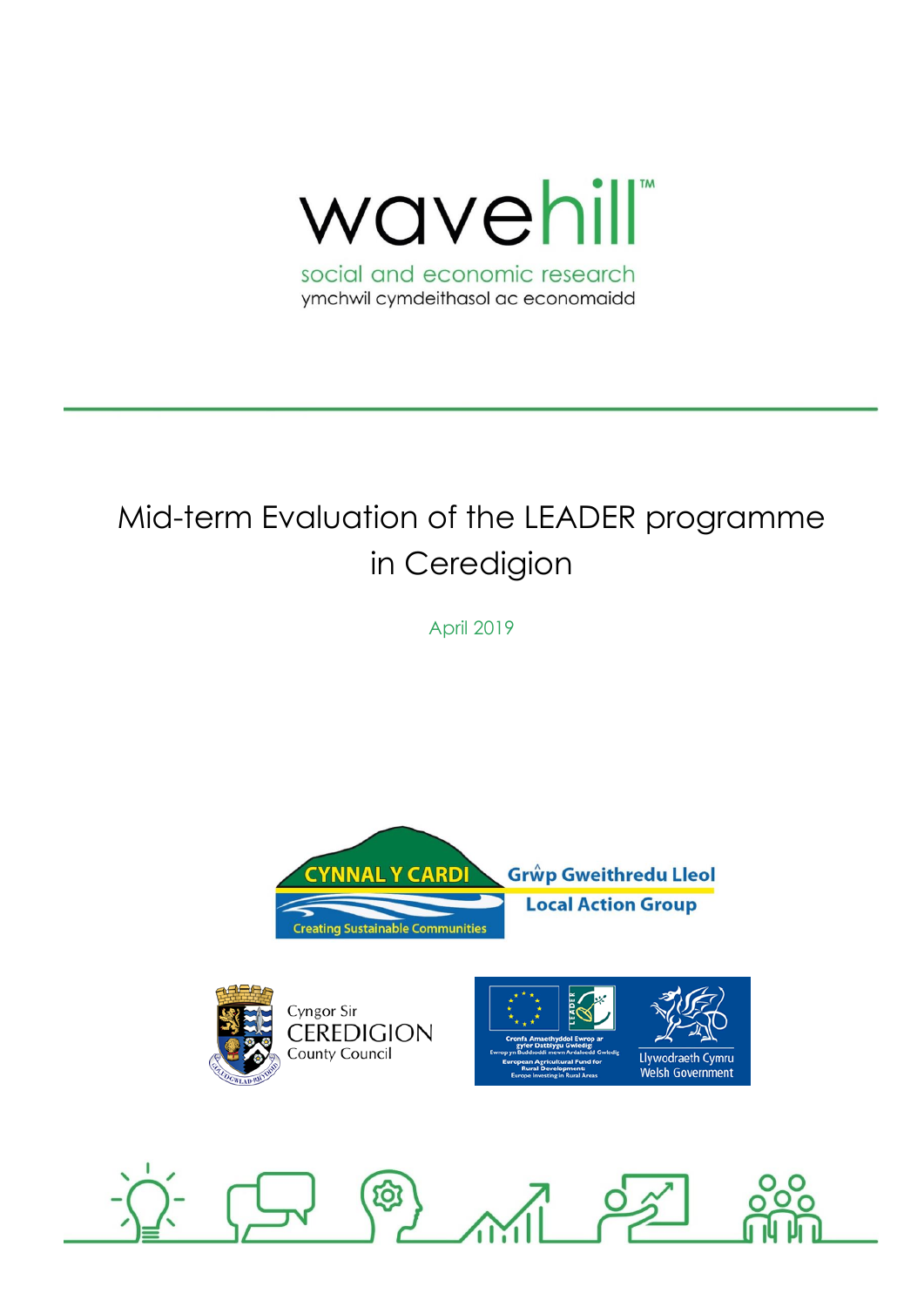### Wavehill: social and economic research

- Wales office: 21 Alban Square, Aberaeron, Ceredigion, SA46 0DB (registered office)
- West England office: 12 Orchard Street, Bristol, BS1 5EH
- North of England office: Milburn House, Dean Street, Newcastle, NE1 1LE
- London office: 52 Cecile Park, Crouch End, London, N8 9AS

Contact details:

Tel: 01545 571711 Email: [info@wavehill.com](mailto:info@wavehill.com) Twitter: @wavehilltweets

More information:

[www.wavehill.com](http://www.wavehill.com/) <https://twitter.com/wavehilltweets>

© Wavehill: social and economic research.

This report is subject to copyright. The authors of the report (Wavehill: social and economic research) should be acknowledged in any reference that is made to its contents.

Authors: Endaf Griffiths

Any questions in relation to this report should be directed in the first instance to Endaf Griffiths [\(endaf.griffiths@wavehill.com\)](mailto:endaf.griffiths@wavehill.com)

Date of document: April 2019 Version: FINAL

Client contact: Meleri Richards, Rural Communities Coordinator | [Meleri.Richards@ceredigion.gov.uk](mailto:Meleri.Richards@ceredigion.gov.uk)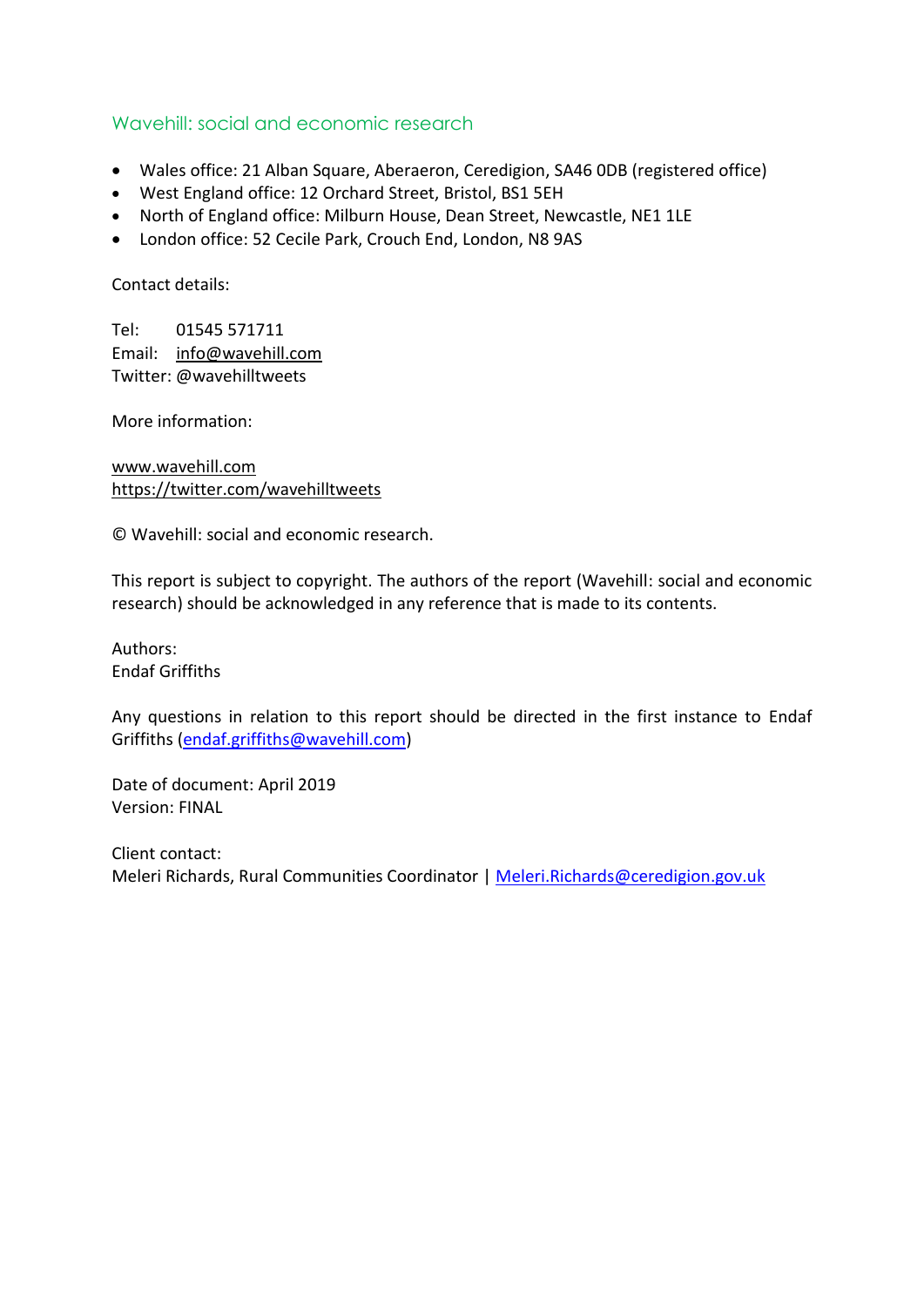# **Contents**

| 1           |                                                                                 |
|-------------|---------------------------------------------------------------------------------|
| $2^{\circ}$ | A brief overview of the LEADER approach and its implementation in Ceredigion 2  |
| 3           | Review of the Local Development Strategy & Expenditure, Outputs and Outcomes to |
| 4           |                                                                                 |
| 5.          | Supporting applicants & project and implementing the cross-cutting themes 26    |
| 6           |                                                                                 |
| $7^{\circ}$ |                                                                                 |
|             |                                                                                 |

| Appendix 1: An overview of the Ceredigion LDS priorities and objectives 42                  |  |
|---------------------------------------------------------------------------------------------|--|
| Appendix 2: A summary of the projects funded in Ceredigion to date50                        |  |
|                                                                                             |  |
| Appendix 4: National well-being indicators that are relevant to the Ceredigion LDS priority |  |
|                                                                                             |  |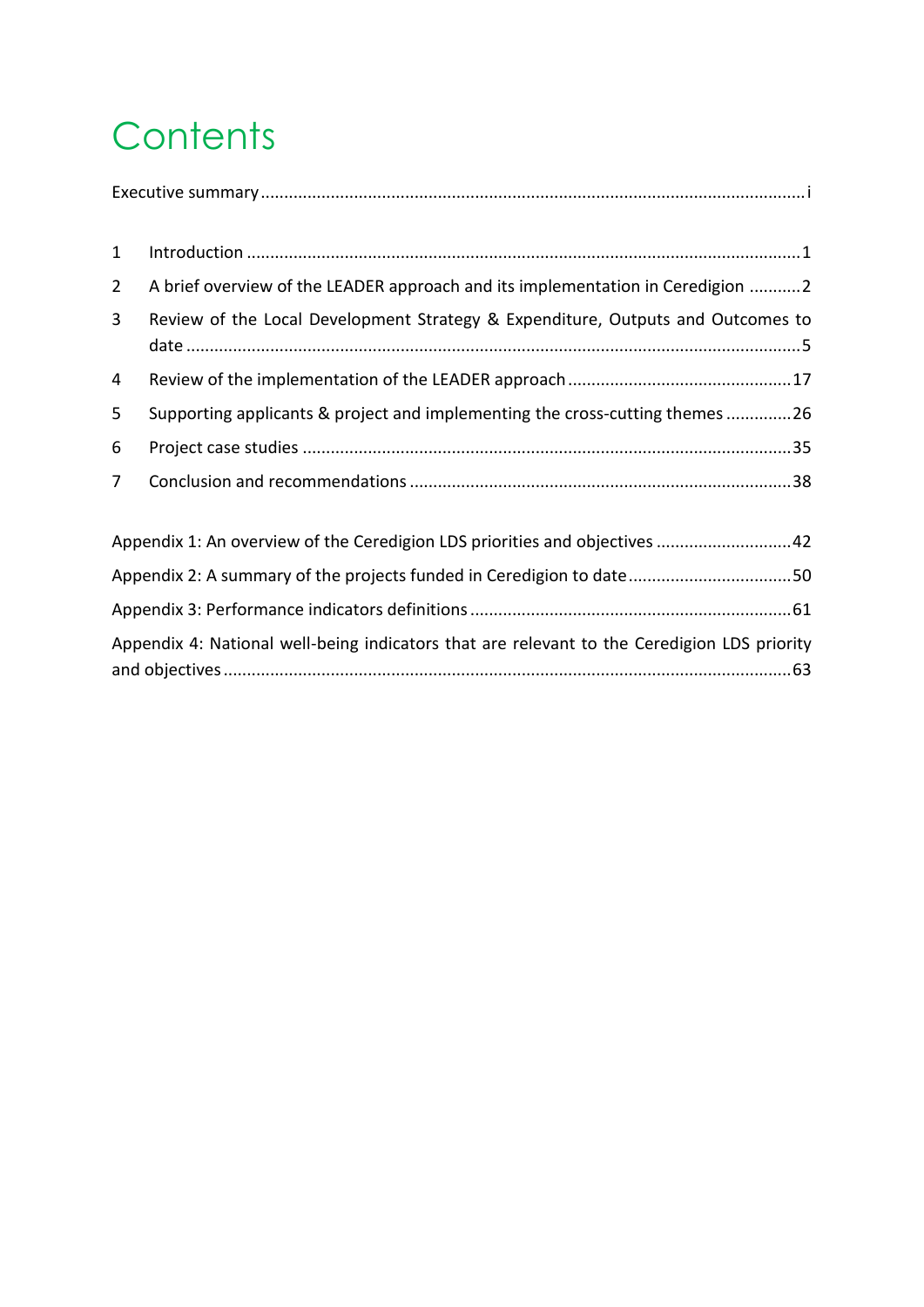# <span id="page-3-0"></span>Executive summary

This is the mid-term report of an evaluation of the implementation of the LEADER programme in Ceredigion.

LEADER is a local development method which has been used for over 20 years to engage local actors in the design and delivery of strategies, decision-making and resource allocation for the development of their rural areas. Key elements of the approach include:

- Development of a multi-sector, integrated Local Development Strategy (LDS) for area;
- Implementation by a Local Action Group (LAG) of local stakeholders from the public, private and voluntary sector;
- Staff working to 'animate' the local area working to 'empower' local people and/or organisations and their willingness to face local challenges or opportunities through the development and implementation of projects;
- Supporting new and innovative approaches to rural development based on the argument that doing "more of the same" is unlikely to enable an area to reach its full potential and that new solutions to existing problems should be sought; and
- Networking and the potential to work cooperatively with LAGs from other parts of Wales and across Europe.

If correctly applied, the implementation of the LEADER method is anticipated to lead to three types of outcomes:

- Improved local governance (e.g. more local cooperation, greater involvement in the development of ideas to address problems and opportunities);
- Improved social capital (e.g. increased skills and capabilities in the local area); and
- Better results (i.e. better projects being developed and then implemented)

In Ceredigion, LEADER is being implemented by the Cynnal y Cardi LAG with Ceredigion County Council overseeing the administrative and financial operations on their behalf. The total value of the LEADER programme in Ceredigion (2015-2021) is just over £3.45m with 75% being allocated to funding for projects.

#### Progress to date

At the time of the analysis for this mid-term review, the LEADER programme in Ceredigion had supported 49 projects, committing just over 60% of the budget allocated to the implementation of projects. There is a substantial range in the value of the LEADER funding committed to projects from a low of just £1,540 to a high of £90,344; the average funding committed to the projects approved at the time of this report is £28,438.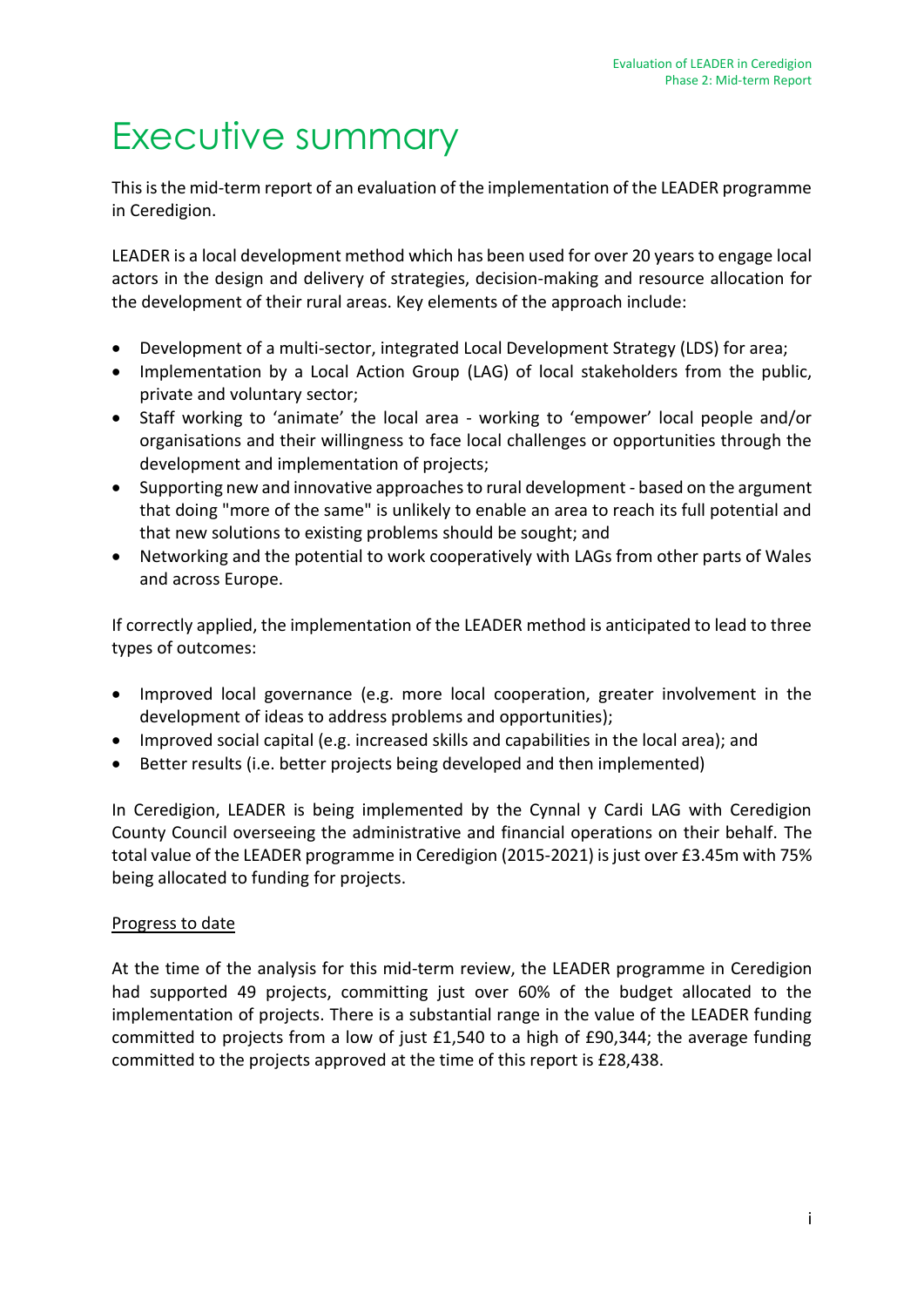#### Key findings and recommendations

The evaluation has found that the priorities and objectives set out within the LDS for Ceredigion are very broad and wide ranging, with very little prioritisation. There has also been a very reactive approach to date with little 'strategy' apparent in the project selection process. There is an argument that this approach reflects the wide-ranging challenges facing the county and the need to cast the net widely in order to identify new and innovative projects and ideas. However, we believe that there is a stronger argument for greater prioritisation going forward to ensure that the remaining funding available is utilised as effectively as possible.

**Recommendation 1**: The potential to introduce greater prioritisation into the LDS to provide a clearer steer for the LEADER programme, the LAG and the animation team over the remainder of the lifetime of the programme should be considered. A clear action plan for the implementation of the LDS and the LEADER programme in Ceredigion should then be developed for the second half of the programme-period.

A limited number of indicators (and associated targets) are in place to monitor the performance of the programme providing limited data on the extent to which the LDS has been delivered and the performance of the programme, especially at an outcome level (most of the indicators are outputs; i.e. activities). There is therefore an argument for introducing additional indicators and a few suggestions have been made within this report.

There is also a disconnect between the ambitions and objectives set out within the LDS (high) and the targets that have been set (low). We would not be overly critical of this as setting targets for a programme such as LEADER (especially at an output level) bears little value and risks an over focus on the part of the LEADER team on achieving those targets as opposed to delivering the LDS or developing the best possible projects. However, the potential to introduce some further indicators to enhance our ability to assess the extent to which the LDS has been delivered should be considered.

**Recommendation 2:** Consideration should be given to the introduction of additional performance indicators for the implementation of the LDS in Ceredigion including both generic indicators and theme/priority specific indicators. The potential to increase the level of monitoring of the implementation of the cross cutting themes at a LAG level should also be considered including regular review and analysis of progress against the themes at a LAG level.

The limited number of programme level indicators and the wide variety in projects supported also means that the programme is dependent to a large extent on the monitoring and evaluation activities being undertaken by the projects to demonstrate its achievements. However, only half the projects interviewed for this mid-term evaluation reported having plans in place for the evaluation of their projects which is of some concern. The quality and robustness of those plans that are in place is also unclear.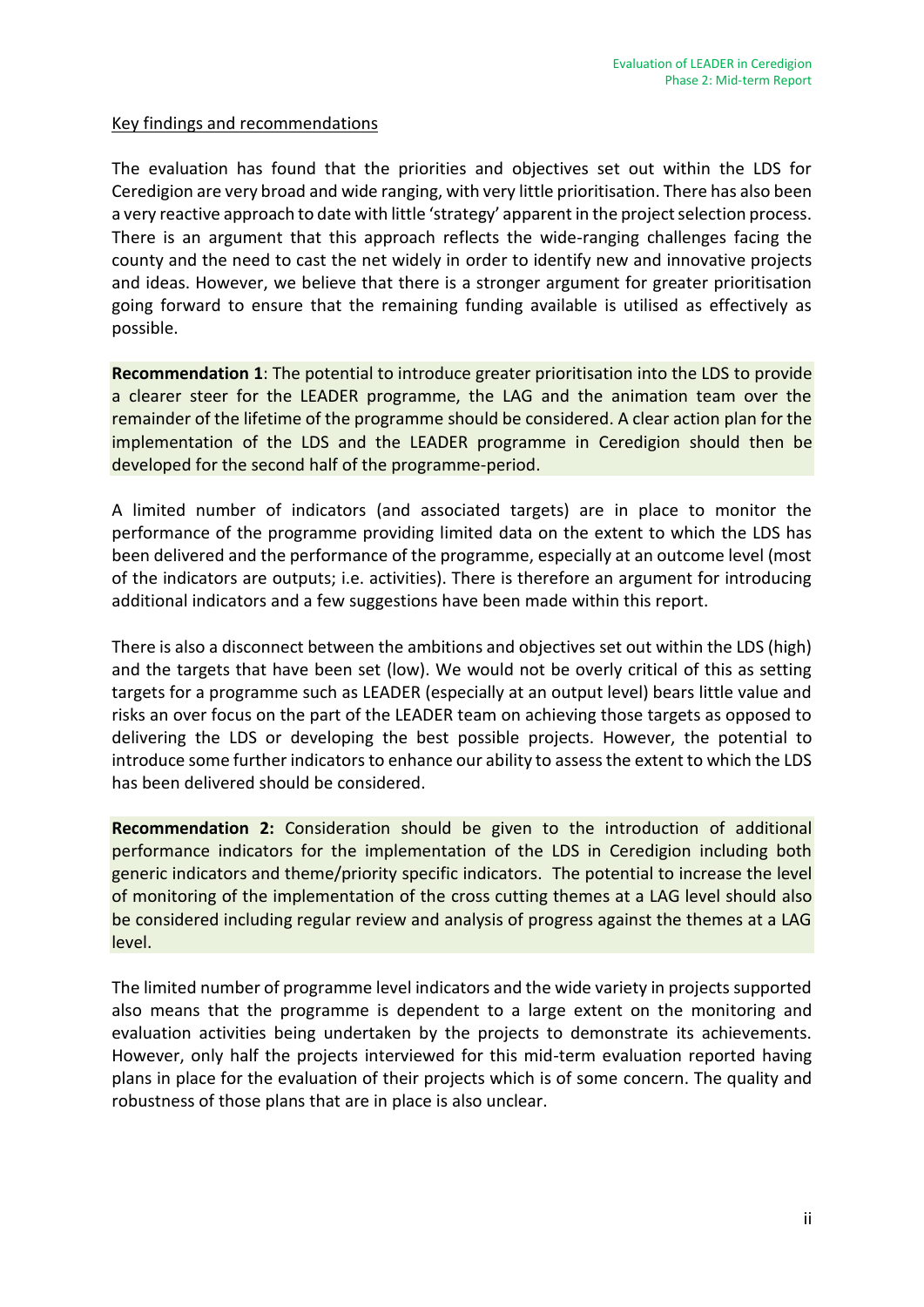**Recommendation 3**: The evaluation plans of the individual projects should be collated by the Lead Body for review by the evaluation team to assess the likely quality of the data that projects are likely to provide. Dependent on the findings of the review, evaluation workshops or training sessions should be provided to projects with a view to maximising the value of the evaluation data that is gathered at a project level.

The understanding of the LEADER approach at a LAG level seems to be generally good which is obviously positive. The relative complexity of the programme does however need to be acknowledged as does the need to ensure that LAG members attend meetings on a regular basis in order to ensure that they have a good working knowledge of the programme and the discussions that have taken place during previous meetings. There were also concerns amongst interviewees about the understanding, or indeed awareness, of LEADER and the role of the LAG amongst key stakeholders outside the LAG.

**Recommendation 4:** Continuity of members/attendance at LAG meetings is important to allow members to build up their knowledge of the programme and activities being undertaken. LAG membership should be reviewed on an ongoing basis to ensure that members have the capacity to fully commit to the LAG. Where members are not able to commit adequate time to the LAG, replacement members should be sought.

**Recommendation 5:** A briefing-pack on the LEADER programme and the role of LAG members has been produced and is available to LAG members. This should be used and referred to by LAG members (new and existing) on an ongoing basis to ensure that members maintain a comprehensive working understanding of the programme and the approach that it promotes. Summaries of the programme could be taken from the pack which LAG members could then use when sharing information about LEADER with colleagues and stakeholders.

**Recommendation 6:** In response to concerns about the level of awareness of the programme amongst some key stakeholders, the key role that LAG members in raising awareness of the LEADER programme in Ceredigion should be recognised. LAG members also have an important role in the animation of the local area. The potential to enhance the role of LAG members as 'ambassadors' for LEADER should be explored including representing the LAG at events or meeting, leading activities with particular sectors and so on. Members should also be encouraged to note/promote their role as LAG members within their existing networks and activities. The potential to develop a page on the Ceredigion LEADER programme website which lists (and provides contacts details, etc.) for LAG members and their role on the LAG should be considered.

Those interviewed were generally positive about the range of organisations and sector represented at LAG meetings although 'young people' and 'private sector' were identified as gaps. Those gaps are however, in the experience of the evaluation team, common amongst LAGs; they are not sectors which LAGs find it easy to engage with.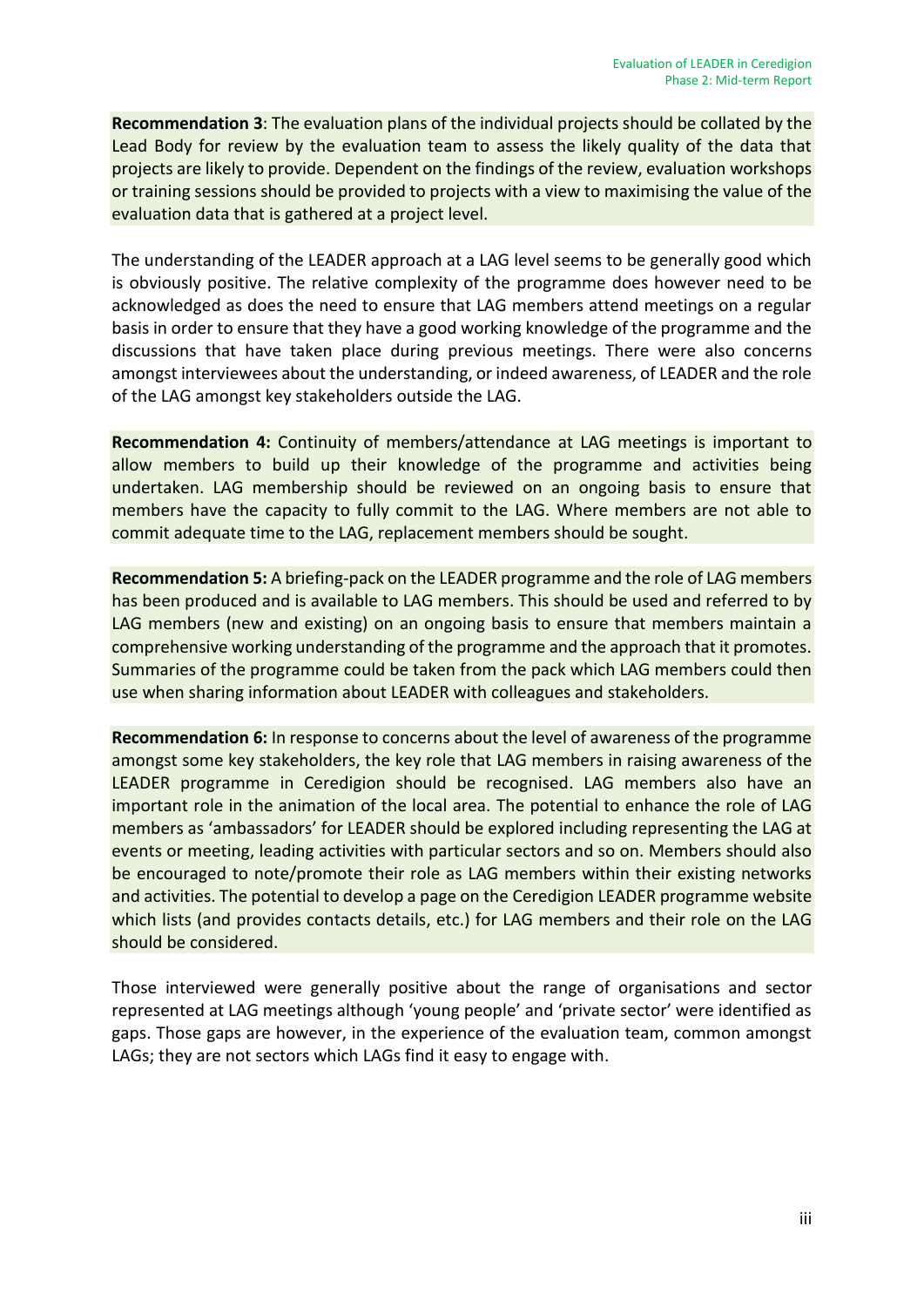**Recommendation 7:** The LAG should assess whether there are gaps in its knowledge and understanding of the challenges and opportunities in rural Ceredigion (for example, by undertaking a skills audit). If gaps are identified actions to address those gaps (e.g. specific research or consultation activities) should be considered. Specifically, options for engaging young people and the private sector in LAG/LEADER activities (both identified as gaps during the evaluation interviews) should be explored including setting up sub-groups to the main LAG for specific groups (e.g. young people) or sectors (e.g. private sector).

The number of benefits of membership of the LAG identified by interviewees is important to note including the networking opportunity that membership of the LAG provides and the learning from the assessment of such a range of project ideas. Such benefits are an important outcome of the LEADER approach.

'Amination of the territory' is a key part of LEADER and the evaluation has found potential for LAG members to engage more fully in the direction of activities being undertaken by the LEADER team on their behalf; the LAG should take greater responsibility for the animation activities being undertaken.

**Recommendation 8:** Animation is a key element of the LEADER approach. Considering the updates to the LDS, there should be a greater focus on discussing, directing and monitoring of animation activities at a LAG level.

**Recommendation 9:** A key objective of LEADER is to foster local economic development. There should therefore be a focus within the animation process moving forward on engaging with and encouraging groups with limited or no previous experience of developing projects and applying for financial support.

**Recommendation 10:** Whilst committing funding is clearly important, care should be taken when committing further funding to ensure that adequate resource remains available to fund ideas and applications generated by animation activities to be undertaken during the next phase of the programme period.

The evaluation has identified the potential for further development in respects of the level of networking taking place both within and outside Ceredigion (especially at a LAG and projects level) and for increased awareness of other LEADER activities in Wales (and beyond) amongst LAG members.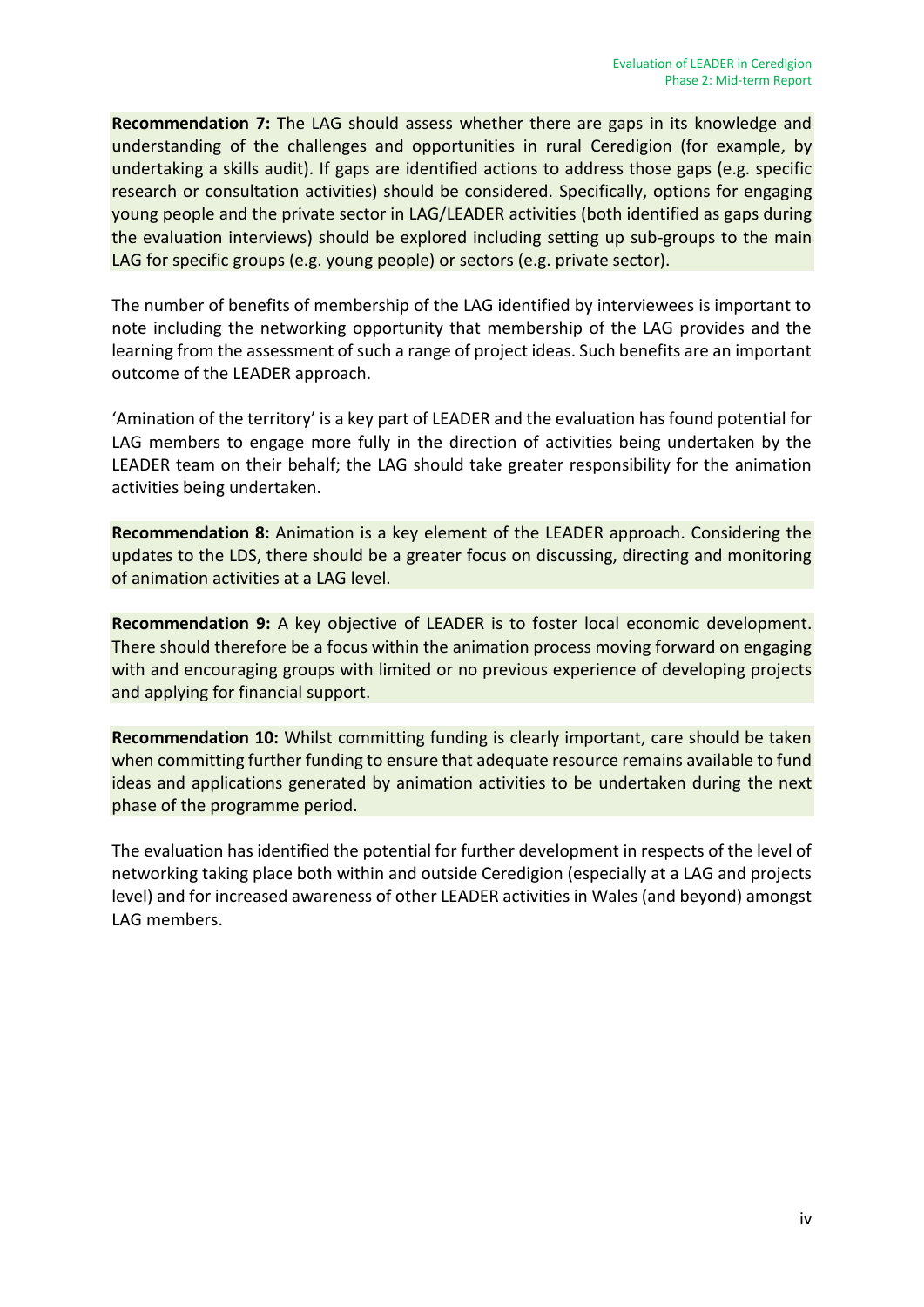# <span id="page-7-0"></span>1 Introduction

Wavehill have been commissioned to undertake the evaluation of the implementation and outcomes of the LEADER programme in Ceredigion as delivered by the Local Action Group for the area, Cynnal y Cardi. This is the second of three reports that will be produced as part of the evaluation.

The first report focused on introducing the LEADER approach, its delivery in Ceredigion and setting out how the evaluation will be undertaken. This mid-term evaluation report assesses the delivery of the programme within the county to date with a view to informing delivery over the remaining lifetime of the programme. The final evaluation report, scheduled for April 2021, will have a focus on assessing the outcomes, impact and added value of the scheme.

As well as a review of programme reports and monitoring information, data was collected for this mid-term evaluation from LAG members, the projects that have been supported by the programme to date and unsuccessful applicants for support.

Telephone interviews were undertaken with 17 LAG members and staff during November and December 2018. In addition, the lead researcher for the evaluation attended LAG meetings on the 2<sup>nd</sup> July 2018 (to observe discussions), the 14<sup>th</sup> January 2019 (to present and discuss emerging findings of the evaluation) and on the 5<sup>th</sup> February 2019 (for a workshop to review the Local Development Strategy).

Telephone interviews were also undertaken with 28 representatives of projects supported by the programme as well as 18 unsuccessful or withdrawn applications during November and December 2018 (44 interviews in total<sup>1</sup>). The purpose of those interviews was to explore satisfaction with the application process and the support received, perceptions of project outcomes (to date and in the future) and how those achievements will be demonstrated<sup>2</sup>.

The remainder of the report is structured as follows:

1

- Chapter 2 provides context for the discussion that follows with a brief overview of the LEADER approach and its implementation in Ceredigion;
- Chapter 3 reviews the Local Development Strategy, expenditure and performance to date;
- Chapter 4 reviews of the implementation of the LEADER approach in Ceredigion;
- Chapter 5 considers the application process and other administrative issues including the cross-cutting themes;
- Chapter 6 includes case studies for three projects funded by LEADER in Ceredigion; and
- Finally, Chapter 7 includes the conclusion and recommendations of this mid-term evaluation report.

 $1$  This is more than the sum of the successful, unsuccessful and withdrawn applications as some interviewees had submitted multiple applications.

<sup>&</sup>lt;sup>2</sup> 44 out of a total of 84 contacts for projects were interviewed (a response rate of 52%).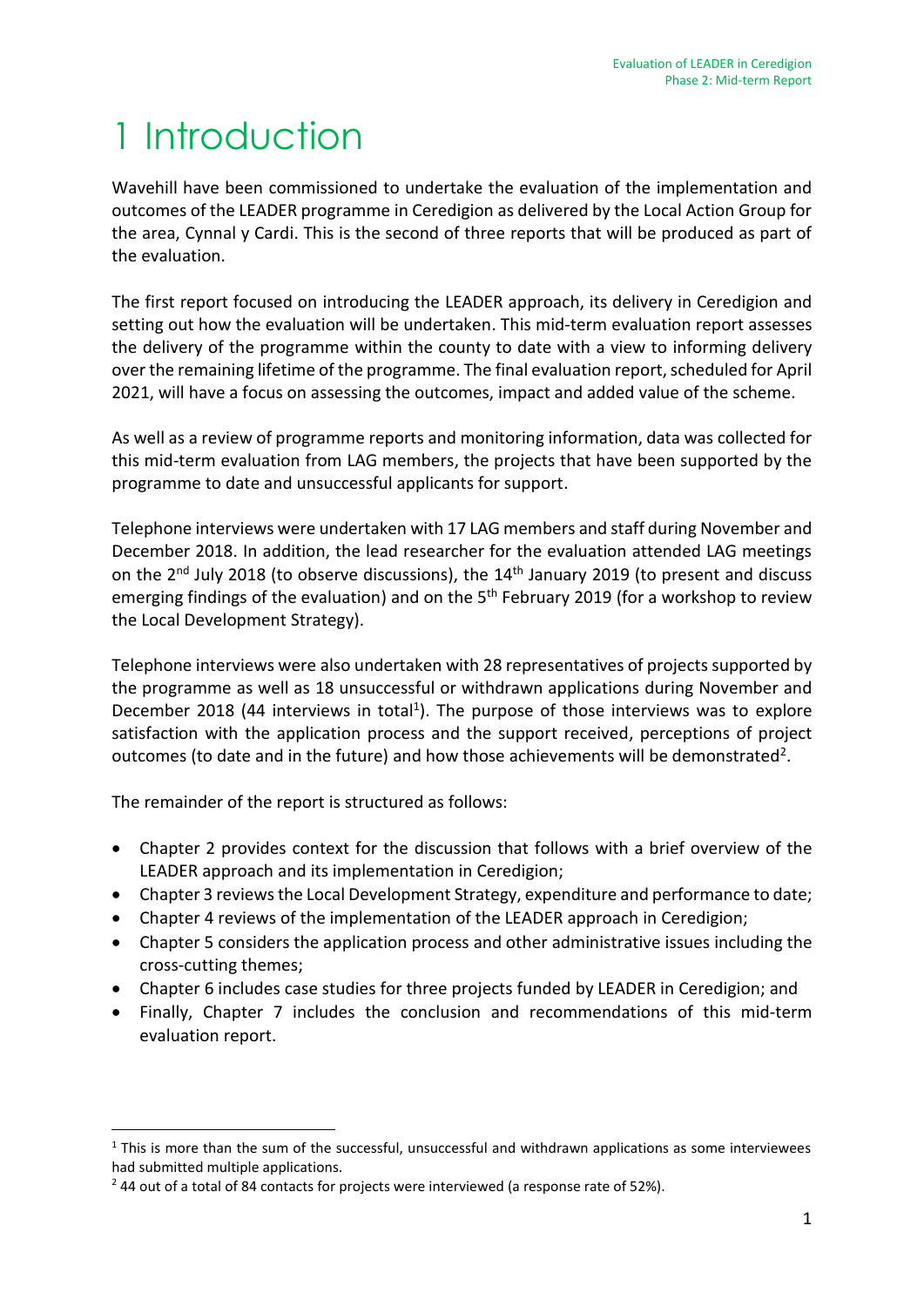# <span id="page-8-0"></span>2 A brief overview of the LEADER approach and its implementation in **Ceredigion**

#### **Key points**

- LEADER is implemented by applying 'community-led local development' and is built on several specific characteristics often referred to as the 'LEADER approach'.
- The total value of the LEADER programme in Ceredigion is just over £3.45m with 75% being allocated to funding for projects.

## 2.1 Introduction

For ease of reference and to provide context for the discussion that follows, this chapter provides a brief overview of the LEADER approach and its implementation in Ceredigion. For a more detailed description of the approach, please refer to Report 1.

## 2.2 Overview of the LEADER approach

LEADER is a local development method which has been used for over 20 years to engage local actors in the design and delivery of strategies, decision-making and resource allocation for the development of their rural areas.

#### Figure 2.1: The LEADER approach

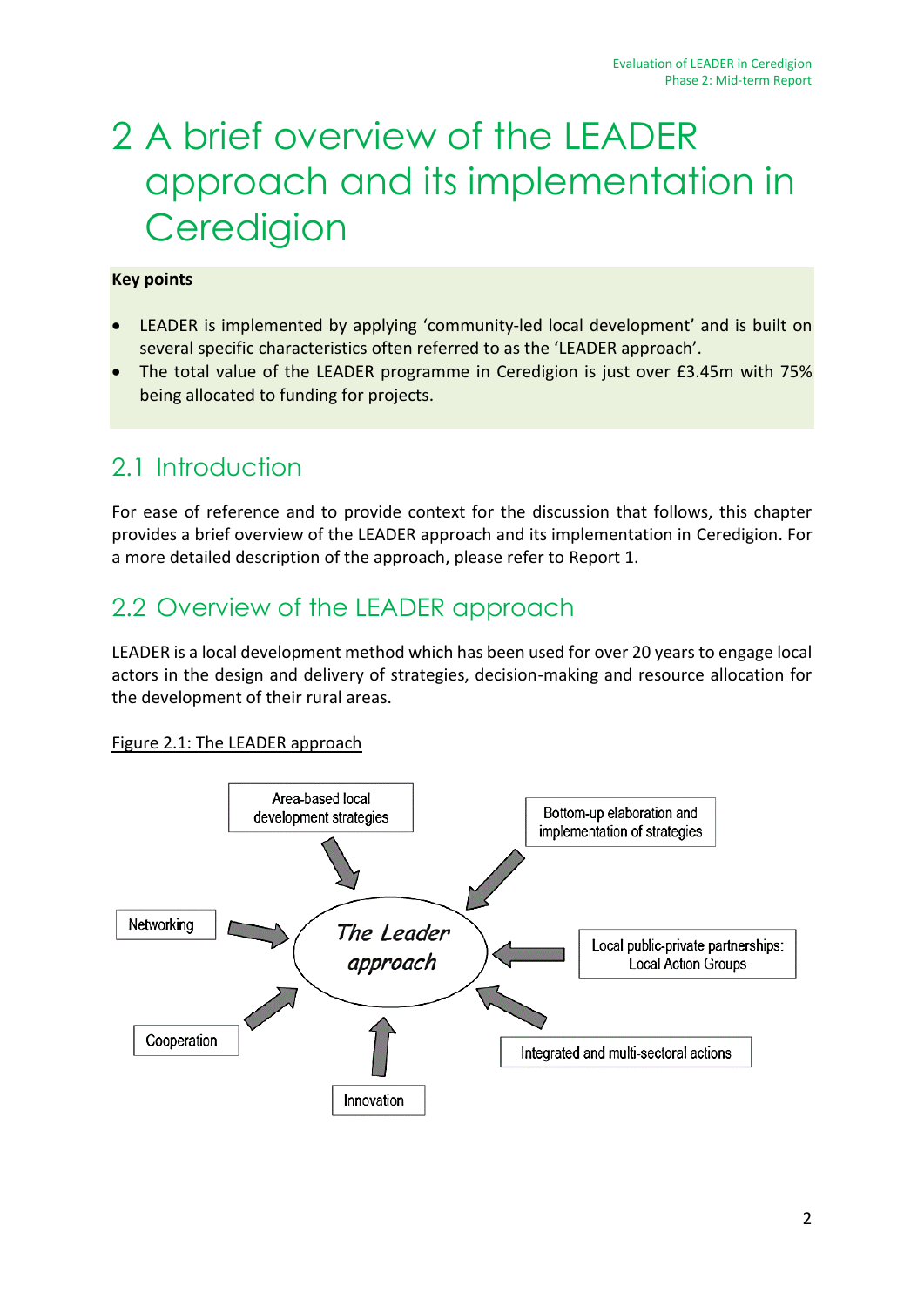As a **Community Led Local Development (CLLD)** initiative, LEADER is an integrated development process designed to engage, enable, resource and empower local communities in undertaking their own local development. LEADER is built on a number of specific characteristics often referred to as the 'LEADER approach' as illustrated in figure 2.1 above.

LEADER is implemented by **Local Action Group (LAG)** activities, delivering a **Local Development Strategy (LDS)** that they have developed and animation/capacity building activities within the local community.

**Animation** is a key feature of LEADER (specifically the 'bottom up' element of the programme) and can include a range of activities, such as:

- working to 'empower' local people and/or organisations and their willingness to face local challenges or opportunities through the development and implementation of projects (linked to the LDS); and
- (not directly linked with the LDS or a specific project) working more generally in the local area and with the local population to, for example, enhance the awareness of local heritage.

**Innovation** is one of the original and fundamental strategic principles in LEADER. The focus on innovation is based on the argument that doing "more of the same" is unlikely to enable an area to reach its full potential and that new solutions to existing problems should be sought. The objective is to encourage and support new, forward looking and entrepreneurial approaches and solutions to local issues and to share and transfer that experience.

**Cooperation** is also a core LEADER feature. With LAGs across Europe the wealth of LEADER local development experience, knowledge and human capital is potentially substantial, and cooperation offers a means of capitalising on this resource. LAGs can make use of or contribute to this network to develop the group, to undertake joint projects or initiatives, to innovate, or to share or transfer knowledge and experience.

## 2.2.1 Added value of the approach

The LEADER approach is expected to add-value at a local level through:

- (1) **The implementation of the LDS** (i.e. its operationalisation in the form of projects and the results and impacts they produce);
- (2) **The LAG delivery mechanism** (i.e. the set of rules, procedures and administrative arrangements, which ensure that strategy objectives become concrete actions on the ground); and
- (3) **Capacity building support/animation**: The support provided to encourage and enable the beneficiaries (i.e. activities aiming to raise the awareness, readiness, cooperation and networking capabilities of local people to contribute to developing their area).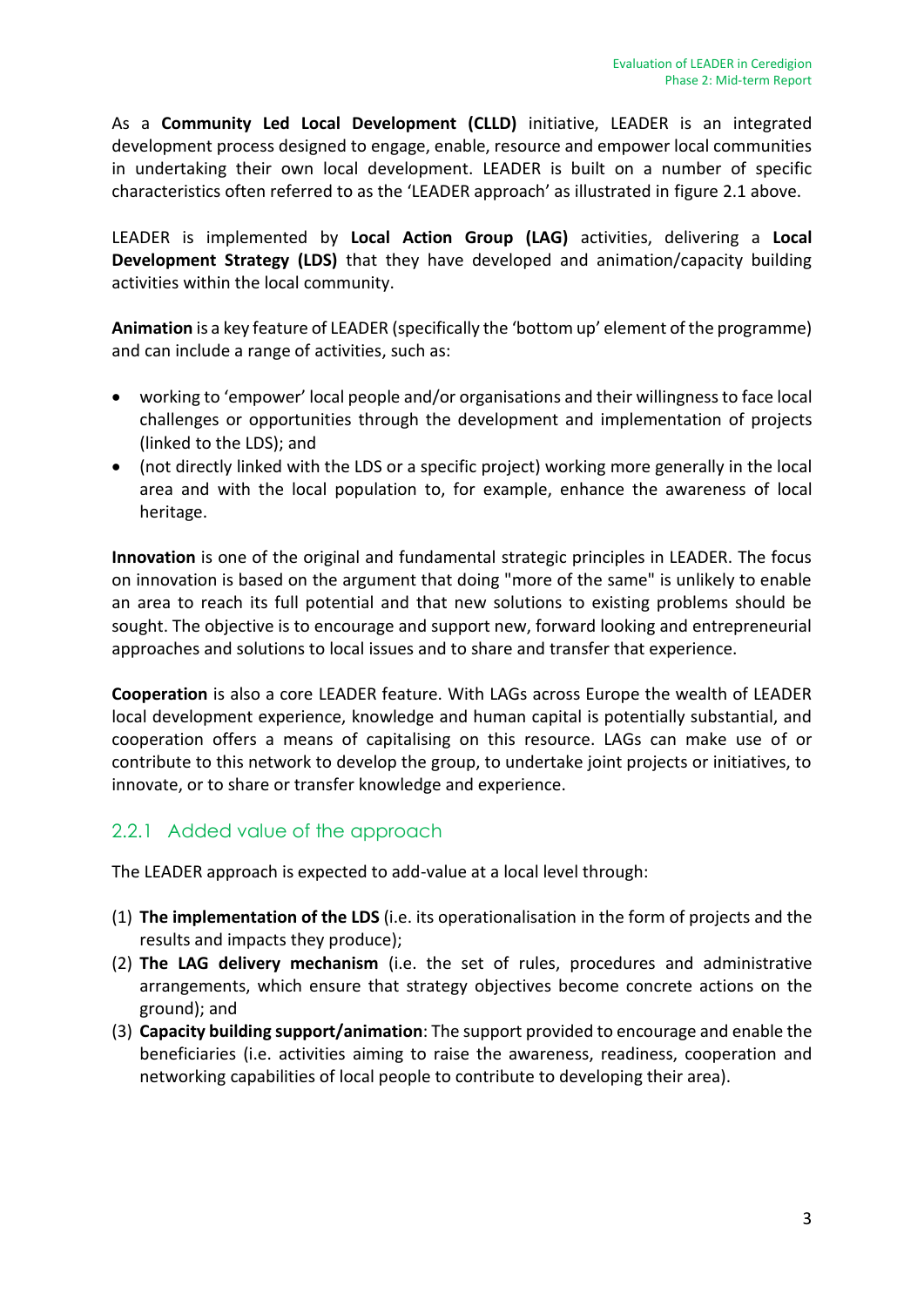If correctly applied, the implementation of the LEADER method is anticipated to lead to three groups of outcomes, as illustrated by the graphics below:



# 2.3 The approach in Ceredigion

In Ceredigion, LEADER is being implemented by the Cynnal y Cardi LAG with Ceredigion County Council overseeing the administrative and financial operations on their behalf. The team delivering the programme are also employed by Ceredigion County Council. Their role includes the administration of the programme as well as the delivery of the animation activities.

LEADER projects in Ceredigion are identified and developed in one of two ways:

- Through a tender process where a specific activity is identified by the LAG and then procured; and
- Through 'open call' i.e. the process of inviting ideas and applications for the local community.

The total value of the LEADER programme in Ceredigion is just over £3.45m with 75% being allocated to funding for projects.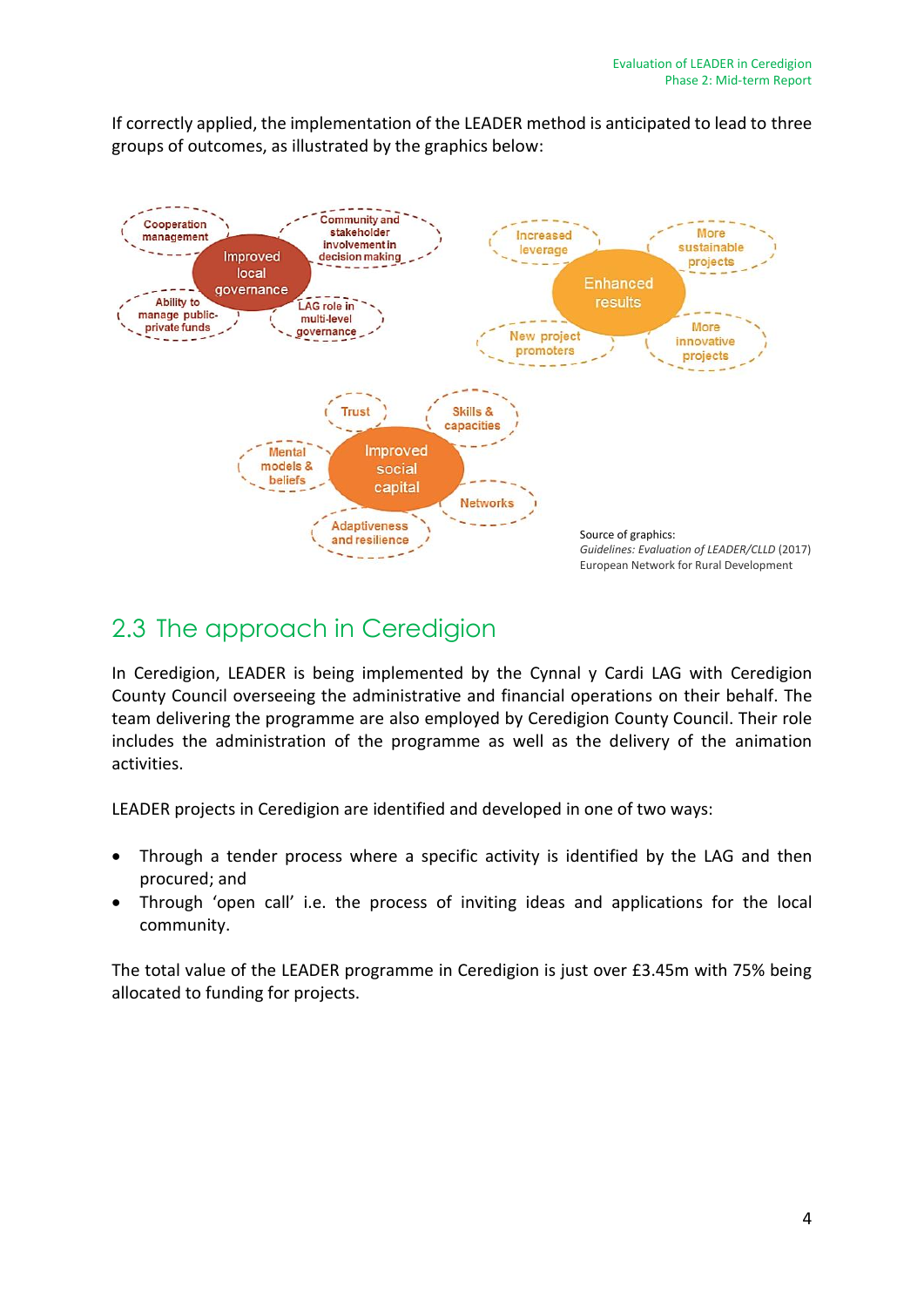# <span id="page-11-0"></span>3 Review of the Local Development Strategy & Expenditure, Outputs and Outcomes to date

#### **Key points**

- The LDS for Ceredigion sets out a very broad strategy with little prioritisation. As such, there is an inevitable risk that it can provide little guidance in a scenario where potential activities need to be prioritised, a key role for any strategy. However, it can be argued that the broad nature of the LDS also reflects the broad range of challenges facing Ceredigion.
- The LAG needs to be clear about what their objective for the LEADER programme in Ceredigion is. If the objective to fund good or innovative ideas, regardless of their origin or strategic fit, a broad approach is appropriate. If, however the objective is to be more targeted at addressing specific challenges or opportunities, a narrower, more targeted, approach is necessary.
- The limitations that the state aid restrictions and the need for match funding place on the implementation of the LEADER programme need to be noted when considering the range of projects supported.
- The performance indicators/targets for the programme in Ceredigion have little value in terms of demonstrating the extent to which the LDS has been delivered. A range of potential additional indicators could however be introduced.
- As things stand, the programme is largely dependent on the quality of the information that will be collected and reported by the projects in respects of evaluating what has been achieved. However, only around half of the projects interviewed for this phase of the evaluation said that they have an evaluation plan in place for their project.

## 3.1 Introduction

-

The LDS is described within programme guidelines as the roadmap for LEADER implementation with the LAG selecting and supporting projects according to the contribution they make to the goals of the strategy<sup>3</sup>. This chapter reviews the LDS for Ceredigion and its implementation to date. It is important to note that it does not consider the way in which the LDS was developed which is outside the remit of the evaluation. Rather, the focus is on the coherence of the LDS as a strategy for guiding the implementation of the programme in Ceredigion and the extent to which is has been delivered via the projects supported to date. This chapter also considers the expenditure, outputs and outcomes of the LEADER programme in Ceredigion to date and then the potential for new indicators that can be collated to improve the monitoring of the programme over the remainder of its lifetime.

 $3$  Guidance produced by the European Network for Rural Development on the development and implementation of the LDS can be found here[: https://enrd.ec.europa.eu/sites/enrd/files/enrd-guidance\\_lsd.pdf](https://enrd.ec.europa.eu/sites/enrd/files/enrd-guidance_lsd.pdf)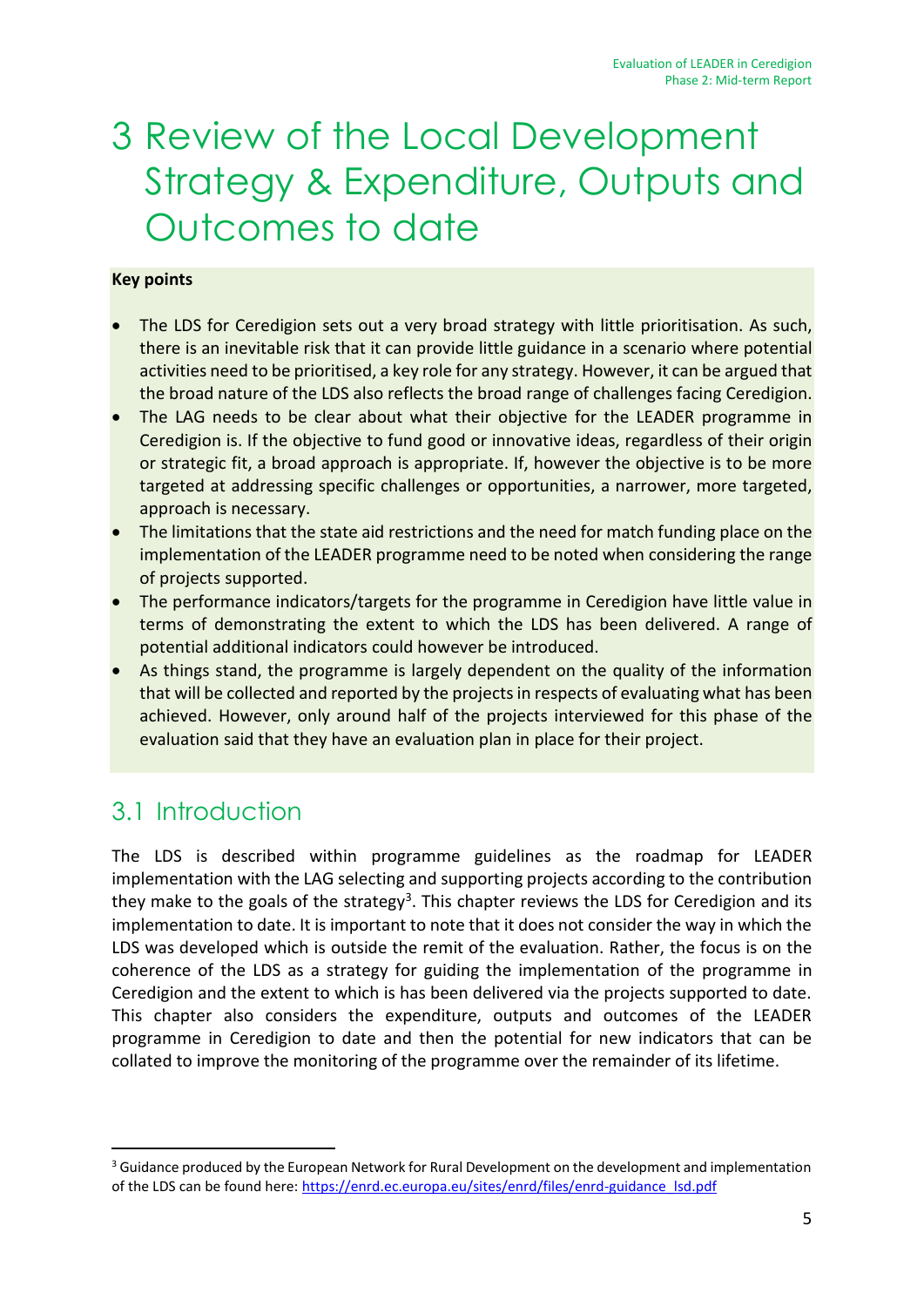## 3.2 Review of the strategy

The Ceredigion LDS sets out five overarching themes for the area, mirroring the themes that are identified within the Economic Regeneration Strategy for Ceredigion:

- Theme 1: Utilising the natural environment and landscape
- Theme 2: Building a knowledge-based economy
- Theme 3: Making the most of culture and heritage
- Theme 4: Adding value to our primary products
- Theme 5: Developing our people and organisations

Ten priorities are identified, as listed below, sitting beneath these themes, with several of the priorities feeding into more than one of the themes: 4

- 1. To utilise the natural environment and landscape
- 2. To apply a Destination Management approach to tourism and sense of place in Ceredigion
- 3. To grow community capacity to explore opportunities for creating more proactive resilient communities
- 4. To adapt to Ceredigion's population change, with net out-migration of young people and net in-migration of those in middle adulthood
- 5. To facilitate a substantially knowledge-based economy to support new and innovative opportunities
- 6. To strengthen short supply chains to yield the optimum benefit for businesses
- 7. To increase opportunities for workforce development
- 8. To improve access to and exploitation of IT

-

- 9. To strengthen the identity of the area using the cultural assets of the area
- 10. To reduce the impact of long term rises in living costs

These themes and priorities produce a very broad strategy with little prioritisation within LDS. As such, there is an inevitable risk that it can provide little guidance in a scenario where potential activities need to be prioritised, a key role for any strategy. However, it can be argued that the broad nature of the LDS also reflects the broad range of challenges facing Ceredigion.

The policy and strategy review within the LDS is comprehensive as is the analysis of the key statistical information about the county although both sections require updating on an ongoing basis (the statistical data has been updated as part of Report 1 of the evaluation).

The objectives set out are also consistent with the SWOT analysis, although this is clearly influenced by the broad nature of those objectives as discussed above. There is also no prioritisation within the SWOT analysis. From a strategy perspective, this is important as prioritising the issues being identified would allow a clearer analysis of which of the objectives and potential actions being identified are the most urgent.

<sup>4</sup> The LDS also breaks down the priorities into several more detailed objectives (not listed here for brevity - please refer to Appendix 1)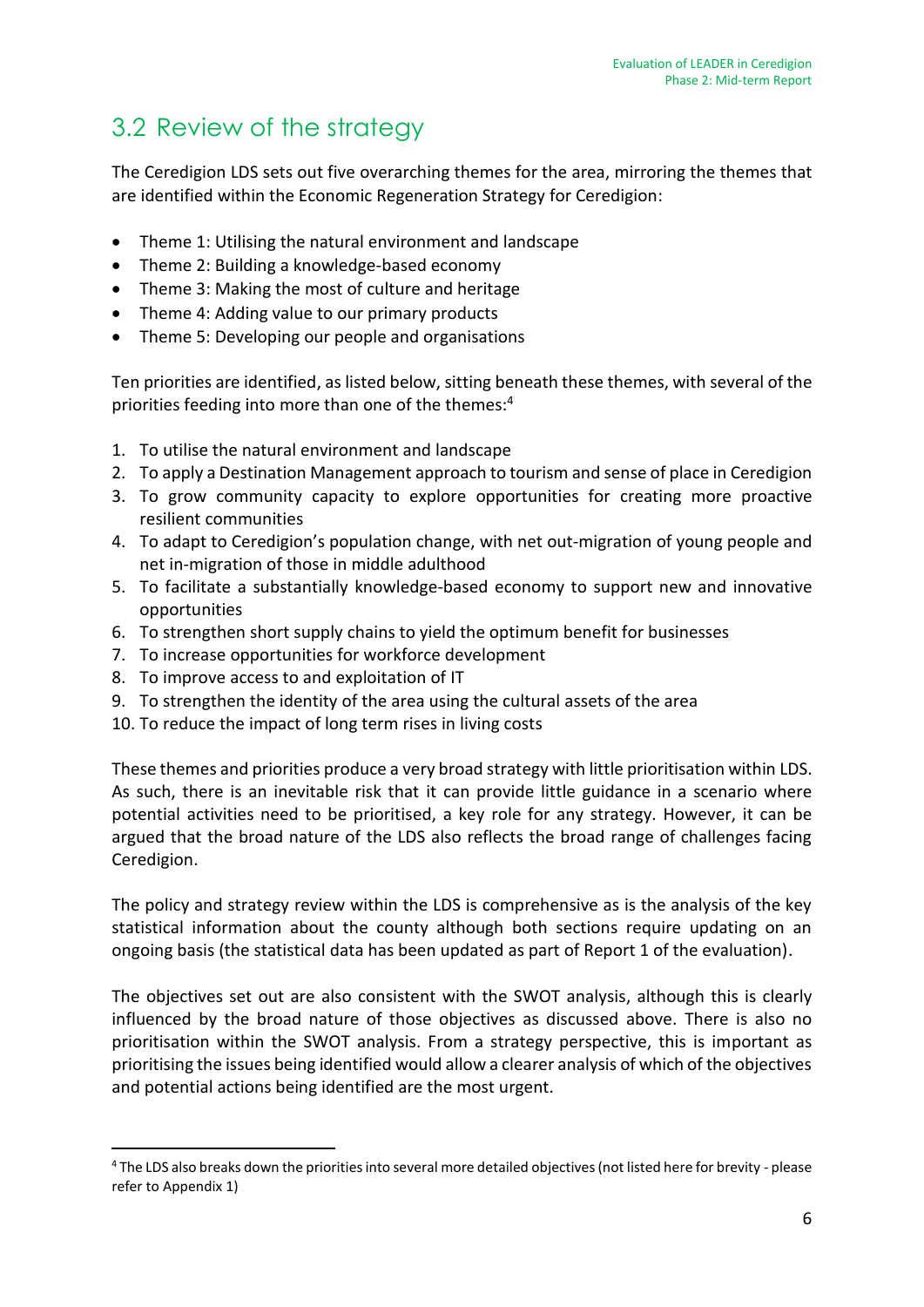### 3.2.1 The views of interviewees

Both LAG members and staff were generally positive about the LDS when asked to comment on its quality often referring to the comprehensive consultation undertaken during its development. There was however also a recognition that the strategy it sets out is very broad – designed to be so in order to allow as broad a range of activities as possible to be implemented over the lifetime of the programme. There was also a recognition that whilst there was reference to the priorities of the LDS during discussions about projects and applications for support, the level of guidance it provides to discussions and decisions was relatively limited.

Some interviewees were concerned about the potential for a more focused LDS being too prescriptive, emphasising the need to focus on implementing a 'bottom up' approach to rural development which supported 'innovation' and 'good ideas' from wherever they came. In most cases however, the need for a more strategic approach moving forward was prioritised by interviewees.

The key to this debate is that the LAG needs to be clear about what their objective for the LEADER programme in Ceredigion is. If the objective to fund good or innovative ideas, regardless of their origin a broad approach is appropriate. If, however the objective is to be more targeted at addressing specific challenges of opportunities within the county, a narrower, more targeted, approach is necessary.

## 3.3 The range of projects supported to date

At the time of the analysis for this mid-term review, the LEADER programme in Ceredigion had supported 49 projects<sup>5</sup>. Whilst many interviewees made positive comments, there were some concerns about the range of projects supported to date amongst LAG members for reasons that are discussed as this chapter progresses.

A review of the projects as they relate to the priorities identified within the LDS has been undertaken for this report (see Appendix 1). It is important to stress that the focus of the review at this stage (when projects are still active) has been on project objectives and activities as opposed to actual outcomes. The review however finds that projects have been funded that 'deliver' most of the priorities set out within the LDS (at a 'priority' rather than 'objective' level); the priorities shaded in green in the list below have project activities listed against them. But there are gaps, with no project activity against three of the priorities.

- **1. To utilise the natural environment and landscape**
- **2. To apply a Destination Management approach to tourism and sense of place in Ceredigion**
- **3. To grow community capacity to explore opportunities for creating more proactive resilient communities**
- *4. To adapt to Ceredigion's population change, with net out-migration of young people and net in-migration of middle adulthood*

1

<sup>&</sup>lt;sup>5</sup> A summary of each of the projects funded can be found in Appendix 2.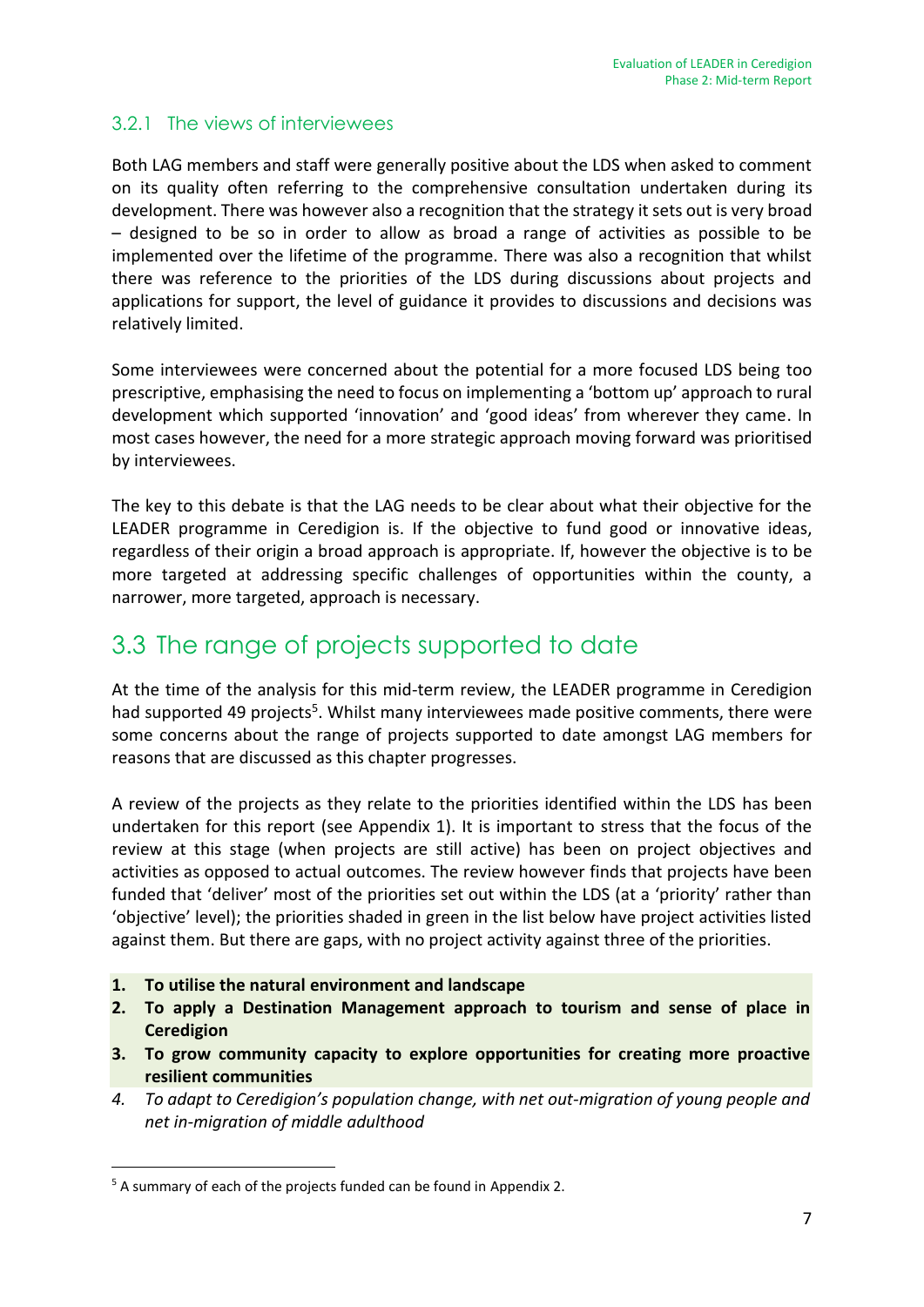- **5. To facilitate a substantially knowledge-based economy to support new & innovative opportunities**
- *6. To strengthen short supply chains to yield the optimum benefit for businesses*
- **7. To increase opportunities for workforce development**
- **8. To improve access to and exploitation of IT**
- **9. To strengthen the identity of the area using the cultural assets of the area**
- *10. To reduce the impact of long term rises in living costs*

The positive interpretation of this review is that activities have been undertaken against most priorities identified within the LDS. However, although the review to date has been based on what the projects are doing as opposed to what the projects have achieved, the concern would be that the jam is being spread very thinly meaning that the potential for the investment being made to achieve a substantial impact (i.e. to address the opportunities and challenges being identified) is limited. In fact, the range of issues that are identified as objectives under each priority cannot possibly all be addressed by the range of projects being funded. Again however, the fact that LEADER is focused on piloting new and innovative approaches (as opposed to necessarily addressing the challenges or opportunities identified) to rural development should also be noted.

The restrictions that the state aid rules and the need for match funding place on the implementation of the LEADER programme at a local level also need to be noted when considering the range of projects supported to date. Funding from the LEADER programme in Wales cannot be used to provide aid or other assistance that would constitute state aid<sup>6</sup> in respect of a 'business', 'enterprise', 'undertaking' or 'economic operator' receiving such support. This means that LAGs cannot provide any kind of assistance that would reduce normal day to day operational running costs; subsidising staff salaries or giving financial support (directly or indirectly) towards rent, rates, energy costs, promotion, publicity, advertising and/or any other running costs or overheads. Further, LEADER in Wales cannot be used to provide capital or revenue grants or other forms of direct or indirect assistance to commercial businesses. The need to source match-funding also restricts a LAGs ability to develop and/or support innovative projects as other sources of funding may not have the same desire to support and develop innovative (and therefore higher risk) projects.

<sup>1</sup> <sup>6</sup> State aid is any advantage granted by public authorities through state resources on a selective basis to any organisations that could potentially distort competition and trade in the European Union. For further information, see:<https://www.gov.uk/guidance/state-aid>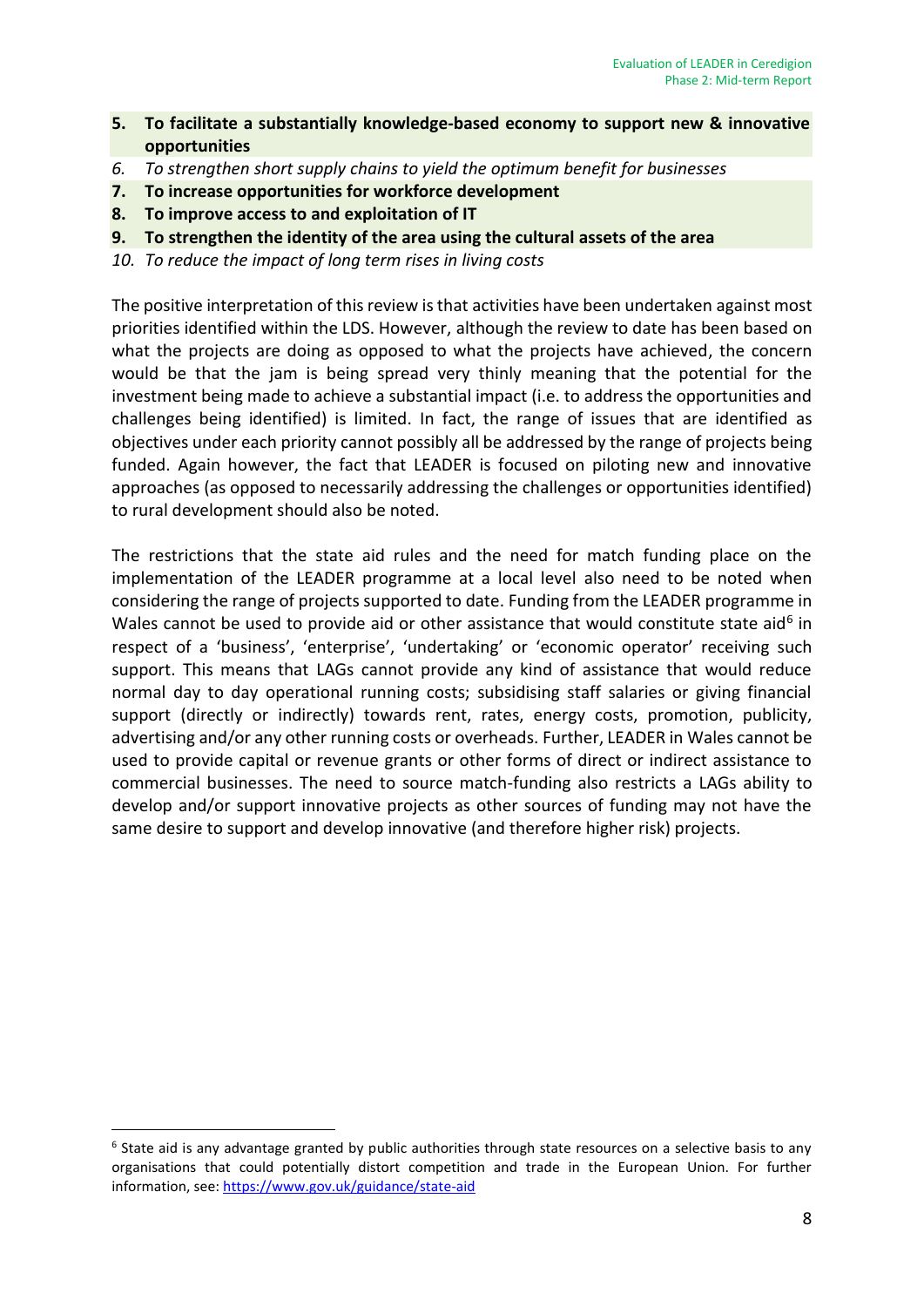# 3.4 Expenditure to date

The table below sets out the expenditure figures for the programme at the time of writing this report. 'Running costs' and 'animation' are budgets utilised by the Lead Body to undertake their activities, implementation is to support projects within the county whilst cooperation is for projects with other LAGs.

Table 3.1: Funds approved, committed and claimed; LEADER programme Ceredigion. As of the end of December 2018

|                | Approved (£)  | Committed (£) | To commit $(E)$ | % committed |
|----------------|---------------|---------------|-----------------|-------------|
| Running costs  | £332,860.00   | £197,352.24   | £135,507.76     | 59%         |
| Animation      | £499,289.00   | £340,000.00*  | £159,289.00     | 68%         |
| Implementation | £2,121,978.00 | £1,322,889.12 | £799,088.88     | 62%         |
| Cooperation    | £374,467.00   | £214,064.27   | £160,402.73     | 57%         |

*Source: Ceredigion County Council \*estimate*

1

Sixty two percent of the implementation budget is committed, at the mid-point in the lifetime of the programme. This gives the LAG some assurance of their ability to fully utilise the implementation funding available but also some flexibility for the remainder of the lifetime of the programme.

There is a substantial range in the value of the LEADER funding committed to projects from a low of just £1,540 to a high of £90,344; the average funding committed to the projects approved at the time of this report is £28,438. This illustrates the relatively small scale of the funding that is being provided.

## 3.5 Programme level performance indicators

The table below shows the data on the performance of the LEADER programme in Ceredigion against the targets agreed with the Welsh Government in terms of both the predicted final achievement and the numbers claimed to date.<sup>7</sup>

<sup>&</sup>lt;sup>7</sup> It should be noted that none of the achieved outputs to date have, at the time of this report, been 'claimed' as having been achieved within reports to the Welsh Government. This is because outputs can only be achieved once projects have been formally completed and closed.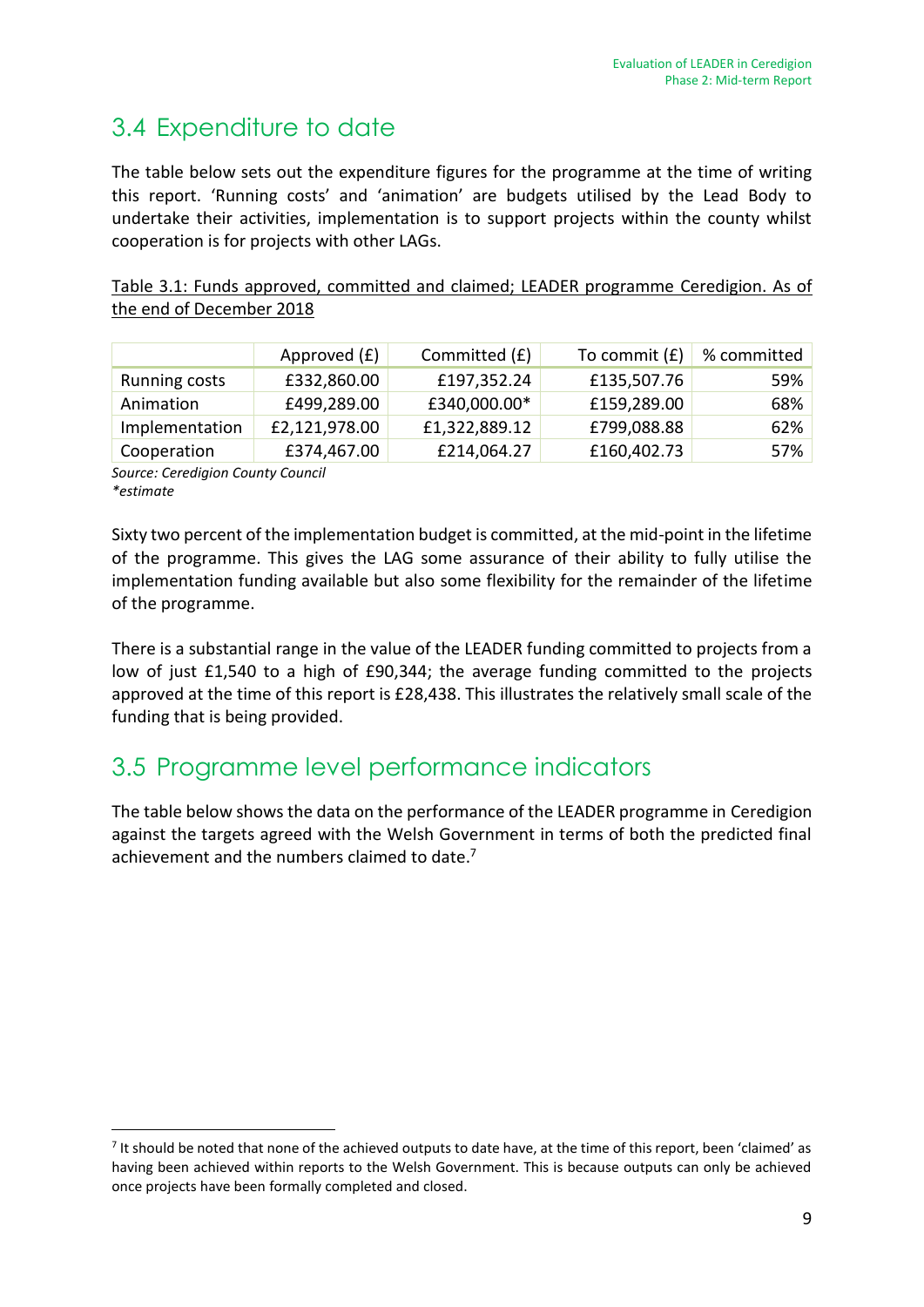| Performance Indicator <sup>8</sup> $\downarrow$                    | Target | Predicted | %<br>Predicted | Claimed  | %<br>Claimed |
|--------------------------------------------------------------------|--------|-----------|----------------|----------|--------------|
| <b>Number of jobs created</b>                                      | 0      | 1.9       | n/a            | 0        | 0%           |
| <b>Number of feasibility studies</b>                               | 10     | 5         | 50%            | $\Omega$ | 0%           |
| <b>Number of networks</b><br>established                           | 8      | 14        | 175%           | 0        | 0%           |
| <b>Number of pilot activities</b><br>undertaken/supported          | 38     | 19        | 50%            | 1        | 3%           |
| <b>Number of community hubs</b>                                    | 0      | 10        | n/a            | $\Omega$ | 0%           |
| No of jobs safeguarded                                             | 1.5    | 19        | 1267%          | 0        | 0%           |
| <b>Number of information</b><br>dissemination<br>actions/promotion | 122    | 277       | 227%           | 16       | 13%          |
| <b>Number of stakeholders</b><br>engaged                           | 350    | 1,307     | 373%           | 61       | 17%          |
| <b>Number of participants</b>                                      | 473    | 1,793     | 379%           | 143      | 30%          |

Table 3.2: Performance indicators for the LEADER programme in Ceredigion (overall), as of the end of December 2018

*Source: Ceredigion County Council* 

The programme is predicted to overachieve substantially against all but one of the targets that have been set including the introduction of two additional indicators not included originally (hence showing zero in the target column above). This suggest that either those targets were set too low to begin with or that performance is far better than anticipated. Most likely, it is a combination of those two reasons.

The range and level of targets set are however not substantial for a £3.45m programme. This is in line with the Welsh Government's change of approach for the current LEADER programme in response to criticisms of the previous programme which included a far longer list of performance indicators, leading to a very complex monitoring process. The much more limited number of indicators (most of which are outputs<sup>9</sup>) does however mean that the data available to judge the success of the programme, based on these performance indicators alone, is limited. This increases the reliance of the evaluation on the data collected by the individual projects, as discussed later in this chapter.

It is important to note that the performance indicators discussed above are reported to the Welsh Government for the programme in Ceredigion as a whole. The performance indicators are not reported per LDS objective meaning that they cannot be used to assess progress against those specific objectives.

-

<sup>8</sup> Definitions for the indicators can be found in Appendix 3.

<sup>&</sup>lt;sup>9</sup> Illustrating the level of activity undertaken as opposed to results or outcomes of activities.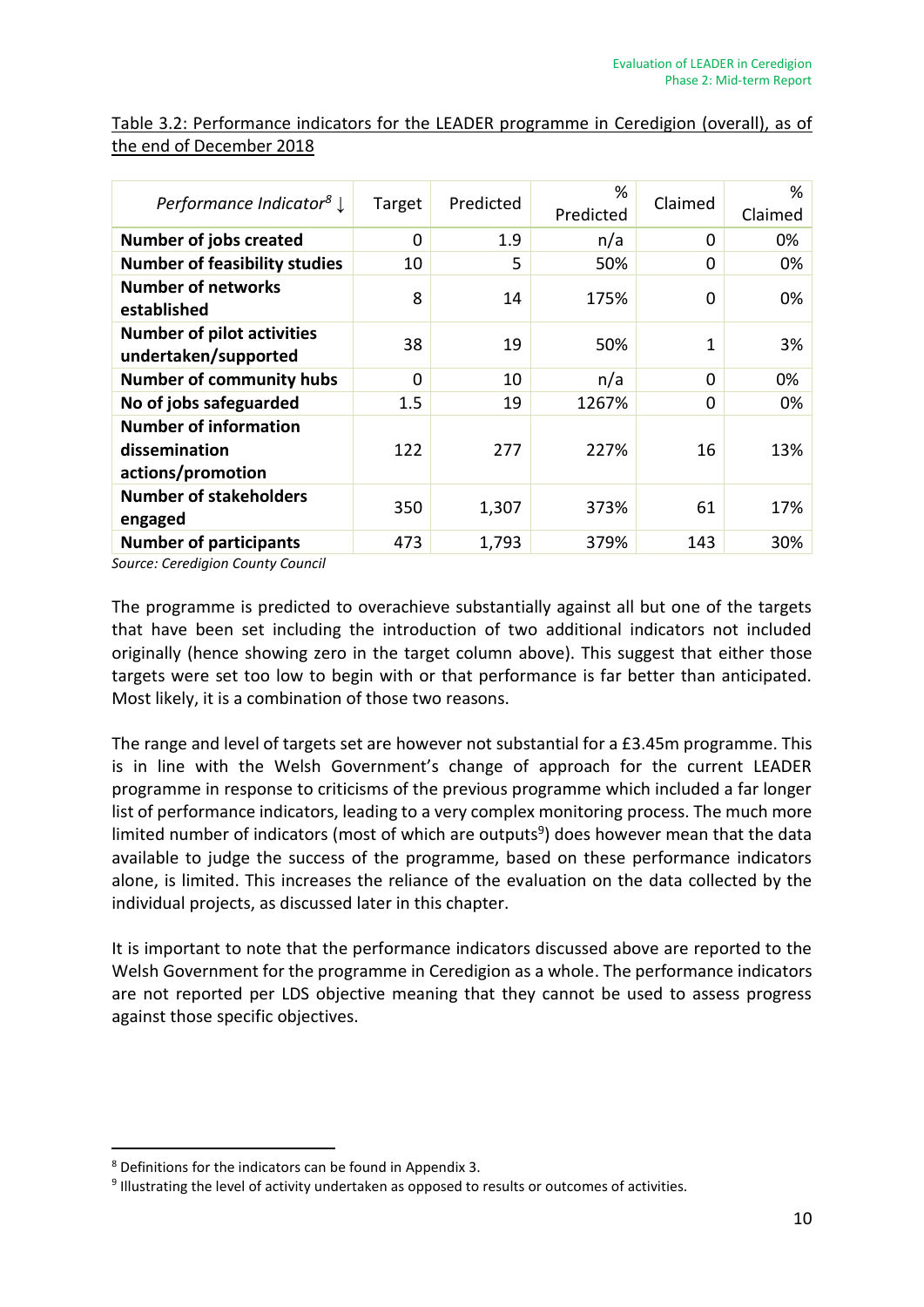A review of the targets shows limited correlation between the performance indicators (which should be anticipating the achievements of the programme) and the aims and objectives set out within the LDS. Specifically, the achievements anticipated in the performance indicators would not allow the objectives, as set out in the LDS, to be achieved. Their usefulness as performance indicators for the LDS is therefore, again, limited. The information that the project can provide is therefore, again, very important.

# 3.6 Project level achievements to date

Progress monitoring forms are submitted by projects on a regular basis, depending on the nature of the project<sup>10</sup>. Projects are also required, at the end of their funding, to submit a project closure form which will include:

- A description of the results and benefits of delivering the activity
- A review of the lessons learnt
	- o What went well?

-

- o What didn't go well?
- o What could have been done differently?
- Evaluation; the project is asked to specify any evaluations or case studies they have produced (and provide copies)

It is unclear at the time of writing, what the quality of the monitoring and evaluation data and evidence generated by the project closure form will be. The concern is however that the quality of the data and the analysis undertaken will vary from project to project and limit its usefulness as a source of data for the programme level evaluation. As such, this was an issue explored during the interviews with projects for this mid-term evaluation.

When asked how the success of their project should be measured, the majority of those interviewed for this mid-term evaluation said that their success should be assessed on the basis of the quantitative targets in place for their project; for example the number of volunteers they have, and/or the number of sessions delivered. In some instances, those interviewed said that the realisation of their project was evidence in itself of its success whilst others suggested their achievement would be evidenced through the skills they have embedded in communities. Projects that conducted feasibility studies through the LEADER programme suggested that the results of their feasibility study are clear measures of success. In short, a variety of criteria were identified. This supports the focus on assessing achievement on a project by project basis; the projects are so different it is difficult to put in place a single and uniform process for assessing success.

Of the 28 projects interviewed, 15 stated that they have an evaluation plan as part of their project. Whilst the quality of the evaluation plans in place cannot be assessed, the fact that only around half of those interviewed had evaluation plans in place is of some concern given the reliance on that data from an evaluation perspective.

<sup>&</sup>lt;sup>10</sup> More complex projects are required to report more regularly. Reporting is also guided by the amount of support a project requires.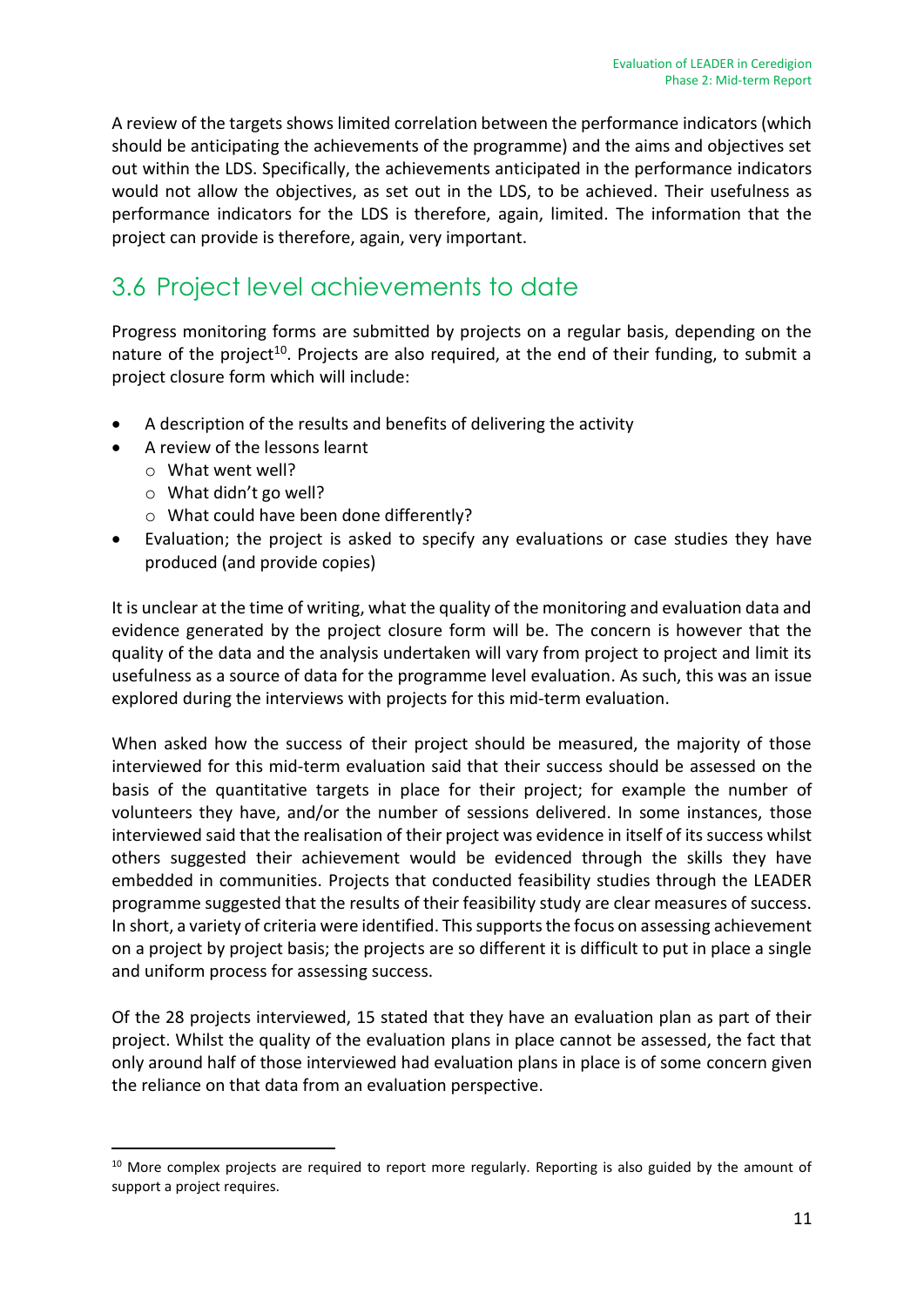When the projects interviewed were asked to assess their achievements to date, 13 of the 28 respondents felt that their achievements so far were what they had anticipated, 6 respondents felt their projects had achieved more than they had anticipated and 6 felt their projects had achieved less. Three respondents who were running more than one project felt that some of their projects had achieved more or the same as anticipated whilst others had achieved less. Essentially, the views expressed were mixed.

Where projects felt they had achieved less than they hoped to date, this was typically due to delays in delivering on certain aspects of their project. This could be due to contractor delays, changes to the project, staff changes or a delay in funding approval. One project felt they had achieved less than they would like to date due to a lack of engagement.

When asked what they hoped their project could achieve before it came to an end, 22 projects believed they were on track to deliver their project as expected whilst three said that their project either would or already had exceeded their expectations. Where projects felt they achieved more than expected, this was primarily due to a higher level of engagement with the project than anticipated.

Respondents who felt that their project would end up achieving slightly less than they originally anticipated typically suggested that this is a result of changes in what could be achieved becoming apparent during the delivery phase of the project, which is not unexpected given the pilot nature of projects supported by LEADER.

When asked what they believe the legacy of their project will be:

- Fifteen projects felt it provided an evidence base for future works
- Seven stated that their project will positively impact on local people's health and awareness of wellbeing
- Six projects described the impact of their training and upskilling
- Three projects felt their projects had created permanent networks or links between groups
- Four projects believed their legacy would be increased awareness or engagement with their environment, culture or heritage
- Four projects described how they envisioned the community being in control or taking ownership of their projects, or talked of uniting their communities
- Three projects felt they had added value to key economies in the county such as tourism and agriculture.

The envisioned legacies of these projects would suggest that these groups have successfully understood the key values of the LEADER approach in terms of improving the sustainability of rural communities and the importance of a community-led approach.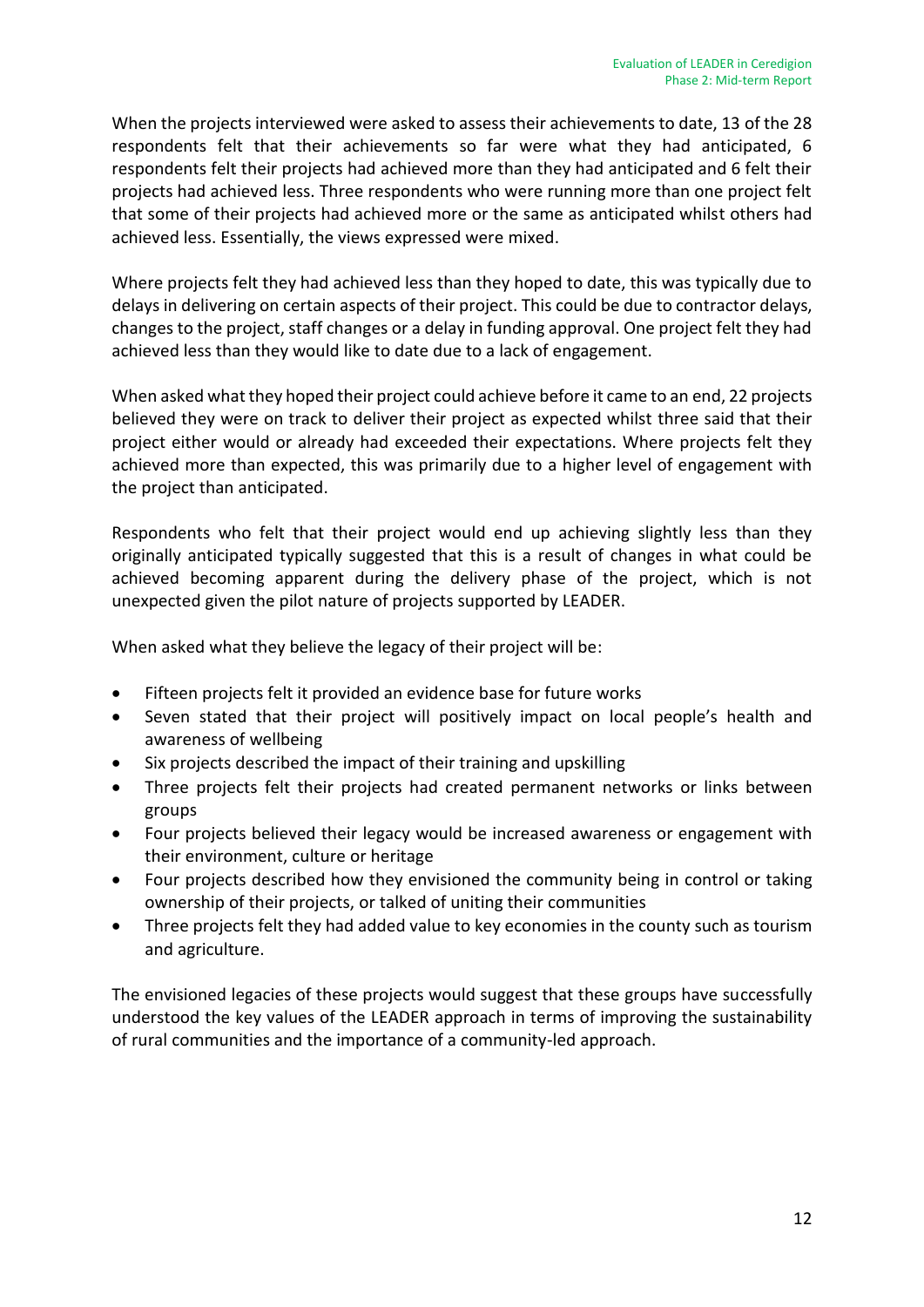Building capacity within rural areas is a key objective of LEADER and so the projects interviewed were asked whether their organisation had applied for other financial support since their Cynnal y Cardi LEADER application. Just over half of the respondents (25/44) had either applied for further funding or were currently in the process of doing so. Nine respondents were applying for funding for unrelated projects, nine respondents were seeking to fund their projects that were either unsuccessful or withdrawn from LEADER and seven respondents were seeking funding for additional aspects or as a continuation of their LEADER project.





When asked about whether they were developing any other ideas or projects that may require funding, twenty-five projects said they weren't currently, and this was primarily because organisations were busy focusing on the delivery of their current projects (19/25). It is also worth mentioning that four of these projects were looking to expand into other communities or regions suggesting a positive impact as a result of the LEADER supported project.

# 3.7 Potential additional performance indicators

As noted earlier in this chapter, the KPIs in place for the LEADER programme (as set by the Welsh Government) are output (activity) focused and relatively narrow. The evaluation has therefore considered the potential to introduce additional indicators to provide further data on the performance of the programme in Ceredigion. This builds upon a list of additional indicators which was included within the LDS:

- Number of communities engaged
- Number of groups engaged
- Number of young people participating in the project
- Number of women participating in the project
- Number of Welsh speakers participating in the project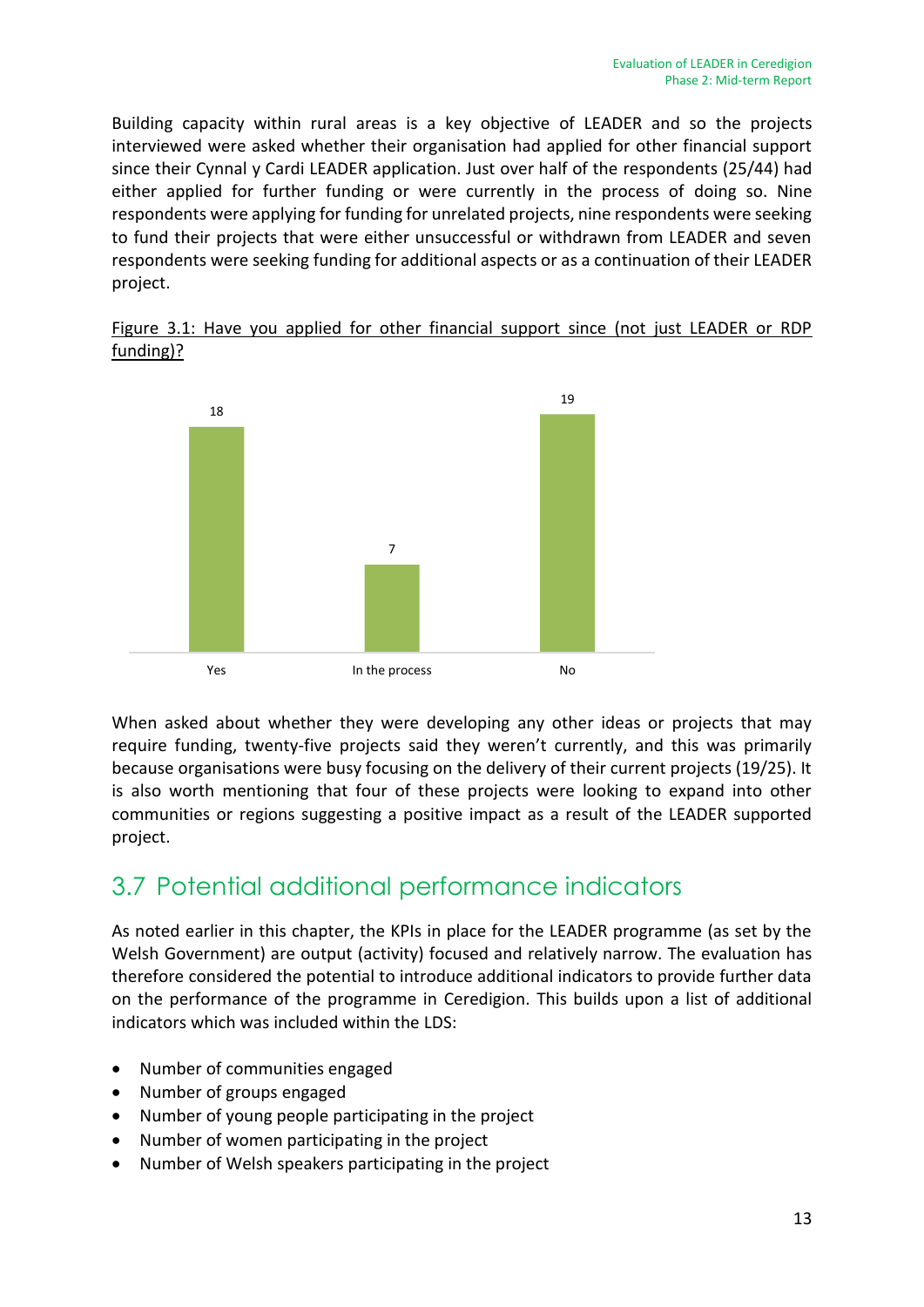- Number of elderly people participating in the project
- Number of individuals with disabilities participating in the project
- Number of projects aimed at environmental enhancement/sustainability
- Number of consultation exercises
- Number of cluster groups/informal networks
- Number of LAG members participating in training
- Number of staff participating in training

LAG members and staff were asked during interviews to comment on how the success of the LEADER programme in Ceredigion should be measured. Suggestions made included:

- The full utilisation of the funding available
- The stimulation of new and innovative ideas ("creating a spark")
- Capacity building 'soft' outcomes such as confidence and a willingness to take-action
- The sustainability of projects supported by LEADER (their existence beyond the end of LEADER funding)
- The sharing of ideas/concepts developed via LEADER and their repetition in other projects/activities

As previously noted, a key challenge to the evaluation of a programme such as LEADER is that the projects and activities funded can vary substantially. This makes it challenging to develop a set of common indicators that can be used across all projects, especially in respects of capturing the outcomes of activities. Potential generic indicators that could potentially be used however include:

- The number of organisations applying for funding to deliver a regeneration project for the first time
- The number of those new organisations developing other or follow up project proposals (i.e. continuing their involvement in regeneration)
- The number (or percentage) of participants/stakeholders reporting that they have benefited as a result of their involvement in the project funded by LEADER.
- The number (or percentage) of participants/stakeholders reporting that they are more likely to get involved or continue to be involved in actions within their local community as a result of their involvement with the LEADER programme

The main weakness of these indicators is that they tell you nothing about the nature of the benefit, only that there has been one. It may however be that such an indication is enough with more detailed data and analysis being provided at a project level.

The most common theme in discussions with LAG members on this issue was the legacy of projects, whether they continue or evolve once the funding that has been provided by the LEADER programme has come to an end. This was considered by many to be perhaps the key indicator of the success of LEADER and is obviously consistent with the core objective of LEADER as a mechanism for piloting new and innovative approaches to rural development in Ceredigion.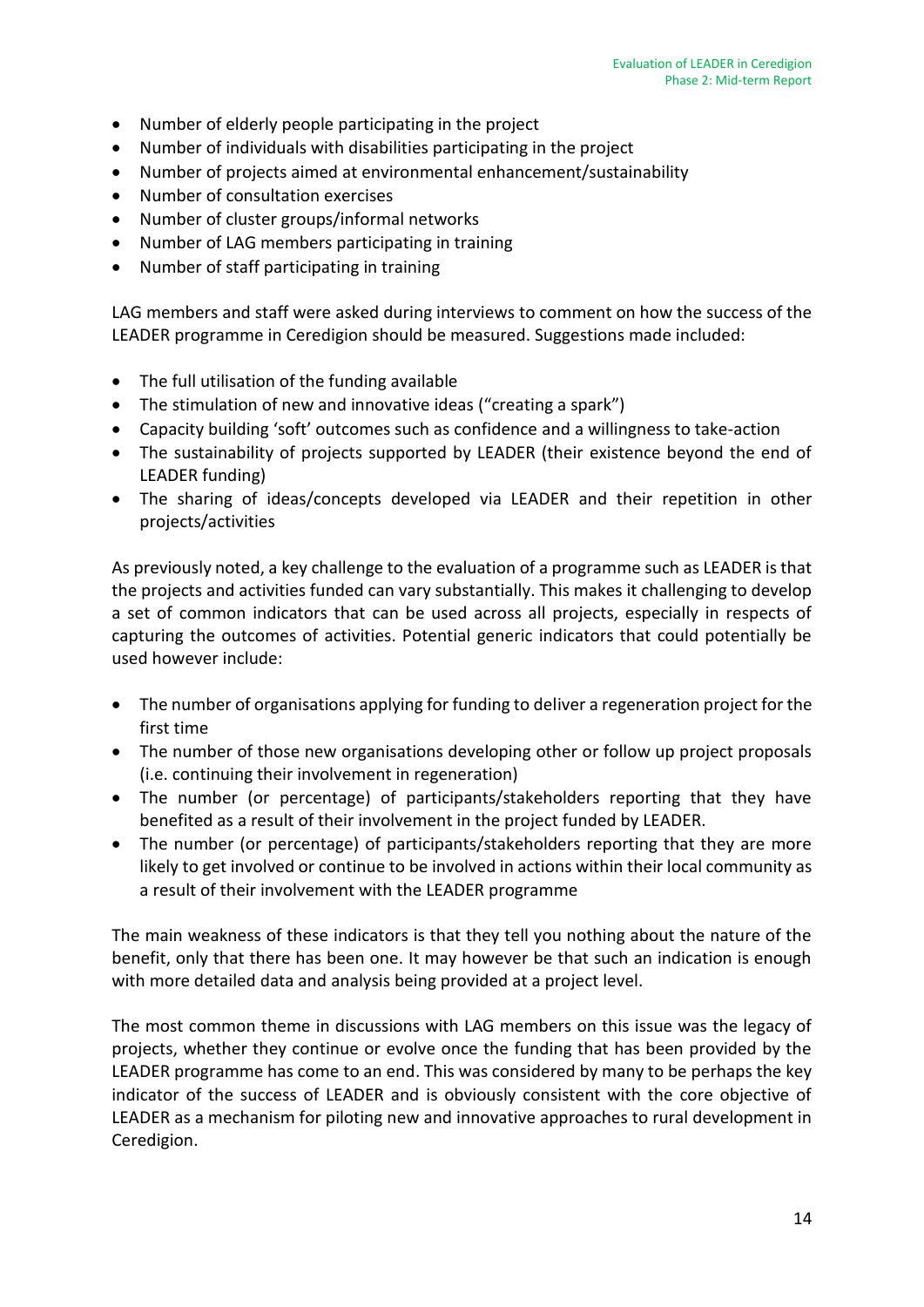Whilst accepting that not all projects will succeed is important (a key part of any intervention in support of new and innovative activities) the logic of indicators relating to legacy for a LEADER programme is clear. Potential indicators include:

- The number of projects still active 12 months post the end of the LEADER funding
- The amount of additional or funding drawn into Ceredigion by the project

Sharing of learning is also a key element of the LEADER programme. It may therefore be valuable to capture indicators of activities relating to that process as part of any set of 'legacy' indicators. For example:

- The number of case studies produced and the number of times they have been downloaded from the programme website
- Participants in activities to share learning from the LEADER programme (individuals and/or organisations)

As discussed in Report 1, Common Evaluation Questions (CEQs) are an important element of the EU Common Monitoring and Evaluation System of which the LEADER programme forms part and it is appropriate to consider them here. LAGs are required to report against the CEQs which are relevant to the Focus Areas their activities are aligned to. In Wales, all LAGs should address the CEQ related to Focus Area 6B: *'To what extent has the RDP intervention contributed to fostering local development in rural areas?'* The judgement criteria specified for this question are set out in the table below.

| Table 3.3: Judgement criteria and indicators for Focus Area 6B: fostering local development |  |  |  |
|---------------------------------------------------------------------------------------------|--|--|--|
| in rural areas                                                                              |  |  |  |

| Judgement criteria                            | <b>Indicators</b>                                   |  |  |
|-----------------------------------------------|-----------------------------------------------------|--|--|
| 1. Services and local infrastructure in rural | % of rural population covered by local<br>$\bullet$ |  |  |
| areas has improved                            | development strategies                              |  |  |
| 2. Access to services and local               | Jobs created in supported projects<br>$\bullet$     |  |  |
| infrastructure has increased in rural         | % of rural population benefiting from               |  |  |
| areas                                         | improved services/infrastructures                   |  |  |
| 3. Rural people have participated in local    |                                                     |  |  |
| actions                                       | Additional information:                             |  |  |
| 4. Rural people have benefited from local     |                                                     |  |  |
| actions                                       | Number of projects/initiatives<br>$\bullet$         |  |  |
| 5. Employment opportunities have been         | supported by the Local Development                  |  |  |
| created via local development                 | Strategy                                            |  |  |
| strategies                                    | % of RDP expenditure in LEADER<br>$\bullet$         |  |  |
| 6. Rural territory and population covered     | measures with respect to total RDP                  |  |  |
| by LAGs has increased                         | expenditure                                         |  |  |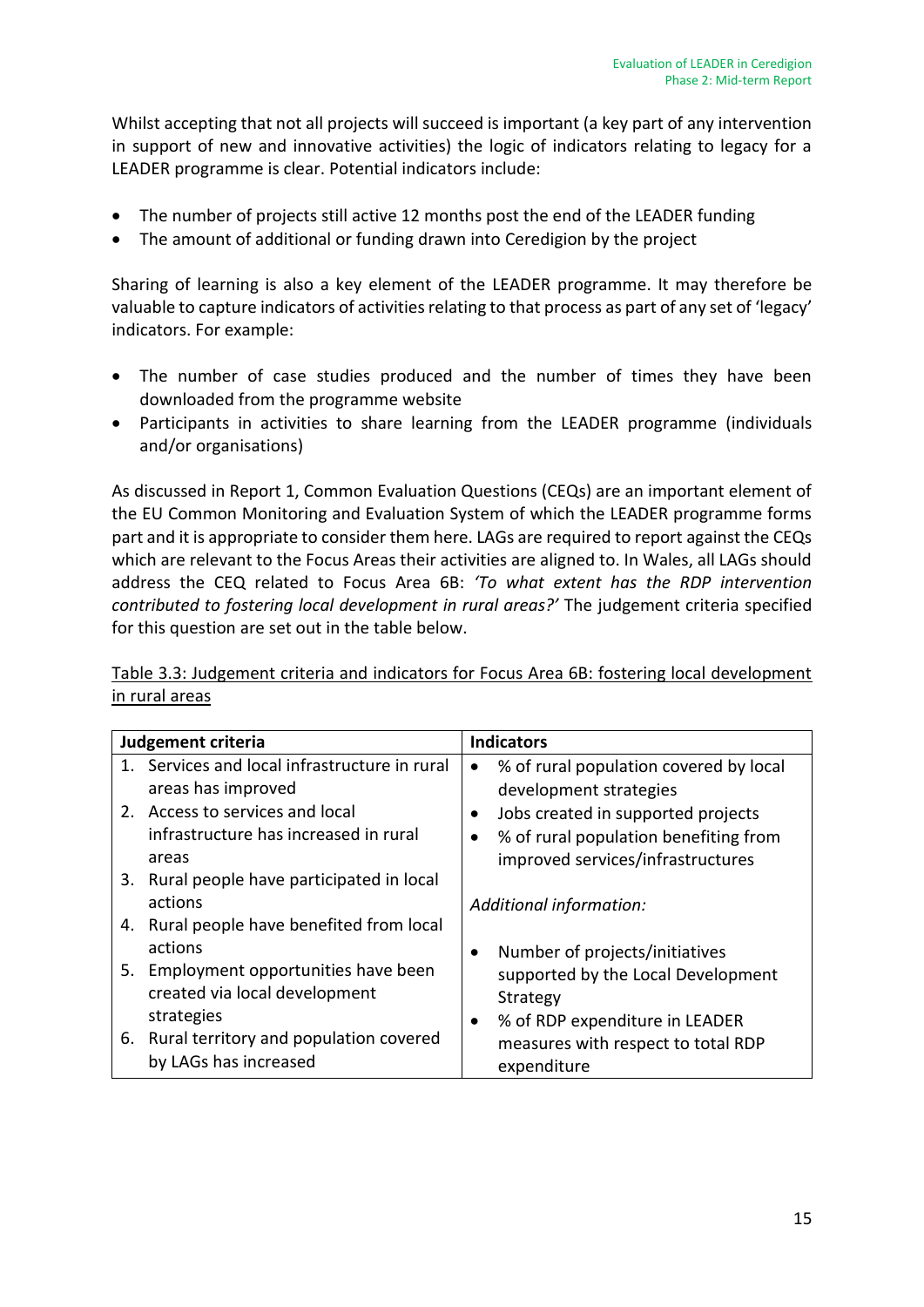The indicators specified for Focus Area 6B are of relatively limited value at a local level in terms of assessing the outcomes of the programme. Many of the indicators suggested above are however relevant to the judgement criteria specified further supporting their potential introduction. The constraints created by the state aid restriction on the programme in Wales on the potential to achieve the 'jobs created' result does however need to be noted again here.

It is also important to consider the Well-being of Future Generations Act when considering programme level performance indicators for schemes in Wales. The Act puts in place legislation requiring public bodies in Wales to put long-term sustainability at the forefront of their thinking, and work with each other along with other relevant organisations (such as third sector groups) and the public to prevent and tackle problems<sup>11</sup>. Seven 'well-being goals' are set and a series of 46 'national indicators' have been put in place to allow progress towards those goals to be measured. The list is too long to include here<sup>12</sup> but several of the indicators are potentially relevant to the LEADER programme in Ceredigion as noted in the table in Appendix 4.

These indicators are however (as one would expect from national level indicators) very high level and long-term. Attributing any changes in these indicators to the LEADER programme will therefore be challenging to say the least. Being aware of these high-level indicators and considering them within the revision of the LDS will however be important.

#### **Based on the review in this section, we would propose that the introduction of at least the indicators noted below be considered:**

- **a) The number of organisations applying for funding to deliver a regeneration project for the first time**
- **b) The number of those new organisations developing other or follow up project proposals (i.e. continuing their involvement in regeneration)**
- **c) The number (or percentage) of participants/stakeholders reporting that they are more likely to get involved or continue to be involved in actions within their local community as a result of their involvement with the LEADER programme.**
- **d) The number of projects still active 12 months post the end of the LEADER funding**
- **e) The amount of additional or funding drawn into Ceredigion by the project**

-

**f) Participants in activities to share learning from the LEADER programme (individuals and/or organisations)**

**These indicators are generic and not priority specific. Based on the review of the LDS previously discussed, the potential to introduce additional priority specific indicators should also be considered.**

<sup>&</sup>lt;sup>11</sup> More information about the Act is available here: [https://futuregenerations.wales/about-us/future](https://futuregenerations.wales/about-us/future-generations-act/)[generations-act/](https://futuregenerations.wales/about-us/future-generations-act/)

<sup>&</sup>lt;sup>12</sup> The full list can be found within this document: [https://gov.wales/docs/desh/publications/160316-national](https://gov.wales/docs/desh/publications/160316-national-indicators-to-be-laid-before-nafw-en.pdf)[indicators-to-be-laid-before-nafw-en.pdf](https://gov.wales/docs/desh/publications/160316-national-indicators-to-be-laid-before-nafw-en.pdf)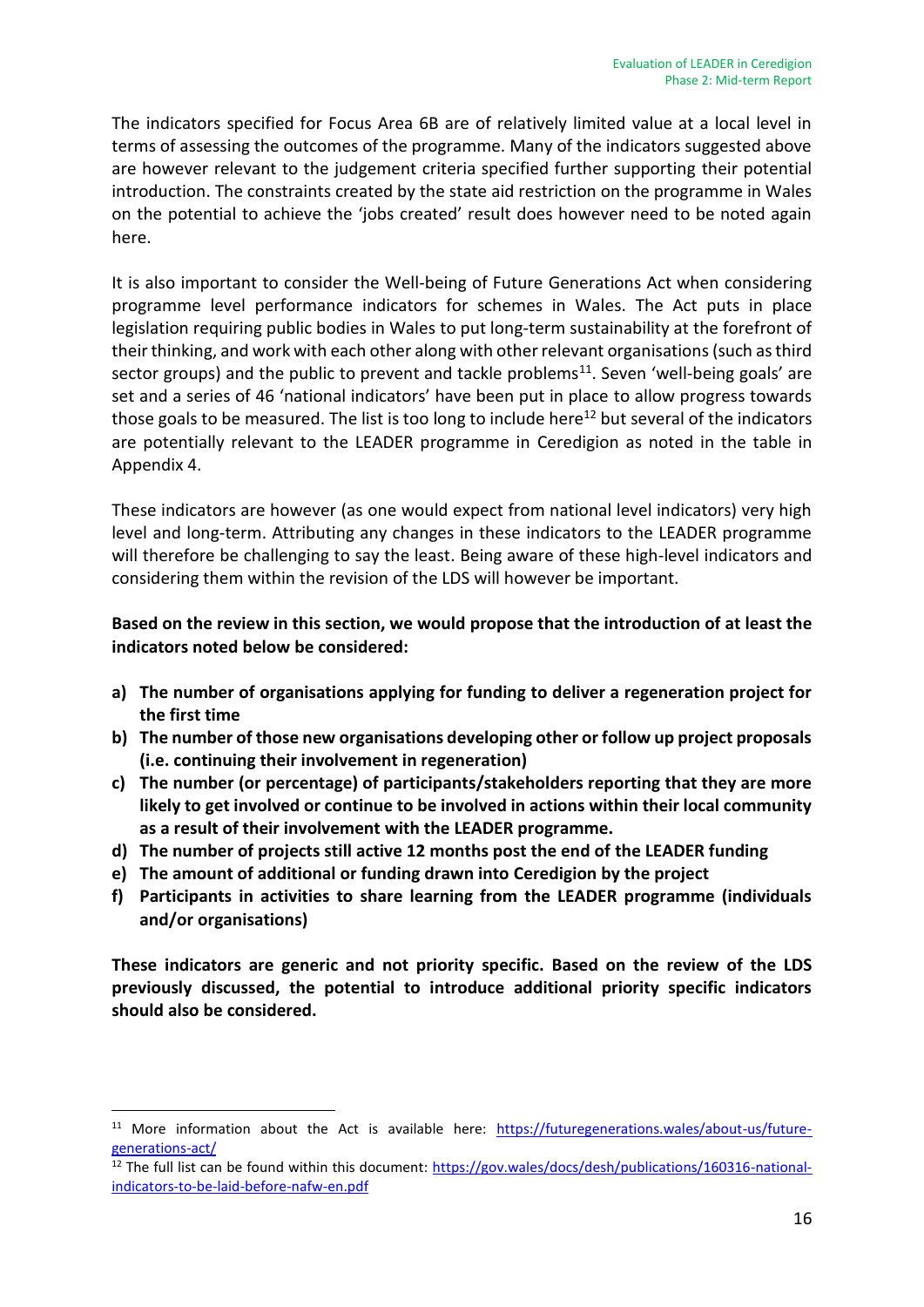# <span id="page-23-0"></span>4 Review of the implementation of the LEADER approach

### **Key points**

- Some concerns were expressed that the LAG was, at times, operating too much as a 'grants assessment panel', paying too little attention to the other aspects of the LEADER approach.
- There was some concern about the understanding of the role of the LAG (and indeed the LEADER programme more generally) amongst those not directly involved.
- Some gaps in LAG membership were recognised (specifically young people and the private sector) although the challenges of addressing those gaps were also acknowledged. The need to ensure that the membership of the LAG went beyond what some interviewees called the 'usual suspect' was also noted.
- LAG members identified several benefits generated as a result of their involvement with the group.
- LAG members were positive when asked to comment on the role undertaken by Ceredigion County Council and their staff in their capacity as the lead body for the LAG highlighting the effective way in which the role was being undertaken.
- Generally, LAG members could provide little comment on the implementation of animation activities within the area.
- While some interviewees expressed some disappointment, the general view was that there had been reasonable levels of innovation within the projects supported to date*, if* the definition was to pilot or test a service or way of working that had not been seen in Ceredigion previously.
- There is potential to further enhance the level of networking and cooperation activities being undertaken as part of the programme.

## 4.1 Introduction

This chapter reviewsthe implementation of the LEADER approach in Ceredigion to date, other than the LDS which has already been discussed in the previous chapter. The discussion draws on data for activities undertaken to date, discussions with LAG members and staff as well as the interviews with applicants and projects supported by the programme.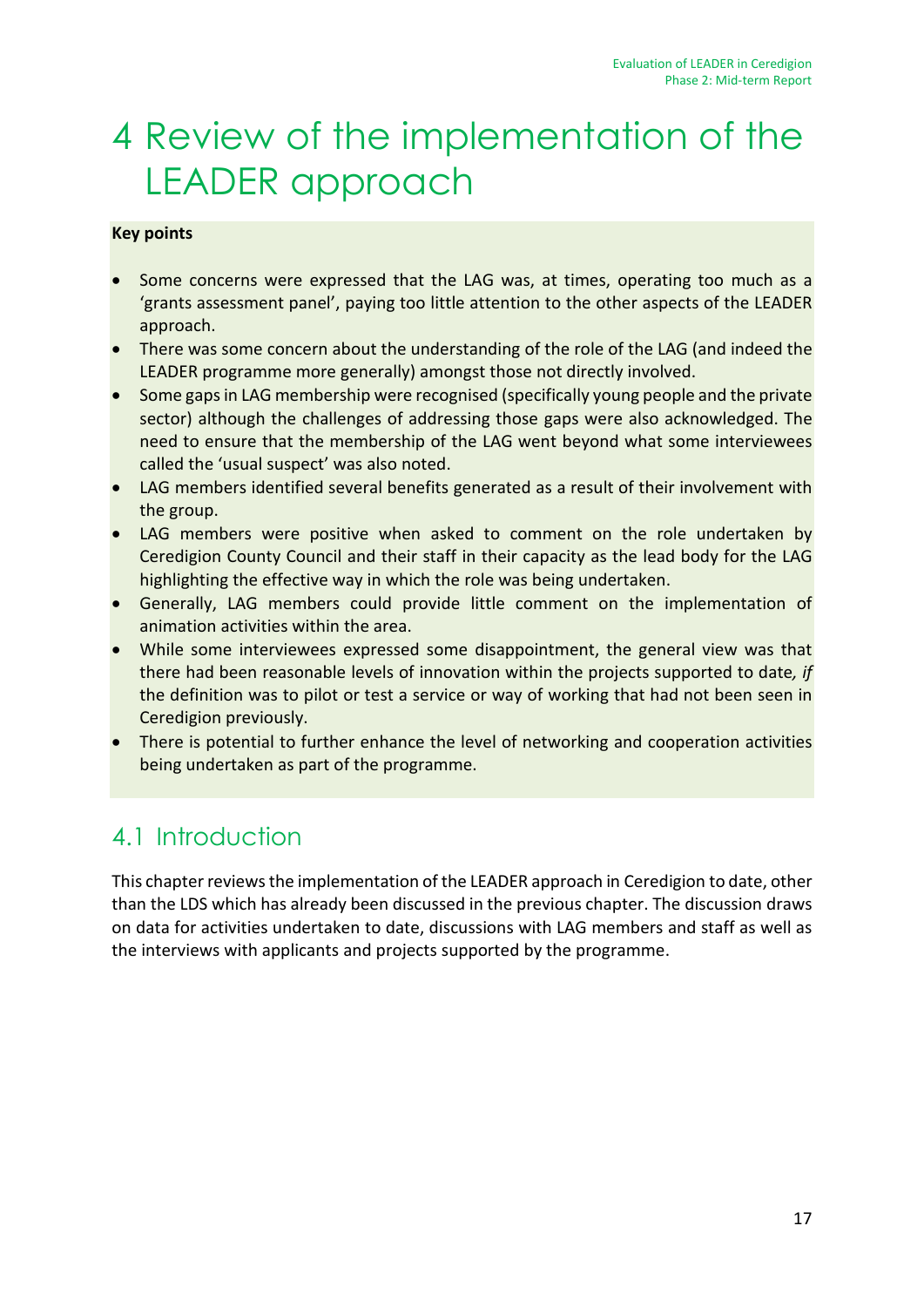# 4.2 The Local Action Group

The LAG is a key part of the LEADER approach designed to be a group which represents the local area and its population. It leads the development process with no interest group nor public authorities having a majority in the decision-making process.

## 4.2.1 Number of meetings and attendance



#### Figure 4.1: LAG meetings and attendance

*Source: analysis of data provided by Ceredigion CC* 

The table above shows the number of LAG members attending meetings between April 2015 and March 2019 of which there have been 27. The average attendance has been 12 with a high of 20 for the second meeting in May 2015 and a low of 8 in July 2018. The higher attendance for the initial meetings is not unexpected given that they were to consider the design of the programme and therefore likely to be of grater interest to stakeholders. The fluctuation in attendance is however clear.

The importance of members attending LAG meetings on a regular basis was emphasised during interviews for this mid-term review with the need for continuity in respects of the discussions that took place across several LAG meetings being noted. The challenges of keeping members who did not attend on a regular basis 'up to speed' was also emphasised.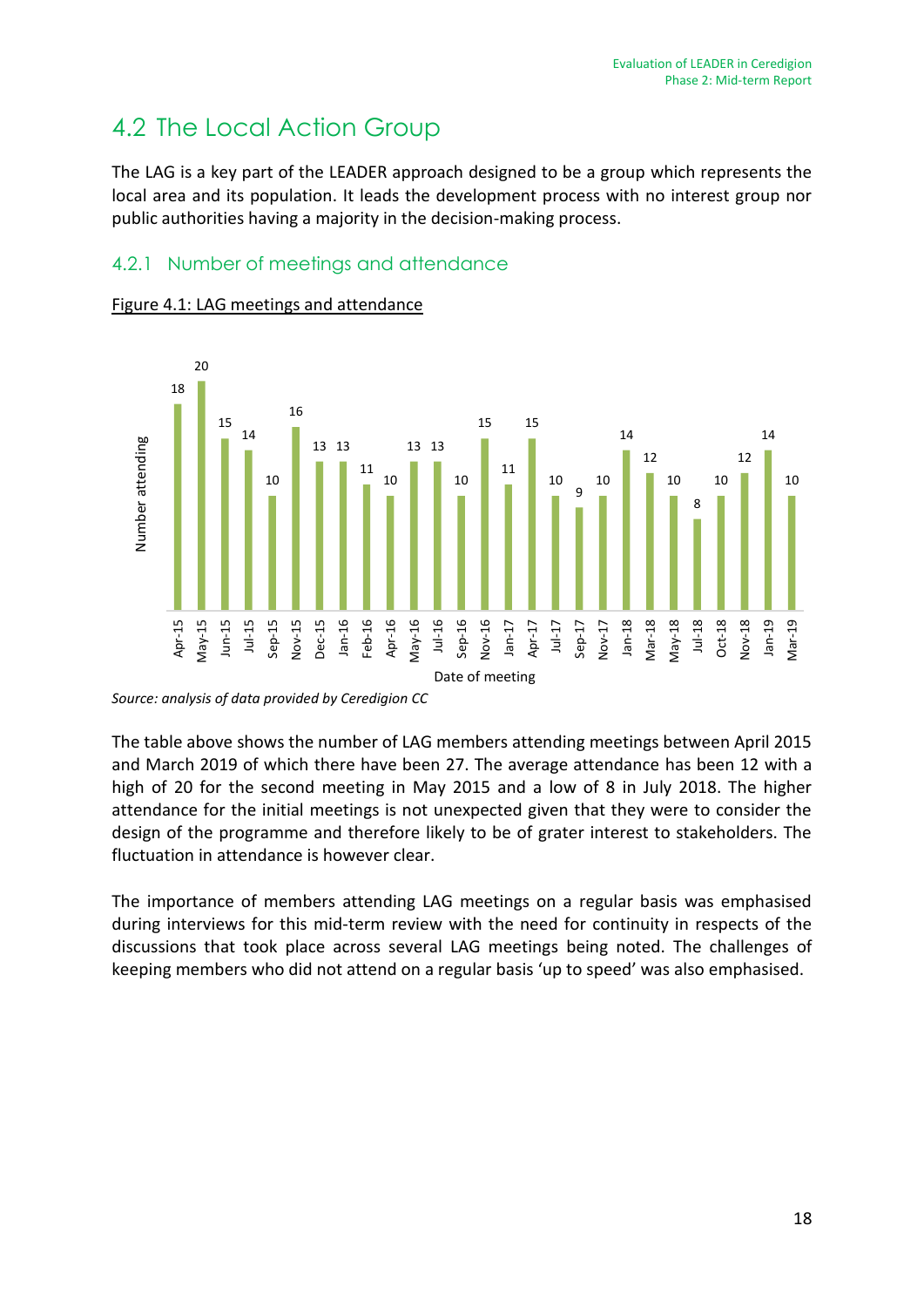## 4.2.2 Understanding of the role of the LAG

LAG members were generally positive about their and fellow LAG members understanding of their role as a local action group explaining in relative detail their roles and responsibilities. The relative complexity of the LEADER programme (compared to a more standard grants scheme) was however recognised with the need for effective briefing if, and when, new members are recruited to the LAG (as has been the case) emphasised. In some instances, interviewees were also concerned that the LAG was, at times, operating too much as a 'grants assessment panel' paying too little attention to the other aspects of the LEADER approach, an issue discussed further, later in this chapter.

There was also some concern amongst interviewees when discussing their perception of the understanding of the role of the LAG (and indeed the LEADER programme more generally) amongst those not directly involved. Most respondents believed that there was a core group of individuals and organisations that were aware of the programme and its objectives but that awareness beyond that group could be limited. This was of concern to some in respects of ensuring that ideas and applications for support were received from as wide a group of organisations and communities as possible.

### 4.2.3 Views on LAG meetings

Views on the LAG meetings were generally positive although some negative comments about the earliest meetings during the lifetime of the programme were noted and should be acknowledged. The important role played by the Chair of the LAG in respects of managing what was always a very full agenda and maintaining progress during meetings was noted. The clear view of interviewees was that all LAG members were given the opportunity to comment on applications (and more generally) during the assessment process although it was noted that some members commented more than others (which is not unexpected).

Concerns expressed by a small number of respondents about the use of the Welsh language during meetings should also be noted. It is important to note that these comments were not critical in respects of the use of Welsh during meetings but related to the challenges of participating in what could be a very fast-moving discussion when dependent on the simultaneous translation provided at the meeting. The role of the Chair of the meeting in terms of ensuring that all members can fully participate was again noted.

There was some discussion during interviews about the decision-making process during LAG meetings with the challenge of finding the balance between the role of the LEADER team and the LAG as the decision-making body were noted. Whist no major concerns were expressed, the challenge of maintaining this balance were (as they should be) recognised with some members expressing a desire for projects to be 'more developed' by the time they are discussed by the LAG and others wanting a clearer steer from the officers team. Others however emphasised the need to ensure that the role of the LAG as the decision-making body (a key part of the LEADER approach) was clear and maintained. There was also some reference to the very detailed discussions of some applications at a LAG level which, for some was a frustration.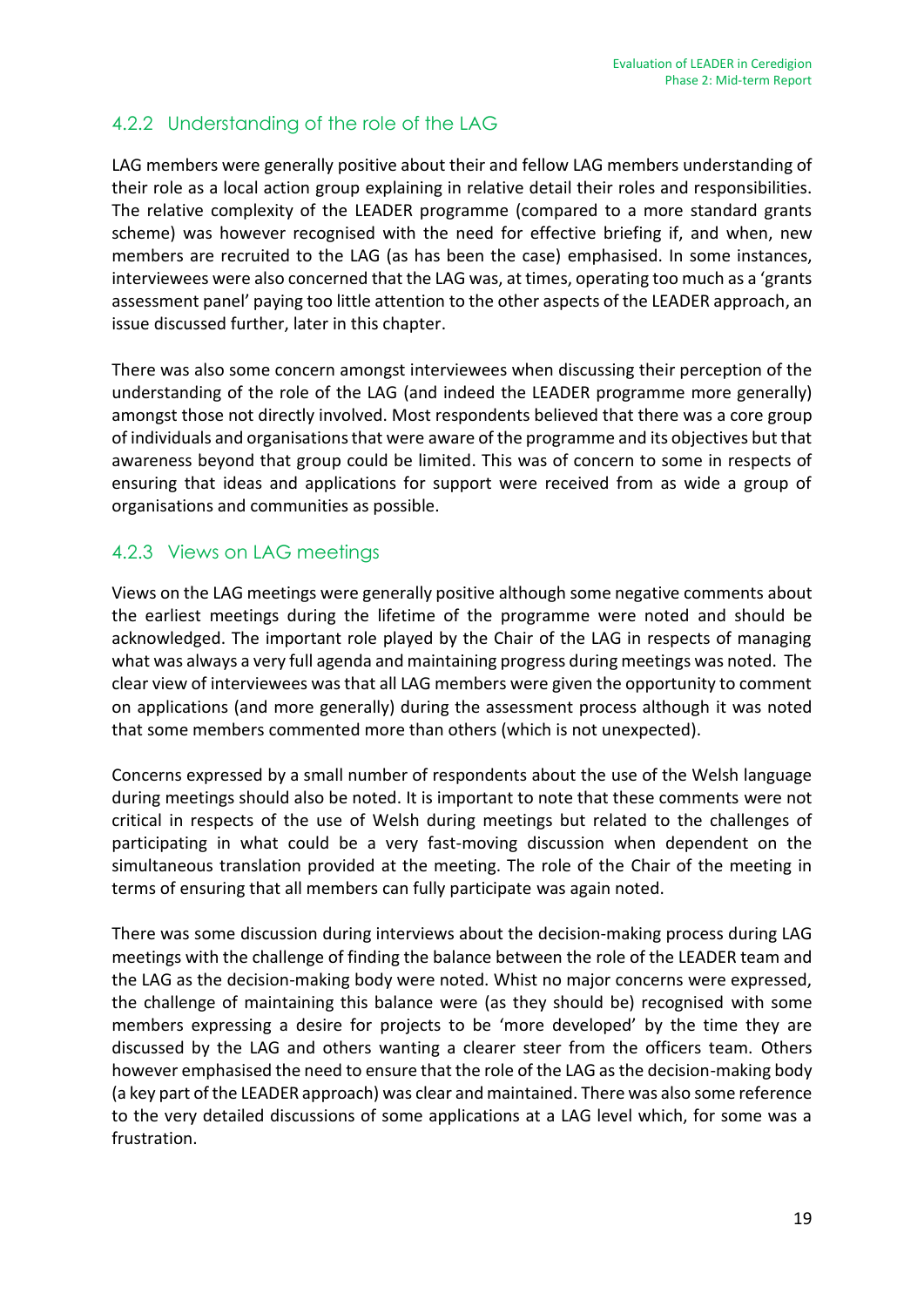Positive comments were made about the sub-group and the important role it played in looking at applications for support in greater detail ahead of its consideration by the LAG although the greater commitment that LAG members who were also members of the subgroup had to make was also recognised as was the need to not then repeat the same discussion at full LAG meetings.

### 4.2.4 Perceived gaps in LAG membership

Interviewees were generally positive about the range of organisations and sector represented at LAG meetings although the challenges of ensuring a high turnout for meetings were also recognised (see the previous section on attendance at LAG meetings). Gaps identified included 'young people' and the 'private sector' both of which (in the authors experience) are frequently identified by LAGs as groups that are challenging to engage in a group of this nature. The need to ensure that the membership of the LAG went beyond what some interviewees called the 'usual suspect' was noted again with the underlying concern being that awareness of the programme was not broad enough. Specific suggestions made of organisations that could be useful to add to the LAG included Area 43 (a youth charity in Cardigan)<sup>13</sup> and Hiut Denim (a jeans manufacturer in Cardigan)<sup>14</sup>. There was also a suggestion that a greater representation from the two Universities within the County should be sought (Aberystwyth University and University of Wales Trinity Saint David). Both universities are identified as being key to the Ceredigion economy and its development. Further both are large and diverse organisations that cannot be effectively represented by a single LAG member. The challenge of securing regular attendance from members of staff within the Universities (who are often specialised and may only have an interest in certain projects or aspects of the work of the LAG) were however also recognised.

This discussion, together with the previous discussion on awareness of the role of the LAG and the LEADER programme more generally, led to the suggestion that a comprehensive stakeholder mapping exercise should be undertaken which could then be used as a basis for targeting both new members of the LAG and actions to raise awareness about the programme.

### 4.2.5 Perceived benefits of being a LAG member

A range of benefits where identified when LAG members were asked to describe how, if at all, they benefited from being a member of the LAG. They included:

- *"It's a way of giving something back."* Social responsibility
- Networking

-

- Becoming aware of projects and activities outside the individuals' usual area of work
- Raising awareness about the organisation they represent
- Becoming more strategic in their thinking (due to awareness of other activities)

Such benefits are an important outcome of the LEADER approach and need to be considered alongside any discussion about outcomes achieved by projects funded by the programme.

<sup>13</sup> <https://www.area43.co.uk/>

<sup>14</sup> [https://hiutdenim.co.uk](https://hiutdenim.co.uk/)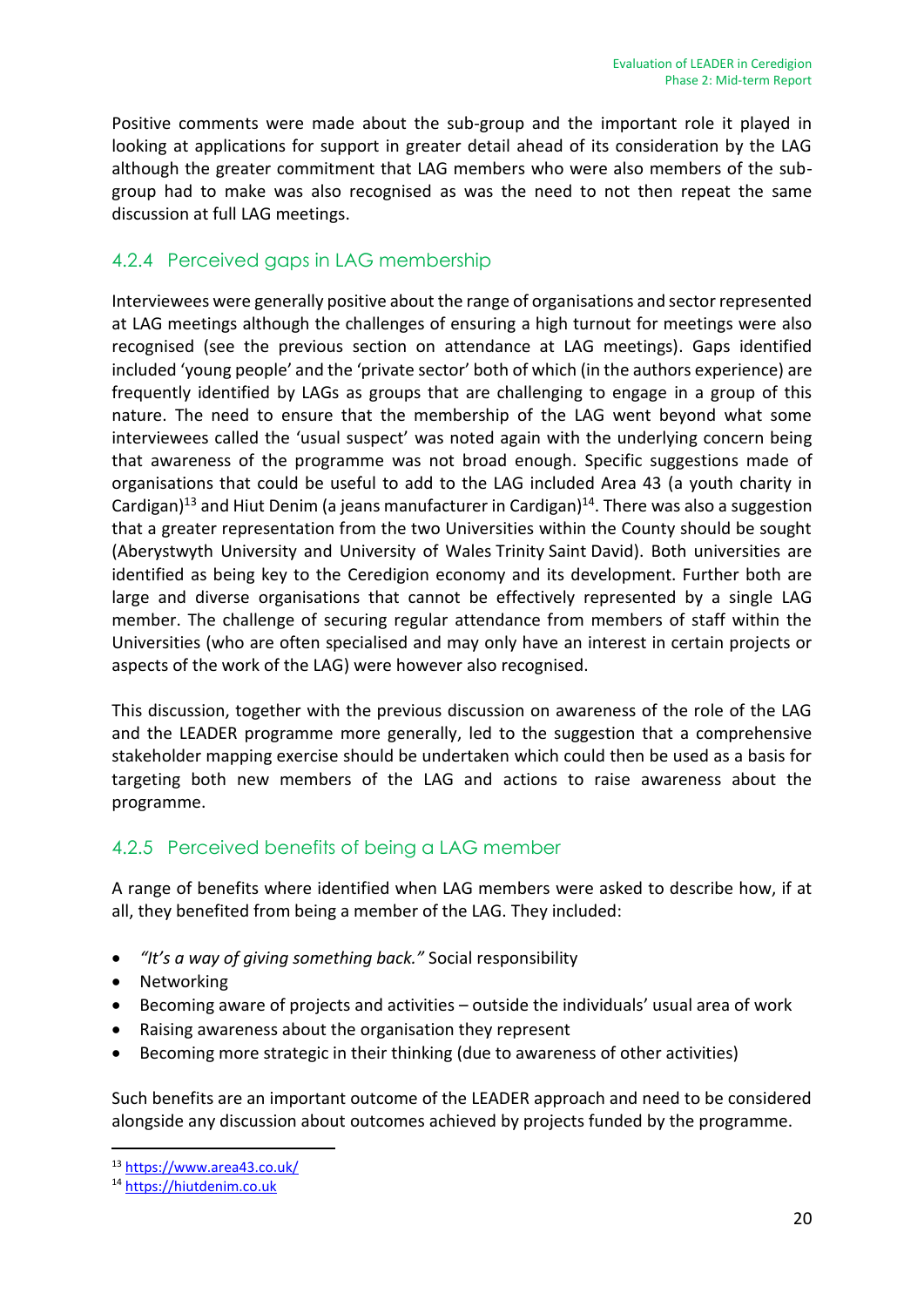# 4.3 The Lead Body

-

LAG members were positive when asked to comment on the role undertaken by Ceredigion County Council and their staff in their capacity as the Lead Body for the LAG highlighting the effective way in which the role was being undertaken. There was however criticism of the role that is being played by the Welsh Government in the administration of the scheme and specifically what was perceived to be a lack of support from the Welsh Government to the Lead Body. It is however important to note that this issue has not been discussed with anyone from the Welsh Government in order to gain their views on the matter.

In a few instances, there was some discussion about the advantages and disadvantages of a local authority undertaking the Lead Body role, in comparison to other parts of Wales where the role is undertaken by a third sector organisation<sup>15</sup>. Identified advantages included the infrastructure provided by a local authority and the links created with other programmes being delivered by the council. Disadvantages identified included what some interviewees described as the culture of working within a large organisation such as a Local Authority and how it differed to that of a smaller independent organisation, although the issue was not explored in depth during discussions.

The relatively high turn-over in staff within the Lead Body team was noted by some LAG members and staff recognised the challenges this had caused. Specifically, it has led to a lack of resources to deliver some elements of the programme such as the development of cooperative projects, an issue discussed further, later in the chapter. Animation is also a key element of the work of the Lead Body, which is also reviewed later in this chapter.

## 4.4 Analysing and understanding the needs and opportunities of the local area

Identifying the 'most urgent' needs of the local area is a key part of the LDS and, hence, a key part of the role of the LAG and the LEADER approach. That analysis and understanding comes primarily from two sources: the analysis undertaken for the preparation of the LDS (and subsequently updated) and the knowledge and experience of the LAG.

A comprehensive analysis of the needs and opportunities in rural Ceredigion was undertaken during the preparation of the LDS (see chapter 2) which has been considered by the LAG although there would not seem to have been any specific discussion of that analysis within LAG meetings subsequently. Nevertheless, discussions with LAG members on this issue suggest that there is a good understanding of the local area amongst individual members and, therefore, the LAG collectively.

<sup>&</sup>lt;sup>15</sup> Menter Môn in Anglesey and Gwynedd, Cadwyn Clwyd in Denbighshire and Flintshire and PLANED in Pembrokeshire.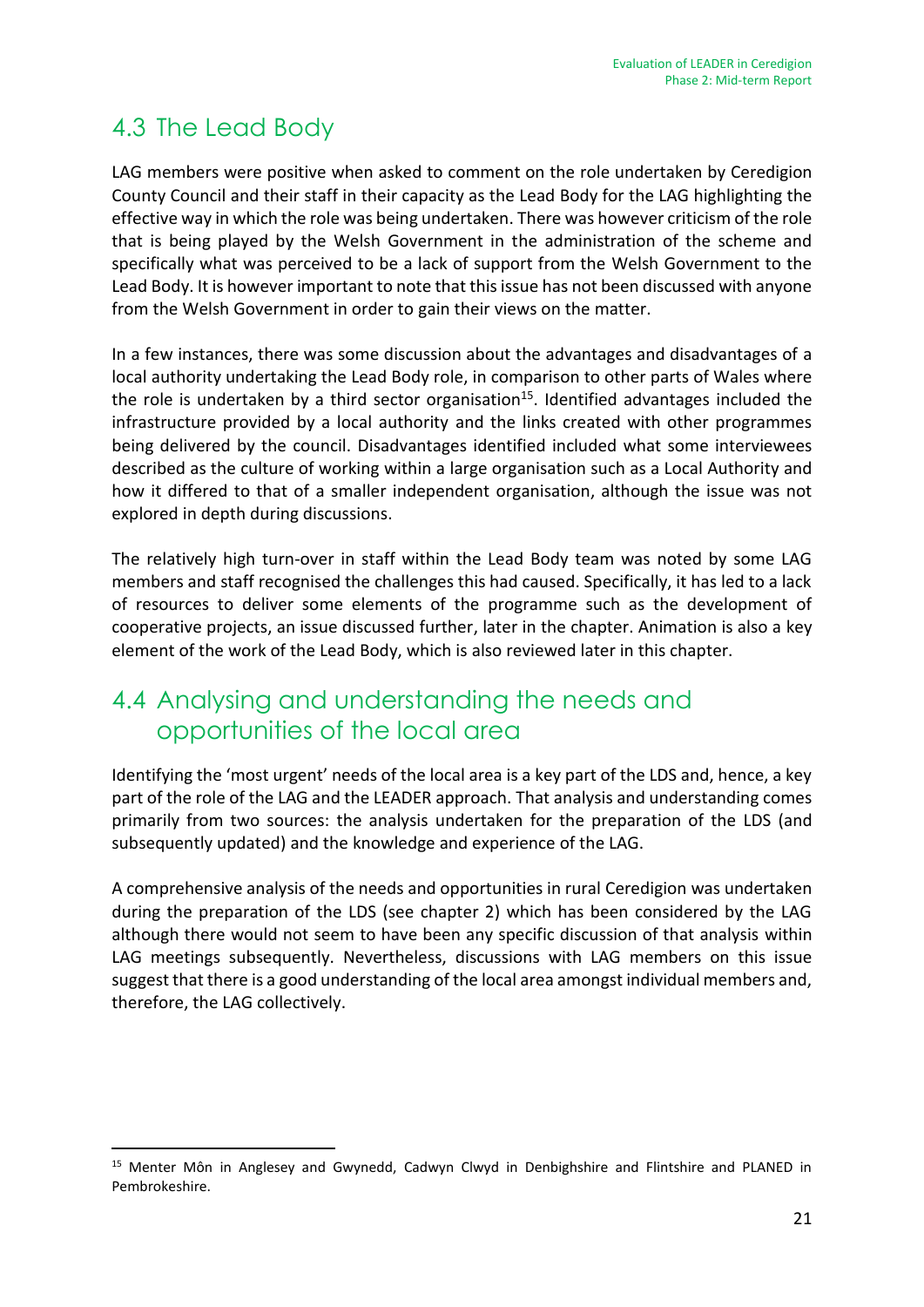Whilst interviewees often recognised that their expertise was in a certain sector, their view was that, as a whole, the level of understanding at a LAG level was good. The gaps in the representation on the LAG do however again need to be noted (specifically in terms of young people) which means that there is a risk that the level of understanding of that 'sector' is lower than it could or should be.

## 4.5 Animation and engaging with the local community

The LEADER approach includes the 'animation' of the local area to engage with the local community. That can include a range of activities including empowering or supporting local groups and organisations to develop and implement projects (in line with the LDS) or more general activities focused on the local area such as, for example, enhancing the awareness of local heritage and associated opportunities. Examples of the animation activities undertaken in Ceredigion include:

- Supporting with signposting to other sources of funding;
- Supporting local community groups with local community engagement through questionnaires, online surveys and community events; and
- Bringing sectoral groups together to engage, network and share best practice.

### 4.5.1 The views of LAG members

Several LAG members were unable to comment when asked about the "animation" activities within Ceredigion. This seems at least partly due to a lack of awareness and understanding of that terminology. However, it would also seem clear that animation is seen by LAG members as something that is left to the Lead Body team to implement without any clear guidance or oversight by the LAG.

As previously noted, a minority of LAG members expressed some concern that the LAG (and the LEADER programme as a whole) was operating too much *"like a grants assessment panel or scheme."* An underlying theme in these comments was a lack of focus on the part of the LAG on the elements of the LEADER approach other than assessing and approving applications for support, including the animation of the area. Whilst this view was by no means universal, it is a concern that is supported by the lack of understanding and comments on animation activities, and needs to be addressed.

Concerns about a lack of awareness of LAG activities and the LEADER programme at a grassroots level were also re-iterated during the discussions on animation activities. LAG members also proposed the need to consider the potential to hold further events designed to engage stakeholders, community groups, etc. in the programme. The potential for such events to be thematic and focused on developing project ideas was also noted. In summary, LAG members proposed the need to enhance the level of animation activities being undertaken over the second half of the lifetime of the programme.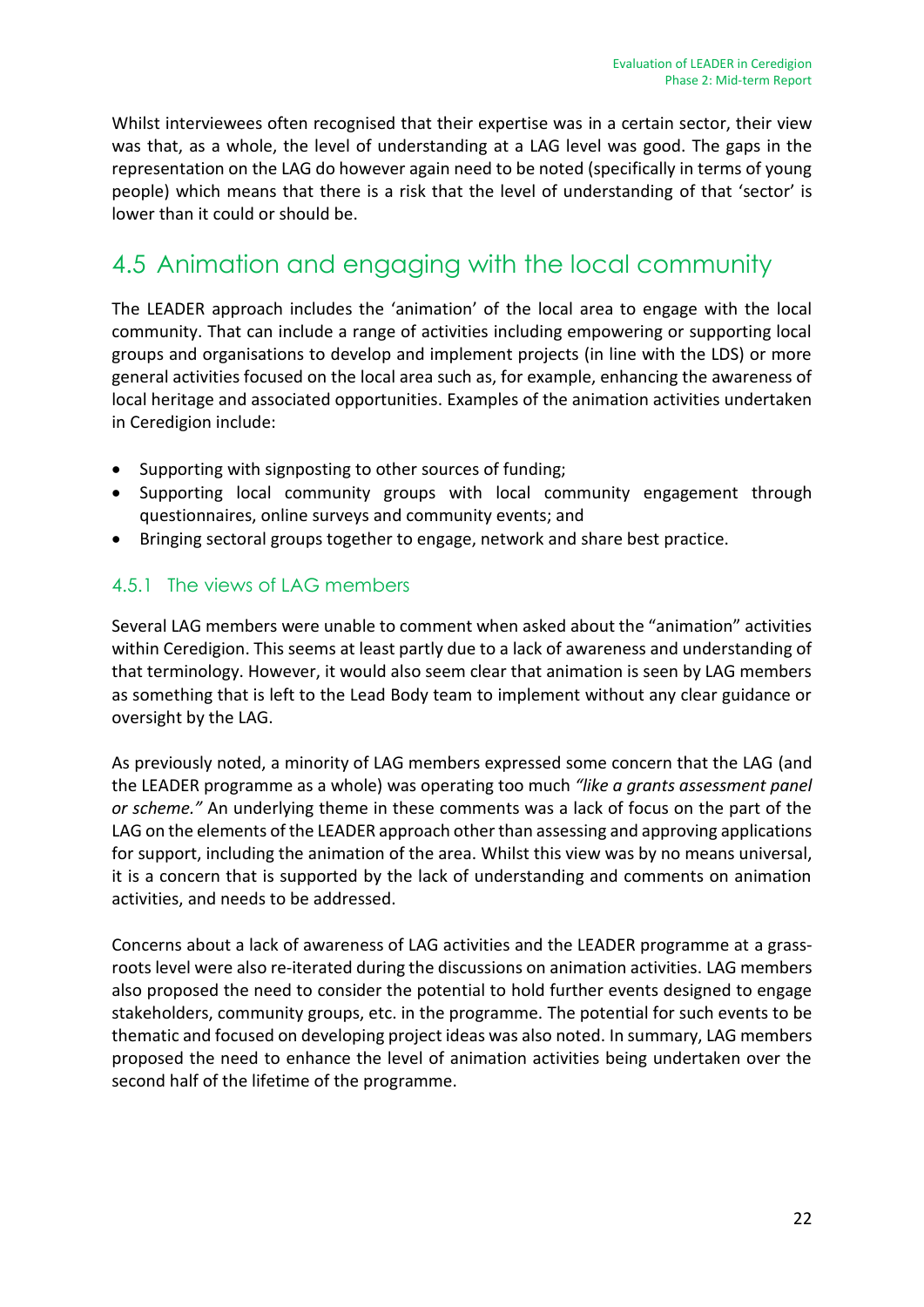The benefit of the support provided by the LEADER team to applicants when developing their projects/applications was however widely recognised by LAG members. Feedback from applicants about the support they received as well as the application process more generally is discussed in chapter 5.

## 4.6 Innovation

Innovation is a cross-cutting priority of the LEADER programme. The focus on innovation is based on the argument that doing "more of the same" is unlikely to enable an area to reach its full potential and that new solutions to existing problems should be sought. The objective is to encourage and support new, forward looking and entrepreneurial approaches and solutions to local issues and to share and transfer that experience.

The Ceredigion LDS states that:

-

*'In the context of this LDS, innovation means doing something new, different, smarter or better that will make a positive difference and creates something that works better, leads to better results and creates a better pathway forward.'*

All interviewees were clearly aware of the emphasis on innovation within the LEADER programme and described how the level of innovation within applications is always discussed; indeed, it is a criterion within the application assessment process.

While some interviewees expressed some disappointment and a desire (or hope) for a greater level of innovation within the applications for support being submitted, the general view was that there had been reasonable levels of innovation within the projects supported to date, if the definition was to pilot or test a service or way of working that had not been seen *in Ceredigion* previously. The fact that the programme was (in the main) reactive and reliant on the level of innovation within the applications submitted for support was also noted by several interviewees.

There was also reference in some discussions to the limitations caused by the fact that LEADER funding in Wales cannot be used to provide aid or other assistance that would constitute state aid<sup>16</sup> in respect of a business, enterprise, undertaking or 'economic operator' receiving such support<sup>17</sup>. This is considered a serious restriction on the potential to engage with businesses to support the development of new and innovative services, products and so on. No potential to overcome this issue is however apparent.

 $16$  State aid is any advantage granted by public authorities through state resources on a selective basis to any organisations that could potentially distort competition and trade in the European Union. For further information, see:<https://www.gov.uk/guidance/state-aid>

 $17$  This means that LAGs cannot provide any kind of assistance that would reduce the normal day to day operational running costs of the business, enterprise, undertaking or 'economic operator' such as; subsidising staff salaries or giving financial support, directly or indirectly, towards rent, rates, energy costs, promotion, publicity, advertising and/or any other running costs or overheads.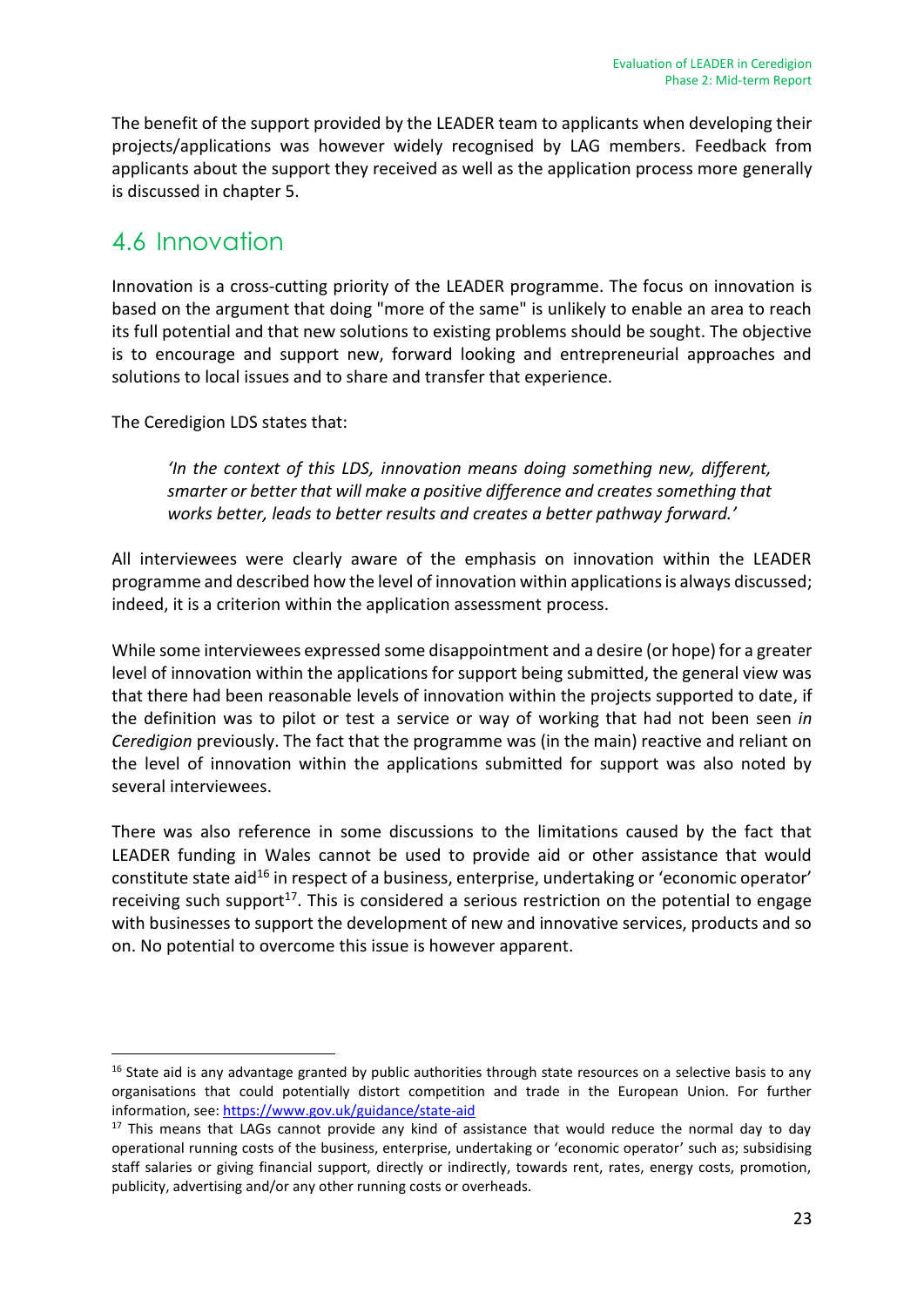The survey of projects asked respondents to describe how they believe their project is innovative. The most cited 'innovation' (9/28) was having a 'community led' approach whereby the beneficiaries decided on what features or services they would like to see. Six projects described their innovation as making information available in a way that it wasn't before whilst a number of projects explained that whilst their approach itself was not necessarily innovative, they were delivering services or projects that have not been seen in the area beforehand or are being applied to a different sector.

The generally accepted definition of innovation being used is the delivery or implementation of a project or activity in Ceredigion for the first time or in a way which hasn't been used previously. Whilst this view of innovation used is not incorrect, there is an argument that the definition of innovation which is being used in Ceredigion is too broad especially given that the focus on innovation within the programme is based on the premise that doing "more of the same" isn't enough and that new solutions to existing problems should be sought. Having a great focus on more genuinely innovation ideas in at least part of the programme going forward may therefore be appropriate. A range of approaches to this could be considered. As a starting point, we would recommend reviewing the various toolkits and guides available via the Nesta website<sup>18</sup>. The potential to explore the possibility of cooperation with other programmes and schemes in Wales designed to promote innovation should also be explored<sup>19</sup>.

## 4.7 Networking

Networking among actors inside the LAG's area, among LAGs and other public-private partnerships, in order to establish a stronger foundation for the transfer of knowledge, and exchange of experiences is also a key part of LEADER. Networking includes the exchange of achievements, experiences and know-how between LEADER groups, rural areas, administrations and organisations involved in rural development within the EU, whether or not they are direct LEADER beneficiaries. Networking is a means of transferring good practice, of disseminating innovation and of building on the lessons learned from local rural development.

Interviewees generally believed that there was ample opportunity for networking, at a LAG member level, within LAG members identifying networking as a benefit of LAG membership (see above). Less networking was however apparent to date at a 'project level' within the county although the potential value of networking at a project level had been less when projects would have been at a relatively early stage in their delivery. The value of networking at a project level would however increase as projects moved further into their delivery stages.

Looking outside Ceredigion, interviewees reported that some networking was taking place at an officer level with other LAGs with regular meetings of a group of LAG officers in South West Wales. The level of networking outside Ceredigion, *undertaken by LAG members,* is however seemingly very limited.

-

<sup>&</sup>lt;sup>18</sup> Nesta [\(https://www.nesta.org.uk/\)](https://www.nesta.org.uk/) is an innovation foundation. The organisation acts through a combination of programmes, investment, policy and research, and the formation of partnerships to promote innovation across a broad range of sectors.

<sup>19</sup> See: <https://businesswales.gov.wales/innovation/>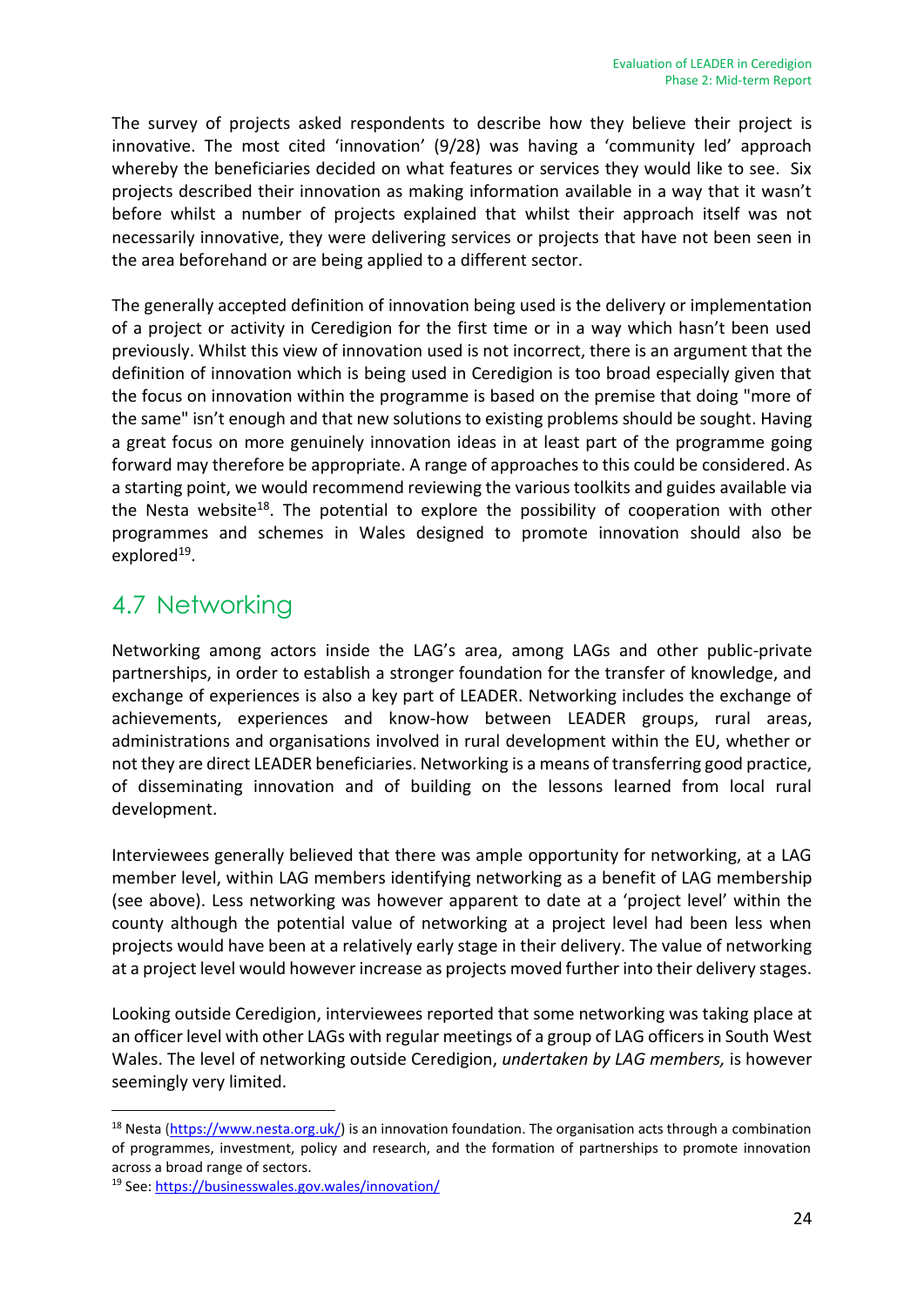It seems clear from interviews that LAG members have limited awareness of activities and projects being undertaken by LAGs in other parts on Wales (unless as is the case in a few instances they are members of other LAGs). This is despite the existence of the Wales Rural Network (WRN) which shares information about projects being supported by LAGs on its website<sup>20</sup>. Opportunities also exist for LAG members and/or Lead Body staff to attend WRN events as well as networking events in other parts of the EU which are delivered as part of the LEADER programme although, to date, participation would seem to have been limited. The main reason for this would seem to be the limited time which LAG members are able to commit to participating in LEADER activities, with members struggling to commit any time other than that they already commit to reviewing LAG papers and attending meetings.

## 4.8 Cooperation activities

Cooperation is another core feature of LEADER. With LAGs across Europe the wealth of LEADER local development experience, knowledge and human capital is potentially substantial, and cooperation offers a means of capitalising on this resource. LAGs can make use of or contribute to this network to develop the group, to undertake joint projects or initiatives, to innovate, or to share or transfer knowledge and experience.

Interviewees were generally happy with the level of cooperation being undertaken highlighting the number of cooperative projects that were being funded/implemented with LAGs from other parts of Wales. No cooperative projects have however been developed with any LAGs outside of Wales to date which is potentially a significant missed opportunity to work with/learn from LAGs in other parts of the EU.

Staff members however highlighted the fact that constraints/pressure on their time limited the amount of attention they could pay to developing cooperative projects (which tend to be resource intensive). The gaps in the team at times during the lifetime of the programme to date were also noted which had compounded the time-restriction on staff. In such a situation, work has to be prioritised and development of 'local' projects had been prioritised above cooperative projects.

<sup>1</sup> <sup>20</sup> The Wales Rural Network is a forum to promote the exchange of expertise in rural development delivered by the Welsh Government funded by the Rural Development Programme 2014-2020. See: <https://businesswales.gov.wales/walesruralnetwork/local-action-groups-and-projects>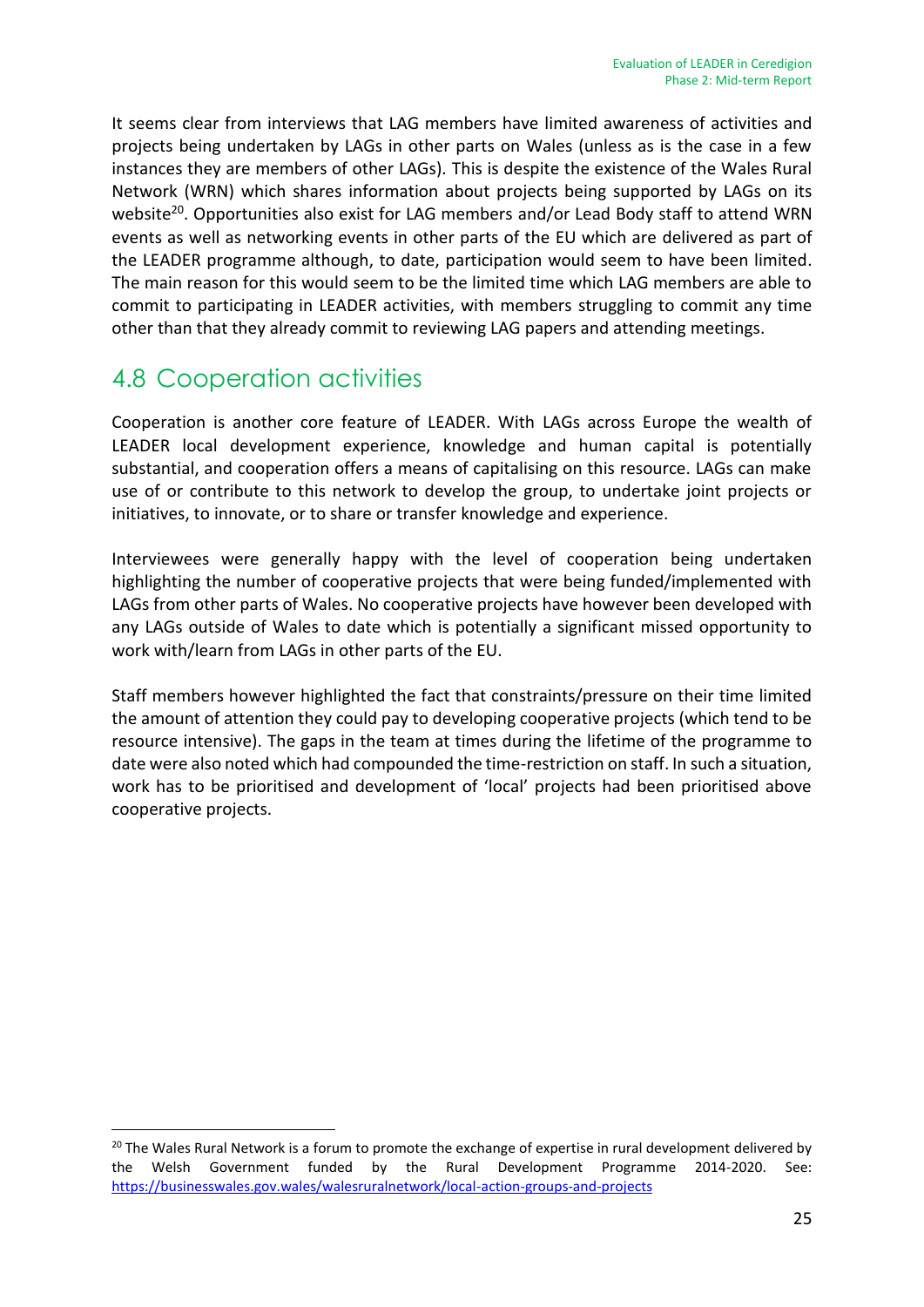# <span id="page-32-0"></span>5 Supporting applicants & project and implementing the cross-cutting themes

#### **Key points**

- Most applicants interviewed had seen information about the programme in the local press suggesting that as an effective promotional channel.
- The feedback from applicants about the support they received during the application process, as well as the process in general, was generally positive.
- Feedback about the support and administrative process for approved projects was also generally positive.
- The feedback from unsuccessful applicants on the feedback that received was less positive.
- Processes are in place to address the Cross Cutting Themes (CCTs). However, there would not seem to be any specific reporting against the CCTs at a LAG level.

## 5.1 Introduction

This chapter presents the views of applicants interviewed for this evaluation on the administrative process for the LEADER programme in Ceredigion. It also considers how the cross-cutting themes for the programme have been delivered.

# 5.2 Applying for support

### 5.2.1 How applicants found about the support available

Applicants for support participating in the survey were asked whether they had seen information about Cynnal y Cardi and the LEADER programme in Ceredigion in general, either in the local press, on Facebook or Twitter, on other social media or through any other sources. As the graph below demonstrates, most projects had seen information about the programme through local press. Other sources cited were through events, on the council's website and through update emails. Twelve projects said that they had not seen any information about Cynnal y Cardi or the LEADER programme.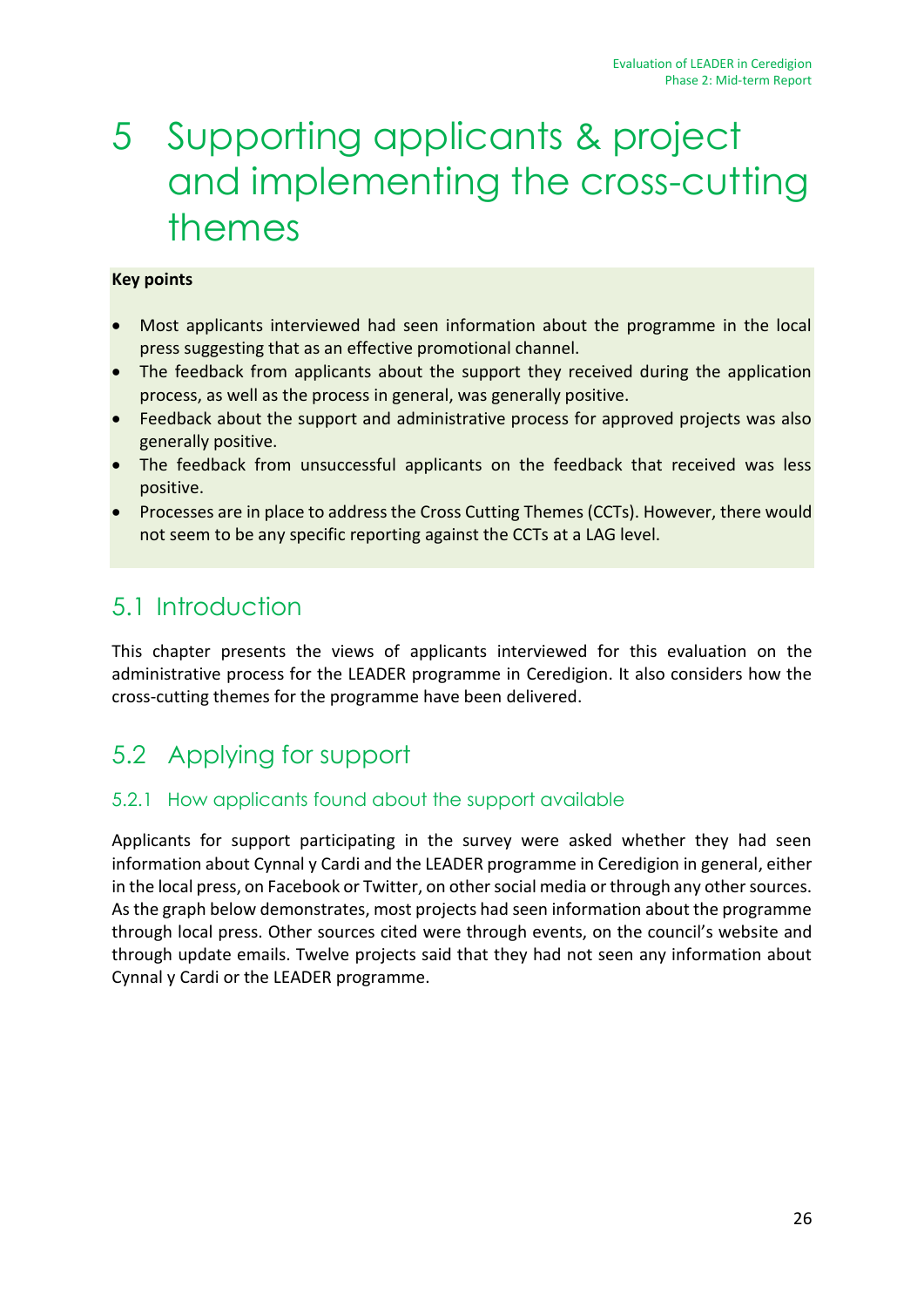

Figure 5.1: Have you seen information about Cynnal y Cardi and the LEADER programme in Ceredigion in general in any of the following?

*Base = 44, respondents could choose more than one option*

When asked what kind of information about Cynnal y Cardi and the LEADER programme in Ceredigion they had seen, most (28/44) had heard about other projects that had successfully received LEADER funding. Six projects had seen advertisements for LEADER events and five had seen calls for applications.

#### 5.2.2 The support provided during the application process

Almost all the organisations interviewed had received support from the Cynnal y Cardi team during the development of their application/project (42/44) suggesting a high demand for this kind of support. Primarily this support related to ensuring projects would meet the application criteria and the types of applications the LAG would be looking to fund. On average, organisations rated this advice as 3.8 out of 5. Those whose applications were unsuccessful or withdrawn were more likely to give the advice a lower score, however 6/16 of these organisations still rated the advice as 5/5.

Those who scored the support highly praised the team for their approachability and genuine interest in projects. It was felt that the advice they gave was useful and clear, and that the team kept in regular contact. It is a positive reflection on the quality of the advice that these qualities were also remarked upon by candidates whose application had been unsuccessful or withdrawn:

*"The support from the LEADER team was excellent as they provided a clear explanation of Leader's criteria and outcomes approach and they helped me by giving me excellent feedback about my expression of interest document." -* **Unsuccessful Applicant**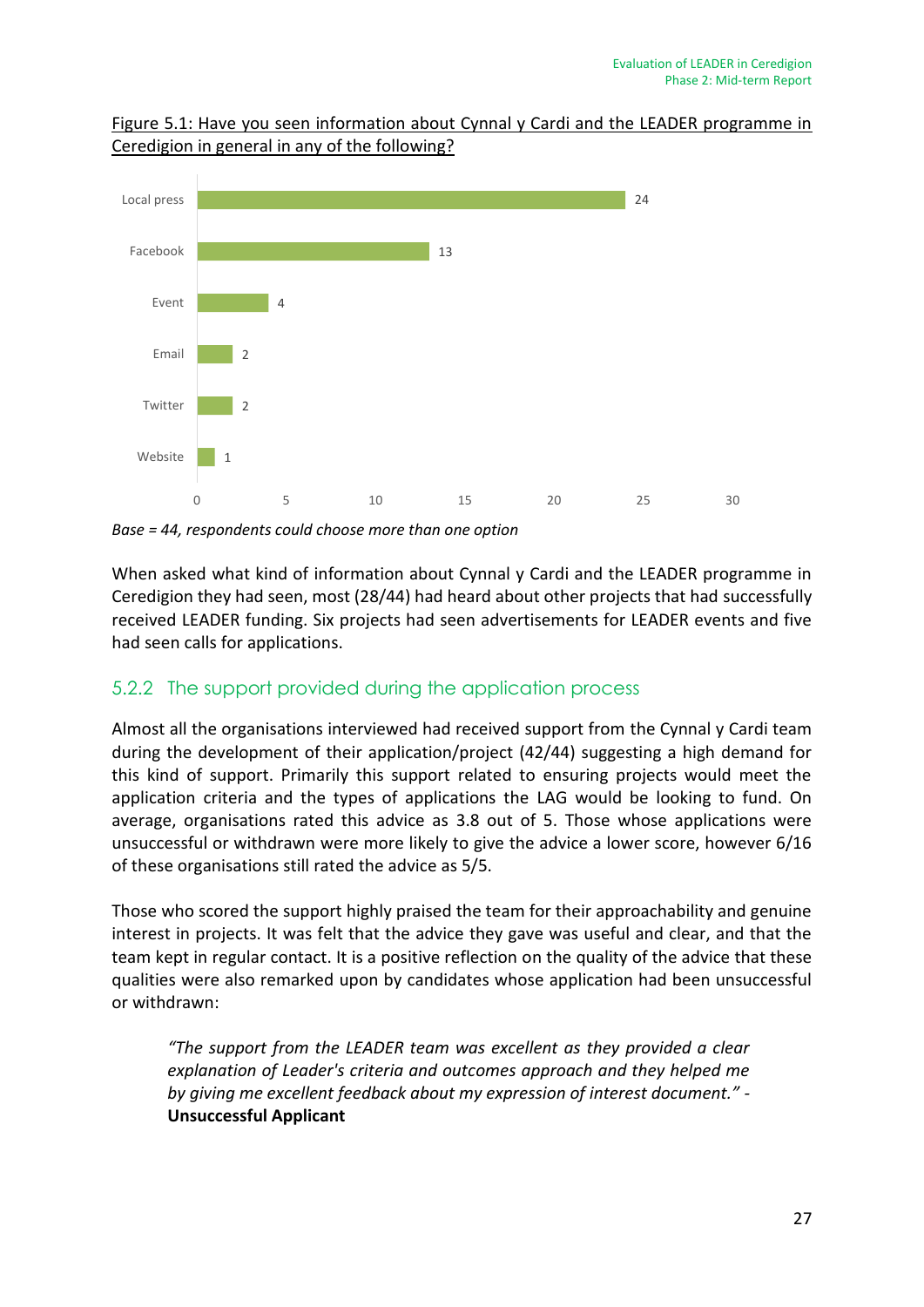*"The meetings with the LEADER team were very informative but it was clear after our initial meetings that our project did not meet Leader's criteria. They helped us clarify what the main aims of the project should be and signposted us in the right directions for funding support from other sources."* **Applicant who withdrew their application**

Projects that gave the advice a lower score broadly felt that the team were quite negative about their applications, indicating that they were unlikely to be funded. One felt that the advice they were given to improve their project meant it became overcomplicated and increased their workload. Another project felt that the full terms of the funding hadn't been explained sufficiently.

Two projects received additional advice, one from CAVO whilst another project teamed up with a colleague from a separate organisation applying for funding. Together these two organisations shared ideas and ensured there was no overlap in their project proposals.

#### Impact of the support and advice

As inferred in the comments to explain the scores given to the quality of the support, the impact of the support which interviewees described was mostly to improve or refine either the project or the application to ensure that it would meet LEADER criteria. In some instances, projects were encouraged to emphasise aspects of their project, to consider adding innovative aspects or to increase the scale of their project. One applicant said that once they concluded that LEADER funding was not appropriate for their project, the team helped them to refine and improve their application to submit to other funding bodies. Reflective of the aims of LEADER, seven projects were asked to refine their projects to ensure that they were more inclusive of the community or community led.

*"The advice from the LEADER team meant that we put more emphasis on community involvement and community benefit. We had to highlight how the project would benefit the people of Ceredigion and how we could engage multiple communities in the project. They also gave us invaluable insight in terms of the application."*

Eight projects felt that the advice they received hadn't had an impact on their project and two interviewees said the advice they received made them decide to withdraw their projects.

*"The LEADER team came back to us that we needed to add innovation elements to the project if we were going to be funded but this would have complicated our plans and added to much of a delay to the project."*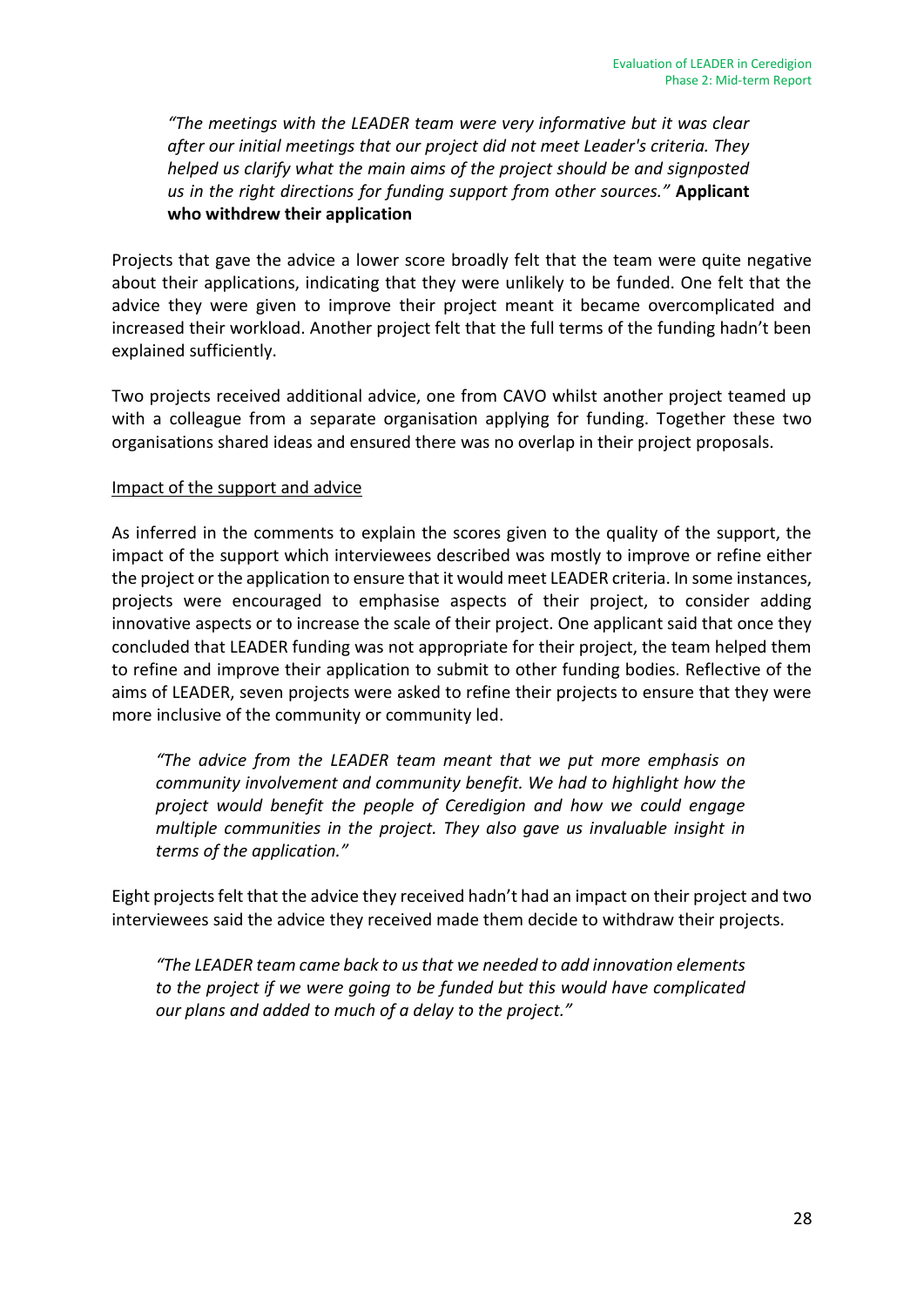When asked how likely it was that they would have submitted their application for funding if the aforementioned support was not available:

- Three projects were certain that they would have submitted the application anyway;
- Seventeen projects thought it was likely they would have submitted the application;
- Fourteen projects thought it was unlikely they would have submitted an application
- Four projects were unsure; and
- One project said they definitely would not have submitted their application without the support.

Although 20 of the 42 projects<sup>21</sup> who received support felt they would most likely have submitted their application anyway, the support provided played an important role for the 19 organisations who were unsure or unlikely to have submitted their application without it.

## 5.2.3 Application guidance

As shown in Figure 5.2 below, the majority of respondents agree to an extent that application guidance was comprehensive and clear. Respondents typically described this guidance as '*straightforward'* and suggested that if there was anything they were uncertain about, they could simply follow this up with the LEADER team. Despite some projects having their applications rejected, none of the interviewees felt that the advice wasn't easy to understand or did not provide all the information needed.





*Base: n=39 as excludes three respondents who did not feel they were able to answer this question*

1

<sup>&</sup>lt;sup>21</sup> Excludes respondents that did not respond to this question.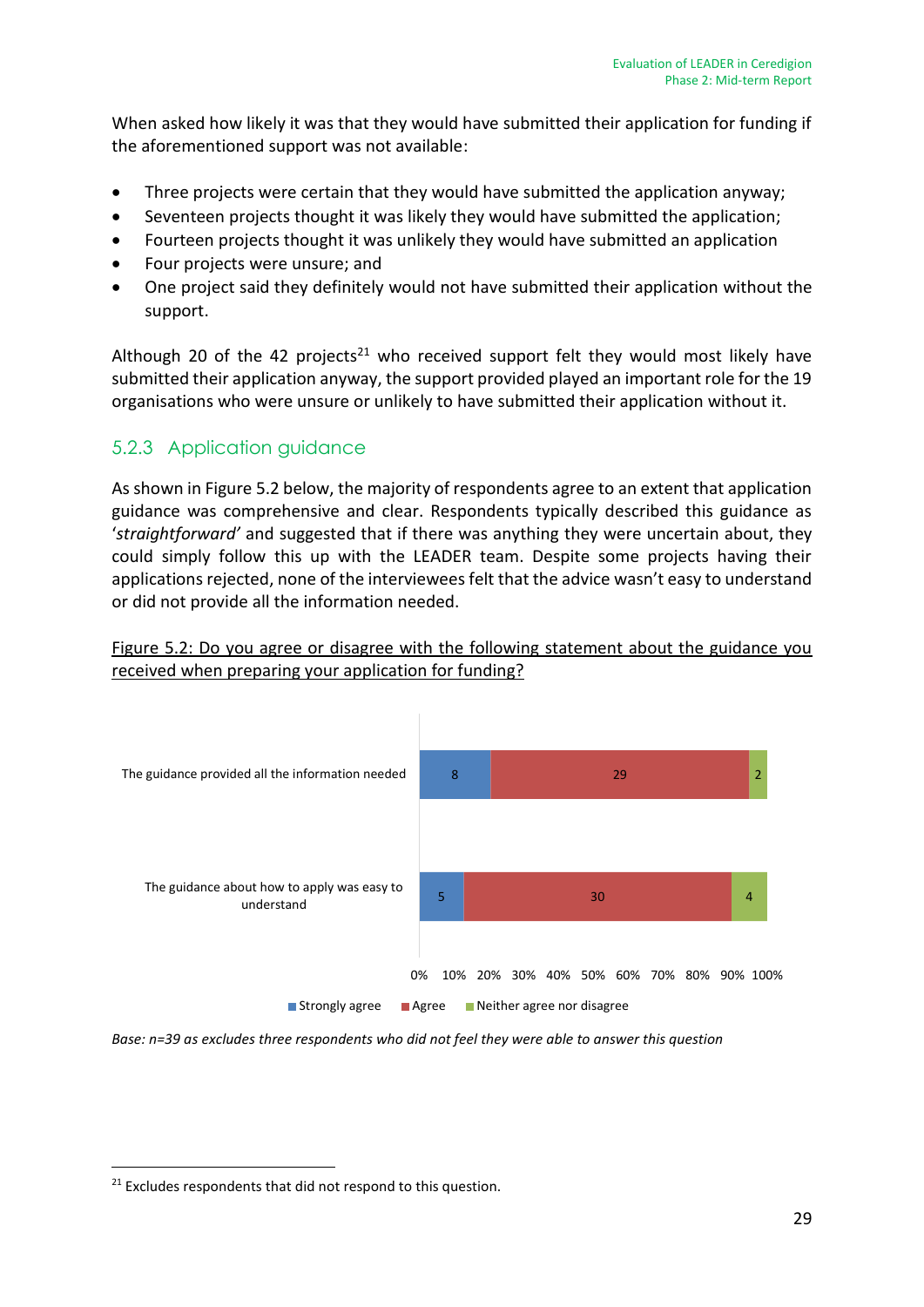All eight projects who felt the guidance provided all the information that was needed were experienced in applying for grant funding. Where the guidance was scored lower, participants felt that the language used in the guide was *'highly technical'* and difficult to understand. However, three of the four projects that made this comment said that the LEADER team had been on hand to provide clarity and explain the guidance more clearly.

### 5.2.4 Overall process

Respondents were subsequently asked how the guidance they received could be improved. Eighteen of the thirty-three organisations who felt this question was applicable believed that the language of the guidance documents should be more straightforward and reflect the clear and comprehensive advice provided by the LEADER team. One applicant expressed a concern that the current terminology could be off-putting for smaller groups:

*"The guidance notes for the application could be simplified in places. The terminology used seems designed to put ordinary community groups off applying without LEADER support."*

Five projects also requested more information in the guidance about what the LAG were looking for in applications, and the possibility of including more examples. Eleven projects didn't feel that there were any amendments necessary.

As illustrated in Figure 5.3 below, the majority of interviewees perceived the overall application process positively, on the scale of 0 (very poor) to 5 (very good). Projects were more likely to score the efficiency with which their application was dealt with positively and the application process overall received the lowest average score.



Figure 5.3: How would you rate the following on a scale of 0 (very poor) to 5 (very good)

*Base: n=39, excludes 'don't know' and blank responses.*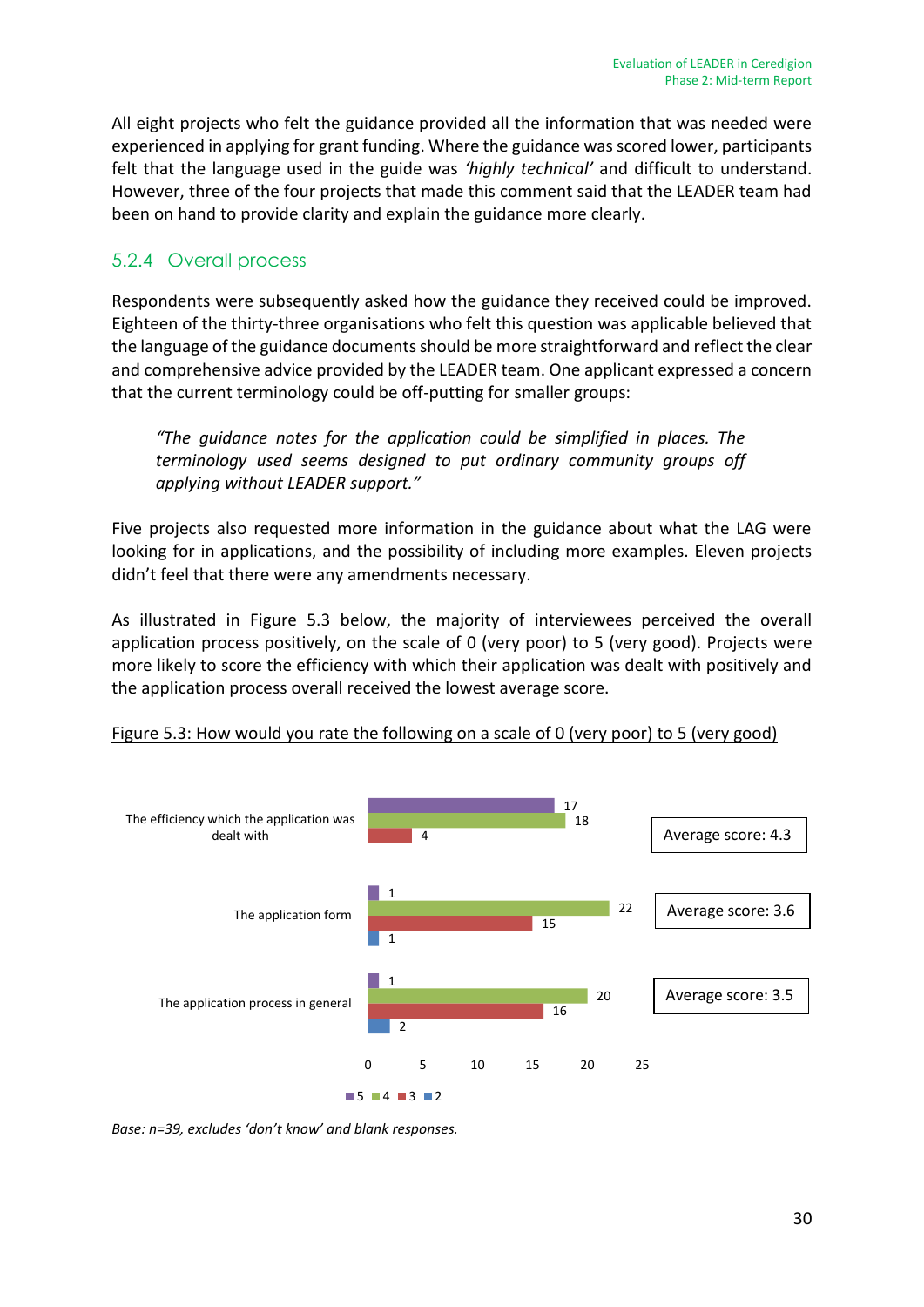Where applicants scored the application process as 'poor', one said this reflected the complexity of the language used in the guidance whilst the other project felt that the LAG's request for amendments to the project late in the application stage, despite being aware of tight timescales, was a critical flaw in the process.

## 5.1 Unsuccessful and withdrawn applications

In total, 18 interviewees were with those responsible for application that had not been successful; seven withdrew from the process and eleven had their applications rejected.

### 5.1.1 Feedback on Unsuccessful Applications

Ten of the 11 projects recalled receiving feedback as to why their application was unsuccessful. Of these, the reasons they recall being given were as follows:

- Three projects were judged to be underdeveloped or not focused enough
- The outcomes for two projects would be too difficult to measure
- Two projects were felt not to be innovative enough
- There wasn't enough evidence of the demand for one project
- One project was rejected as the LAG had already funded a number of applications
- One project was unable to explain what criteria their project failed to meet

Seven of the ten projects who received feedback stated that they were dissatisfied with it, describing it as being 'vague' or conflicted with communication they had prior to submitting their application. Whilst the potential for bias within any sample of unsuccessful applications must be acknowledged (as it does in any sample of successful applicants), this negative response must be noted and considered when feedback is provided in the future.

### 5.1.2 Reasons for withdrawals

Seven projects withdrew their applications at an early stage in the process:

- Three were advised early on that their projects did not meet LEADER criteria
- Two felt that suggested amendments to their projects made by LAG meant they weren't feasible
- One project withdrew due to a member of staff leaving the organisation
- One project withdrew as they felt their project wasn't at the right stage of development

### 5.1.3 Subsequent progression

Eight of the 18 projects that did not secure LEADER funding were able to progress despite this. This was either by applying for alternative funding or by reducing the scale of their project. One project is still in the development stages. The fact that just under half of unsuccessful applications progressed (to an extent at least) is interesting. On the one hand, it demonstrates that potential alternative funding is available within Ceredigion. However, the fact that more than half of projects did not proceed also suggests some dependence on the funding.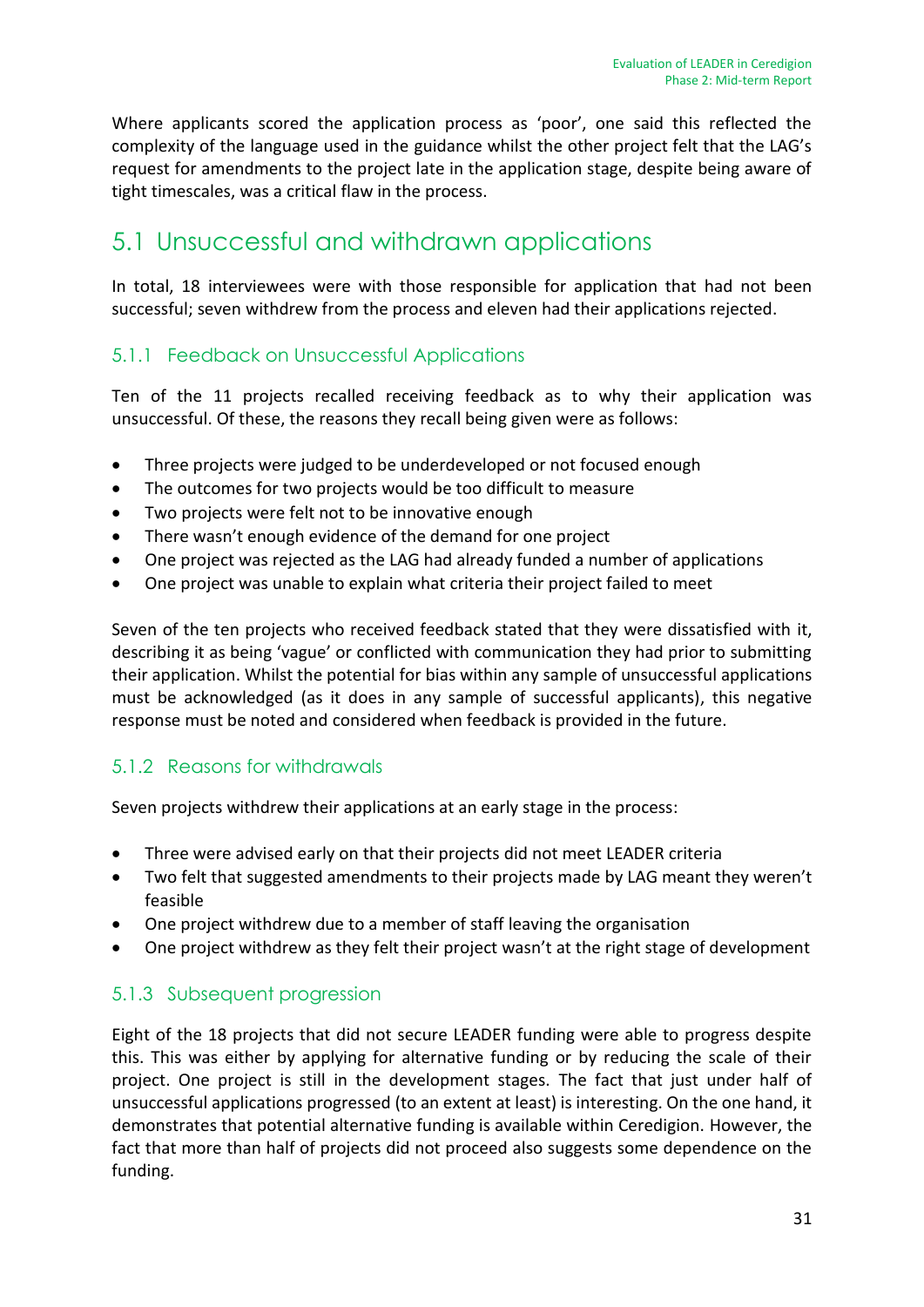Those who secured alternative finance for their projects all did so through multiple organisations or means. Two organisations also generated finance by providing extra events or charging more for their services. All the groups that had been able to progress their projects had some prior experience in applying to funding, though this ranged from accessing funding through local councils to applying to UK wide funding bodies.

Of the ten projects that have not been able to progress to date, three said that they did have plans to continue with their project in the future. However, six projects stated that they had no intention of carrying on with their ideas with four specifically explaining that their experience of failing to secure LEADER funding had meant they had lost motivation<sup>22</sup>.

*"I lost motivation to carry on with the project and there was never any follow up from the LEADER team despite them promising to help improve the application for another attempt, so the project was abandoned."*

Given that the majority of recipients who received feedback were unhappy with its quality, a more in-depth process coupled with the signposting support that Cynnal y Cardi seem to be able to offer would likely help to improve the experience and resilience of groups that were judged as being unsuitable to receive LEADER funding.

The loss of motivation on the part of a proportion of unsuccessful applicants is also of interest as it demonstrated the potential knock-on implications of a negative experience. The concern is that the next project or application developed by the individual or organisation in question could have been a good one… Again, this underlines the need, however challenging, to seek to provide negative responses to applications in a positive manner.

## 5.2 Administration and support of approved projects

### 5.2.1 The administrative process

1

Those responsible for approved projects were asked to rate the funding administrative process (see Figure 5.4). Whilst most respondents were still positive, there was a greater variance in views expressed about the administrative process compared to views about the application process.

Qualitative answers suggest that lower ratings are due to projects finding the evidence requirements and complexity of the administration burdensome. Delays in claims being processed were also reported to have put organisations under strain in terms of their cash flow. However, it is important to note that 21 out of the 28 responses praised the LEADER team for their support and regular contact.

<sup>&</sup>lt;sup>22</sup> One respondent did not indicate whether or not they intended to progress with their project in the future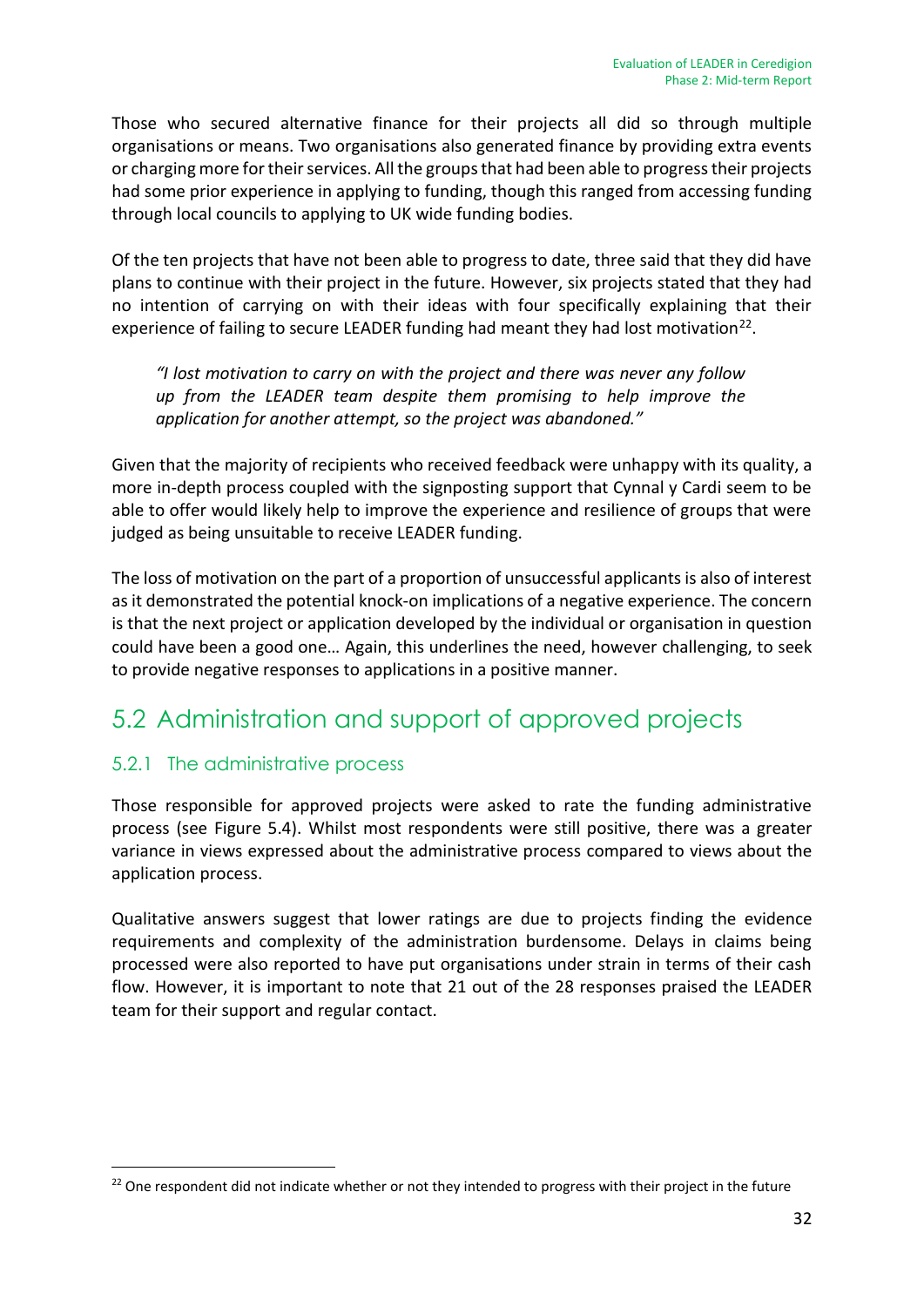

#### Figure 5.4: How would you rate the funding administrative process?

```
Base: n=28
```
When asked how this element of the process could be improved, respondents suggested that the amount of evidence needed to claim the funding should be reduced, particularly the breakdown of costs. Four respondents felt that there needed to be a change to the processing of claims as the initial wait to receive funding placed strain on the cashflow of organisations. Two projects felt that the timesheets they were required to fill in could be simplified.

### 5.2.2 The support provided

Since having their projects approved by the LAG, the survey found that the LEADER team has provided:

- Fifteen projects with general day-to-day advice
- Six projects advice on indicators which demonstrate their project's impact
- Five projects with further financial guidance, and
- One project advice on future plans

Projects that described the LEADER team as providing general day-to-day advice suggested that this was on an ad-hoc basis and flexible depending on need. For example, whilst one project described having '*brief discussions'* with the team '*because they haven't needed to get in touch'* another described greater contact with the team; *'We had meetings with the LEADER team on a semi-regular basis which tended to focus on financial processes and reporting system as this was an area we needed support with.'* 

This suggests that, overall, support through the LEADER team is flexible and projects are aware that they are able to access it if needed. This approach appears effective as the majority of interviewed projects (12/20) stated that there is no other support they perceive themselves as needing from the LEADER team, whilst four suggested that a platform from which they could network with other LEADER projects would be beneficial.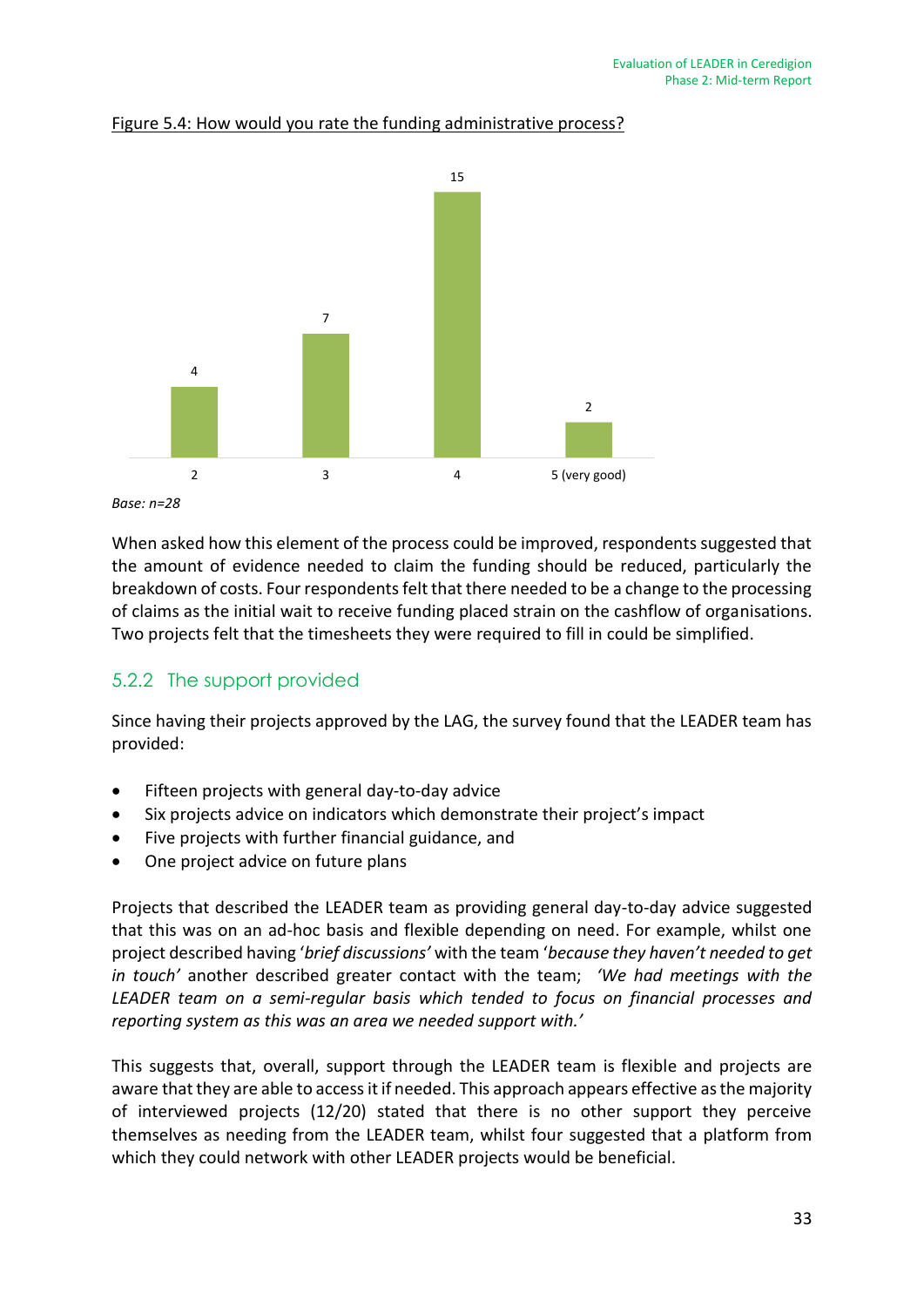## 5.3 Cross-cutting themes

LEADER programmes must incorporate a number of cross-cutting themes (CCTs) within their activities. A number of such themes are consistent across all European funded programmes in Wales, namely:

- equal opportunities and gender mainstreaming;
- sustainable development; and
- tackling poverty and social exclusion.

The Welsh language is also identified within the LDS as a CCT as is 'supporting the uplands' which is a CCT for the rural development programme in Wales.

The LDS for Ceredigion sets out in some detail how the LAG will maximise its contribution to the CCTs and interviews with staff and LAG members for this phase of the evaluation suggest that addressing the CCTs is considered within the management and delivery of the programme. As one would expect, all applicants for support are required to describe how their projects will address the CCTs as part of the application process. It is also part of the assessment process.

Processes are therefore in place to address the CCTs. However, there would not seem to be any specific reporting against the CCTs at a LAG level and interviews with members suggest that there is limited discussion of the themes at a LAG level other than when applications for support are being considered. Further, no specific monitoring data relating to the CCTs is being collected.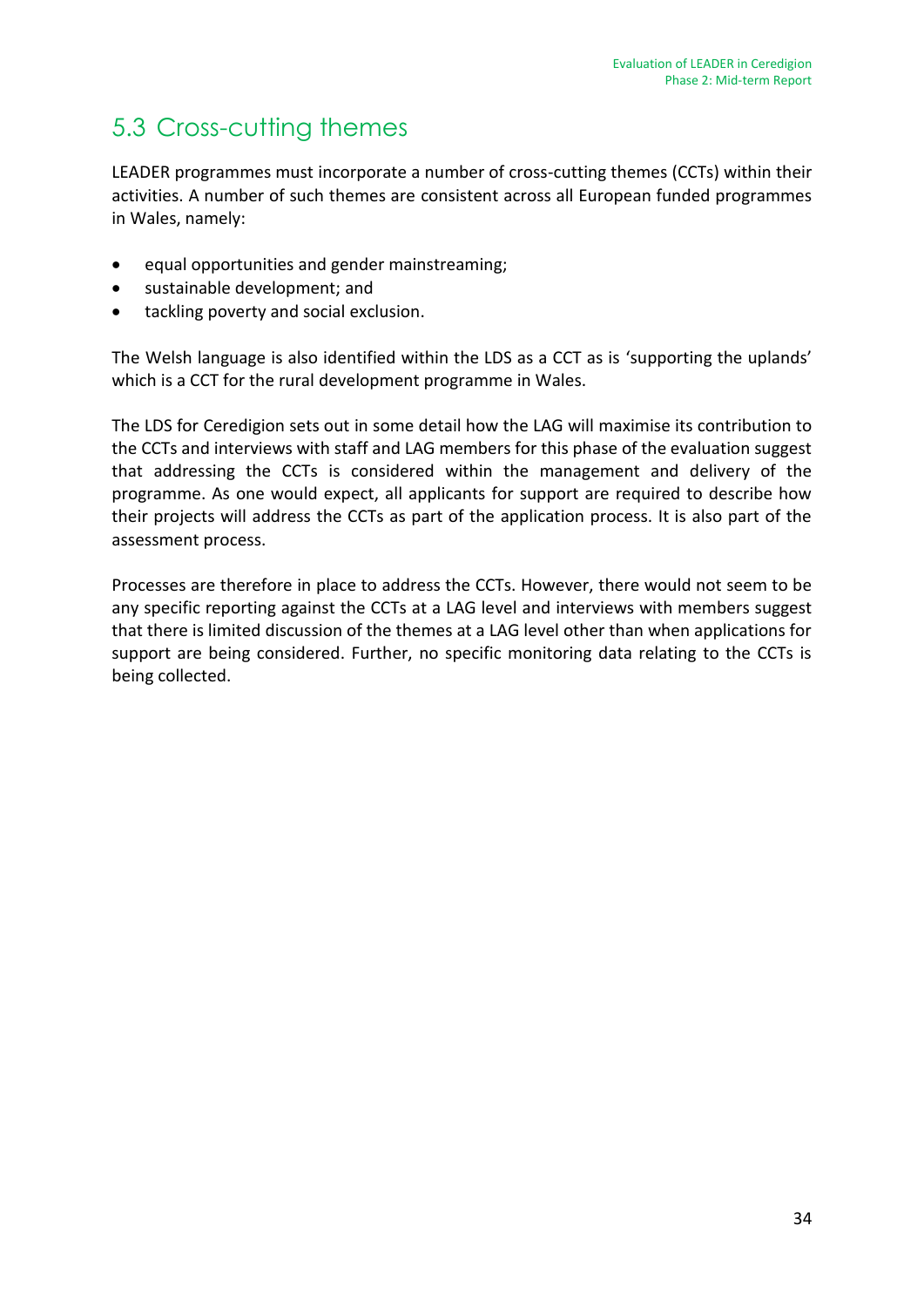# 6 Project case studies

This chapter presents three of the projects funded to date as case studies for the LEADER programme in Ceredigion.

## 6.1 Coed Y Bont - Pontrhydfendigaid Community Woodland Association

Located near the village of Pontrhydfendigaid, the Coed y Bont Community Engagement Project manages 60 acres of local woodland to raise awareness about the environment and biodiversity amongst the community, in particular young people, whilst also encouraging them to access the woodland and become involved in other activities such as conservation training.

The Coed y Bont Community Engagement Project aims to be self-sustaining through education-based activities designed to build up the skillsets of volunteers whom can share their knowledge with new volunteers. In the first instance, the Coed y Bont Community Engagement Project wanted to ensure that the woodland was accessible to all, a place that both local people and visitors would want to visit, had a range of interesting and diverse wildlife, involved and educated people. The woodland, part of the Welsh Government's woodland estate and managed by Natural Resources Wales, officially opened in September 2016 as a result of the Coed y Bont Community Engagement Project's work.

In the first instance, the project trained local volunteers in the use of small tools so that they could help maintain and manage the site. From this, the range of activities has expanded and diversified, now also including educational school visits, ties with local youth clubs and largescale projects such as building a shelter out of local timber. A Coed y Bont Community Engagement Project representative stated:

*'By the end of the project we will have had sessions and visits from all the schools in the community and also completed a series of activities with the local Youth club. The school groups and youth club will have completed the arts activities and done a series of mosaics and sculptures that are exhibited in and around the education centre. We will have four volunteers who will have completed all aspects of the brush cutting course and have all the tools and equipment they need to do the work. Twelve volunteers will have completed the Woodland conservation and biodiversity courses.'*

The Coed y Bont Community Engagement Project can be described as both innovative and sustainable. The project raises awareness about the environment and diversity, alongside encouraging improved health and wellbeing through outdoor activities through the dissemination of information through volunteers and the engagement of young people through organisational links, tying in with the national curriculum, and arts-based projects which are now on display throughout the woodland. Its success is also demonstrated through its recognition as a finalist in the biodiversity category at the 2017 Tidy Wales Awards run by Keep Wales Tidy.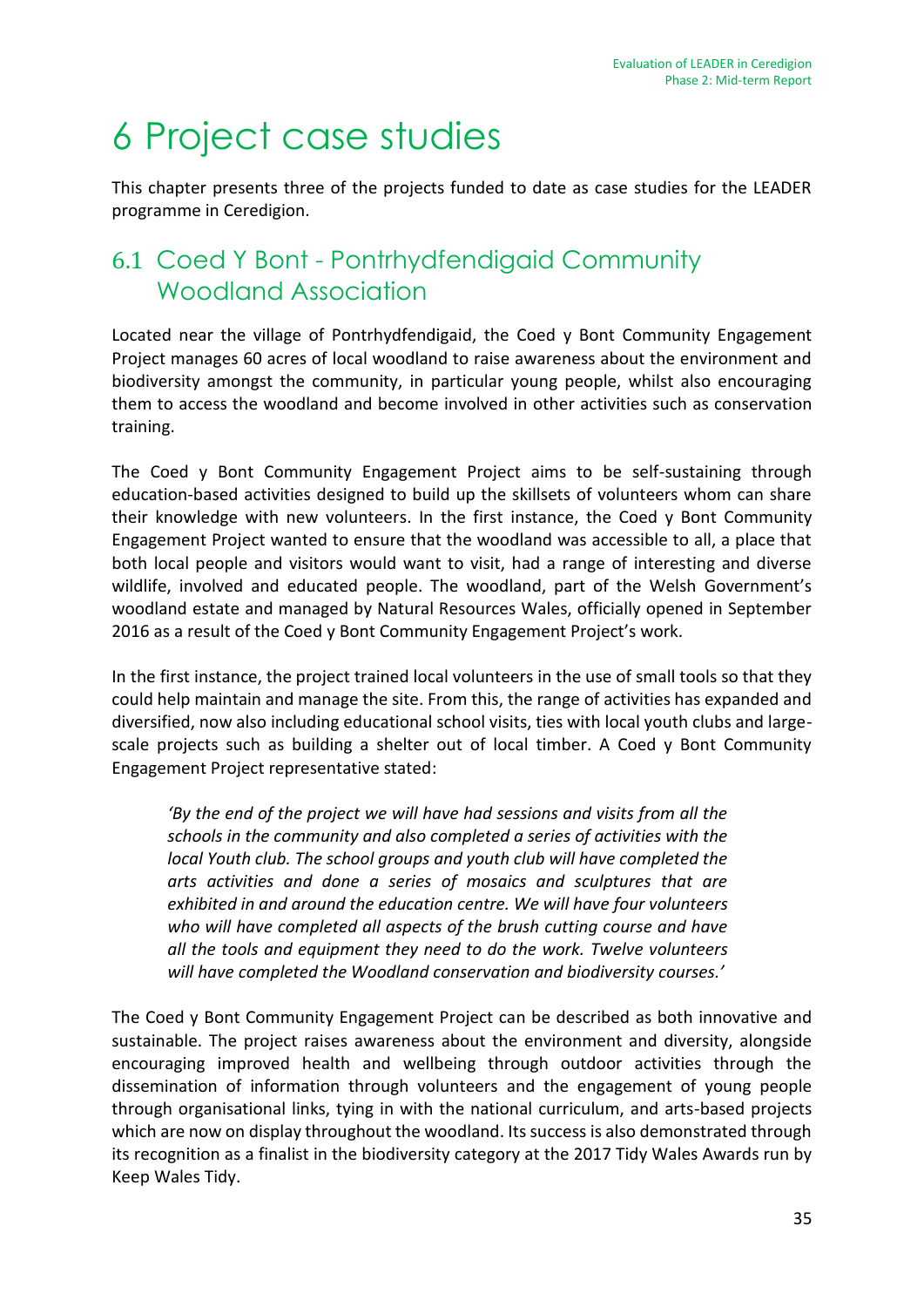Looking forward, The Coed y Bont Community Engagement Project hopes to continue its current educational and training activities alongside developing a wildlife and bird population monitoring project which, with further funding, will lead to the construction of hides and nesting boxes within the woodland.

## 6.2 Case Study – Hen Linell Bell/A Far Old-Line Festival

In March 2017, Arad Goch announced their launch of Hen Linell Bell/A Far Old Line, an open air, bilingual arts festival in Aberystwyth which would take place between the 21<sup>st</sup> July-5<sup>th</sup> August in 2017 and include workshops for local people and community groups in its lead up. Hen Linell Bell's overarching aims were to celebrate Ceredigion culture and heritage, drawing on local stories and tales and incorporating Visit Wales' Year of the legend to connect different local groups, enable local residents to develop skills and showcase the creativity and history of Aberystwyth. As described by Jeremy Turner, artistic director of Arad Goch:

'O*ur aim is to see Aberystwyth transformed into a kaleidoscope of colour and a cauldron of creativity.'* 

With the support of the LEADER programme, Hen Linell Bell was the first open-air arts festival ever held in Ceredigion; the production was designed bilingually and had an emphasis on visual production so that it was accessible to all. The free of charge festival also included a range of arts-based events including performances, workshops, storytelling and food-based events. A key success of Hen Linell Bell is articulated by a representative as its reach into the community:

*'We were able to involve 1492 members of the community in the production and delivery of the festival which included over 157 events. We had an audience of 7467 on Aberystwyth Prom.'* 

Alongside the arts-based events produced throughout the festival, the Hen Linell Bell was community-led, with a specific focus on the development of local people's skills through preparatory workshops. This included developing the performance, technical and marketing skills of community members both to support this festival and enable similar events in the future:

*'We developed a network between different community groups to ensure that they cooperate more in the future. We have put plans in place so that a similar event is held in Aberystwyth every 2-3 years.'*

When asked about the LEADER team's involvement with the programme, the representative describes the committed support and guidance provided which enabled the festival to transform and focus more intensively on the community-led and community produced aspects of the festival which made it such a success:

*'I think the event showcased the ability of the people of Aberystwyth. The event was consistently of a high standard.'*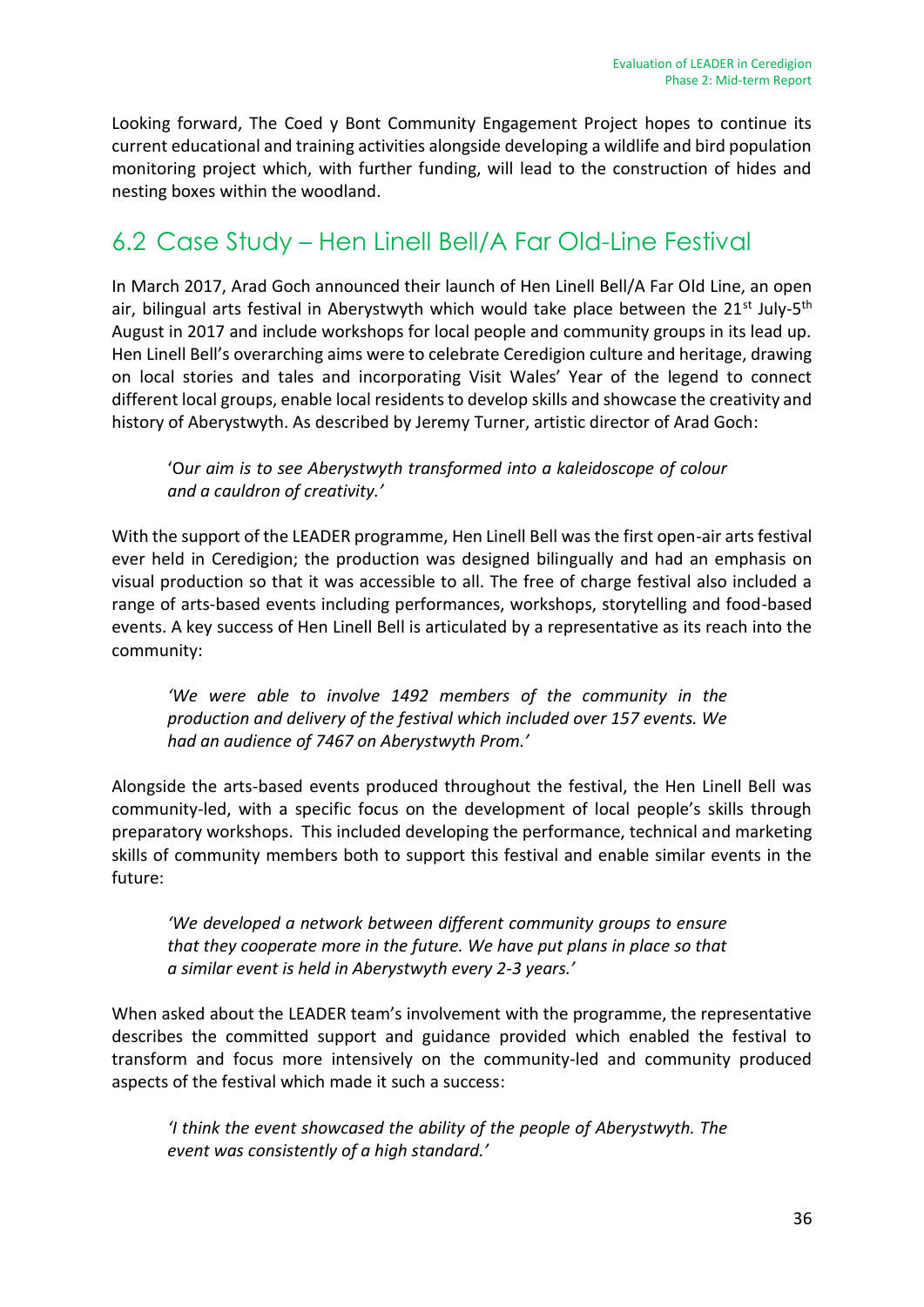Since August 2017, Hen Linell Bell has won the 2018 Wales Theatre Award's Best Design Award for The Sea King's Feast, the final performance at the festival, and has been nominated for a further two awards. Moreover, has enabled local people who worked collaboratively with Arad Goch to develop links with groups within their community, develop skills and confidence and lay the foundations for more successful events in the future.

## 6.3 Yma i Chi/Here for You

Launched on 31<sup>st</sup> July 2018, Yma i Chi/Here for You is a free online counselling service for people aged 18-30 in Ceredigion. The service is currently being run by Area 43, an accredited British Association for Counselling & Psychotherapy counselling service based in Cardigan. The project aims to improve the wellbeing of young people in rural Ceredigion, providing access to support services which may not be feasible for individuals to physically get to whilst also raising local awareness about mental health in an attempt to remove the stigma around mental health issues.

The Yma i Chi/Here for You project's key focus is to provide support that has previously been unavailable in Ceredigion:

*'Before this project there was no online counselling services for young people in Ceredigion. The rural nature of the county and the lack of mental health services meant that people had to travel far to receive simple counselling. By having an online service young people in isolated areas with poor transport links could easily access professional counsellors at any time.'*

The service, delivered over a secure platform by fully accredited counsellors, is intended to be reflective of local need, with said counsellors having an in-depth understanding and local knowledge of the unique challenges and problems faced by young people in rural West Wales.

Yma i Chi/Here for You has been promoted throughout Ceredigion with information disseminated through local organisations and is accessible through its bilingual website which directs individuals toward a free telephone number. As an online counselling service, Area 43 offer Yma I Chi/Here for you counselling through a variety of digital methods including email and video chat software. The purpose of this is to make the service '*user-focussed'* whilst also enabling the Yma I Chi/Here for you team to '*deliver appropriate responses to personal crises and offer strategies and coping skills'* through digital mediums young people are comfortable using.

Looking forward, Area 43 is hoping to ensure that the service continues and is sustainable. To do so, Area 43 hope to recruit and train more counsellors in order to increase their capacity over the next 12 months. By the end of 2019, it is hoped that the Yma I Chi/Here for you project will have helped over 70 people.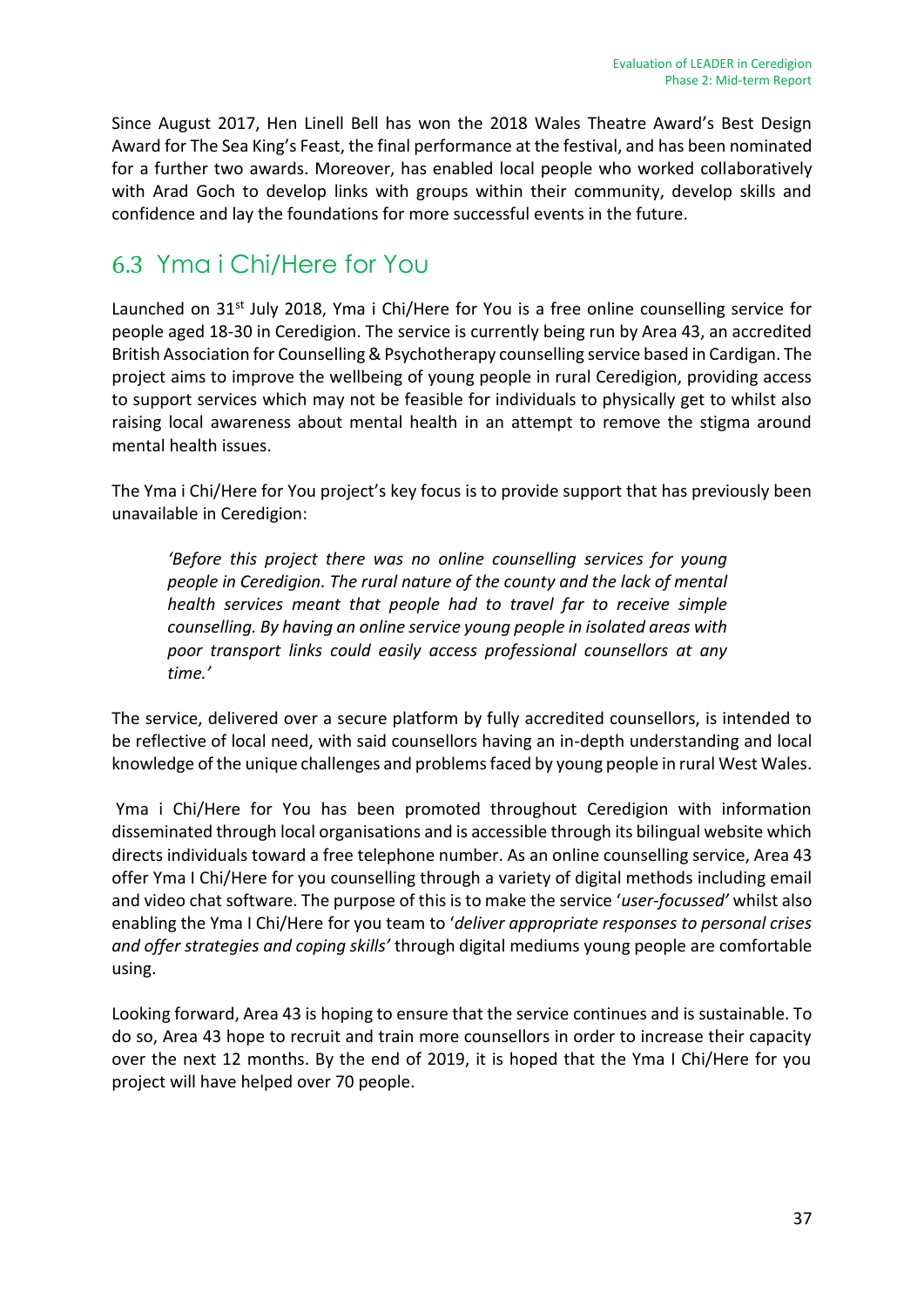# 7 Conclusion and recommendations

As part of their interviews, LAG members and staff were asked to give a score out of 10 for the LEADER programme in Ceredigion to date; the average score was 6.5 which can be summed up as 'good, with some room for improvement'. The average score given is probably a fair reflection of the findings of this mid-term review. Several positives have been identified but action is also required to enhance the delivery of the programme over the remainder of its lifetime as discussed below.

A key finding of the review of the LDS is that the priorities and objectives it sets out are very broad and wide ranging, with very little prioritisation. There has also been a very reactive approach to date with little 'strategy' apparent in the project selection process. There is an argument that this approach reflects the wide-ranging challenges facing the county and the need to cast the net widely in order to identify new and innovative projects and ideas. However, we believe that there is a stronger argument for greater prioritisation going forward to ensure that the remaining funding available is utilised as effectively as possible.

**Recommendation 1**: The potential to introduce greater prioritisation into the LDS to provide a clearer steer for the LEADER programme, the LAG and the animation team over the remainder of the lifetime of the programme should be considered. A clear action plan for the implementation of the LDS and the LEADER programme in Ceredigion should then be developed for the second half of the programme-period.

A limited number of indicators (and associated targets) are in place to monitor the performance of the programme. Such an approach has several benefits from an administrative perspective. A result of the approach however is that the indicators provide limited data on the extent to which the LDS has been delivered and the performance of the programme, especially at an outcome level (most of the indicators are outputs; i.e. activities). There is therefore an argument for introducing additional indicators and a few suggestions have been made within the report.

There is also a disconnect between the ambitions and objectives set out within the LDS (high) and the targets that have been set (low). We would not be overly critical of this as setting targets for a programme such as LEADER (especially at an output level) bears little value and risks an over focus on the part of the LEADER team on achieving those targets as opposed to delivering the LDS or developing the best possible projects. However, the potential to introduce some further indicators to enhance our ability to assess the extent to which the LDS has been delivered should be considered.

**Recommendation 2:** Consideration should be given to the introduction of additional performance indicators for the implementation of the LDS in Ceredigion including both generic indicators and theme/priority specific indicators. The potential to increase the level of monitoring of the implementation of the CCTs at a LAG level should also be considered including regular review and analysis of progress against the themes at a LAG level.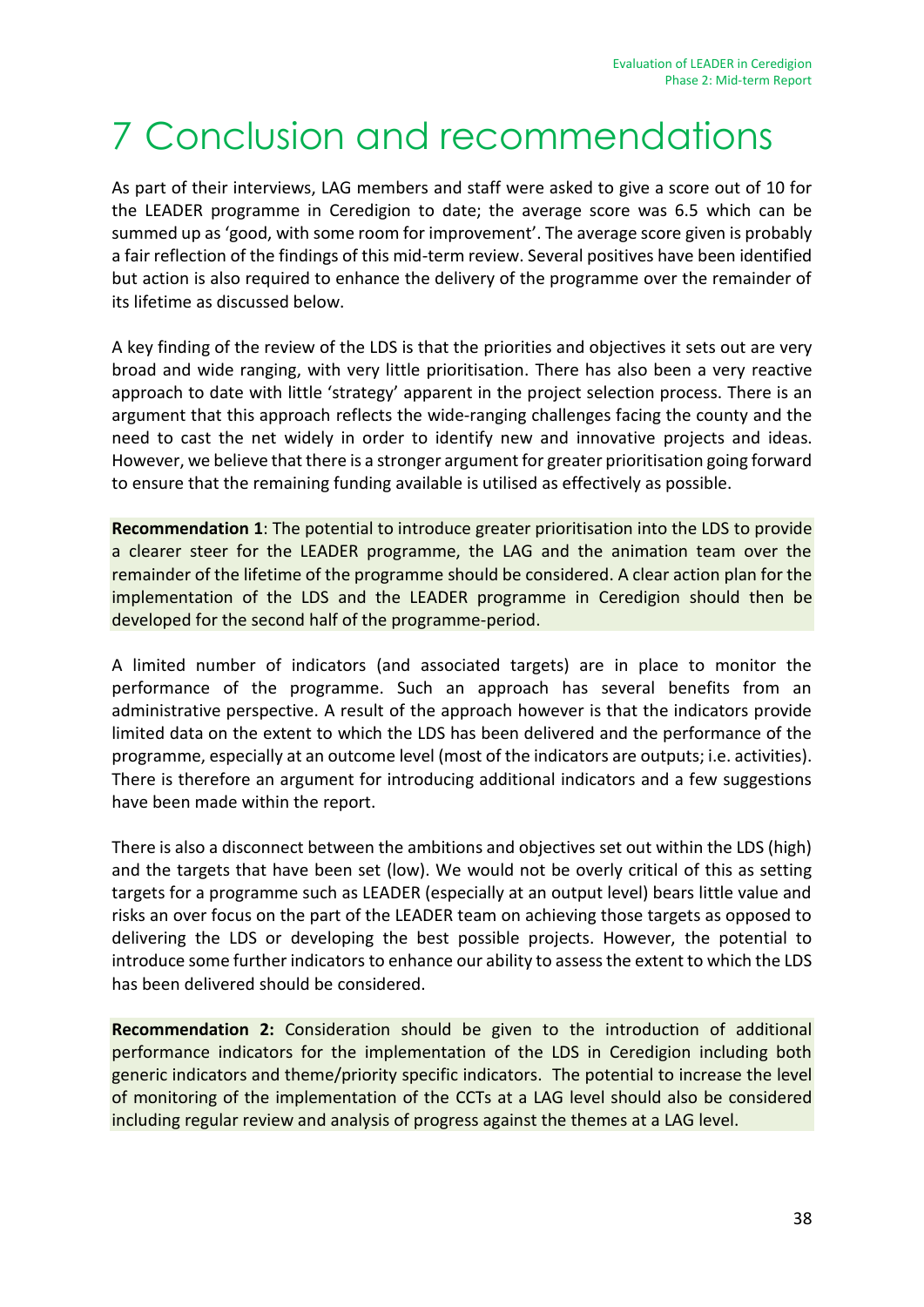The limited number of programme level indicators and the wide variety in projects supported also means that the programme is dependent to a large extent on the monitoring and evaluation activities being undertaken by the projects to demonstrate its achievements. However, only half the projects interviewed for this mid-term evaluation reported having plans in place for the evaluation of their projects which is of some concern. The quality and robustness of those plans that are in place is also unclear.

**Recommendation 3**: The evaluation plans of the individual projects should be collated by the Lead Body for review by the evaluation team to assess the likely quality of the data that projects are likely to provide. Dependent on the findings of the review, evaluation workshops or training sessions should be provided to projects with a view to maximising the value of the evaluation data that is gathered at a project level.

The understanding of the LEADER approach at a LAG level seems to be generally good which is obviously positive. The relative complexity of the programme does however need to be acknowledged as does the need to ensure that LAG members attend meetings on a regular basis in order to ensure that they have a good working knowledge of the programme and the discussions that have taken place during previous meetings. There were also concerns amongst interviewees about the understanding, or indeed awareness, of LEADER and the role of the LAG amongst key stakeholders outside the LAG.

**Recommendation 4:** Continuity of members/attendance at LAG meetings is important to allow members to build up their knowledge of the programme and activities being undertaken. LAG membership should be reviewed on an ongoing basis to ensure that members have the capacity to fully commit to the LAG. Where members are not able to commit adequate time to the LAG, replacement members should be sought.

**Recommendation 5:** A briefing-pack on the LEADER programme and the role of LAG members has been produced and is available to LAG members. This should be used and referred to by LAG members (new and existing) on an ongoing basis to ensure that members maintain a comprehensive working understanding of the programme and the approach that it promotes. Summaries of the programme could be taken from the pack which LAG members could then use when sharing information about LEADER with colleagues and stakeholders.

**Recommendation 6:** In response to concerns about the level of awareness of the programme amongst some key stakeholders, the key role that LAG members in raising awareness of the LEADER programme in Ceredigion should be recognised. LAG members also have an important role in the animation of the local area. The potential to enhance the role of LAG members as 'ambassadors' for LEADER should be explored including representing the LAG at events or meeting, leading activities with particular sectors and so on. Members should also be encouraged to note/promote their role as LAG members within their existing networks and activities. The potential to develop a page on the Ceredigion LEADER programme website which lists (and provides contacts details, etc.) for LAG members and their role on the LAG should be considered.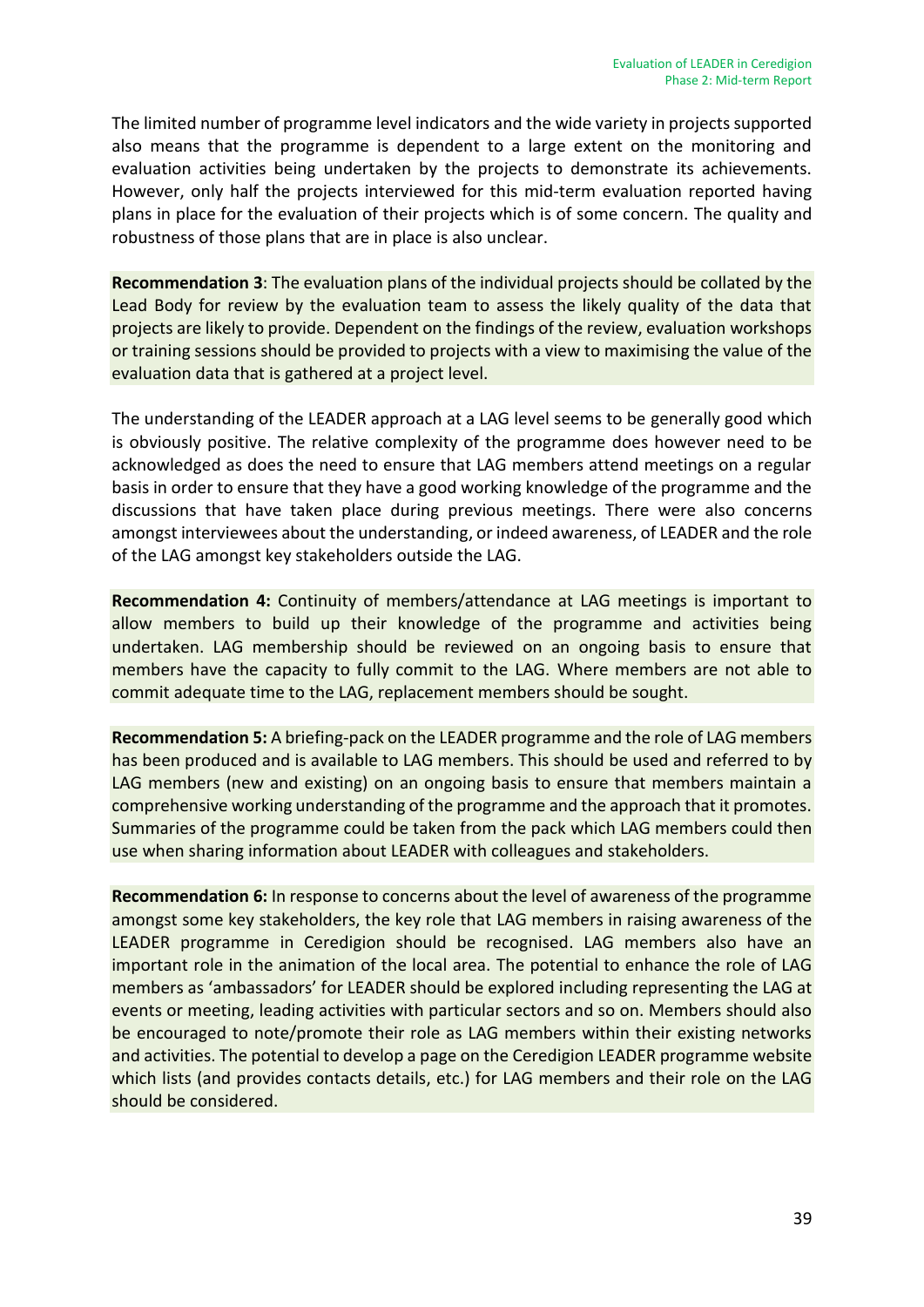Those interviewed were generally positive about the range of organisations and sector represented at LAG meetings although 'young people' and 'private sector' were identified as gaps. Those gaps are however, in the experience of the evaluation team, common amongst LAGs; they are not sectors which LAGs find it easy to engage with.

**Recommendation 7:** The LAG should assess whether there are gaps in its knowledge and understanding of the challenges and opportunities in rural Ceredigion (for example, by undertaking a skills audit). If gaps are identified actions to address those gaps (e.g. specific research or consultation activities) should be considered. Specifically, options for engaging young people and the private sector in LAG/LEADER activities (both identified as gaps during the evaluation interviews) should be explored including setting up sub-groups to the main LAG for specific groups (e.g. young people) or sectors (e.g. private sector).

The number of benefits of membership of the LAG identified by interviewees is important to note including the networking opportunity that membership of the LAG provides and the learning from the assessment of such a range of project ideas. Such benefits are an important outcome of the LEADER approach.

'Amination of the territory' is a key part of LEADER and the evaluation has found potential for LAG members to engage more fully in the direction of activities being undertaken by the LEADER team on their behalf; the LAG should take greater responsibility for the animation activities being undertaken.

**Recommendation 8:** Animation is a key element of the LEADER approach. Considering the updates to the LDS, there should be a greater focus on discussing, directing and monitoring of animation activities at a LAG level.

**Recommendation 9:** A key objective of LEADER is to foster local economic development. There should therefore be a focus within the animation process moving forward on engaging with and encouraging groups with limited or no previous experience of developing projects and applying for financial support.

**Recommendation 10:** Whilst committing funding is clearly important, care should be taken when committing further funding to ensure that adequate resource remains available to fund ideas and applications generated by animation activities to be undertaken during the next phase of the programme period.

The evaluation has identified the potential for further development in respects of the level of networking taking place both within and outside Ceredigion (especially at a LAG and projects level) and for increased awareness of other LEADER activities in Wales (and beyond) amongst LAG members.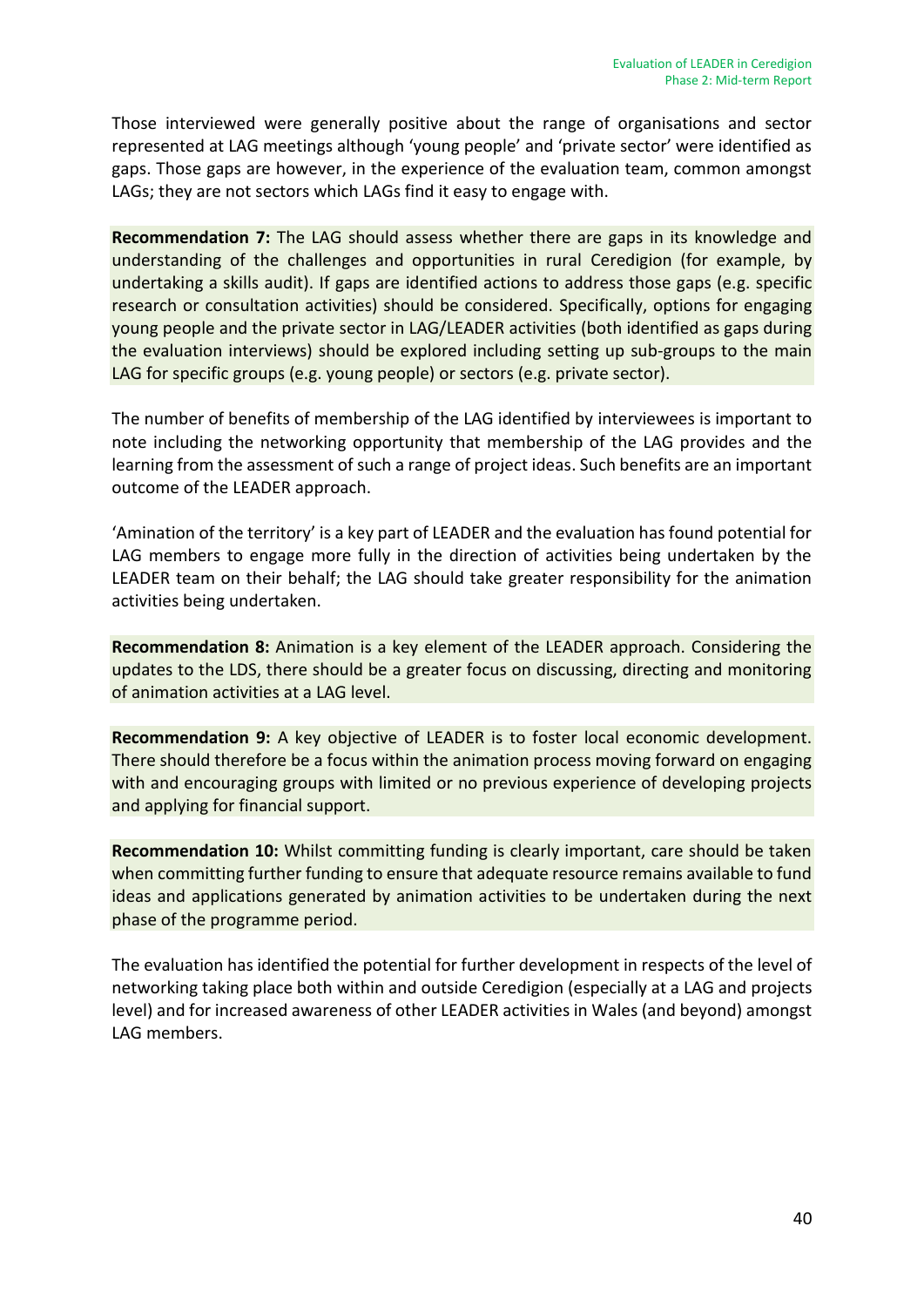**Recommendation 11**: Networking and cooperation are also key features of LEADER. Opportunities and options for the following should therefore be explored:

- a) Increasing networking, exchanging of experiences and cooperation at a project level within Ceredigion; such activities could potentially be focused on sharing the lessons learnt and findings of LEADER projects undertaken.
- b) Increasing LAG members awareness of LEADER projects being delivered in other parts of Wales (and across the EU); if possible, information about projects developed and delivered in previous programme periods (within and outside Ceredigion) should also be shared.
- c) Developing further cooperative projects, especially with LAGs outside Wales and across the EU; those should be explored as soon as possible as to allow enough time for those projects to be developed and implemented.

**Recommendation 12:** A key element of any pilot project is the capturing *and* then sharing of any learning. Consideration should be given to the production of detailed casestudies/reports for all of the projects that have been funded by LEADER in Ceredigion that should be used to share and disseminate the findings and lessons learnt from each project. The method for effectively sharing those documents with stakeholders (local and from further afield) should also be considered; for example, the potential for conferences or workshops to share and discuss findings.

There was a clear awareness amongst LAG members of the focus on supporting new and innovative activities via LEADER. The definition of 'innovation' being used is however relatively broad, the focus being on whether activities have taken place in Ceredigion previously. Whilst this is understandable, there is an argument that the LAG could take the opportunity presented by LEADER to be more ambitious in respects on the level of innovation being supported. The constraint of the need for projects to source match funding must however be recognised.

**Recommendation 13**: Innovation is a key element of LEADER. Consideration should be given to the potential to encourage greater innovative/creative thinking with communities and stakeholder groups within Ceredigion with a view to developing new and innovative project ideas.

**Recommendation 14:** Opportunities to source match funding 'at a programme level' in Ceredigion should be explored in order to allow particularly innovative projects to be funded 100%.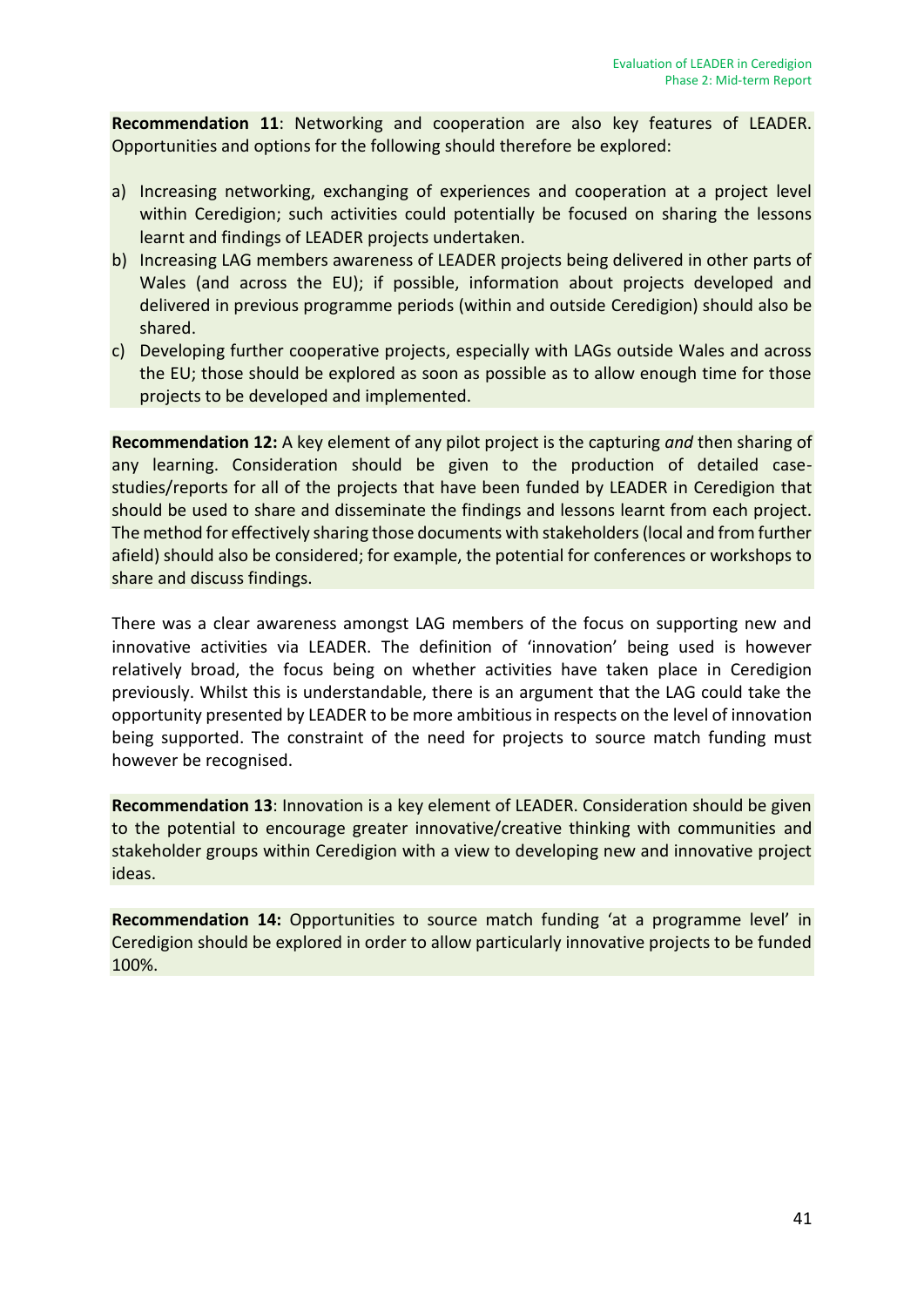# Appendix 1: An overview of the Ceredigion LDS priorities and objectives

#### **THEME 1: TO UTILISE THE NATURAL ENVIRONMENT AND LANDSCAPE**

#### Need/Opportunity

What the LDS says:

*One of Ceredigion's main assets is its high-quality environment. It boasts a rich variety of landscape stretching from the coastline of Cardigan Bay to the Cambrian Mountains and from the Dyfi in the north to the Teifi Valley in the south. The natural environment has been identified as a potential economic driver for the county and LEADER activity proposes to build on this opportunity. LEADER activity will focus on:* 

- *Protecting the county's environmental assets through sustainable management;*
- *Developing a destination management approach to tourism and developing sense of place;*
- *Exploring opportunities for accessing the county's natural and built heritage;*
- *Supporting communities to explore the potential for renewable energy in Ceredigion.*

#### **THEME 2: BUILDING A KNOWLEDGE BASED ECONOMY**

#### Need/Opportunity

*Ceredigion has a strong research and educational foundation, across many sectors e.g. Aberystwyth University including IBERS – specifically Pwllpeiran Upland Research Station, University of Wales Trinity St. David and The National Library of Wales. There is real potential to exploit these knowledge hubs for business-university networking and collaboration. LEADER activity will focus on:* 

- *Improving links with Universities and research sector to develop business hubs through facilitating workplace development/incubator units and mentoring;*
- *Support pilot initiatives and research on new and innovative opportunities for pre commercial development in all sectors;*
- *Develop opportunities for businesses in Ceredigion to access data that will help them identify market trends, market data, analysis of market information and research insights;*
- *Strengthening local supply chains through facilitating joint actions.*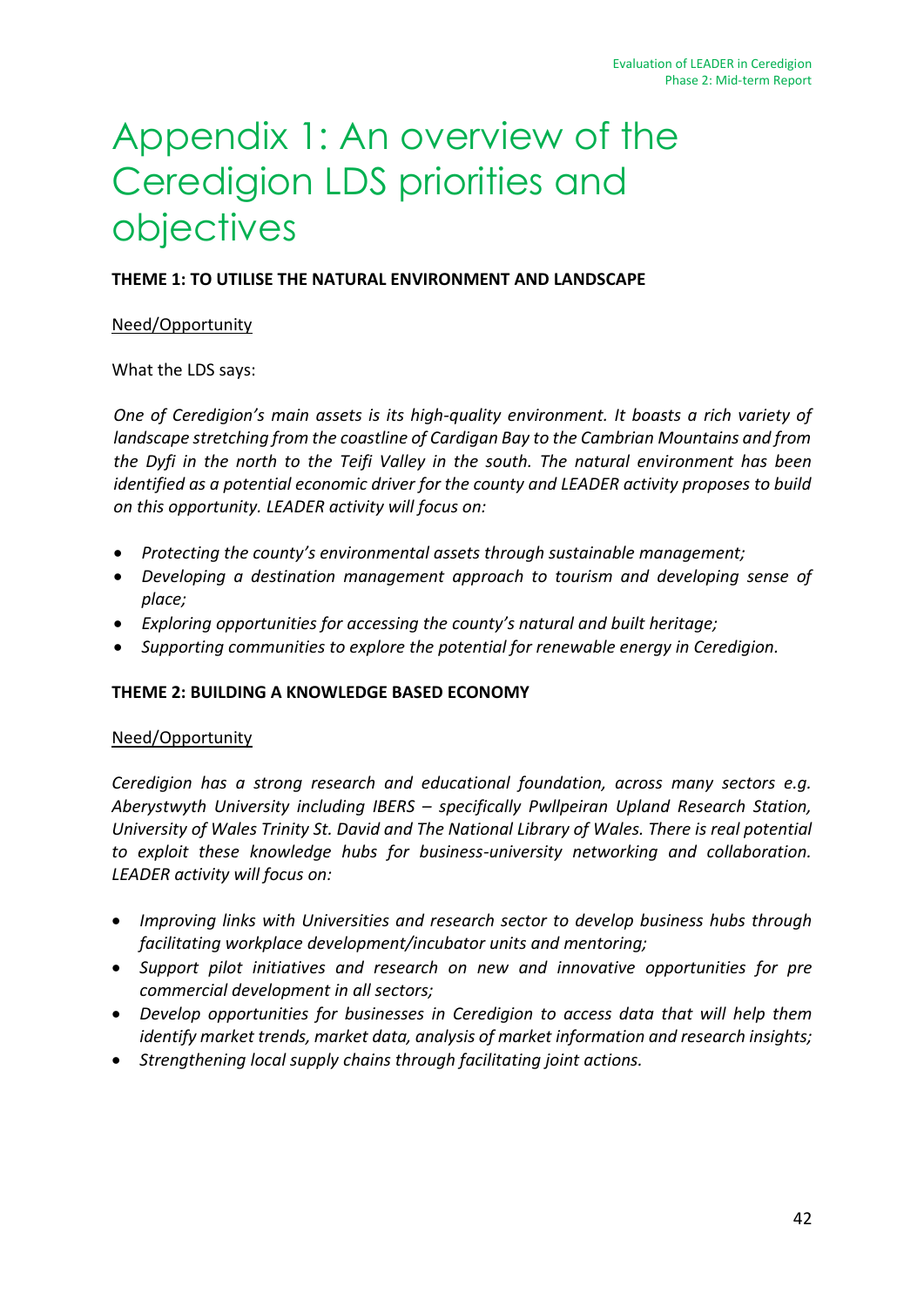*Supporting mechanisms already exist through Food Centre Wales and the Cywain programme which allows individuals within the agricultural sector and food to access support to develop new products and access new markets. In this particular sector activity within this LDS will help support new product development where a gap currently exists and where there is a barrier to those who wish to add value to their products. This objective within the strategy therefore completes the support for those in the industry to react to market needs and develop new products to test the market.*

#### **THEME 3: MAKING THE MOST OF CULTURE AND HERITAGE**

#### Need/Opportunity

*Ceredigion has a strong cultural and linguistic identity. With a number of key distinctive heritage locations, numerous native breeds and well-established cultural activities in the county, there are opportunities for strengthening the role of culture and heritage to become an economic driver. The small decline in the number of Welsh speakers in the latest census has highlighted the need for increased use of the Welsh language to create a stronger identity. LEADER activity will focus on:* 

- *Promotion of innovative economic activities that are developed from a direct relationship with the Welsh language and culture;*
- *To develop community based local sense of place initiatives that promote local distinctiveness and celebrate local themes;*
- *Develop coordinated marketing strategies and promotional tools to promote culture and heritage.*

#### **THEME 4: ADDING VALUE TO OUR PRIMARY PRODUCTS**

#### Need/Opportunity

*At 1,800km<sup>2</sup> Ceredigion's scale and its sparsity of population ensure that we have an abundance of primary resources to draw on, on land and at sea. Previous experience from the Cynnal y Cardi LEADER project has highlighted that there are opportunities for building on Ceredigion's primary products. The county has a strong agricultural and forestry sector and work was done with the forestry sector in terms of developing training opportunities for volunteers, supporting marketing initiatives to promote woodland opportunities. LEADER activity will focus on:* 

- *Developing support for innovation of pre-commercial product development that allows access to new market opportunities at a local level;*
- *Developing a network of producers to identify new ways of utilising natural products;*
- *Developing networking opportunities between individuals and businesses in all sectors;*
- *Supporting the development of themed tourism activities e.g. food.*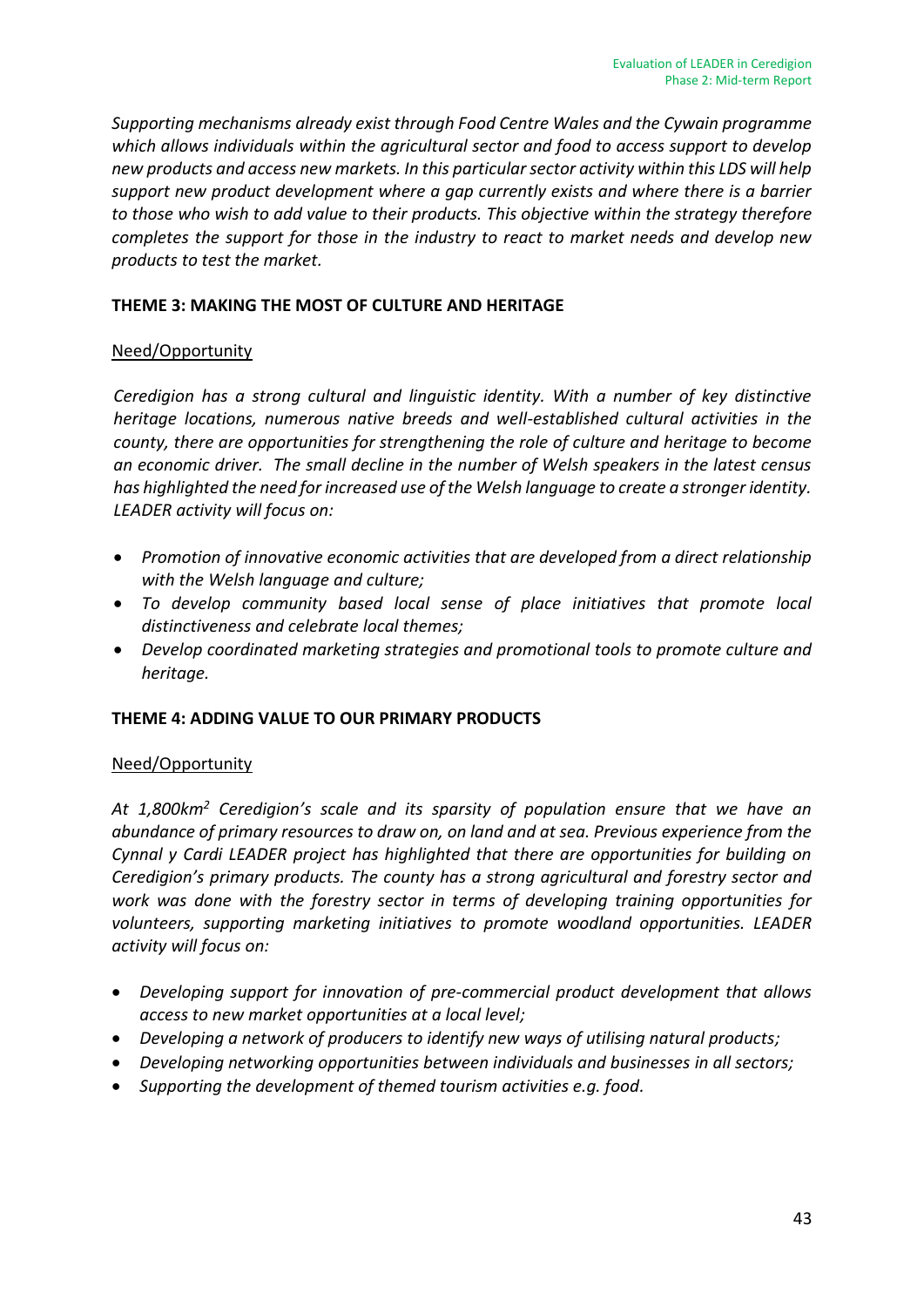#### **THEME 5: DEVELOPING OUR PEOPLE AND ORGANISATIONS**

#### Need/Opportunity

*Creating more resilient communities – whether geographical or communities of interest and individuals is a key aim of LEADER. The changing face of our economy with ongoing financial pressure on public services means that there are opportunities for communities to innovate and explore initiatives that can support local non-statutory services. The LDS also provides the opportunity to grow capacity of individuals and groups in all sectors in order to develop skills and foster capacity building to develop local initiatives. LEADER activity will focus on:* 

- *Researching the role of communities in the delivery of local non-statutory services;*
- *Exploring opportunities for piloting local non-statutory services and preparing business cases for asset transfer of non-statutory services and assets;*
- *Exploring opportunities for growing community capacity of social enterprises, groups and individuals.*

#### **LDS PRIORITIES**

- 1. To utilise the natural environment and landscape
- 2. Apply a Destination Management approach to tourism and sense of place in Ceredigion
- 3. To grow community capacity to explore opportunities for creating more proactive resilient communities
- 4. To adapt to Ceredigion's population change, with net out-migration of young people and net in-migration of middle adulthood
- 5. To facilitate a substantially knowledge-based economy to support new & innovative opportunities
- 6. To strengthen short supply chains to yield the optimum benefit for businesses
- 7. To increase opportunities for workforce development
- 8. To improve access to and exploitation of IT
- 9. To strengthen the identity of the area using the cultural assets of the area
- 10. To reduce the impact of long term rises in living costs

The table below maps the priorities per the theme (with priorities feeding into multiple themes) they contribute towards, the objectives identified within each of the priorities and the projects that have been approved to date.

The priorities and themes where projects have been funded to date are shaded with the gaps to date therefore being easily identified.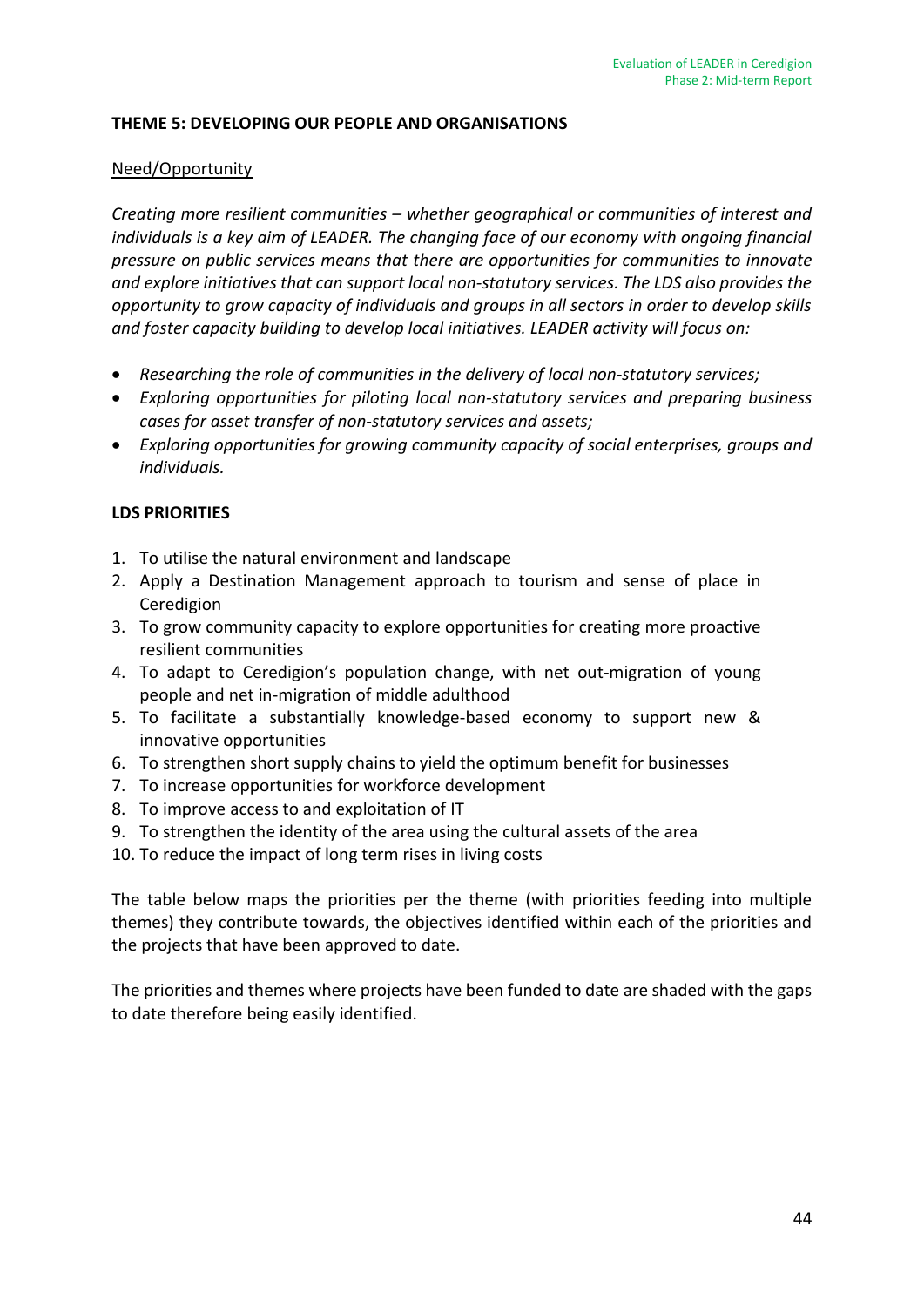| Priority                                                                                                        | <b>LDS Theme</b>                                                               | <b>LDS Objectives</b>                                                                                                                                                                                                                                                                                                                                                                                                                                                                                                       | <b>Projects funded to date</b>                                                                                                                                                                                                                                                                                                                                                                    |
|-----------------------------------------------------------------------------------------------------------------|--------------------------------------------------------------------------------|-----------------------------------------------------------------------------------------------------------------------------------------------------------------------------------------------------------------------------------------------------------------------------------------------------------------------------------------------------------------------------------------------------------------------------------------------------------------------------------------------------------------------------|---------------------------------------------------------------------------------------------------------------------------------------------------------------------------------------------------------------------------------------------------------------------------------------------------------------------------------------------------------------------------------------------------|
| 1. To utilise the<br>natural<br>environment and<br>landscape                                                    | Theme 1: Utilising<br>$\bullet$<br>the natural<br>environment and<br>landscape | To increase the economic, social & well-<br>being opportunities generated by<br>Ceredigion's high-quality environment<br>To develop cooperation actions in the<br>$\bullet$<br>Teifi Valley, Cambrian Mountains and<br>Dyfi Biosphere areas based on utilising<br>the natural environment and landscape<br>To encourage the sustainable<br>management of the natural<br>environment and landscape of the area<br>To strengthen the skills of the workforce<br>in the sector and provide volunteer<br>training opportunities | CYC01/11 Pen Dinas Hill Fort - Exploring<br>$\bullet$<br>the Celtic Coast<br>CYC01/17 Pweru'r Dyffryn<br>CYC01/19 Coed y Bont Woodland<br>CYC02/06 Pentir Pumlumon Upland<br><b>Regeneration Study</b><br>CYC02/07 Adnabod Gorsgoch<br>CYC05/02 Upland Arboretum<br>CYC05/04 Small Steps - Strata Florida<br>CYC05/07 Teaching Trees<br>CYC06/03 Pentir Pumlumon Upland<br><b>Project Officer</b> |
| 2. Apply a<br><b>Destination</b><br>Management<br>approach to<br>tourism and sense<br>of place in<br>Ceredigion | Theme 1: Utilising<br>$\bullet$<br>the natural<br>environment and<br>landscape | To develop innovative products and<br>collaborative initiatives to promote the<br>Teifi Valley, Cambrian Mountains and<br>Dyfi Biosphere as destinations<br>To stimulate the growth of locally based<br>clusters to deliver tourism initiatives<br>using the natural resources of the area<br>as an asset                                                                                                                                                                                                                   | COOP02/DB Dyfi Biosphere Cooperation<br>project<br><b>COOP01/CM Cambrian Mountains</b><br>Cooperation project<br><b>COOP03/PRT West Wales Angling</b><br>Passport                                                                                                                                                                                                                                 |
|                                                                                                                 | Theme 2: Building<br>a Knowledge<br>based economy                              | To foster an environment of networking<br>between community and business<br>sectors and destination management<br>partners to share best practice and<br>resources<br>To make the tourism sector more<br>attractive to younger people                                                                                                                                                                                                                                                                                       | CYC02/06 Pentir Pumlumon Upland<br><b>Regeneration Study</b><br>CYC06/03 Pentir Pumlumon Upland<br><b>Project Officer</b>                                                                                                                                                                                                                                                                         |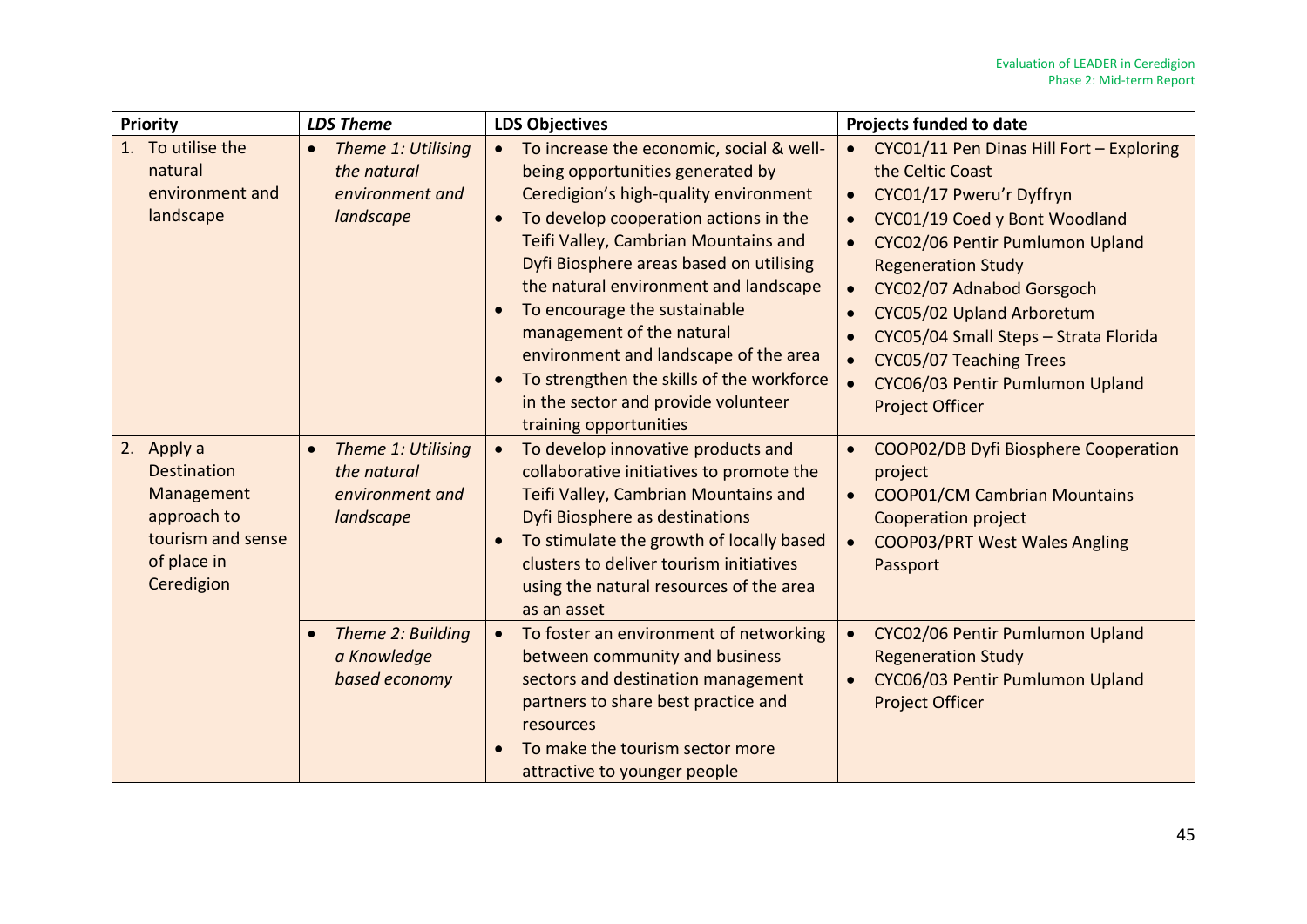| Priority                                                               | <b>LDS Theme</b>                                                       | <b>LDS Objectives</b>                                                                                                                                                                                                                                                                                                                                                                                                                                                                                                                                                                                       | Projects funded to date                                                                                                                                                                                                                                                                                                                                                                                                                                                    |
|------------------------------------------------------------------------|------------------------------------------------------------------------|-------------------------------------------------------------------------------------------------------------------------------------------------------------------------------------------------------------------------------------------------------------------------------------------------------------------------------------------------------------------------------------------------------------------------------------------------------------------------------------------------------------------------------------------------------------------------------------------------------------|----------------------------------------------------------------------------------------------------------------------------------------------------------------------------------------------------------------------------------------------------------------------------------------------------------------------------------------------------------------------------------------------------------------------------------------------------------------------------|
|                                                                        |                                                                        | To develop a Ceredigion focused<br>customer service programme                                                                                                                                                                                                                                                                                                                                                                                                                                                                                                                                               |                                                                                                                                                                                                                                                                                                                                                                                                                                                                            |
|                                                                        | Theme 3: Making<br>the most of<br>culture and<br>heritage              | To stimulate the growth of locally based<br>clusters to deliver tourism initiatives<br>using the cultural resources of the area<br>as an asset                                                                                                                                                                                                                                                                                                                                                                                                                                                              | CYC03/02 Peaceful Places Links<br>CYC08/03 Bica Byw<br>CYC02/06 Pentir Pumlumon Upland<br><b>Regeneration Study</b><br>CYC06/03 Pentir Pumlumon Upland<br><b>Project Officer</b>                                                                                                                                                                                                                                                                                           |
| 3. To grow<br>community<br>capacity to<br>explore<br>opportunities for | Theme 1: Utilising<br>the natural<br>environment and<br>landscape      | To facilitate the pre-development work<br>for community based renewable energy<br>initiatives and to identify opportunities<br>for preparing communities to respond<br>to climate change                                                                                                                                                                                                                                                                                                                                                                                                                    | <b>NONE</b><br>$\bullet$                                                                                                                                                                                                                                                                                                                                                                                                                                                   |
| creating more<br>proactive resilient<br>communities                    | Theme 5:<br>$\bullet$<br>Developing our<br>people and<br>organisations | To increase support to groups and<br>organisations for the development of<br>locally based sustainable initiatives<br>To build the capacity and increase the<br>$\bullet$<br>confidence of individuals/groups to<br>identify community development<br>opportunities<br>To improve access to information &<br>fostering community networks<br>To improve communication and<br>engagement within communities<br>To research the role of communities and<br>other delivery partners in the delivery of<br>local non-statutory services & support<br>for asset transfer of non-statutory<br>services and assets | CYC01/18 Cegin Prydau Plant - Jig So<br>CYC02/05 Mind feasibility<br>CYC02/08 PARRC<br>$\bullet$<br>CYC02/10 Tregaron Old School feasibility<br>CYC03/07 Compassionate Communities<br>CYC05/06 Rural Community Asset<br>CYC07/01 Aber Food Surplus<br>CYC08/01 Amethyst<br>CYC08/11 Hen Eglwys Silian<br>CYC08/09 Youth service feasibility<br><b>CYC10/07 Ceredigion Place Plans</b><br>COOP09-RB Radio Beca Ysgogi drwy<br>ddarlledu<br>CYC09/03 Ar dy Feic<br>$\bullet$ |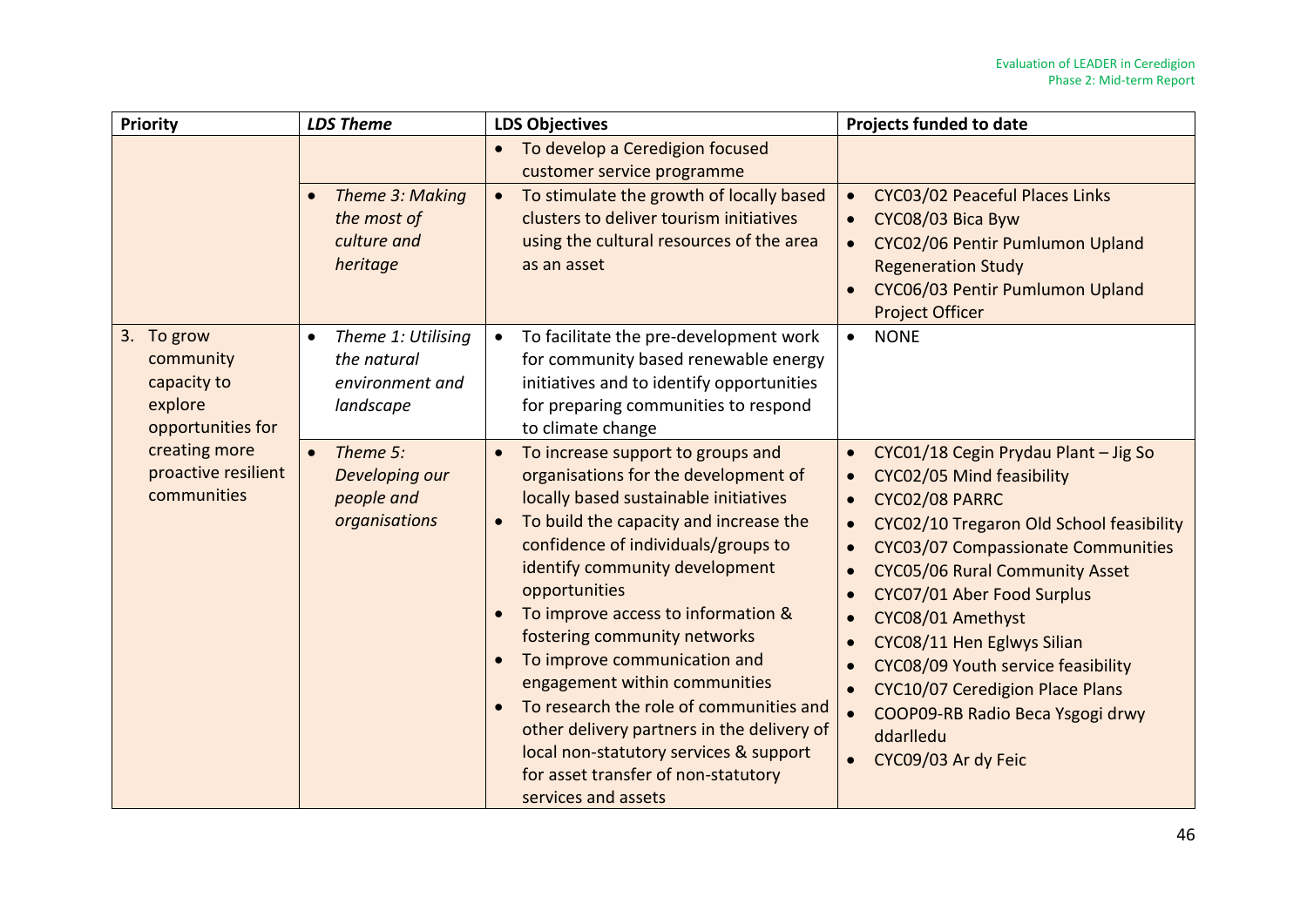|    | Priority                                                                                                          | <b>LDS Theme</b>                                                       | <b>LDS Objectives</b>                                                                                                                                                                                                                                                                                                                                                                                                                                                                          | <b>Projects funded to date</b>                                                                                                                                                                                                                        |  |
|----|-------------------------------------------------------------------------------------------------------------------|------------------------------------------------------------------------|------------------------------------------------------------------------------------------------------------------------------------------------------------------------------------------------------------------------------------------------------------------------------------------------------------------------------------------------------------------------------------------------------------------------------------------------------------------------------------------------|-------------------------------------------------------------------------------------------------------------------------------------------------------------------------------------------------------------------------------------------------------|--|
|    |                                                                                                                   |                                                                        | To identify innovative approaches to<br>$\bullet$<br>service delivery in rural areas<br>To pilot activities that improves the<br>$\bullet$<br>well-being of individuals and<br>communities                                                                                                                                                                                                                                                                                                     | CYC11/06 Maes Chwarae Tal-y-bont<br>feasibility<br>CYC11/02 Pwll Nofio Caron feasibility<br>CYC09/09 Dyma Ni - RAY Ceredigion<br>CYC11/05 Digital Tregaron Digidol                                                                                    |  |
| 4. | To adapt to<br>Ceredigion's<br>population                                                                         | Theme 2: Building<br>$\bullet$<br>a Knowledge<br>based economy         | To explore business opportunities<br>$\bullet$<br>arising from service needs of the ageing<br>population                                                                                                                                                                                                                                                                                                                                                                                       | <b>NONE</b><br>$\bullet$                                                                                                                                                                                                                              |  |
|    | change, with net<br>out-migration of<br>young people and<br>net in-migration<br>of middle<br>adulthood            | Theme 5:<br>$\bullet$<br>Developing our<br>people and<br>organisations | To foster integration between different<br>$\bullet$<br>age demographics to support<br>sustainable Welsh-speaking<br>neighbourhoods and community<br>cohesion<br>To encourage greater engagement<br>$\bullet$<br>between different age groups to<br>promote the transfer of skills                                                                                                                                                                                                             | <b>NONE</b><br>$\bullet$                                                                                                                                                                                                                              |  |
| 5. | To facilitate a<br>substantially<br>knowledge-based<br>economy to<br>support new &<br>innovative<br>opportunities | Theme 2: Building<br>$\bullet$<br>a Knowledge<br>based economy         | To access market leading Intelligence<br>$\bullet$<br>that will allow Ceredigion businesses to<br>access data in order to support growth<br>in the private sector<br>To foster an environment of networking<br>$\bullet$<br>between community and business<br>sectors to share best practice and<br>resources<br>To improve access by businesses and<br>$\bullet$<br>entrepreneurs to the Higher Education<br>and research and development sector to<br>support new & innovative opportunities | CYC07/02 Real Ceredigion Experiences<br>$\bullet$<br>CYC10/05 Design your Future<br>COOP005/EOR [Shetland Wool<br><b>Preparatory Technical support]</b><br>CYC02/12 Cymraeg yn y Gweithle<br>CYC03/05 Digital Community Cardigan<br>CYC08/03 Bica Byw |  |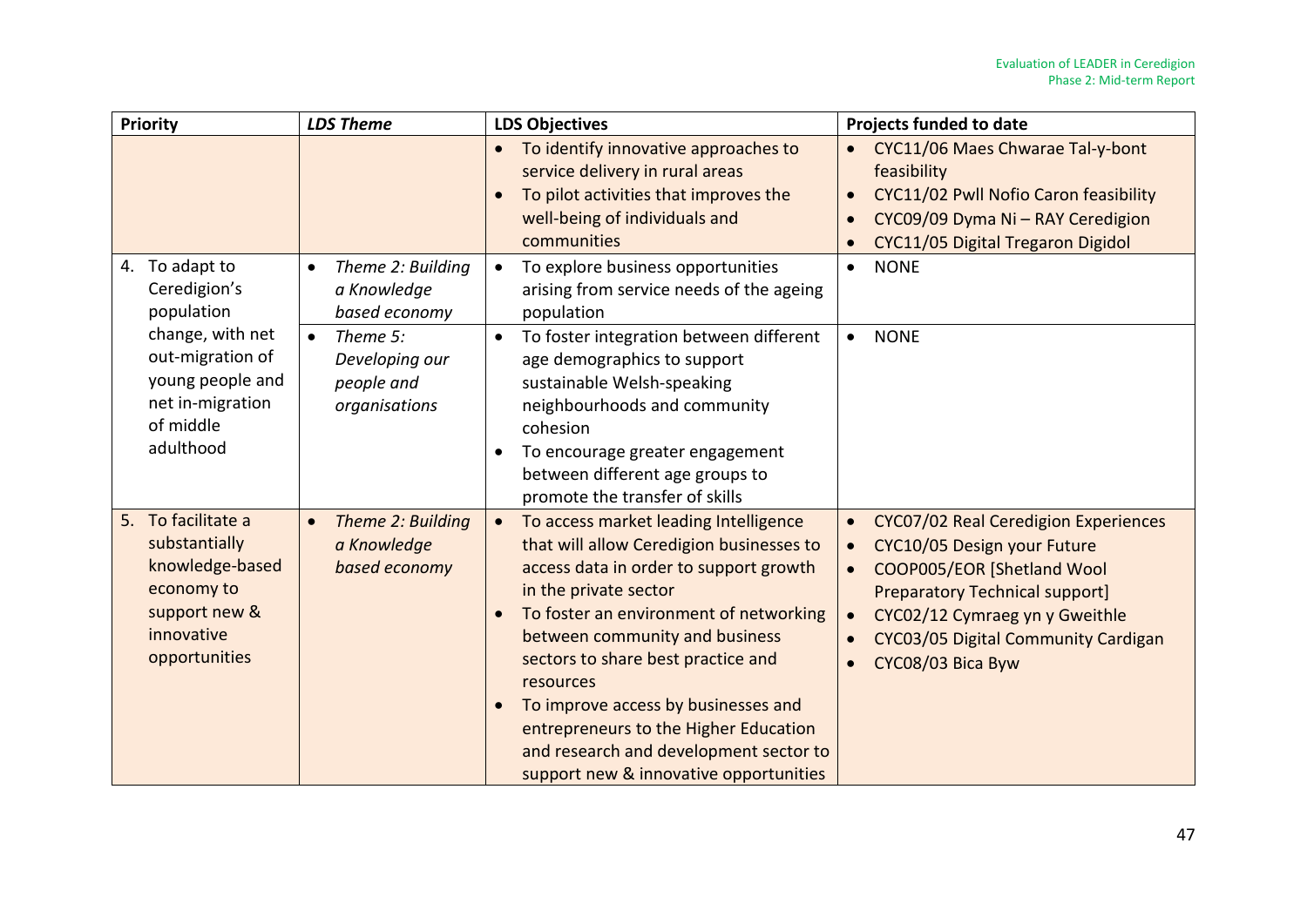| Priority                                                           | <b>LDS Theme</b>                                                 | <b>LDS Objectives</b>                                                                                                                                                                                                                                                                                                      | <b>Projects funded to date</b>                                                                                                                                                                                           |
|--------------------------------------------------------------------|------------------------------------------------------------------|----------------------------------------------------------------------------------------------------------------------------------------------------------------------------------------------------------------------------------------------------------------------------------------------------------------------------|--------------------------------------------------------------------------------------------------------------------------------------------------------------------------------------------------------------------------|
|                                                                    |                                                                  | To foster innovative pre-commercial<br>$\bullet$<br>product development that will support<br>accessing new markets                                                                                                                                                                                                         |                                                                                                                                                                                                                          |
|                                                                    | Theme 4: Adding<br>$\bullet$<br>value to our<br>primary products | To foster innovative pre-commercial<br>$\bullet$<br>product development that will support<br>accessing new markets                                                                                                                                                                                                         | <b>NONE</b><br>$\bullet$                                                                                                                                                                                                 |
| To strengthen<br>6.<br>short supply<br>chains to yield the         | Theme 2: Building<br>$\bullet$<br>a Knowledge<br>based economy   | To strengthen local supply chains within<br>Ceredigion (knowledge economy)                                                                                                                                                                                                                                                 | <b>NONE</b><br>$\bullet$                                                                                                                                                                                                 |
| optimum benefit<br>for businesses                                  | Theme 4: Adding<br>$\bullet$<br>value to our<br>primary products | To strengthen local supply chains within<br>$\bullet$<br>Ceredigion (primary products)                                                                                                                                                                                                                                     | <b>NONE</b><br>$\bullet$                                                                                                                                                                                                 |
| To increase<br>7.<br>opportunities for<br>workforce<br>development | Theme 2: Building<br>$\bullet$<br>a Knowledge<br>based economy   | To encourage leadership skills to grow<br>$\bullet$<br>To upskill Ceredigion's employment<br>$\bullet$<br>workforce<br>To support initiatives that assists<br>$\bullet$<br>individuals to access work, training,<br>volunteering opportunities and other<br>services                                                       | CYC01/07 Academi Arweinyddiaeth<br>$\bullet$<br>Gymunedol<br><b>CYC03/03 LEAF</b><br>CYC04/01 Penparcau at the Arts Centre<br><b>CCOP07/CFC Contemporary Food Craft</b><br>COOP09-RB Radio Beca Ysgogi drwy<br>ddarlledu |
| 8. To improve access<br>to and<br>exploitation of IT               | Theme 2: Building<br>a Knowledge<br>based economy                | To improve utilisation of digital<br>technology by individuals, businesses<br>and communities to promote<br>sustainable rural economic growth<br>To exploit the opportunities for digital<br>$\bullet$<br>trading by businesses and increase the<br>productivity, diversity and efficiency of<br>businesses in rural areas | CYC03/05 Digital Community Cardigan<br>CYC07/02 Real Ceredigion Experiences                                                                                                                                              |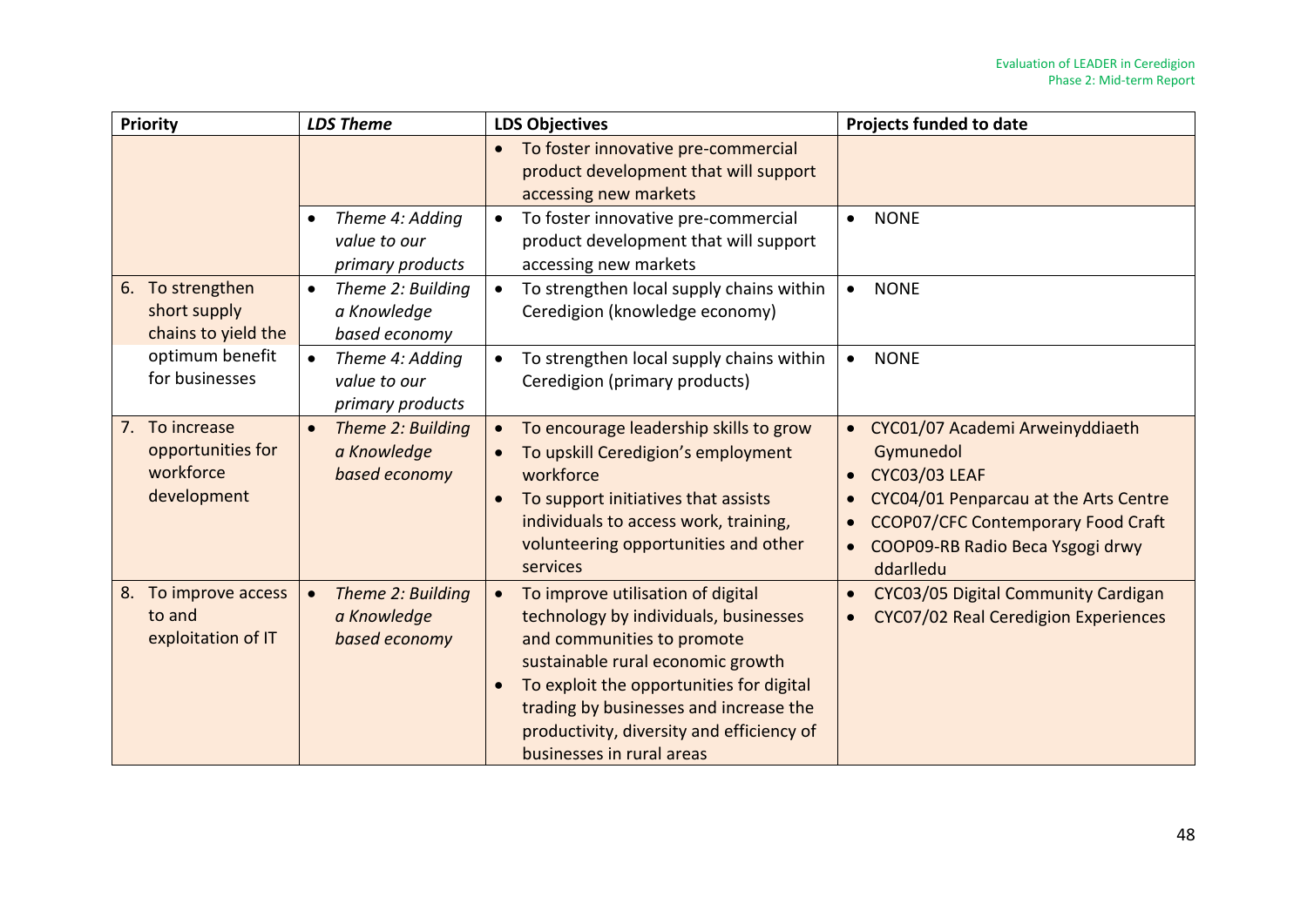| <b>Priority</b>                                                                                | <b>LDS Theme</b>                                                | <b>LDS Objectives</b>                                                                                                                                                                                                                                                                                                                               | <b>Projects funded to date</b>                                                                                                                                                                                                                                      |
|------------------------------------------------------------------------------------------------|-----------------------------------------------------------------|-----------------------------------------------------------------------------------------------------------------------------------------------------------------------------------------------------------------------------------------------------------------------------------------------------------------------------------------------------|---------------------------------------------------------------------------------------------------------------------------------------------------------------------------------------------------------------------------------------------------------------------|
|                                                                                                | Theme 5:<br>$\bullet$<br>Developing people<br>and organisations | To ensure digital inclusion for people in<br>rural communities to combat social<br>exclusion and provide improved access<br>to services                                                                                                                                                                                                             | CYC05/01 Ceredigidol<br>$\bullet$<br>CYC08/02 Area 43 Yma i chi                                                                                                                                                                                                     |
| To strengthen the<br>9.<br>identity of the<br>area using the<br>cultural assets of<br>the area | Theme 3: Making<br>the most of<br>culture and<br>heritage       | To increase the use of the Welsh<br>language by the people of Ceredigion.<br>To increase and consolidate Welsh<br>language skills amongst the people of<br>Ceredigion<br>To promote economic activities that will<br>strengthen the position of the Welsh<br>language<br>To celebrate and promote Ceredigion's<br>rich social and cultural heritage | CYC01/07 Academi Arweinyddiaeth<br>Gymunedol<br>CYC02/12 Cymraeg yn y Gweithle<br>CYC03/08 Arad Goch Hen Linell Bell<br>CYC08/03 Bica Byw<br>CYC08/06 Bringing the cob home<br>CYC10/01 Collections for a Nation -<br><b>Ceredigion Museum</b><br>CYC08/03 Bica Byw |
| 10. To reduce the<br>impact of long<br>term rises in living<br>costs                           | Theme 5:<br>$\bullet$<br>Developing people<br>and organisations | To develop opportunities for sharing<br>resources & identifying new cost and<br>environmentally efficient initiatives                                                                                                                                                                                                                               | None<br>$\bullet$                                                                                                                                                                                                                                                   |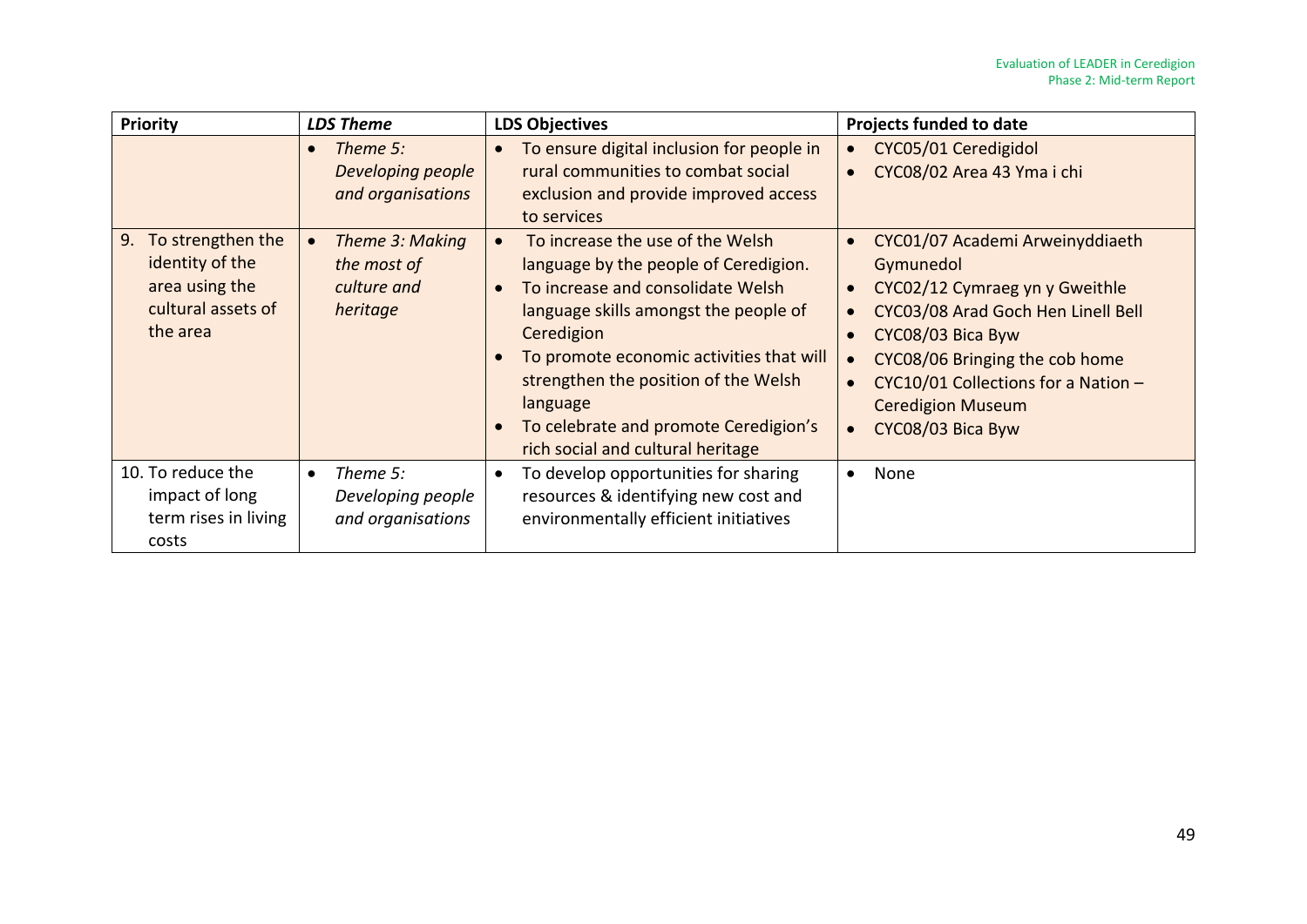# Appendix 2: A summary of the projects funded in Ceredigion to date

| Project code | <b>Project Name</b>  | <b>Project Summary</b>                                                                                                                | Rural       |
|--------------|----------------------|---------------------------------------------------------------------------------------------------------------------------------------|-------------|
|              |                      |                                                                                                                                       | Development |
|              |                      |                                                                                                                                       | Programme   |
| COOP01/CM    | <b>CMI Community</b> | Cooperation between Carms, Powys and Ceredigion. Project to 1). build and support the Cambrian Mountains (CM) as a destination        | £90,344.93  |
|              | Resilience and       | by strengthening the CM Tourism Network, developing integrated working patterns across the organisations with a                       |             |
|              | Nature Park          | tourism/destination remit in the CM and building the CM brand. 2). work within local communities and with business to build the       |             |
|              | Proposal.            | economy of the area that benefits from and supports the distinct cultural and high-nature value landscape of the CM; forging and      |             |
|              |                      | strengthening formal and informal networks of producers, businesses and communities across the CM; promoting integrated               |             |
|              |                      | working and brand-building/recognition. 3). investigate with CM communities the establishment of the area as a 'Parc Natur' or        |             |
|              |                      | similar based on the French Parcs Naturels.                                                                                           |             |
| CYC03/07     | Arts4Wellbeing       | To implement A4W Compassionate Communities Hubs initially in eight local village halls.                                               | £81,656.55  |
|              |                      | Supporting them to establish themselves as small community based co-operatives.                                                       |             |
|              |                      | To facilitate, A4W Compassionate Communities training and empowerment toolkits in the community hubs.                                 |             |
|              |                      | To initiate a rolling out of A4W Compassionate Communities training and empowerment toolkits by these member groups, to other         |             |
|              |                      | local groups in other surrounding villages.                                                                                           |             |
|              |                      | To service the setting up of hubs and new hubs through a mobile equipment, tools and materials cooperative lending scheme.            |             |
|              |                      | To research, evaluate, measure and monitor the social impact, the training has upon participants and their communities.               |             |
| CYC07/01     | Pilot Food           | Aber Food Surplus Ltd is a not-for-profit charitable social enterprise based in Aberystwyth. The remit of the organisation is to      | £72,395.35  |
|              | Surplus              | redistribute edible fit-for-consumption food waste (or food surplus) from businesses, food retailers, and other organisations, and to |             |
|              |                      | provide the tools to reduce food waste more widely. Focus project on the innovate ideas in application e.g. waste management,         |             |
|              |                      | community engagement. etc                                                                                                             |             |
|              |                      | Those areas have now been identified and officers are now focusing on three specific areas of work:                                   |             |
|              |                      | $\emptyset$ Project Manager – Innovation and Promotion                                                                                |             |
|              |                      | $\emptyset$ Project Manager – Outreach and Development                                                                                |             |
|              |                      | $\emptyset$ Project Manager – Recruitment, Coordination and Events.                                                                   |             |
| CYC02/12     | Cymraeg yn y         | The purpose of the project is to engage and work with rural employers and organisations to support, facilitate and increase the use   | £62,396.84  |
|              | Gweithle             | of the Welsh language in employment, and encourage companies and organisations to use the Welsh language as a tool to promote         |             |
|              |                      | activities and economic development within the area. The project will also work with young people in the county to promote            |             |
|              |                      | enterprise to help them recognise the economic and linguistic value of starting a business locally. The project is a two-year pilot   |             |
|              |                      | scheme requiring a grant to fund a Business Officer within the county to work with key partners and develop the work necessary to     |             |
|              |                      | promote the Welsh language in business.                                                                                               |             |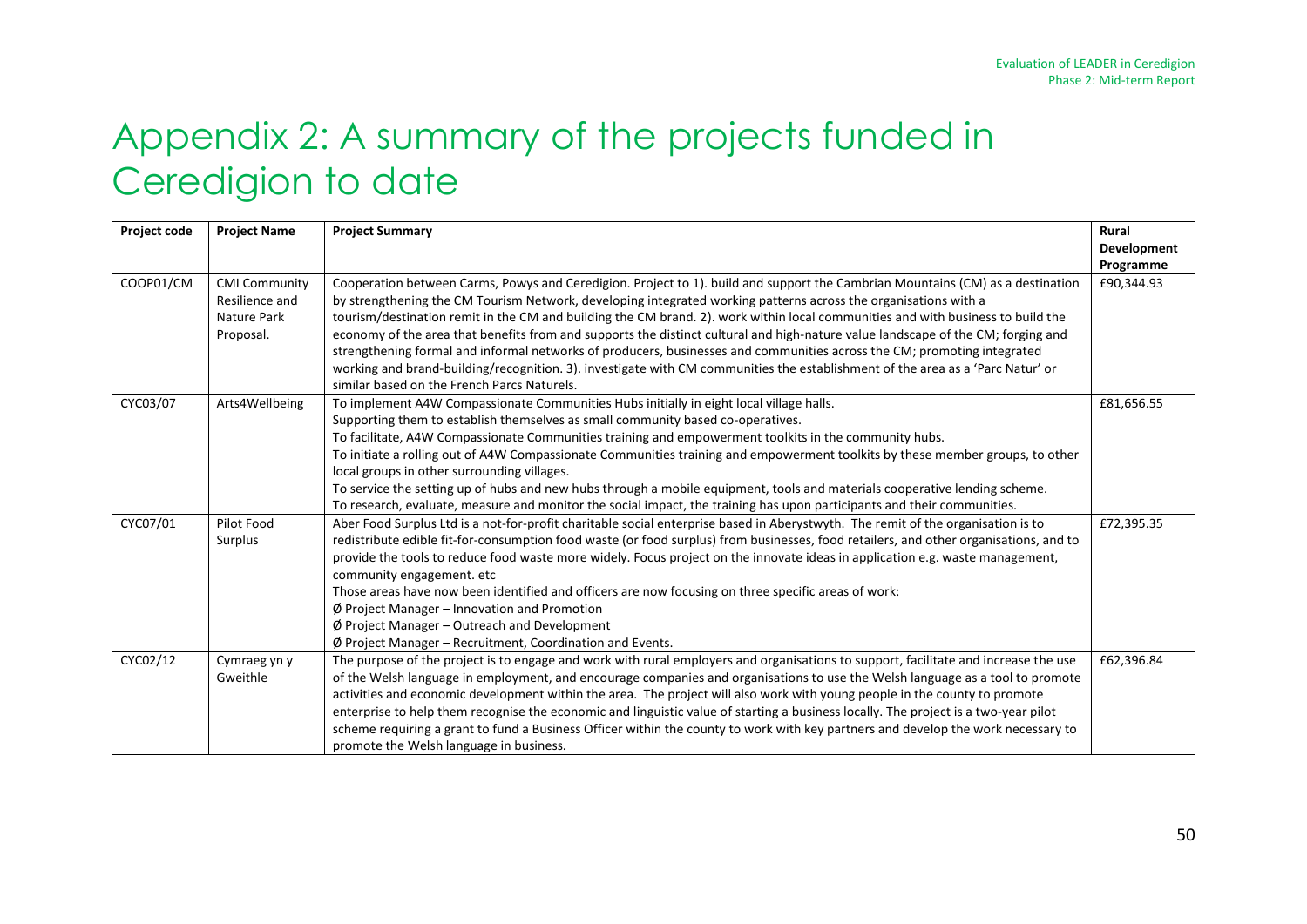| Project code | <b>Project Name</b>                                                                                                            | <b>Project Summary</b>                                                                                                                                                                                                                                                                                                                                                                                                                                                                                                                                                                                                                                                                                                                              | <b>RDP</b> |
|--------------|--------------------------------------------------------------------------------------------------------------------------------|-----------------------------------------------------------------------------------------------------------------------------------------------------------------------------------------------------------------------------------------------------------------------------------------------------------------------------------------------------------------------------------------------------------------------------------------------------------------------------------------------------------------------------------------------------------------------------------------------------------------------------------------------------------------------------------------------------------------------------------------------------|------------|
| CYC09/09     | Dyma Ni - RAY<br>Ceredigion                                                                                                    | Project to offer a series of taster activities over a period of 10 weeks to 12 young adults aged between 17 and 30 years of age with<br>differing levels of needs. Activities delivered between two sites RAY Ceredigion and Green Rocket Futures with the following<br>activities provided:<br>Planning and cooking meals, cakes, desserts etc<br>Growing food / polytunnels<br>Arts and crafts activities - recycled materials<br>Small animal husbandry<br>Carpentry - planters, bird boxes, pallet outdoor furniture<br>Gardening for climate change<br>IT - office skills, record keeping, photography and social media                                                                                                                        | £56,612.34 |
|              |                                                                                                                                | As part of this process the project will identify opportunities for making links with community organisations/businesses to seek<br>potential partnership working.<br>The anticipated outcomes will include:<br>Improved health and wellbeing, reduced reliance on statutory services<br>Contribution to wider community<br>Less reliance on state benefits, reduced levels of poverty, sustainable over the longer term<br>Change in perception of what people with disabilities can do and contribute                                                                                                                                                                                                                                             |            |
| CYC09/03     | Ar dy Feic / On<br>your Bike - Rural<br><b>Health and Care</b><br>Wales (hosted by<br>Hywel Dda<br>University Health<br>Board) | The "On your Bike" project is based on the need to increase and mainstream physical activity in everyday life. It is likewise linked to<br>environmental issues in that it generates clean energy from sustainable sources - human physical power. Approve phase one to<br>include further detailed consultation and survey of users, sites and future viability. LAG to review progress for phase two once<br>results received.                                                                                                                                                                                                                                                                                                                    | £56,000.00 |
| CYC03/08     | Hen Linell Bell<br>(Arad Goch)                                                                                                 | To develop and deliver a series of exciting outdoor performances of a high quality and on a large scale. At the heart of the project<br>will be a collaboration between local community groups and expert and professional theatre workers from Wales and abroad. The<br>first year will include events in the Aberystwyth and surrounding area in the summer of 2017 and will relate to Visit Wales' theme<br>Year of the Legends.                                                                                                                                                                                                                                                                                                                 | £54,151.00 |
| CYC05/04     | Small Steps /<br>Camau Bach -<br>Strata Florida                                                                                | Community-led project, called Small Steps/Camau Bach, which will identify and coordinate a series of activities using and promoting<br>skills centred specifically on heritage, building on local capacity within the community of Pontrhydfendigaid and its bro. It will be a<br>major step in drawing together, cataloguing and making ready for use in the proposed Centre, some of the rich Welsh heritage of<br>the region. This will be a mechanism for supporting the local community by affirming and reinforcing its historic identity as well as<br>providing a process of economic regeneration through heritage by supporting the aims of the Strata Florida Trust at a critically<br>important stage in its development of the Centre. | £54,068.94 |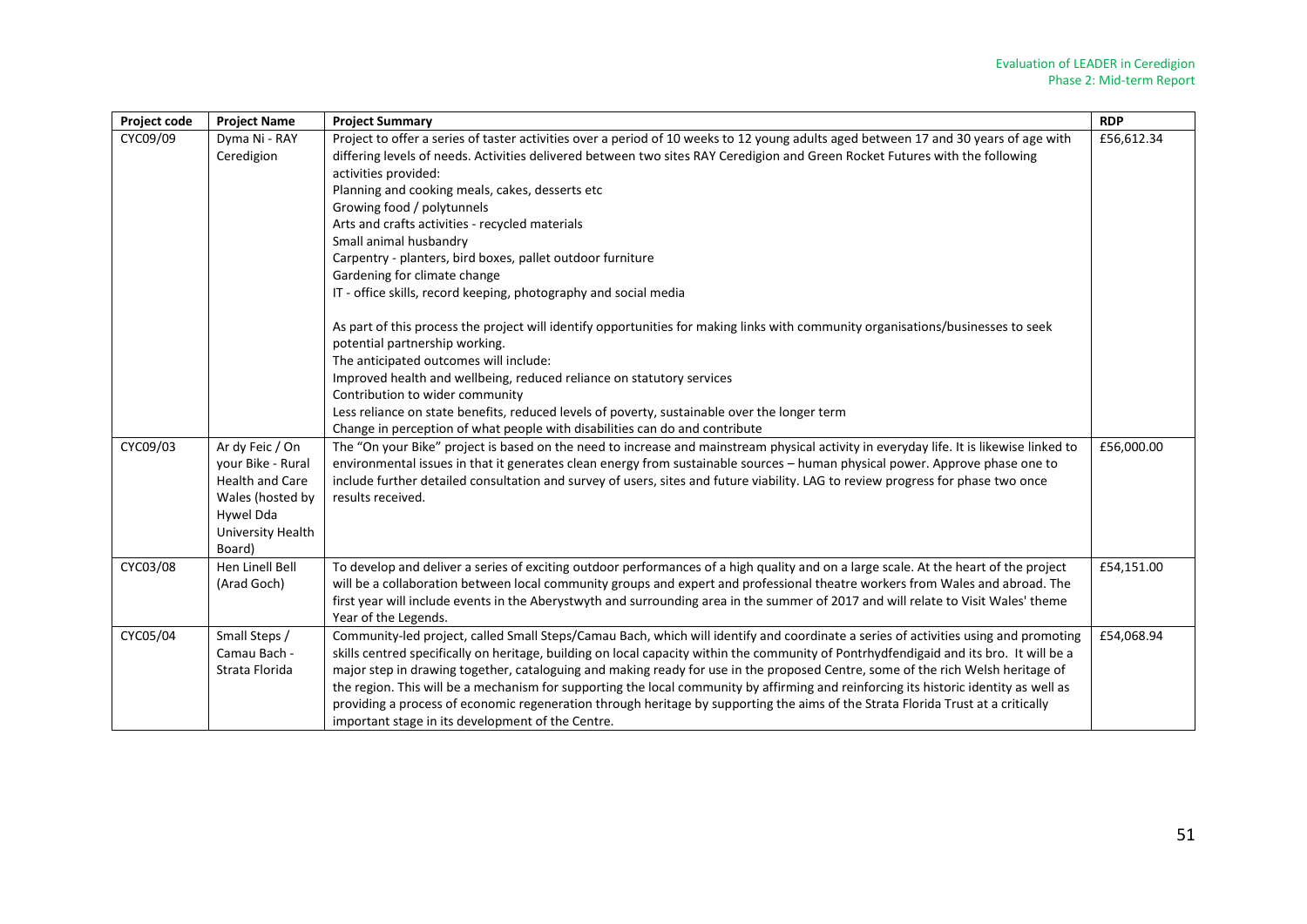| Project code | <b>Project Name</b>     | <b>Project Summary</b>                                                                                                                     | <b>RDP</b> |
|--------------|-------------------------|--------------------------------------------------------------------------------------------------------------------------------------------|------------|
| CYC08/02     | Area 43 Here for        | To provide an online counselling service that will support those that work/live in isolating industries and locations throughout           | £52,500.00 |
|              | you - online            | Ceredigion. The aim is to improve and promote emotional well-being among the groups they work with and Increase resilience in              |            |
|              | counselling             | those that engage.                                                                                                                         |            |
|              | service for 16-25       |                                                                                                                                            |            |
|              | year olds.              |                                                                                                                                            |            |
| CYC08/03     | Bica Byw -              | Bica Byw project aims to create a sustainable community in Llangrannog, adding value to the local identity and making the most of          | £51,930.00 |
|              | <b>Pwyllgor Lles</b>    | the natural and cultural assets. Groups, businesses and individuals within the community wish to collaborate on the development            |            |
|              | Llangrannog             | of an exciting interactive project combining innovative technology and real experiences, creating Bica Byw on several platforms.           |            |
| CYC06/03     | <b>Upland Tourism</b>   | The application is to fund a part time officer over three years, to deliver the recommendations of the recently completed Upland           | £50,050.73 |
|              | Development,            | Tourism Study. This was undertaken by Miller Associates, with funding from Cynnal y Cardi.                                                 |            |
|              | Pentir                  | The consultants were briefed to prepare the following action plans:                                                                        |            |
|              | Pumlumon                |                                                                                                                                            |            |
|              |                         | • Undertake a baseline study of the area to include visitor numbers and type, accommodation, attractions, activities, facilities and       |            |
|              |                         | services                                                                                                                                   |            |
|              |                         | • Explore and develop a cultural / heritage visitor action plan                                                                            |            |
|              |                         | • Explore and develop an activities / sporting visitor action plan                                                                         |            |
|              |                         | • Explore and develop country life/nature opportunities for visitors                                                                       |            |
|              |                         | • Explore public transport issues for community and tourists.                                                                              |            |
| COOP02/DB    | Dyfi Biosphere          | Cooperation between Gwynedd, Powys and Ceredigion. To create capacity by employing an animateur to inspire and support the                 | £47,487.92 |
|              | Cooperative Plan        | development of community actions using the LEADER approach. Actions will be based on the unique characteristics of the                     |            |
|              |                         | internationally-recognised status of the Biosffer Dyfi Biosphere area and community, and will focus on its economic, environmental,        |            |
|              |                         | cultural, geographic and social features. The focus of the work will be based on the following objectives.                                 |            |
|              |                         | • Identify possible sectors and exploring ways in which the Dyfi Biosphere brand can deliver economic and other benefits. Learning         |            |
|              |                         | from other areas where brands have been developed and adopted will be a key outcome.                                                       |            |
|              |                         | . Engage with children and young people via schools, young farmers clubs, youth clubs etc. to explore the unique opportunities that        |            |
|              |                         | the Dyfi Biosphere can offer. Identify gaps e.g. in skills and identify initiatives that meet those needs.                                 |            |
| CYC11/02     | <b>Pwll Nofio Caron</b> | A feasibility Study to look into the development stage of the project includes costings such as market analysis/research,                  | £44,175.00 |
|              | <b>Swimming Pool</b>    | consultation sessions, feasibility study to include a five year business plan for the project, along with legal fees, architect fees and a |            |
|              |                         | heating survey.                                                                                                                            |            |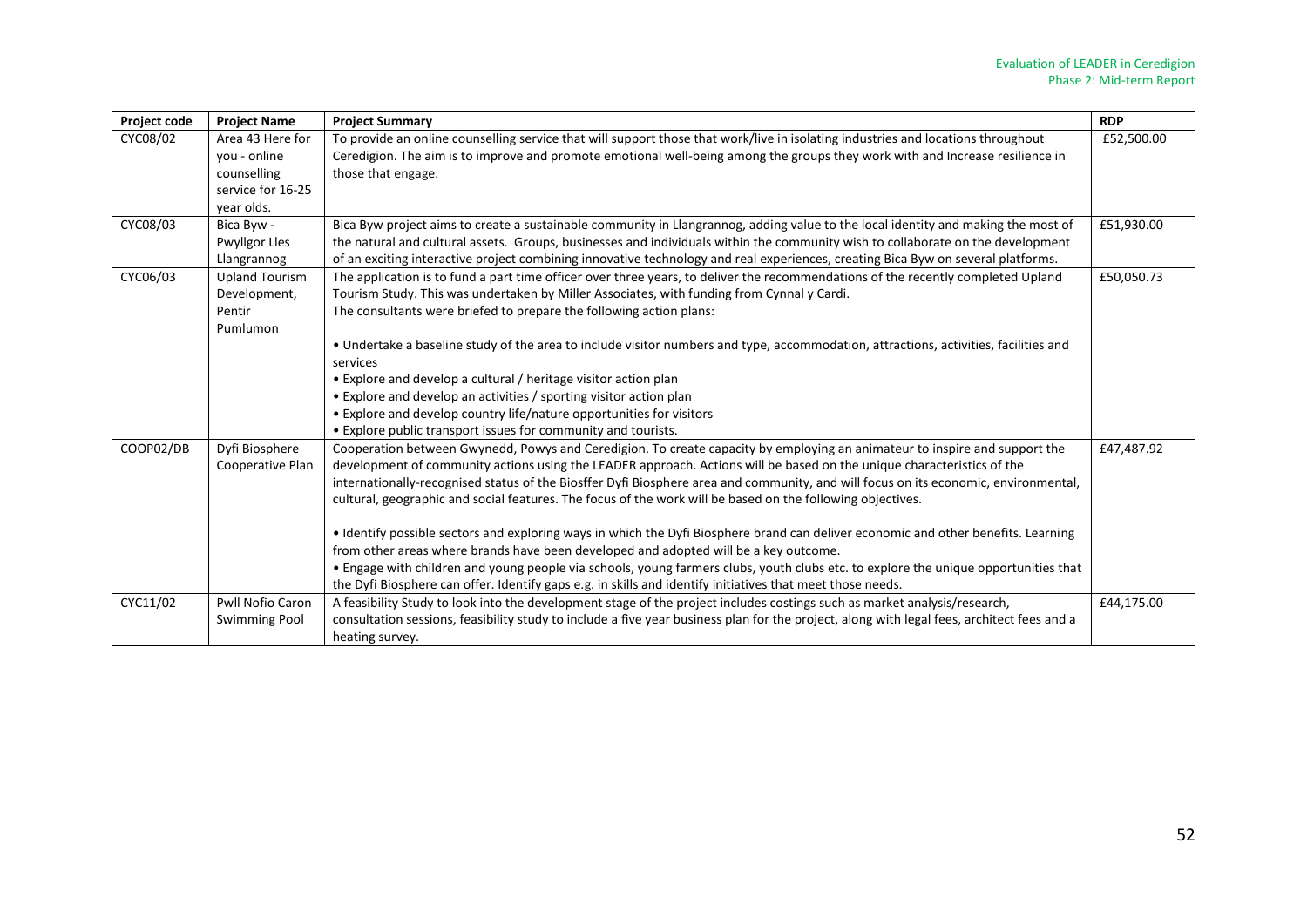| Project code | <b>Project Name</b>            | <b>Project Summary</b>                                                                                                                                                                                                                                                     | <b>RDP</b> |
|--------------|--------------------------------|----------------------------------------------------------------------------------------------------------------------------------------------------------------------------------------------------------------------------------------------------------------------------|------------|
| CYC01/18     | Cegin Prydau<br>Plant (Jig-So) | A pilot project to support local families in Cardigan and surrounding area who do not have access to healthy and nutritional meals<br>especially during school holidays. The pilot project will:                                                                           | £40,597.04 |
|              |                                | • Support families in Cardigan and the surrounding area                                                                                                                                                                                                                    |            |
|              |                                | • Develop parents confidence in the kitchen through participation in a weekly training programme                                                                                                                                                                           |            |
|              |                                | • Enable parents and older children within the family to prepare meals in group settings at the holiday kitchen and empower<br>parents to participate in the community initiative.                                                                                         |            |
|              |                                | The training sessions will cover:                                                                                                                                                                                                                                          |            |
|              |                                | • Basic cookery skills, advice on how to produce healthy meals on a budget, planning, smart shopping, basic health messages and                                                                                                                                            |            |
|              |                                | the link between childhood obesity and poverty, food labelling, sugar levels in food, five-a-day etc.                                                                                                                                                                      |            |
| CYC08/01     | Small World                    | A project to work with young people experiencing issues around anxiety, depression, low mood, self-harm, suicidal ideology, low                                                                                                                                            | £37,826.88 |
|              | Theatr Amethyst                | confidence and low self-esteem. The project will pilot the use of a unique tool bag of techniques to help participants explore their                                                                                                                                       |            |
|              |                                | relationship with themselves and others, to identify barriers they face in their lives and look for positive solutions. Areas of Self                                                                                                                                      |            |
|              |                                | Harm; Suicide prevention; Training in Child Protection/when to refer Forum Theatre and Mental Health                                                                                                                                                                       |            |
| CYC10/07     | Cynlluniau Lle                 | To employ a consultant to work with the Town/Community councils to undertake the consultation process stages to developing                                                                                                                                                 | £36,000.00 |
|              | <b>Ceredigion Place</b>        | Place Plans in the areas of:                                                                                                                                                                                                                                               |            |
|              | Plans -                        | Aberystwyth; Aberaeron; Lampeter; Tregaron; Cardigan and Llandysul.                                                                                                                                                                                                        |            |
|              | Ceredigion                     |                                                                                                                                                                                                                                                                            |            |
|              | <b>County Council</b>          | The intention is to adopt a collaborative approach in preparing these plans, with Town and Community Councils taking the lead and                                                                                                                                          |            |
|              |                                | Ceredigion County Council offering a mentoring role as a way of engaging and supporting communities in preparing the Place Plans.<br>This will then enable communities to continue on their own initiative in the future and also offer greater ownership in shaping their |            |
|              |                                | communities.                                                                                                                                                                                                                                                               |            |
|              |                                | To keep the process impartial, Cynnal y Cardi would fund a specialist consultant to work with Town/Community councils to:                                                                                                                                                  |            |
|              |                                | (i) Guide the communities in identifying the most appropriate forms of engagement in their consultations,                                                                                                                                                                  |            |
|              |                                | (ii) Assist with the analysis of these consultations and                                                                                                                                                                                                                   |            |
|              |                                | (iii) Steer communities towards a draft plan.                                                                                                                                                                                                                              |            |
| COOP07       | Contemporary                   | Cooperation with Carmarthenshire. The food and farming sector is a significant contributor to the Welsh economy and                                                                                                                                                        | £32,154.31 |
|              | Food Craft                     | encompasses a large part of the food and drink supply chain. The project aims to consult with and identify industry's specific skills                                                                                                                                      |            |
|              |                                | gaps, to support the retention of employees with higher skillsets in Wales and increase opportunities for supply chain growth and                                                                                                                                          |            |
|              |                                | the sectors economic growth. Project activities will include:                                                                                                                                                                                                              |            |
|              |                                | Ø Evaluation of current Market status                                                                                                                                                                                                                                      |            |
|              |                                | $\emptyset$ Consultation with Employers to identify skills gap and need                                                                                                                                                                                                    |            |
|              |                                | $\emptyset$ The new product development                                                                                                                                                                                                                                    |            |
|              |                                | Ø Final Report and outline of new course content (Level 3 or higher)                                                                                                                                                                                                       |            |
|              |                                | Ø Possible progression opportunities.                                                                                                                                                                                                                                      |            |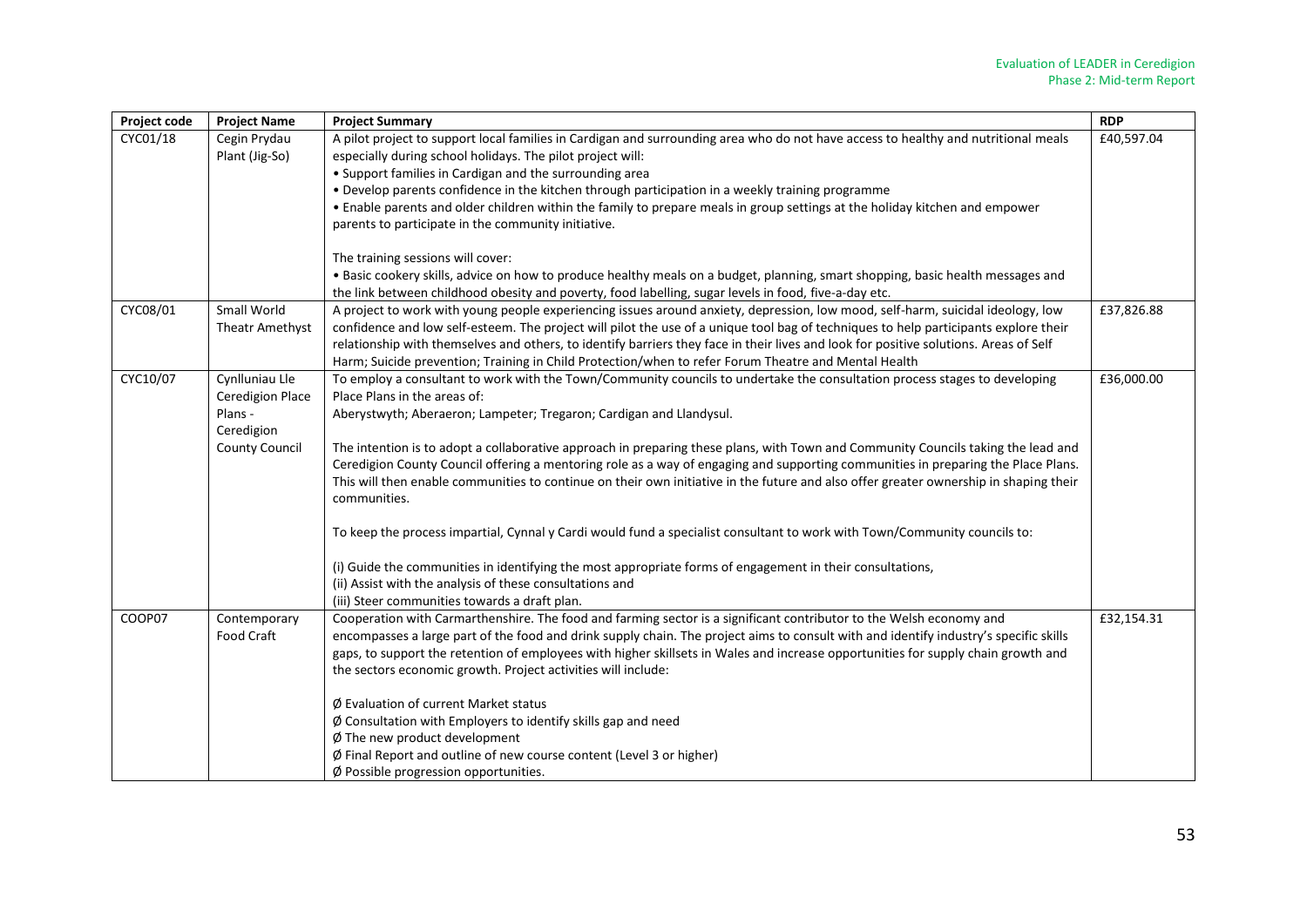| Project code | <b>Project Name</b>                                                            | <b>Project Summary</b>                                                                                                                                                                                                                                                                                                                                                                                                                                                                                                                                                                                                                                                                                                                                                                                                                                                                                                                                                                                                                                       | <b>RDP</b> |
|--------------|--------------------------------------------------------------------------------|--------------------------------------------------------------------------------------------------------------------------------------------------------------------------------------------------------------------------------------------------------------------------------------------------------------------------------------------------------------------------------------------------------------------------------------------------------------------------------------------------------------------------------------------------------------------------------------------------------------------------------------------------------------------------------------------------------------------------------------------------------------------------------------------------------------------------------------------------------------------------------------------------------------------------------------------------------------------------------------------------------------------------------------------------------------|------------|
| CYC04/01     | Penparcau at the<br><b>Arts Centre</b>                                         | The aim of the project is to partner Penparcau Community Forum with Aberystwyth Arts Centre for a 'Penparcau Partnership'<br>whereby members of Penparcau Forum groups and other Penparcau residents will upskill, and help to manage the venue for a<br>week, with the support of the Arts Centre team. Over a year-long period, experienced Arts Centre staff will help train residents<br>from Penparcau in a wide range of skills including technical, event management, front-of-house, marketing and budgeting for the<br>creative arts. This project will support development of the trainees' transferable skills, including Welsh language, helping them<br>become more employable, and will address specific skills shortages for the creative arts, hospitality and tourism sectors in the area.<br>At the end of the training project period, the Arts Centre will be 'shared' with Penparcau Forum, who will then help to run it for a<br>set of events and put their newly gained skills into action in a live, professional arts environment. | £30.965.13 |
| CYC01/07     | Academi<br>Arweinyddiaeth<br>Gymunedol<br>(Ceredigion<br>County Council)       | To establish and pilot a Community Leadership Academy for 18-26 year olds working in partnership with various agencies in<br>Ceredigion. The Leadership Academy will target young people from across Ceredigion, who are fluent Welsh speakers, or have a<br>certain amount of Welsh language skills. The project will:<br>• Increase local ability (capacity) to ensure local Welsh neighbourhoods and sustainable bilingual communities in Ceredigion<br>. Enable young adults aged 18-26 to build leadership skills in the community and their neighbourhood<br>• Increase the confidence of individuals who are natural Welsh speakers to take positive action in their community<br>• Increase the confidence of individuals who are not naturally Welsh speakers to take positive action in their community<br>demonstrating more Welsh and bilingualism.<br>Project activities include:<br>• An annual intensive development course for 8-12 people<br>• Casual learning opportunities open to any eligible interested individuals.                   | £30,000.00 |
| CYC05/01     | Ceredigidol<br>YFC/CFFI                                                        | To create video clips to strengthen and develop the YFC's current training programme to train members and to develop their skills<br>further. The series of videos focuses on the training of members who have been elected to different posts within their clubs and the<br>organisation e.g. Chair; Secretary; Treasurer and shows them in a digital way including what the role is and how to undertake the<br>work. It is also anticipated videos will include training members on stock-judging, a variety of rural crafts and public speaking.                                                                                                                                                                                                                                                                                                                                                                                                                                                                                                         | £28,475.39 |
| CYC02/05     | Environmental<br>Social Enterprise<br><b>Feasbility Study</b><br>(MIND)        | A feasibility study to establish the practicality and methodology of developing a local site in Ceredigion such as a woodland or<br>similar local environmental asset into an Environmental Social Enterprise community hub based on a core of ecotherapy services<br>and activities.                                                                                                                                                                                                                                                                                                                                                                                                                                                                                                                                                                                                                                                                                                                                                                        | £26,700.00 |
| CYC01/04     | Intergenerational<br>Community<br>Resilience<br>(Ceredigion<br>County Council) | The project, through surveys and questionnaires will help establish an accurate baseline of current attitude/perception/awareness<br>of dementia in two pilot areas - Cardigan and Tregaron communities. The Intergenerational Community Resilience Group<br>Partnership is made up of CAVO, Hywel Dda University Health Board and Ceredigion County Council. The project will:<br>• Determine the current accessibility of public spaces and the environment<br>• Identify and train Dementia Champions<br>• Motivate businesses and to encourage staff to undertake Dementia Friends training<br>• Raise awareness and understanding of Dementia                                                                                                                                                                                                                                                                                                                                                                                                           | £26,642.50 |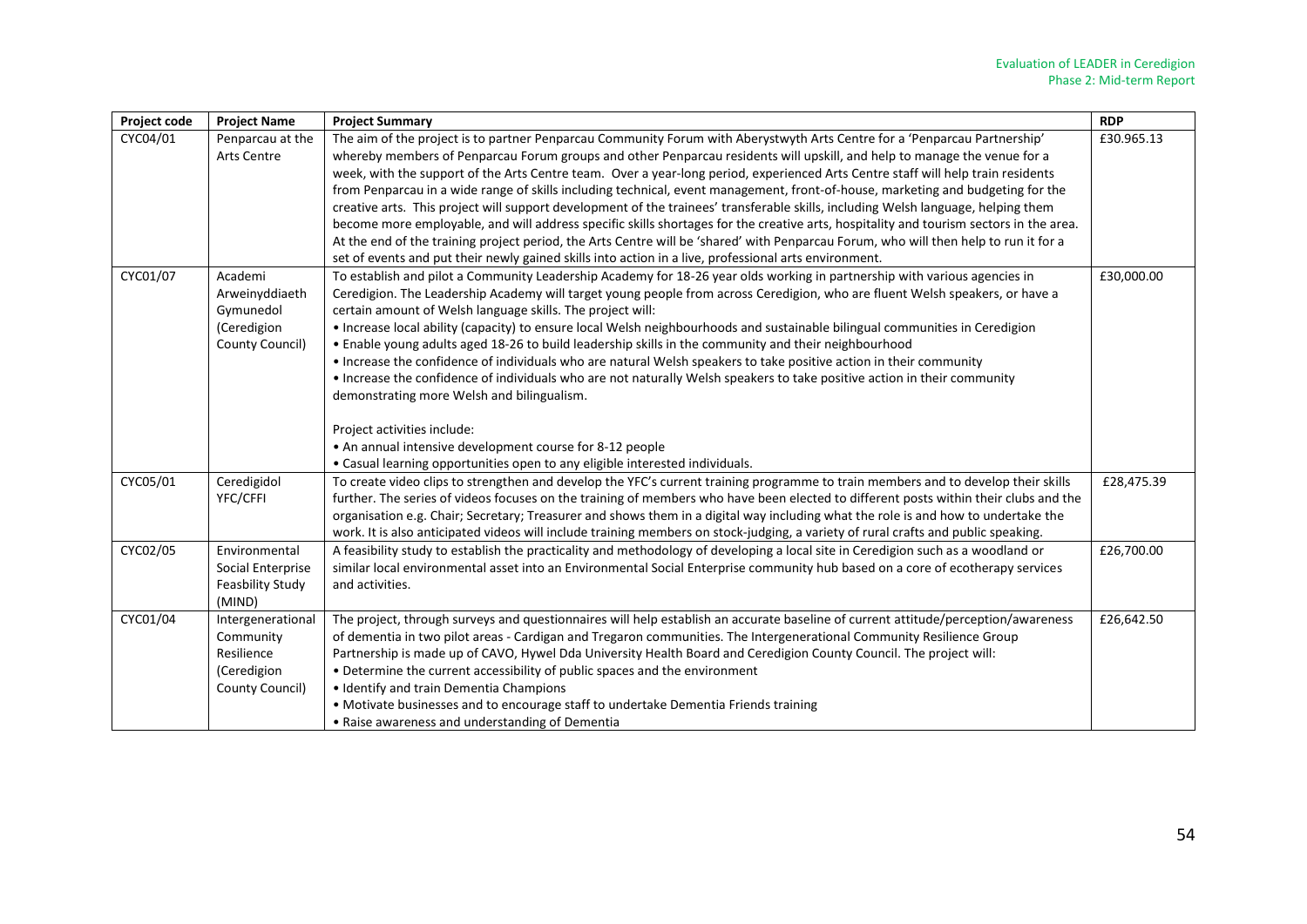| Project code | <b>Project Name</b>                                                       | <b>Project Summary</b>                                                                                                                                                                                                                                                                                                                                                                                                                                                                                                                                                                                                                                                                                                                                                                                                                                                                                                                                                                                                                                                                                                                             | <b>RDP</b> |
|--------------|---------------------------------------------------------------------------|----------------------------------------------------------------------------------------------------------------------------------------------------------------------------------------------------------------------------------------------------------------------------------------------------------------------------------------------------------------------------------------------------------------------------------------------------------------------------------------------------------------------------------------------------------------------------------------------------------------------------------------------------------------------------------------------------------------------------------------------------------------------------------------------------------------------------------------------------------------------------------------------------------------------------------------------------------------------------------------------------------------------------------------------------------------------------------------------------------------------------------------------------|------------|
| CYC07/02     | Real Visitors -<br>Real Ceredigion<br>Experiences                         | The 'Real' Ceredigion network will explore opportunities to reach wider audiences in the UK and internationally through joint<br>ticketing and packaging and / or the use of online sales channels such as Viator to sell tickets and experiences through channels<br>such as Trip Advisor.                                                                                                                                                                                                                                                                                                                                                                                                                                                                                                                                                                                                                                                                                                                                                                                                                                                        | £24,842.46 |
|              |                                                                           | How we will do this:<br>Following initial research, we will recruit our Real Ceredigion pilot group and develop their skills, and the network, through a series<br>of workshops.                                                                                                                                                                                                                                                                                                                                                                                                                                                                                                                                                                                                                                                                                                                                                                                                                                                                                                                                                                   |            |
| CYC05/07     | Dysgu am<br>Goed/Teaching<br><b>Trees Tir Coed</b>                        | RFS currently work with landowners and primary schools in England to offer educational visits to local woodlands. Curriculum<br>linked sessions are organised that give children the opportunity to learn about trees, woodlands and forestry in a hands-on and fun<br>way. Children will gain an appreciation of woodlands, a value for wildlife, timber and for enjoyment. The sessions will be led by an<br>experienced Educational Officer and are designed to excite and inform children about their local woodland heritage and the<br>importance of woodlands for them today and in the future.                                                                                                                                                                                                                                                                                                                                                                                                                                                                                                                                             | £22,409.13 |
|              |                                                                           | Tir Coed aim firstly to adapt the English provision into the Welsh curriculum and translate all teaching resources and then deliver a<br>pilot of the programme across the 44 schools in Ceredigion over two academic years.                                                                                                                                                                                                                                                                                                                                                                                                                                                                                                                                                                                                                                                                                                                                                                                                                                                                                                                       |            |
| CYC03/03     | LEAF (Learning to<br>Enable<br>Achievement &<br>Fulfilment) (Tir<br>Coed) | Ten Bespoke Outreach Activities per year: Brand new sustainability approach being piloted. Enabling disadvantaged groups who<br>may not otherwise visit their local woodlands to benefit from access to the natural environment, and to gain a new appreciation of<br>the natural world.<br>Two Introductory Training Courses per year: Brand new taster sessions, peer mentoring programme and level 2 woodland<br>management workbook to be piloted.<br>Three month courses where participants can gain Agored Cymru accreditation (level 1-2)<br>Two Focused progression opportunities per year: Brand new provision<br>Five-day intensive training courses, offering experiences in different woodland career strands, for those wishing to progress from<br>the introductory training courses.<br>Guided support for LEAF trainees leaving the LEAF introductory training courses and intensive training weeks to support them in<br>gaining further experience and skills.<br>Guided support for Tir Coed beneficiaries wishing to start their own micro-enterprises, become self-employed or start a cooperative<br>in the woodland sector. | £21,867.28 |
| CYC02/06     | Upland<br>Regeneration<br>Study (Pentir<br>Pumlumon)                      | To commission a feasibility study to address a number of issues that have been identified through on going community consultation<br>within the Pentir Pumlumon area. These issues fall under the following broad areas:<br>1. The area has a wealth of cultural and heritage to offer, but no clear guide to fully appreciate and understand the narrative linking<br>the various sites.<br>2. The area lacks activities/sporting opportunities, becoming more in demand from visitors. The study will explore why<br>entrepreneurs are either missing the opportunity, or are deterred by regulations.<br>3. The development of the country life/nature opportunities with farms, woodlands, nature reserves and moorlands visits, could<br>offer a unique experience.<br>4. The lack of public transport, both for the community and visitors has long been a concern. The study will identify the issues and<br>offer solutions.                                                                                                                                                                                                               | £18,975.00 |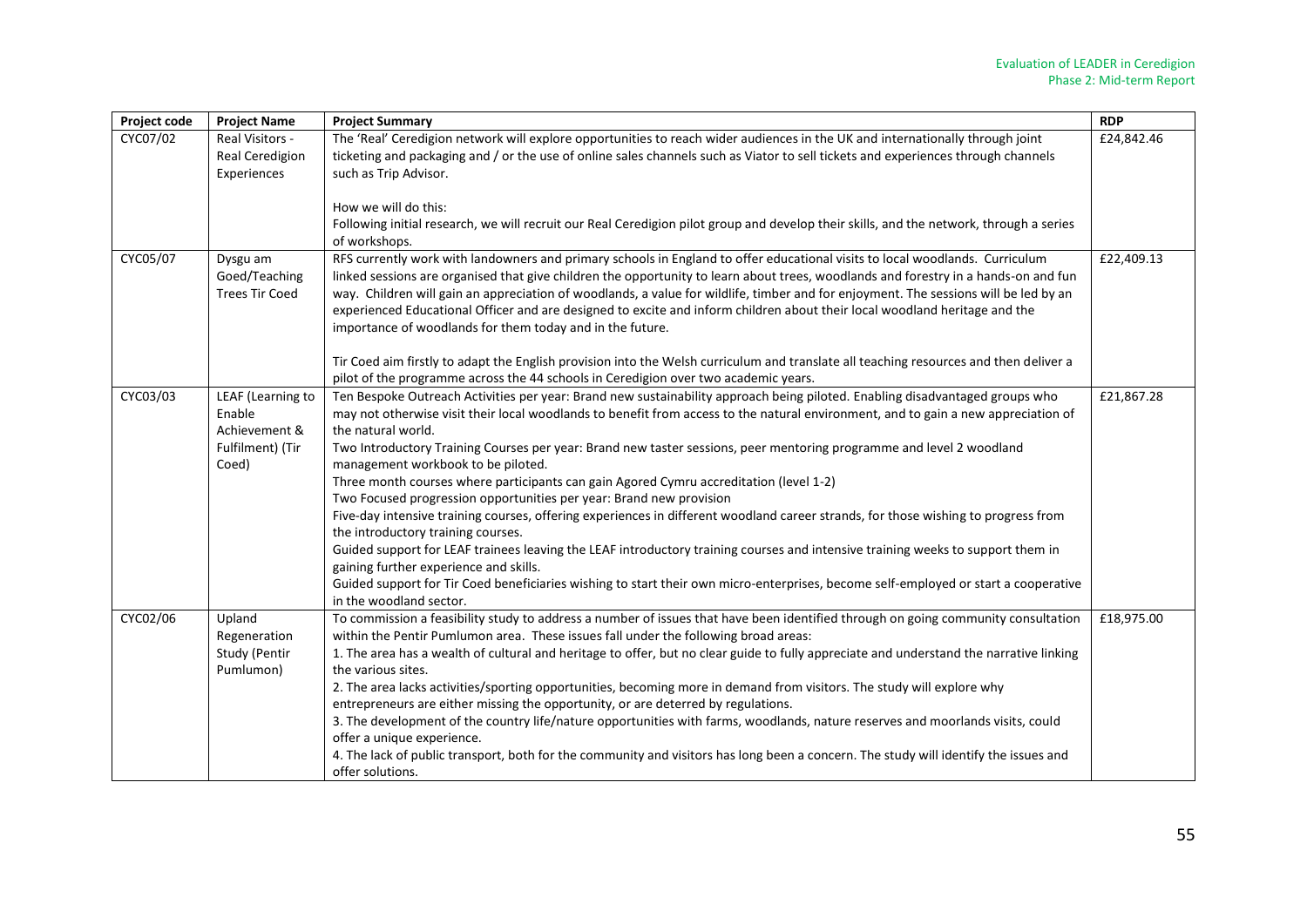| Project code | <b>Project Name</b>                                                                                                 | <b>Project Summary</b>                                                                                                                                                                                                                                                                                                                                                                                                                                                                                                                                                                                                                                                                                                                                                                                                                                                                                                                                                                                                                                                                                             | <b>RDP</b> |
|--------------|---------------------------------------------------------------------------------------------------------------------|--------------------------------------------------------------------------------------------------------------------------------------------------------------------------------------------------------------------------------------------------------------------------------------------------------------------------------------------------------------------------------------------------------------------------------------------------------------------------------------------------------------------------------------------------------------------------------------------------------------------------------------------------------------------------------------------------------------------------------------------------------------------------------------------------------------------------------------------------------------------------------------------------------------------------------------------------------------------------------------------------------------------------------------------------------------------------------------------------------------------|------------|
| CYC08/06     | <b>Bringing The</b><br>Welsh Cob Home                                                                               | In London, a number of Welsh Cob enthusiasts have preserved milk carriages from the Welsh dairies' heyday. As a centrepiece to<br>the 2018 Aberaeron Festival of Welsh Ponies and Cobs (August 12th) the project will enable 10 of these preservationists to bring<br>their cobs and carriages 'home'. This celebration will be two-fold, namely1) A grand procession from Llannerchaeron to Cae<br>Sgwâr, Aberaeron, and 2) A theatrical show (in Cae Sgwâr) celebrating the story of the Cardis in London (man and horse) with the<br>preserved units as an integrated part of the story-telling.                                                                                                                                                                                                                                                                                                                                                                                                                                                                                                                | £18,009.67 |
| CYC01/11     | Pen Dinas Hill<br>Fort - Exploring<br>the Celtic Coast<br>(Penparcau<br>Community<br>Forum)                         | An innovative 'grass roots' community led bilingual heritage and environment initiative, framed around the Pen Dinas hill fort /<br>Local Nature Reserve site, exploring its heritage, culture and environment. Project activities include:<br>• A feasibility study<br>• A 'never been done before' community geophysical survey of the site<br>• Designing and developing signage and benches for the site<br>• Creating a History & Heritage centre space at the proposed new Community Centre, focusing on the hill fort and the Village of<br>Penparcau, including digital signage, 'heritage stations' and visitor/educational packs<br>• Creating an easily available bilingual booklet on all survey findings<br>. Scoping visits to other sites in Wales e.g. Caerau Community Hillfort project in Ely Cardiff, Heather & Hillforts project in<br>Denbighshire and Castell Henllys in Pembrokeshire.                                                                                                                                                                                                      | £17,515.00 |
| CYC10/05     | Design your<br>future                                                                                               | Consultation exercise with relevant stakeholders including around 100 construction and housing related businesses to identify the<br>current skills gap of the sector and to meet those gaps with an innovative multi-skilled qualification to meet the housing crisis.                                                                                                                                                                                                                                                                                                                                                                                                                                                                                                                                                                                                                                                                                                                                                                                                                                            | £17,207.00 |
| CYC11/05     | Whilen y<br>Porthmyn                                                                                                | The Town council consultation identified a need to improve the delivery of information in the town and to improve the marketing<br>and promotion of services, events, organisations and businesses to both visitors and residents of Tregaron. To achieve this all under<br>one umbrella, they would like to purchase an Interactive Information Board and locate it on the square in Tregaron. The<br>information board would have real time connectivity, an information hub for residents and visitors, coupled with a web-based<br>information hub for Tregaron. It will have many diverse applications such as up to date bus timetables, local history, places of<br>interest, sending e-postcards (promoting Tregaron and surrounding area to the World), advertise local events, information on local<br>services as well as having the Town Council Monthly minutes. Providing these services through an electronic interface, will enable<br>users to accomplish multiple tasks in a single multi-functional hub which is a highly efficient user experience and will provide high<br>user satisfaction. | £16,000.00 |
| CYC10/01     | <b>Feasibility Study</b><br>for the<br>'Collection for a<br>Nation' project -<br>Friends of<br>Ceredigion<br>Museum | Feasibility Study for the "Collections for a Nation" stage of the museum's plan to improve sustainability and increase public access<br>to the collections. This will further build on the community engagement across Ceredigion and significantly improve physical and<br>intellectual access to all the museum collections (over 60,000 items), as well as improving 'collection care' and the storage<br>environment to meet professional standards.                                                                                                                                                                                                                                                                                                                                                                                                                                                                                                                                                                                                                                                           | £14,000.00 |
| COOP10/RAB   | Radio Beca<br>Ysgogi trwy<br>ddarlledu<br>/Motivating by<br><b>Broadcasting</b>                                     | Cooperation: Ceredigion, Carmarthenshire & Pembrokeshire. In Ceredigion, the aim is to employ either 1 additional<br>Motivator/Trainer (@16 hours a week) or 2 (@8 hours). In line with the Informal Teaching models on which the Radio Beca<br>programmes of work are based, Motivating by Broadcasting will be a clustering and cascading project, i.e. the role of all<br>Motivators/Trainers will be (i) to create questioning and discussion clusters with the aim of broadcasting as the primary motivator,<br>and (ii) to begin a motivation/training cascade as members from the clusters become motivators/trainers themselves, sowing the<br>seeds of social broadcasting wider and wider across rural areas.                                                                                                                                                                                                                                                                                                                                                                                            | £13,680    |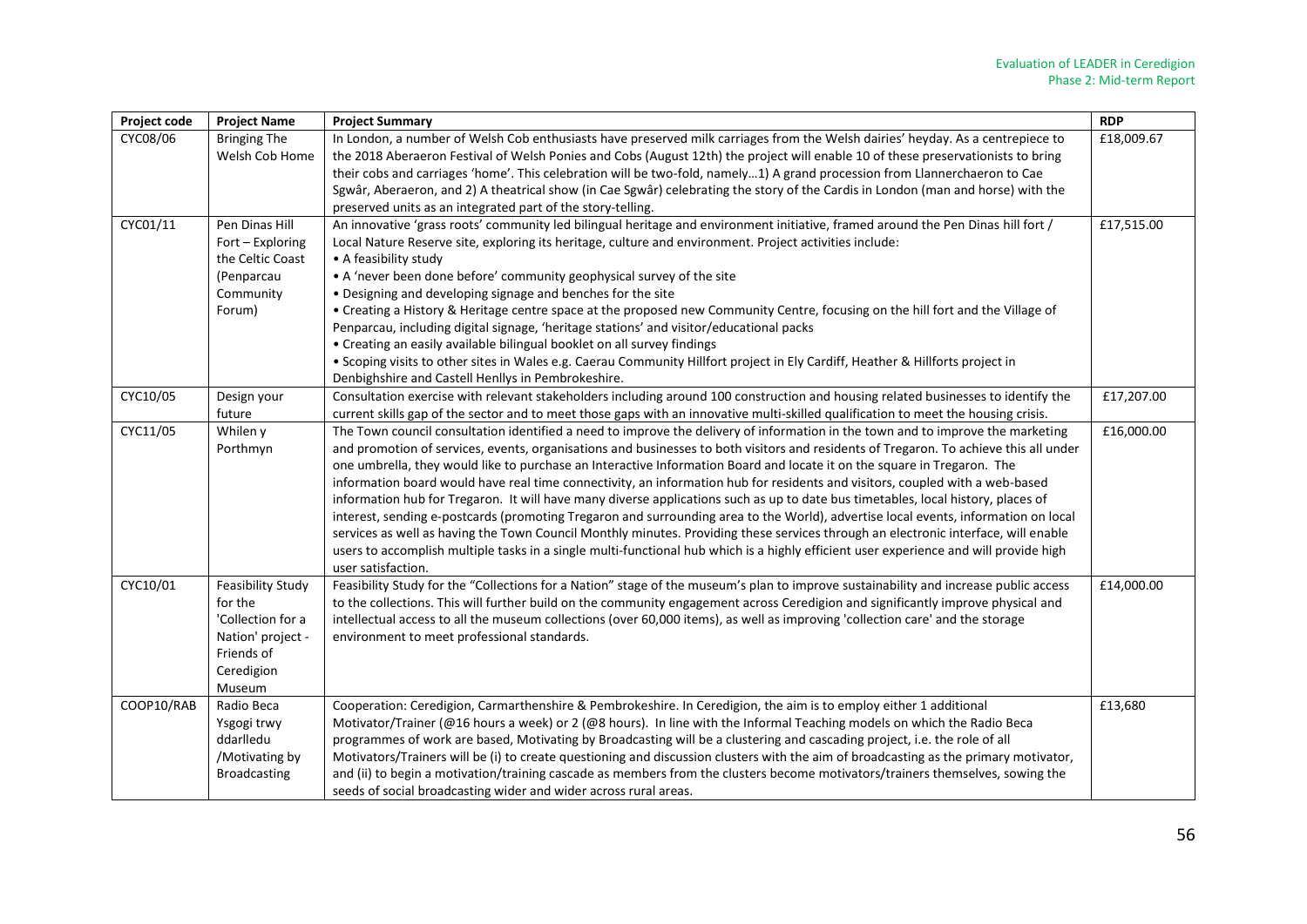| Project code | <b>Project Name</b>                             | <b>Project Summary</b>                                                                                                                                                                                                                                                                                                                                                                                                                                                                                                                                                                                                                                                                                                                                                                   | <b>RDP</b> |
|--------------|-------------------------------------------------|------------------------------------------------------------------------------------------------------------------------------------------------------------------------------------------------------------------------------------------------------------------------------------------------------------------------------------------------------------------------------------------------------------------------------------------------------------------------------------------------------------------------------------------------------------------------------------------------------------------------------------------------------------------------------------------------------------------------------------------------------------------------------------------|------------|
| CYC01/17     | Pweru'r Dyffryn<br>(Gweithgor<br>Dyffryn Aeron) | To assess the feasibility of creating a model of the development of renewable energy in the Aeron Valley and the surrounding area,<br>that will contribute not only to the energy needs in an environmentally sustainable manner, but also contribute to the economic<br>and social development of the area. The activities will include a community consultation to inform an understanding of which<br>renewable energy technologies are favoured by locals, including the scale to which their use is acceptable, discover the priorities for<br>local people for micro economic development locally then develop a feasibility study and potential business structures.                                                                                                              |            |
| CYC11/01     | Mind the Gap/<br>Cofiwch y Bwlch                | Mind the Gap / Cofiwch y Bwlch is a project that aims to build links between older people who either live in care homes, extra care<br>facilities or who live in their own home but have become isolated, with younger people, either through linking with schools or<br>activity groups like scouts, young farmers or other youth groups.                                                                                                                                                                                                                                                                                                                                                                                                                                               |            |
| CYC02/07     | Adnabod<br>Gorsgoch                             | Collecting and interpreting some of the history and culture of the Llanwenog ward and provide information on its natural life,<br>introducing these aspects in different ways, including information boards, digital material and walks.<br>The aim is to:<br>a) Clear a number of local paths and create 3 walks.<br>b) Erect 1 colourful, bilingual information board near Gorsgoch Hall and 3 smaller boards near the paths. The boards will give brief<br>information about the main features of the path focussing on history, culture and natural life.<br>c) Present additional and fuller information on all the paths using i-beacon technology. As a basis for this the findings of local<br>research, recollections, artefacts, pictures, audio tapes and video will be used. | £10,358.34 |
| COOP03-PRT   | West Wales<br><b>Angling Passport</b>           | The rivers of Pembrokeshire, Ceredigion and Carmarthenshire are being restored by rivers trusts (Pembrokeshire RT, Teifi RT and<br>Carmarthenshire RT) so that sustainable angling tourism can take place once again. The aim of the project is to identify and make<br>ready new and potential fisheries and market them via an existing and well established scheme known as the "Fishing Passport".<br>The scheme brings in visitors from all over the UK, EU and further afield and links fishing with accommodation providers, pubs and<br>other outlets, thus boosting the rural economy.                                                                                                                                                                                          | £9,720.67  |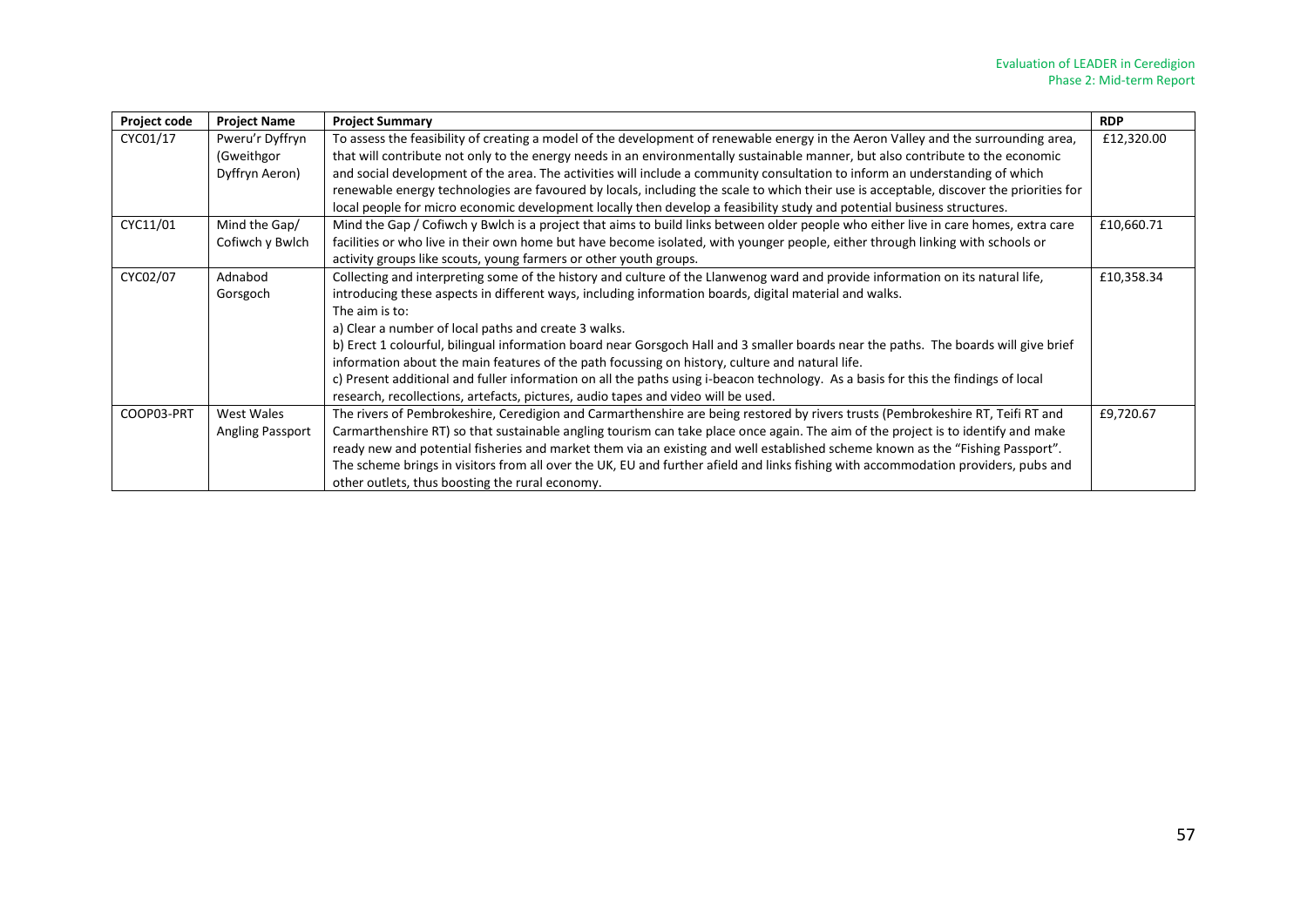| Project code | <b>Project Name</b>                | <b>Project Summary</b>                                                                                                                                                                                                                                                                                                                                                                                                                                                                                                                                                                                                                                                                                                                                                                                                                                                                                                                                                                                                                                                                                                                                                                                                                                                                                                                                                                                                                                                                          | <b>RDP</b> |
|--------------|------------------------------------|-------------------------------------------------------------------------------------------------------------------------------------------------------------------------------------------------------------------------------------------------------------------------------------------------------------------------------------------------------------------------------------------------------------------------------------------------------------------------------------------------------------------------------------------------------------------------------------------------------------------------------------------------------------------------------------------------------------------------------------------------------------------------------------------------------------------------------------------------------------------------------------------------------------------------------------------------------------------------------------------------------------------------------------------------------------------------------------------------------------------------------------------------------------------------------------------------------------------------------------------------------------------------------------------------------------------------------------------------------------------------------------------------------------------------------------------------------------------------------------------------|------------|
| CYC12/03     | Panteg Woods                       | Panteg Woods lies on the hill between Panteg Road (Craft Centre to Lampeter road), and the river Aeron. It is a mixed leaf<br>woodland extending to some 3 acres. At present part of the land is owned by Ceredigion County Council and part by Aberaeron<br>Town Council.                                                                                                                                                                                                                                                                                                                                                                                                                                                                                                                                                                                                                                                                                                                                                                                                                                                                                                                                                                                                                                                                                                                                                                                                                      | £8,040.00  |
|              |                                    | After lengthy consultation with the local community and a number of local clubs and societies the Aberaeron Town Improvement<br>Committee has decided that they wish to take over the management of the site from Ceredigion County Council and return it to a<br>well-managed woodland that is safe and accessible for all and which encourages a wider variety of flora and fauna. In order to<br>achieve this goal the Aberaeron Town Improvement Committee must first undertake the following actions:<br>1. Finalise negotiations with Ceredigion County Council to take ownership of this woodland, excluding possible dangers adjacent to<br>roads.<br>2. Employ consultants to undertake a site survey which will include:<br>a) A tree safety survey with schedule of what will need to be done to eliminate any dangerous risks to the public.                                                                                                                                                                                                                                                                                                                                                                                                                                                                                                                                                                                                                                        |            |
|              |                                    | b) A survey of the current footpaths and site furniture outlining proposals for improvement and associated costs.<br>3. Work with the Consultants to draw up proposals on how to increase visitors to the site such as including the woodland in coastal<br>plan and Llanerchaeron trail.<br>4. Work with the Consultants and steering group of local authority representatives, Aberaeron Town Council members and<br>specialist community woodland support organisations to outline a formal management plan which seeks to improve usage of the<br>area by the local community, schools, societies, environmental groups and visitors.<br>5. Obtain a final written report setting out the formal proposals from the steps above.                                                                                                                                                                                                                                                                                                                                                                                                                                                                                                                                                                                                                                                                                                                                                            |            |
| CYC05/02     | Upland<br>Arboretum, Coed<br>Cymru | An innovative project bringing together organisations from across the woodland and environmental sector in Ceredigion to<br>promote, develop and revitalise the land around the Hafod Arch near Devils Bridge, out towards Cwmystwyth and Pwllpeiran<br>Upland Research Centre, with the aim of making positive change to the social, economic and environmental resilience of the area,<br>linking environmental and social agendas in the uplands. The land is Johnes also used extensively for farming, forestry, and<br>gardening, in each case trying out new ideas and experimental methods that would have a lasting impact long in to the future, this<br>spirit is being brought to the 'Upland Arboretum' project with the aim of:<br>. Increasing tourism through investigating routes for new paths, facilities and tree planting suitable for the future of upland Wales<br>on land surrounding the Hafod estate<br>• Researching increased resilience in trees, plants and soil, responding to climate change/pests and diseases<br>• Investigating increased training and employment opportunities in the uplands<br>• Involving community groups in health and wellbeing activities<br>• Promoting cross-sector working models<br>. Investigating increasing the economic sustainability of woodlands and rural upland areas<br>. Researching diversification of land use - post Brexit and contributing to post-Brexit discussions about what Wales uplands might<br>look like | £7,950.00  |
| CYC08/11     | Hen Eglwys Silian                  | Hen Eglwys Silian Old Church - Long term vision is to transform the Old Church building into a multi-purpose community centre<br>which would provide a wealth of social, cultural, recreational and learning opportunities for the whole community. This proposal is<br>to undertake further consultation with the community and explore opportunities for the use of the building.                                                                                                                                                                                                                                                                                                                                                                                                                                                                                                                                                                                                                                                                                                                                                                                                                                                                                                                                                                                                                                                                                                             | £7,000.00  |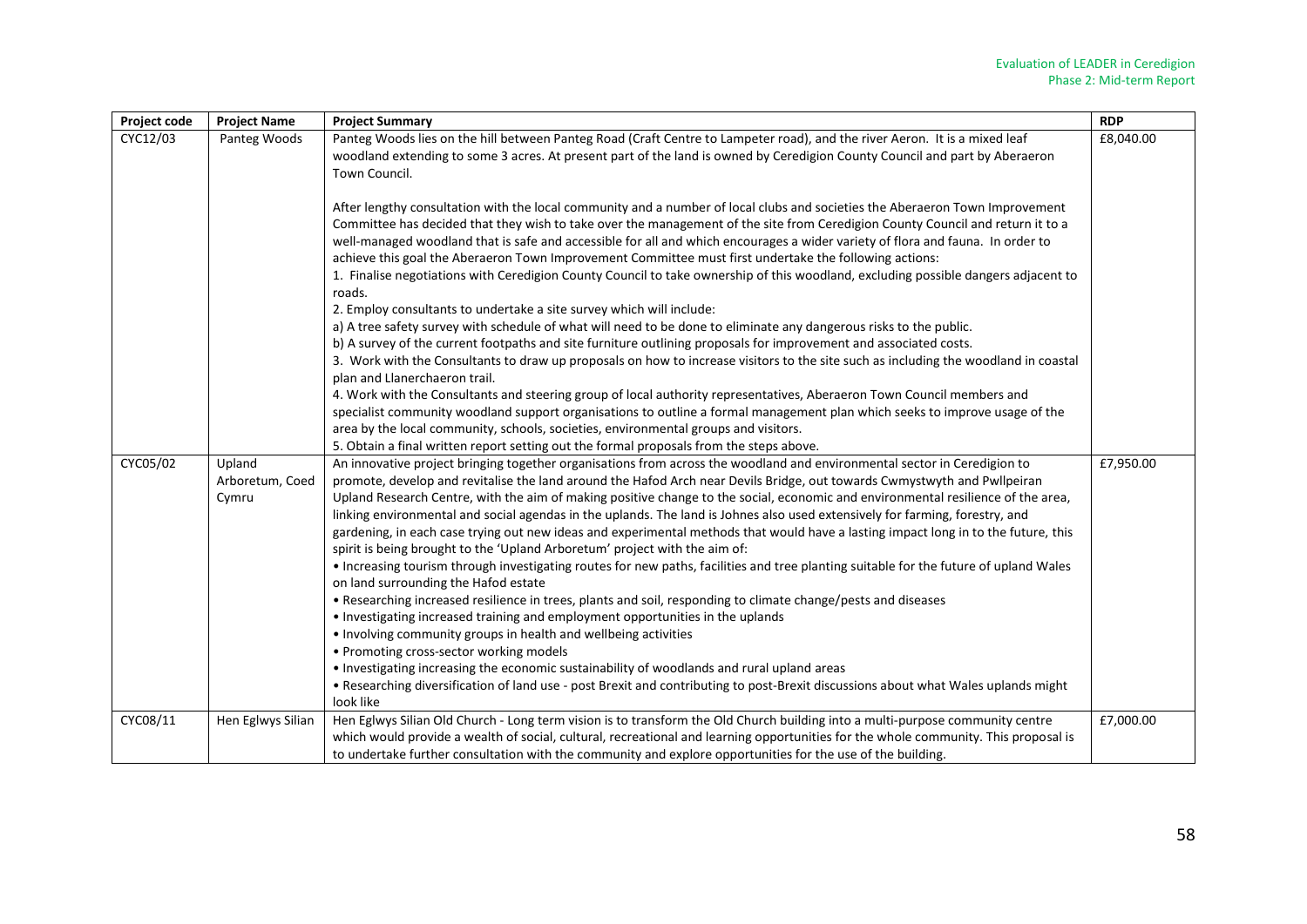| Project code | <b>Project Name</b>                                                                      | <b>Project Summary</b>                                                                                                                                                                                                                                                                                                                                                                                                                                                                                                                                                                                                         |           |
|--------------|------------------------------------------------------------------------------------------|--------------------------------------------------------------------------------------------------------------------------------------------------------------------------------------------------------------------------------------------------------------------------------------------------------------------------------------------------------------------------------------------------------------------------------------------------------------------------------------------------------------------------------------------------------------------------------------------------------------------------------|-----------|
| CYC05/06     | Rural community<br>assets<br>development                                                 | To develop and deliver a small scale feasibility, consultation and investment plan to make effective use of the assets of the churches<br>for the benefit of the wider community (the combined churches of Llanfihangel Ystrad and Cilcennin with Trefilan and Nantcwnlle.)                                                                                                                                                                                                                                                                                                                                                    |           |
| CYC02/08     | Play &<br>Recreation in<br>Rural Ceredigion<br>- PARRC<br>(Ceredigion<br>County Council) | This project sees four community councils joining forces with Ceredigion County Council with the aim to improve play and leisure<br>facilities in:<br>•Llanddewi Brefi •Llanon •Cardigan •Ponterwyd • Felinfach.                                                                                                                                                                                                                                                                                                                                                                                                               |           |
| CYC02/10     | <b>Feasibility Study</b><br>for Tregaron Old<br>School Site<br>Redvelopment              | A feasibility study into the viability of the community taking over the Tregaron Old School Site. It will investigate the feasibility to<br>determine the possible uses for the site and look at the cost associated with any proposed uses.                                                                                                                                                                                                                                                                                                                                                                                   |           |
| CYC03/05     | Digital<br>Community<br>Cardigan                                                         | To support a community engagement, consultation and awareness exercise to develop a project that will install innovative<br>technology to provide information and free public wi-fi and information beacons in the centre of Cardigan town. This LEADER<br>project will provide deeper community consultation and engagement that could complement a capital RCDF project submission and<br>will provide valuable information to enable best practice.                                                                                                                                                                         | £6,364.90 |
| CYC08/09     | Youth service<br>feasibility -<br>Ceredigion<br>County Council                           | Ceredigion Youth Service. Mobile Youth Provision - a feasibility study to investigate the potential for mobile/ detached youth work<br>for young people who are rurally isolated                                                                                                                                                                                                                                                                                                                                                                                                                                               | £6,000.00 |
| CYC01/19     | Coed Y Bont<br>(Coed y Bont<br>community<br>woodland)                                    | The Coed y Bont Community Engagement Project will use 24.2 hectares of woodland for the benefit of the community. Here, local<br>people can 'have their say' and get involved in activities to improve their environment. The project will:<br>• improve access to the woodland by developing existing paths and creating new ones<br>· assist in conserving and enhancing biodiversity<br>• use the woodland as an educational tool and to involve the community in wildlife by organising events open to the public<br>• involve the local community to improve the woodland and to assist in its management and maintenance | £5,319.43 |
| CYC01/14     | Dyffryn Aeron<br>Cycle Path (Cycle<br>Path group)                                        | A feasibility study by a local group to determine the viability and cost of a 1.27 mile cycle path from Ciliau Aeron to link with the<br>National Trust estate at Llanerchaeron, joining up with the National Trust's network of footpaths and the existing cycle path to<br>Aberaeron.                                                                                                                                                                                                                                                                                                                                        | £5,000.00 |
| CYC03/02     | <b>Peaceful Places</b><br>Links                                                          | This three-month Feasibility Study aims to assess the need to strengthen links between a new heritage interpretation trail called<br>Peaceful Places (www.peaceful-places.com) and local tourist-providing accommodation businesses in north Ceredigion. Peaceful<br>Places, funded initially by Cadw, comprises 17 participating churches and chapels, each displaying interesting stories set in the<br>context of their surrounding landscapes. The trail aims at increasing accessibility and visitor appeal, with the principal intention of<br>enhancing the local economy.                                              | £4,745.11 |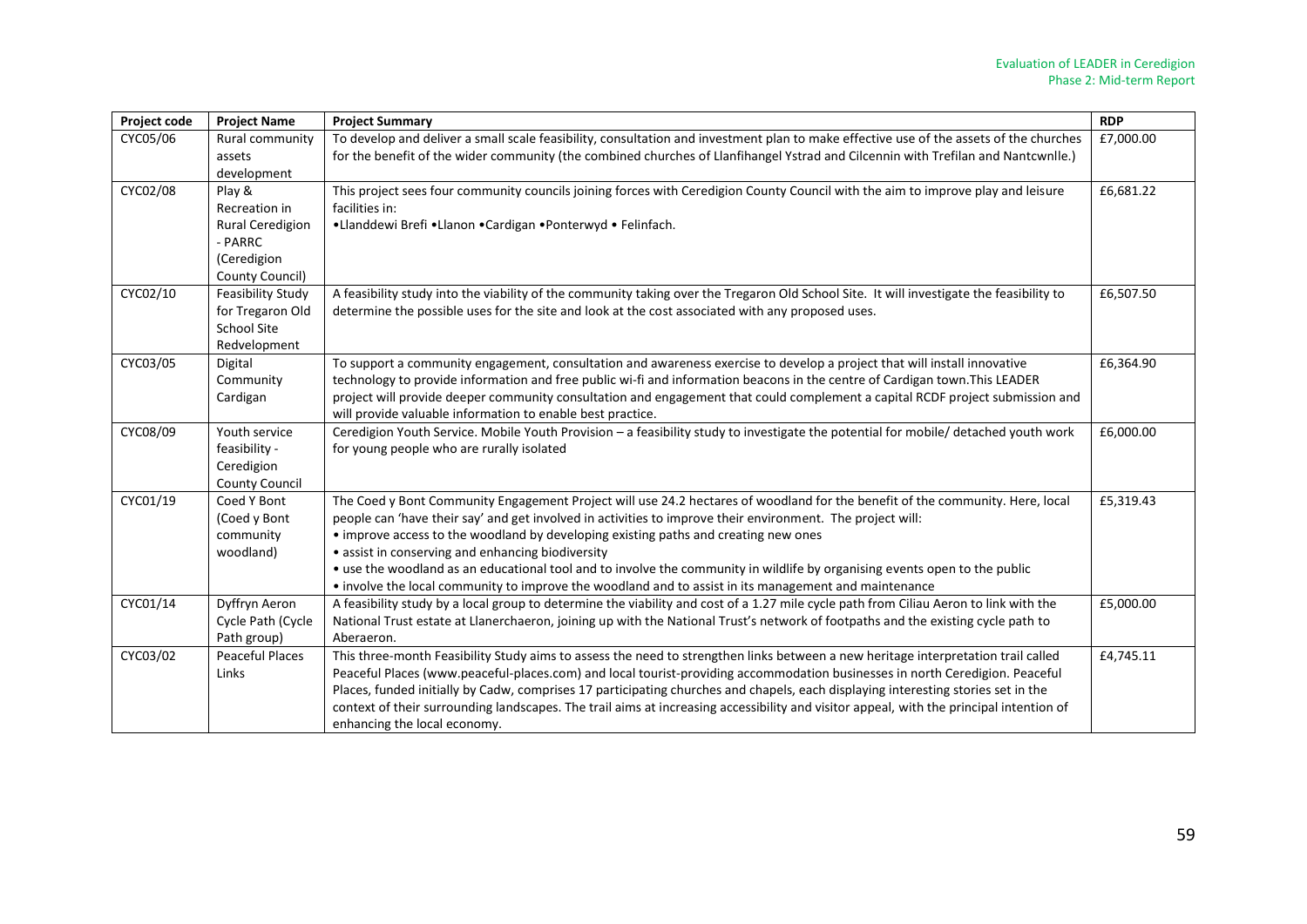| <b>Project code</b> | <b>Project Name</b>                                                                 | <b>Project Summary</b>                                                                                                                                                                                                                                                                                                                                                                                                                                                                                                                                                                                                                                                                                                                                                                                                                                                                                                                                                                    | <b>RDP</b> |
|---------------------|-------------------------------------------------------------------------------------|-------------------------------------------------------------------------------------------------------------------------------------------------------------------------------------------------------------------------------------------------------------------------------------------------------------------------------------------------------------------------------------------------------------------------------------------------------------------------------------------------------------------------------------------------------------------------------------------------------------------------------------------------------------------------------------------------------------------------------------------------------------------------------------------------------------------------------------------------------------------------------------------------------------------------------------------------------------------------------------------|------------|
| CYC11/06            | Maes Chwarae<br>Cymunedol Tal-y-<br>bont/Tal-y-bont<br>Playing Field<br>Association | To undertake feasibility/research work on a proposed community playing field that will lead to the creation of a resource that does<br>not exist at the moment in the village of Tal-y-bont - a field for sports and specifically for local football teams.                                                                                                                                                                                                                                                                                                                                                                                                                                                                                                                                                                                                                                                                                                                               | £3,720.00  |
| COOP05              | Shetland Wool<br>Visit                                                              | The provenance of Shetland wool is world renowned, both in terms of quality and its industry. People travel from all over the world<br>to visit their mills, workshops, and their beautiful islands. There are also many other similarities between Shetland and rural Wales.<br>Consider our largely rural economies, our (perhaps scant) public investment in trades, services, or infrastructure. Our strong and<br>historic textile cultures. Initially the first stage would be a preparatory visit to Shetland to coincide with my own work-experience<br>visit, in which they would visit relevant industries and individuals to gain potential exchange visit interest. This would centre on all<br>stages of the production, from farmers to textile producers and similar groups to our knit group. They would also want to create<br>links between the Shetland wool week organisers and our own Wonder Wool Wales groups to facilitate a joint event at the two<br>festivals. | £1,540.00  |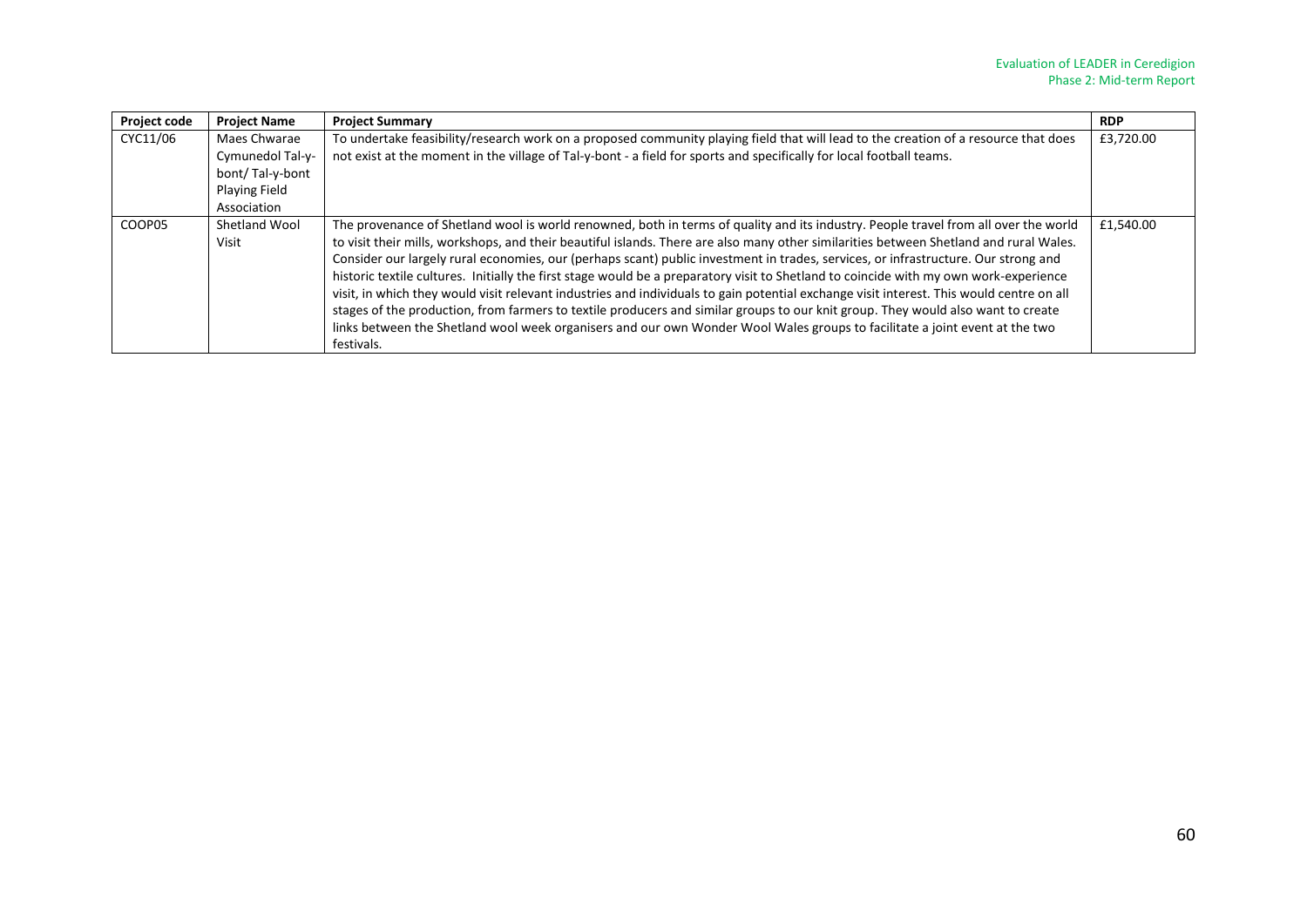# Appendix 3: Performance indicators definitions

| <b>Indicator</b>                                                                                                                                       | <b>Definition</b>                                                                                                                                                                                                                                                                                                                                                                                                                                                                                                                                                    |  |
|--------------------------------------------------------------------------------------------------------------------------------------------------------|----------------------------------------------------------------------------------------------------------------------------------------------------------------------------------------------------------------------------------------------------------------------------------------------------------------------------------------------------------------------------------------------------------------------------------------------------------------------------------------------------------------------------------------------------------------------|--|
| Number of feasibility<br>studies                                                                                                                       | Number of specific feasibility studies commissioned or<br>undertaken through the programme to provide the<br>background research for a specific problem or issue and the<br>production of a comprehensive written appraisal of the<br>issues, the alternative solutions, the financial costings, a<br>detailed risk analysis and recommendations for the next<br>steps.                                                                                                                                                                                              |  |
| Number of networks<br>established                                                                                                                      | Number of formal networks that have been created as a<br>direct result of the LEADER programme and were not in<br>existence prior to programme involvement. (Each network<br>can be scored only once over the life of the approved<br>programme).                                                                                                                                                                                                                                                                                                                    |  |
| Number of jobs<br>safeguarded through<br>supported projects                                                                                            | Jobs safeguarded are where jobs are known to be at risk over<br>the next 12 months. Jobs should be scored as FTE and<br>permanent (a seasonal job may be scored provided the job is<br>expected to recur indefinitely; the proportion of the year<br>worked should also be recorded). The job itself should be<br>scored, not an estimate of how many people may occupy the<br>job. If the job is not full time then the hours per week will<br>need to be divided by 30 to find the proportion of what FTE<br>represents (e.g. 18 hours per week would be 0.6 FTE). |  |
| Number of pilot activities<br>undertaken/supported                                                                                                     | Number of pilot activities undertaken/ supported through the<br>capacity building activities, broken down as: new approaches,<br>new products, new processes, new services.                                                                                                                                                                                                                                                                                                                                                                                          |  |
| Number of community<br>hubs                                                                                                                            | The number of new community hubs that were formed as a<br>direct result of the LEADER programme.                                                                                                                                                                                                                                                                                                                                                                                                                                                                     |  |
| Number of information<br>dissemination actions/<br>promotional and/or<br>marketing activities to<br>raise awareness of the LDS<br>and/or it's projects | The number of actions undertaken by the Local Action Group<br>to raise awareness and explain the aim objectives and<br>activities undertaken via the Local Development Strategy to<br>the rural population.<br>The number of planned and targeted activities undertaken by<br>the Local Action Group that promote the Local Development<br>Strategy and its projects OR the production and distribution<br>of materials aimed at marketing and promoting the Local<br>Development Strategy and its projects.                                                         |  |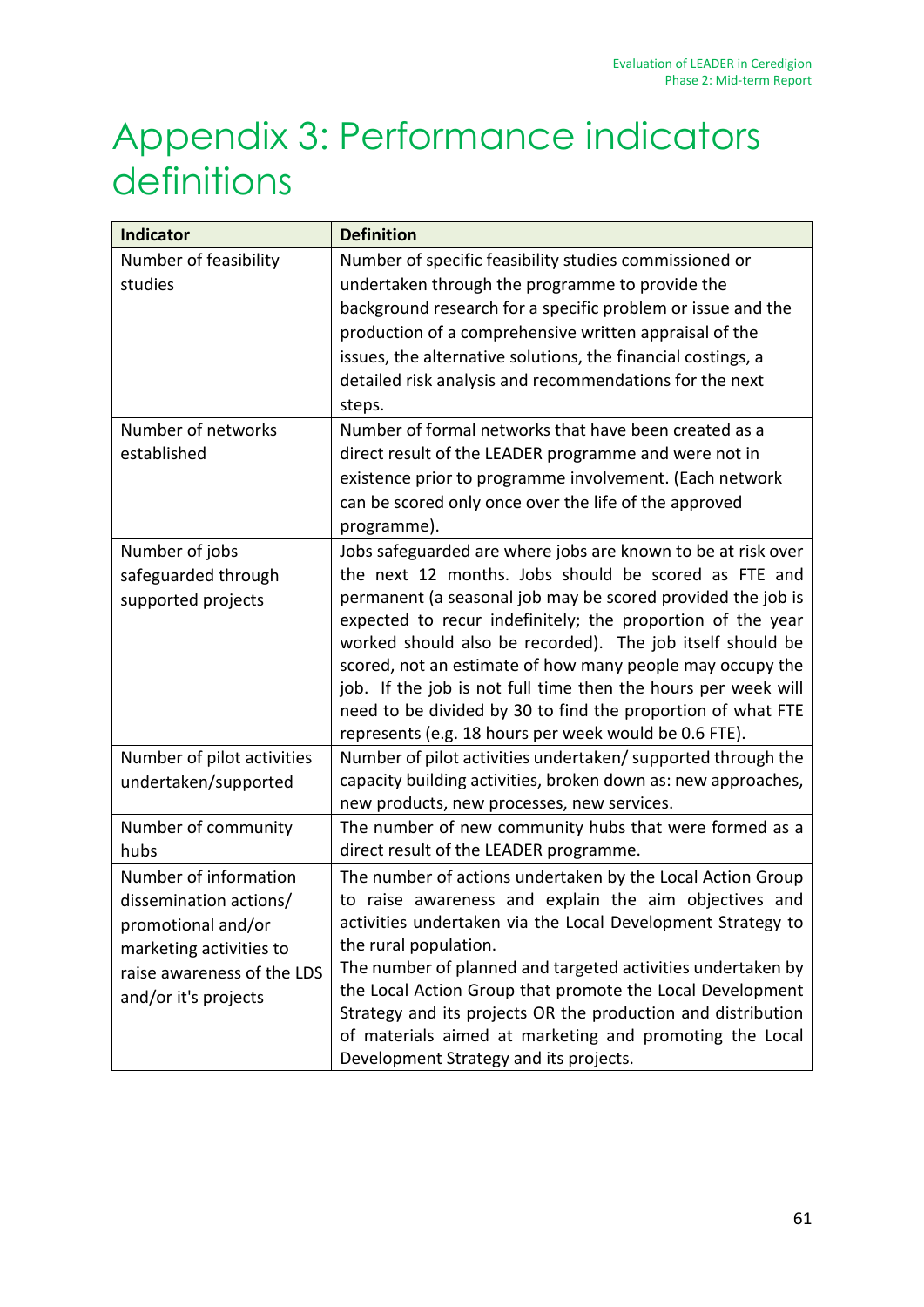| <b>Indicator</b>       | <b>Definition</b>                                            |  |
|------------------------|--------------------------------------------------------------|--|
| Number of stakeholders | Stakeholder: Any group or individual who can affect or is    |  |
| engaged                | affected by the achievement of the project objectives. These |  |
|                        | can be people, groups or entities that have a role and       |  |
|                        | interest in the objectives and implementation of a project.  |  |
|                        | They include the community whose situation the project or    |  |
|                        | programme seeks to change.                                   |  |
|                        | Engagement: Stakeholders who become actively involved in     |  |
|                        | the project's implementation at any stage.                   |  |
| Number of participants | Participants: number of people who attend an event to        |  |
| supported              | disseminate information, etc. Please note that the number    |  |
|                        | on receipt of any kind of mail-shot associated with the      |  |
|                        | dissemination of information (e.g. the distribution of a     |  |
|                        | report summary) cannot be counted as participants.           |  |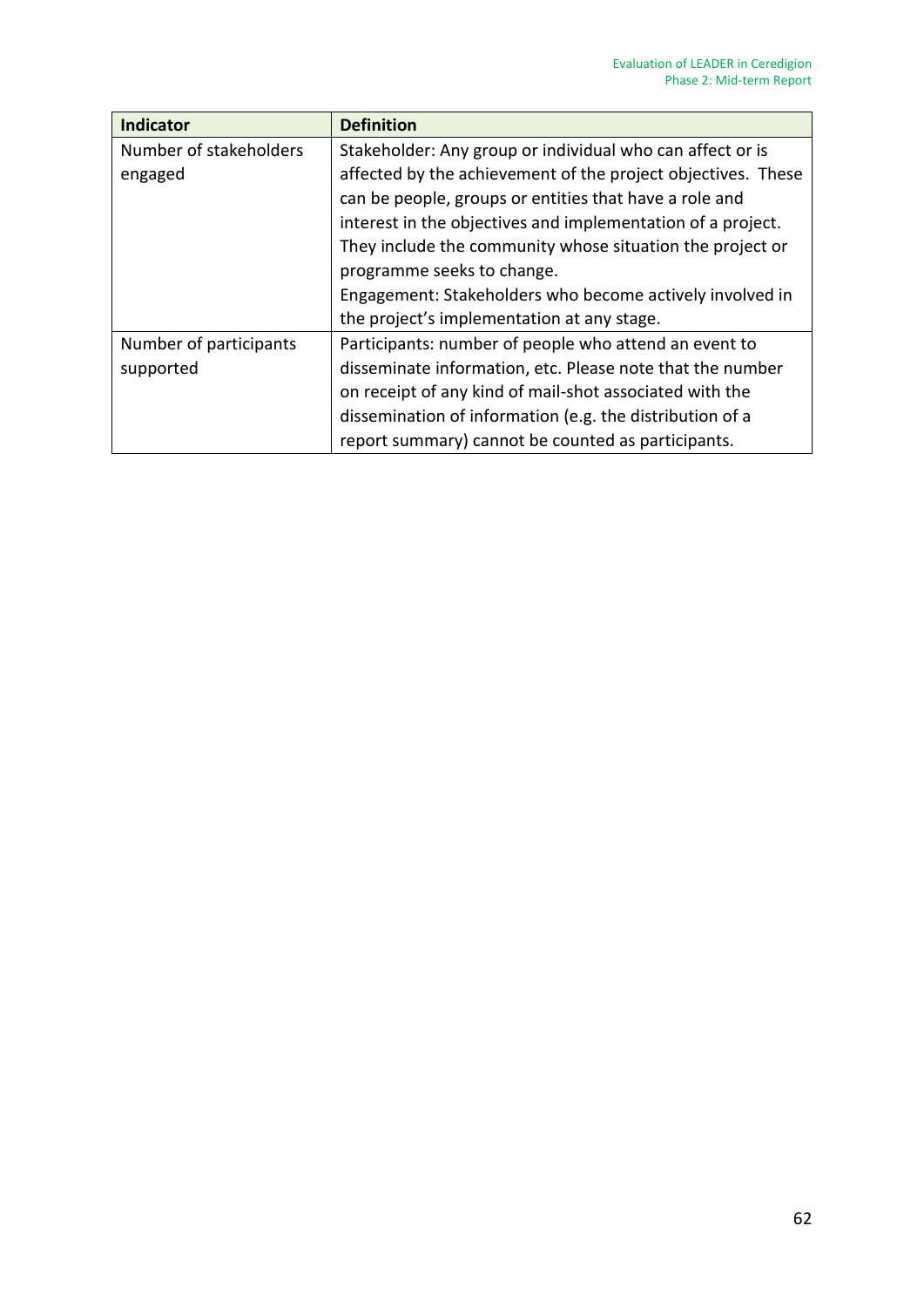# Appendix 4: National well-being indicators that are relevant to the Ceredigion LDS priority and objectives

| <b>Priority</b>                                                                                             | <b>LDS Theme</b>                                                               | <b>LDS Objectives</b>                                                                                                                                                                                                                                                                                                                                                                                                                                                                                                                                       | <b>National well-being indicators</b>                                                                                                                                                                                               |
|-------------------------------------------------------------------------------------------------------------|--------------------------------------------------------------------------------|-------------------------------------------------------------------------------------------------------------------------------------------------------------------------------------------------------------------------------------------------------------------------------------------------------------------------------------------------------------------------------------------------------------------------------------------------------------------------------------------------------------------------------------------------------------|-------------------------------------------------------------------------------------------------------------------------------------------------------------------------------------------------------------------------------------|
| To utilise the<br>$1_{\cdot}$<br>natural<br>environment and<br>landscape                                    | Theme 1: Utilising<br>the natural<br>environment and<br>landscape              | To increase the economic, social and<br>$\bullet$<br>well-being opportunities generated by<br>Ceredigion's high-quality environment.<br>To develop cooperation actions in the<br>$\bullet$<br>Teifi Valley, Cambrian Mountains and<br>Dyfi Biosphere areas based on utilising<br>the natural environment and landscape.<br>To encourage the sustainable<br>management of the natural.<br>Environment and landscape of the area.<br>$\bullet$<br>To strengthen the skills of the workforce<br>in the sector and provide volunteer<br>training opportunities. | Area of healthy ecosystems in Wales.<br>Percentage of designated historic<br>environment assets that are in stable or<br>improved conditions.                                                                                       |
| 2.<br>Apply a<br>Destination<br>Management<br>approach to<br>tourism and sense<br>of place in<br>Ceredigion | Theme 1: Utilising<br>$\bullet$<br>the natural<br>environment and<br>landscape | To develop innovative products and<br>collaborative initiatives to promote the<br>Teifi Valley, Cambrian Mountains and<br>Dyfi Biosphere as destinations.<br>To stimulate the growth of locally based<br>clusters to deliver tourism initiatives<br>using the natural resources of the area<br>as an asset.                                                                                                                                                                                                                                                 | Percentage of people attending or<br>participating in arts, culture or heritage<br>activities at least three times a year.<br>Percentage of designated historic<br>environment assets that are in stable or<br>improved conditions. |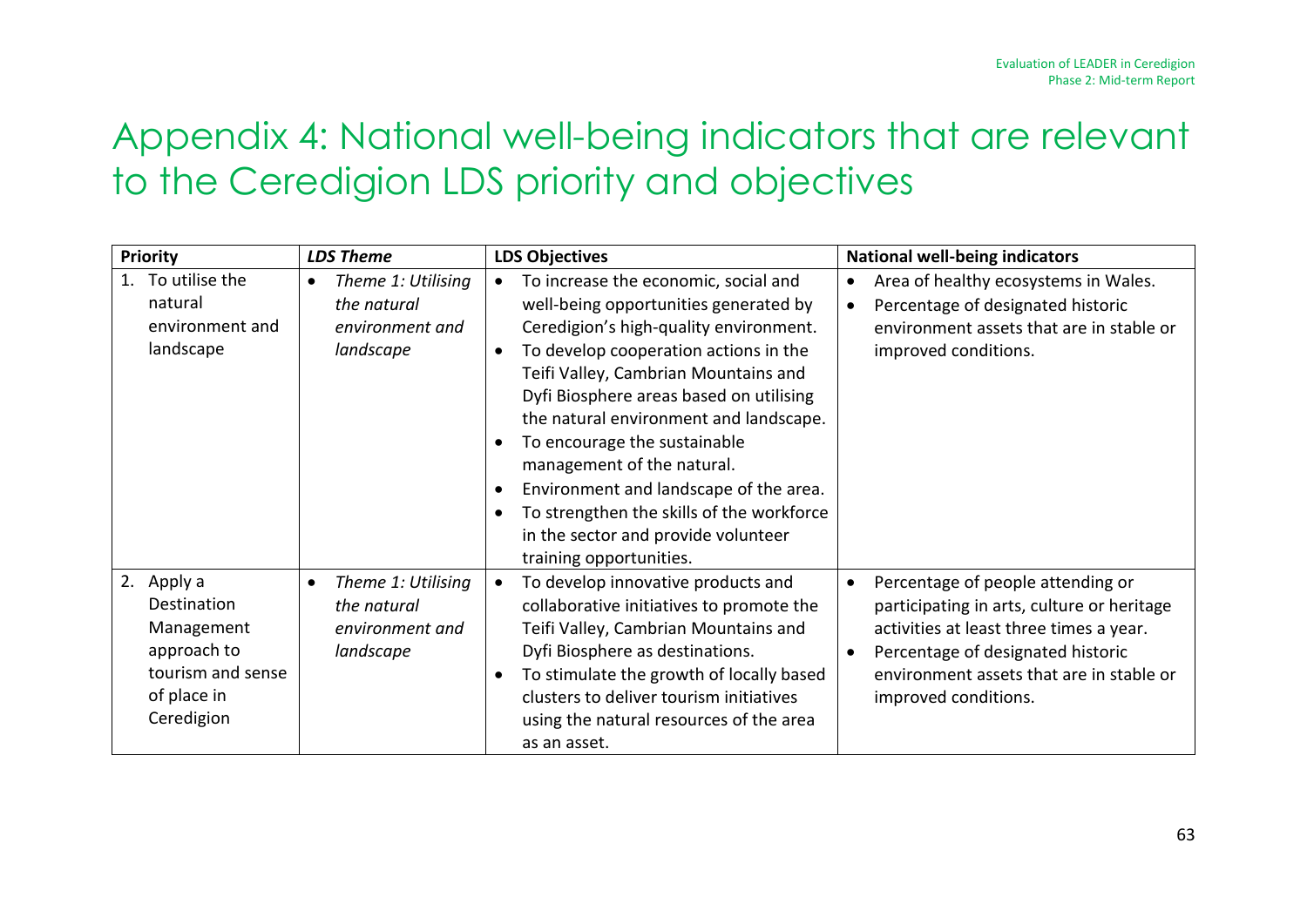| Priority                                                               | <b>LDS Theme</b>                                                               | <b>LDS Objectives</b>                                                                                                                                                                                                                                                                                                                                       | <b>National well-being indicators</b>                                                                                                                                                                                                                                                                                                                                      |
|------------------------------------------------------------------------|--------------------------------------------------------------------------------|-------------------------------------------------------------------------------------------------------------------------------------------------------------------------------------------------------------------------------------------------------------------------------------------------------------------------------------------------------------|----------------------------------------------------------------------------------------------------------------------------------------------------------------------------------------------------------------------------------------------------------------------------------------------------------------------------------------------------------------------------|
|                                                                        | Theme 2: Building<br>$\bullet$<br>a knowledge-<br>based economy                | To foster an environment of networking<br>between community and business<br>sectors and destination management<br>partners to share best practice and<br>resources.<br>To make the tourism sector more<br>attractive to younger people.<br>To develop a Ceredigion focused<br>$\bullet$<br>customer service programme.                                      | Percentage of museums and archives<br>$\bullet$<br>holding archival/heritage collections<br>meeting UK accreditation standards.                                                                                                                                                                                                                                            |
|                                                                        | Theme 3: Making<br>$\bullet$<br>the most of<br>culture and<br>heritage         | To stimulate the growth of locally based<br>$\bullet$<br>clusters to deliver tourism initiatives<br>using the cultural resources of the area<br>as an asset.                                                                                                                                                                                                |                                                                                                                                                                                                                                                                                                                                                                            |
| 3. To grow<br>community<br>capacity to<br>explore<br>opportunities for | Theme 1: Utilising<br>$\bullet$<br>the natural<br>environment and<br>landscape | To facilitate the pre-development work<br>for community based renewable energy<br>initiatives and to identify opportunities<br>for preparing communities to respond<br>to climate change.                                                                                                                                                                   | Capacity (in MW) of renewable energy<br>equipment installed.<br>Percentage who feel able to influence<br>decisions affecting their local area.<br>Percentage of people satisfied with their                                                                                                                                                                                |
| creating more<br>proactive resilient<br>communities                    | Theme 5:<br>$\bullet$<br>Developing our<br>people and<br>organisations         | To increase support to groups and<br>$\bullet$<br>organisations for the development of<br>locally based sustainable initiatives.<br>To build the capacity and increase the<br>$\bullet$<br>confidence of individuals/groups to<br>identify community development<br>opportunities.<br>To improve access to information and<br>fostering community networks. | ability to get to/ access the facilities and<br>services they need.<br>Percentage of people satisfied with local<br>area as a place to live.<br>Percentage of people agreeing that they<br>belong to the area; that people from<br>different backgrounds get on well<br>together; and that people treat each<br>other with respect.<br>Percentage of people who volunteer. |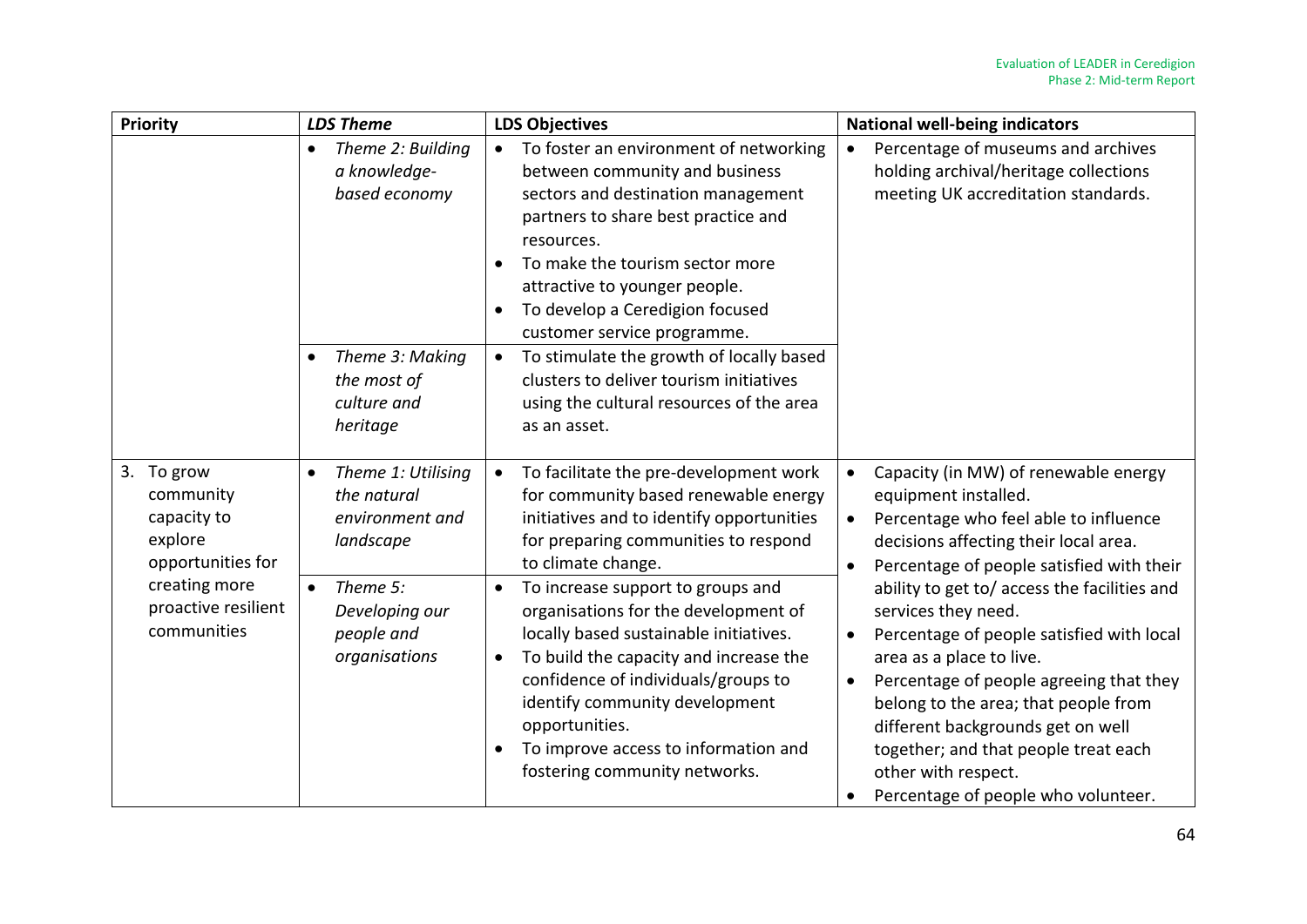| Priority                                                                                               | <b>LDS Theme</b>                                                       | <b>LDS Objectives</b>                                                                                                                                                                                                                                                                                                                                                                                                                                                                     | <b>National well-being indicators</b>                                                               |
|--------------------------------------------------------------------------------------------------------|------------------------------------------------------------------------|-------------------------------------------------------------------------------------------------------------------------------------------------------------------------------------------------------------------------------------------------------------------------------------------------------------------------------------------------------------------------------------------------------------------------------------------------------------------------------------------|-----------------------------------------------------------------------------------------------------|
|                                                                                                        |                                                                        | To improve communication and<br>$\bullet$<br>engagement within communities.<br>To research the role of communities and<br>$\bullet$<br>other delivery partners in the delivery of<br>local non-statutory services and support<br>for asset transfer of non-statutory<br>services and assets.<br>To identify innovative approaches to<br>$\bullet$<br>service delivery in rural areas.<br>To pilot activities that improve the well-<br>$\bullet$<br>being of individuals and communities. | Percentage of people who are lonely.                                                                |
| To adapt to<br>4.<br>Ceredigion's<br>population                                                        | Theme 2: Building<br>$\bullet$<br>a knowledge-<br>based economy        | To explore business opportunities<br>arising from service needs of the ageing<br>population.                                                                                                                                                                                                                                                                                                                                                                                              | Percentage of people who speak Welsh<br>daily and can speak more than just a few<br>words of Welsh. |
| change, with net<br>out-migration of<br>young people and<br>net in-migration<br>of middle<br>adulthood | Theme 5:<br>$\bullet$<br>Developing our<br>people and<br>organisations | To foster integration between different<br>$\bullet$<br>age demographics to support<br>sustainable Welsh-speaking<br>neighbourhoods and community<br>cohesion.<br>To encourage greater engagement<br>between different age groups to<br>promote the transfer of skills.                                                                                                                                                                                                                   | Percentage of people who can speak<br>Welsh.                                                        |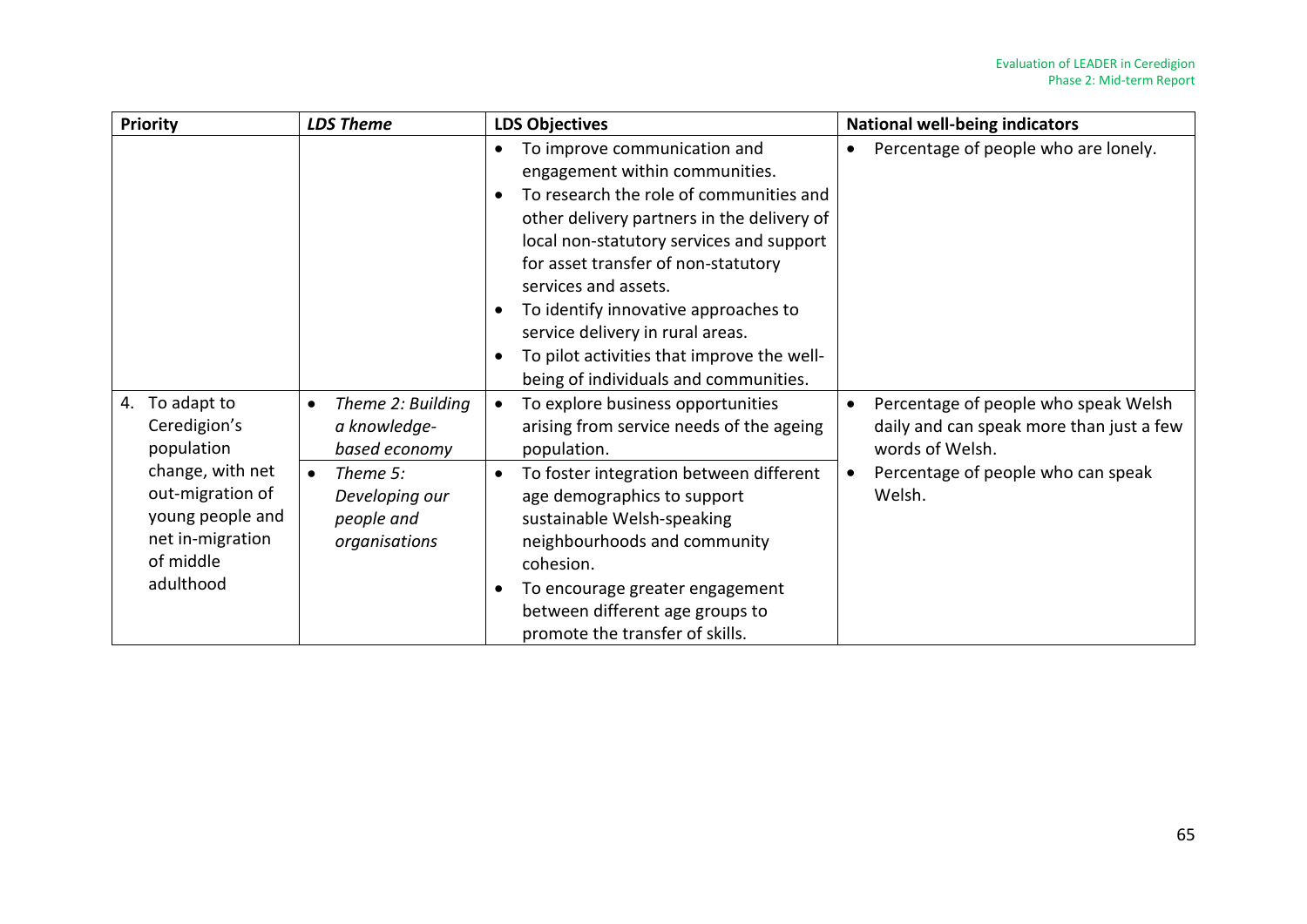| <b>Priority</b>                                                                                                        | <b>LDS Theme</b>                                                                               | <b>LDS Objectives</b>                                                                                                                                                                                                                                                                                                                                                                                                                                                                                                                                                                                                                                  | <b>National well-being indicators</b>                    |
|------------------------------------------------------------------------------------------------------------------------|------------------------------------------------------------------------------------------------|--------------------------------------------------------------------------------------------------------------------------------------------------------------------------------------------------------------------------------------------------------------------------------------------------------------------------------------------------------------------------------------------------------------------------------------------------------------------------------------------------------------------------------------------------------------------------------------------------------------------------------------------------------|----------------------------------------------------------|
| 5. To facilitate a<br>substantially<br>knowledge-based<br>economy to<br>support new and<br>innovative<br>opportunities | Theme 2: Building<br>$\bullet$<br>a Knowledge<br>based economy<br>Theme 4: Adding<br>$\bullet$ | To access market leading intelligence<br>$\bullet$<br>that will allow Ceredigion businesses to<br>access data in order to support growth<br>in the private sector.<br>To foster an environment of networking<br>between community and business<br>sectors to share best practice and<br>resources<br>To improve access by businesses and<br>entrepreneurs to the Higher Education<br>and research and development sector to<br>support new and innovative<br>opportunities.<br>To foster innovative pre-commercial<br>$\bullet$<br>product development that will support<br>accessing new markets.<br>To foster innovative pre-commercial<br>$\bullet$ | Percentage of businesses which are<br>innovation-active  |
|                                                                                                                        | value to our<br>primary products                                                               | product development that will support<br>accessing new markets.                                                                                                                                                                                                                                                                                                                                                                                                                                                                                                                                                                                        |                                                          |
| To strengthen<br>6.<br>short supply<br>chains to yield the                                                             | Theme 2: Building<br>$\bullet$<br>a Knowledge<br>based economy                                 | To strengthen local supply chains within<br>Ceredigion (knowledge economy).                                                                                                                                                                                                                                                                                                                                                                                                                                                                                                                                                                            | Percentage of businesses which are<br>innovation-active. |
| optimum benefit<br>for businesses                                                                                      | Theme 4: Adding<br>$\bullet$<br>value to our<br>primary products                               | To strengthen local supply chains within<br>Ceredigion (primary products).                                                                                                                                                                                                                                                                                                                                                                                                                                                                                                                                                                             |                                                          |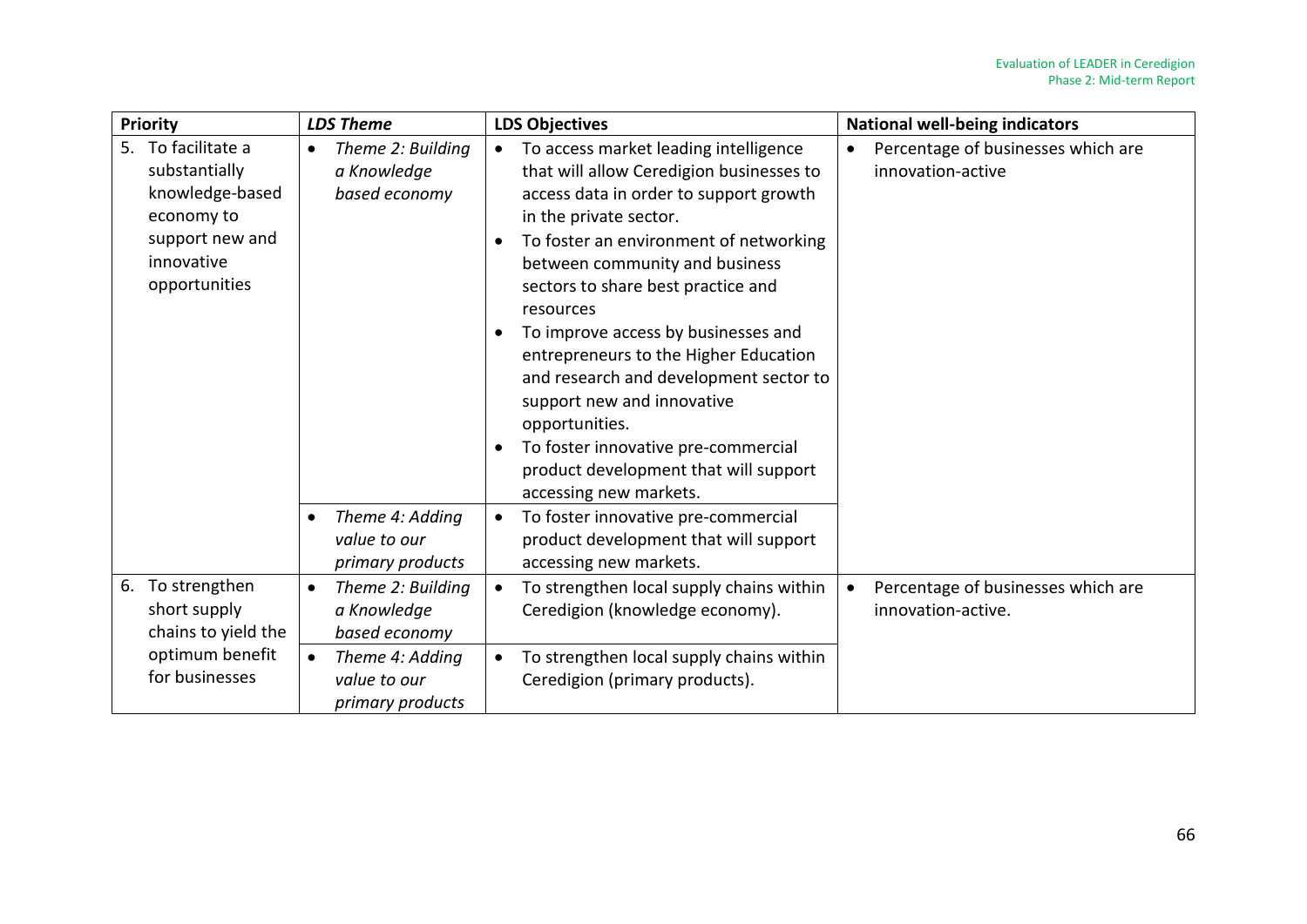| Priority                                                        | <b>LDS Theme</b>                                                                                                                  | <b>LDS Objectives</b>                                                                                                                                                                                                                                                                                                                                                                                                                                                    | <b>National well-being indicators</b>                                                                                                                                                                                                                                                                                                                                                                                                                                                                                                                                                          |
|-----------------------------------------------------------------|-----------------------------------------------------------------------------------------------------------------------------------|--------------------------------------------------------------------------------------------------------------------------------------------------------------------------------------------------------------------------------------------------------------------------------------------------------------------------------------------------------------------------------------------------------------------------------------------------------------------------|------------------------------------------------------------------------------------------------------------------------------------------------------------------------------------------------------------------------------------------------------------------------------------------------------------------------------------------------------------------------------------------------------------------------------------------------------------------------------------------------------------------------------------------------------------------------------------------------|
| 7. To increase<br>opportunities for<br>workforce<br>development | Theme 2: Building<br>$\bullet$<br>a Knowledge<br>based economy                                                                    | To encourage leadership skills to grow.<br>To upskill Ceredigion's employment<br>$\bullet$<br>workforce.<br>To support initiatives that assists<br>$\bullet$<br>individuals to access work, training,<br>volunteering opportunities and other<br>services.                                                                                                                                                                                                               | Gross Value Added (GVA) per hour<br>worked (relative to UK average).<br>Gross Disposable Household Income per<br>head.<br>Percentage of people in employment<br>who are on permanent contracts (or on<br>temporary contracts and not seeking<br>permanent employment) and who earn<br>more than 2/3 of the UK median wage.<br>Percentage of adults (aged 16+) in<br>employment who report satisfactory or<br>higher levels of jobs satisfaction.<br>Percentage of people in employment.<br>Percentage of people in education,<br>employment or training, measured for<br>different age groups. |
| To improve access<br>8.<br>to and<br>exploitation of IT         | Theme 2: Building<br>$\bullet$<br>a Knowledge<br>based economy<br>Theme 5:<br>$\bullet$<br>Developing people<br>and organisations | To improve utilisation of digital<br>technology by individuals, businesses<br>and communities to promote<br>sustainable rural economic growth.<br>To exploit the opportunities for digital<br>$\bullet$<br>trading by businesses and increase the<br>productivity, diversity and efficiency of<br>businesses in rural areas.<br>To ensure digital inclusion for people in<br>rural communities to combat social<br>exclusion and provide improved access<br>to services. | Percentage of people who are lonely.                                                                                                                                                                                                                                                                                                                                                                                                                                                                                                                                                           |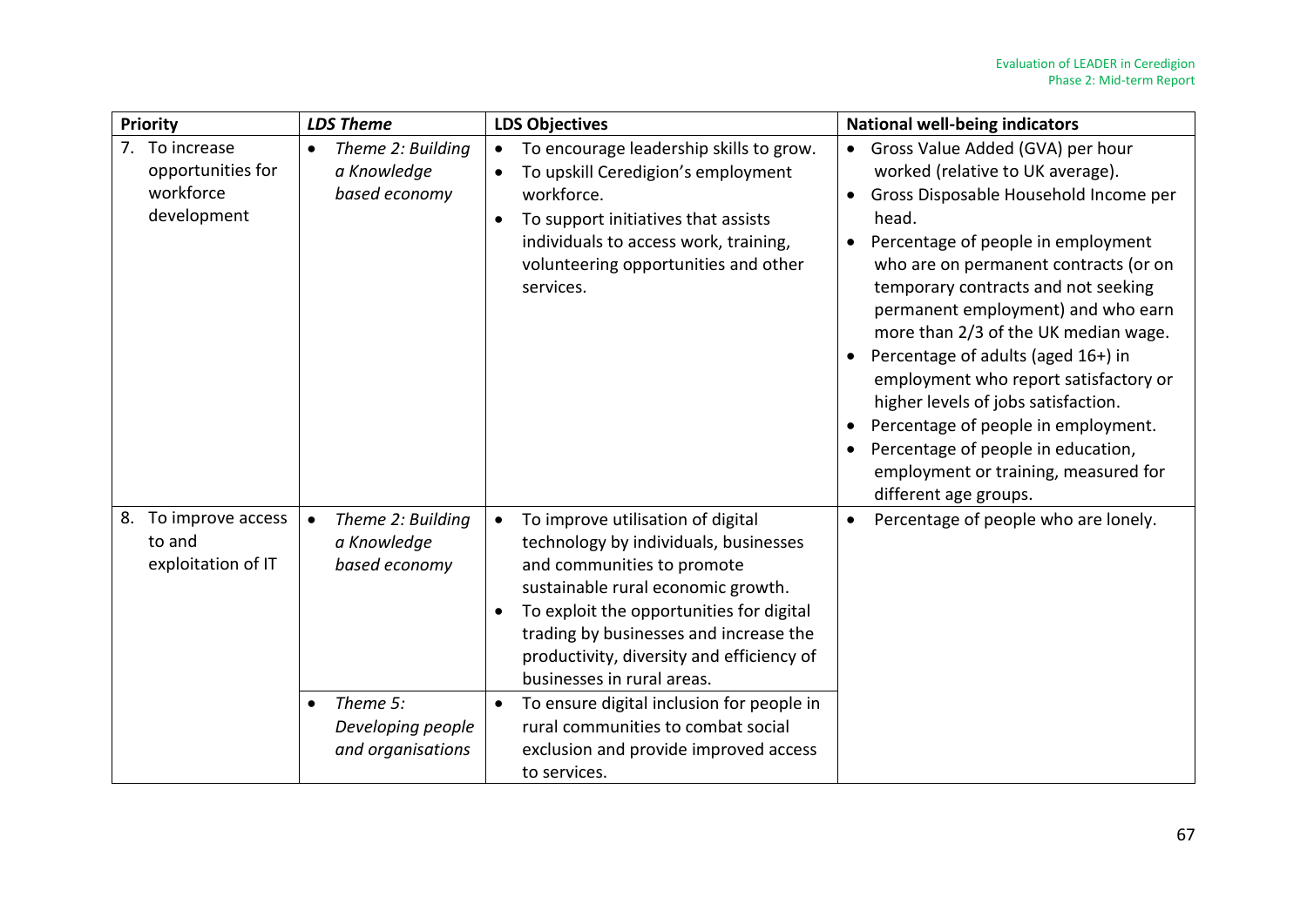| <b>Priority</b>                                                                                | <b>LDS Theme</b>                                                       | <b>LDS Objectives</b>                                                                                                                                                                                                                                                                                                                                  | <b>National well-being indicators</b>                                                                                                                                                                                                                                                                                                                                                                                                                                                                                     |
|------------------------------------------------------------------------------------------------|------------------------------------------------------------------------|--------------------------------------------------------------------------------------------------------------------------------------------------------------------------------------------------------------------------------------------------------------------------------------------------------------------------------------------------------|---------------------------------------------------------------------------------------------------------------------------------------------------------------------------------------------------------------------------------------------------------------------------------------------------------------------------------------------------------------------------------------------------------------------------------------------------------------------------------------------------------------------------|
| To strengthen the<br>9.<br>identity of the<br>area using the<br>cultural assets of<br>the area | Theme 3: Making<br>$\bullet$<br>the most of<br>culture and<br>heritage | To increase the use of the Welsh<br>language by the people of Ceredigion.<br>To increase and consolidate Welsh<br>language skills amongst the people of<br>Ceredigion.<br>To promote economic activities that will<br>strengthen the position of the Welsh<br>language.<br>To celebrate and promote Ceredigion's<br>rich social and cultural heritage. | Percentage of people who speak Welsh<br>$\bullet$<br>daily and can speak more than just a few<br>words of Welsh.<br>Percentage of people who can speak<br>Welsh.<br>Percentage of people attending or<br>participating in arts, culture or heritage<br>activities at least 3 times a year.<br>Percentage of designated historic<br>environment assets that are in stable or<br>improved conditions.<br>Percentage of museums and archives<br>holding archival/heritage collections<br>meeting UK accreditation standards. |
| 10. To reduce the<br>impact of long<br>term rises in living<br>costs                           | Theme 5:<br>$\bullet$<br>Developing people<br>and organisations        | To develop opportunities for sharing<br>resources and identifying new cost and<br>environmentally efficient initiatives.                                                                                                                                                                                                                               | Percentage of dwellings with adequate<br>energy performance.                                                                                                                                                                                                                                                                                                                                                                                                                                                              |